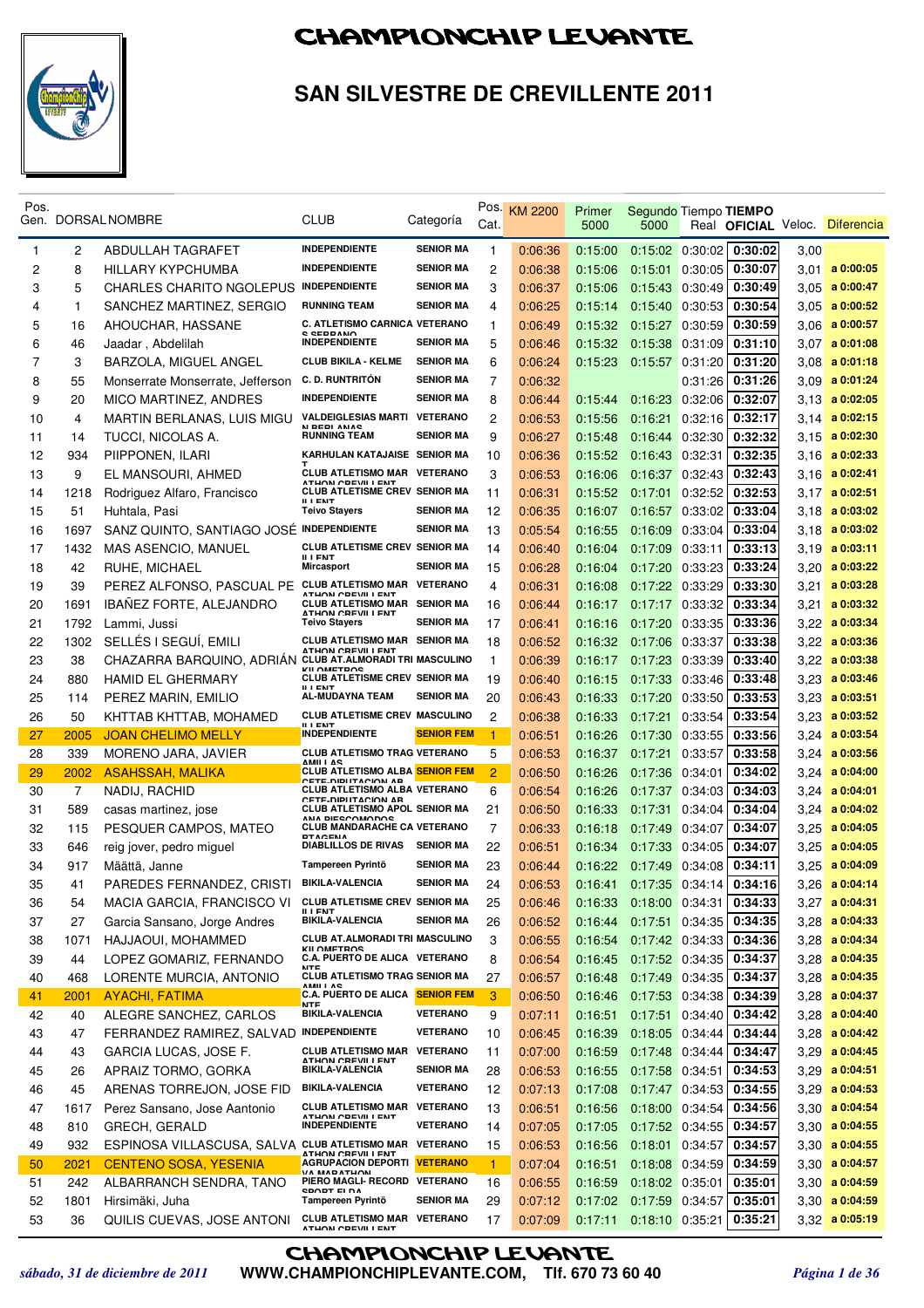

| Pos. |      | Gen. DORSALNOMBRE                  | CLUB                                                               | Categoría         | Cat.            | Pos. KM 2200 | Primer<br>5000 | Segundo Tiempo TIEMPO<br>5000 |         | Real <b>OFICIAL</b> Veloc. |      | Diferencia       |
|------|------|------------------------------------|--------------------------------------------------------------------|-------------------|-----------------|--------------|----------------|-------------------------------|---------|----------------------------|------|------------------|
| 54   | 2004 | PUEYO BERGUA, MARÍA JOSÉ           | G.M.S.                                                             | <b>VETERANO</b>   | 2               | 0:07:13      | 0:17:17        | 0:18:16                       | 0:35:33 | 0:35:33                    |      | 3.33 a 0:05:31   |
| 55   | 113  | CASAL HENAREJOS, PEDRO JA          | CLUB AT.ALMORADI TRI SENIOR MA<br><b>VII OMETROS</b>               |                   | 30              | 0:07:16      | 0:17:27        | 0:18:09                       | 0:35:33 | 0:35:36                    |      | 3,34 a 0:05:34   |
| 56   | 35   | ESPINOSA MORENO, ERNESTO           | CLUB ATLETISMO MAR VETERANO<br>ATHON CREVILL ENT                   |                   | 18              | 0:07:10      | 0:17:18        | 0:18:19                       | 0:35:36 | 0:35:37                    |      | 3,34 a 0:05:35   |
| 57   | 1306 | ORTEGA IÑESTA, MANUEL              | <b>C.A. REVEST. MEDITER</b><br><b>DANEO</b>                        | <b>SENIOR MA</b>  | 31              | 0:07:14      | 0:17:27        | 0:18:14                       | 0:35:35 | 0:35:41                    |      | 3,34 a 0:05:39   |
| 58   | 240  | martinez ortiz de urbina, fernando | <b>INDEPENDIENTE</b>                                               | <b>SENIOR MA</b>  | 32              | 0:07:06      | 0:17:19        | 0:18:22                       | 0:35:39 | 0:35:41                    |      | 3,34 a 0:05:39   |
| 59   | 1795 | Penttinen, Mika                    | LUM                                                                | <b>SENIOR MA</b>  | 33              | 0:07:02      | 0:17:13        | 0:18:31                       | 0:35:42 | 0:35:44                    |      | 3,34 a 0:05:42   |
| 60   | 1273 | gonzalez martinez, jose            | <b>INDEPENDIENTE</b>                                               | <b>VETERANO</b>   | 19              | 0:07:02      | 0:17:24        | 0:18:23                       | 0:35:45 | 0:35:47                    | 3.35 | a 0:05:45        |
| 61   | 48   | HERNÁNDEZ RUIZ, JOSE ÁNGE          | CLUB AT.ALMORADI TRI VETERANO<br><b>VII OMETROS</b>                |                   | 20              | 0:07:04      | 0:17:18        | 0:18:33                       | 0:35:49 | 0:35:51                    | 3,35 | a 0:05:49        |
| 62   | 104  | ferrandez fajardo, carlos          | CLUB ATLETISMO MAR SENIOR MA<br>ATHON CREVIL LENT                  |                   | 34              | 0:07:14      | 0:17:31        | 0:18:25                       | 0:35:53 | 0:35:56                    | 3.36 | a 0:05:54        |
| 63   | 112  | ANDREO MARTÍNEZ, JAVIER            | CLUB AT.ALMORADI TRI SENIOR MA<br><b>VII OMETROS</b>               |                   | 35              | 0:07:16      | 0:17:31        | 0:18:25                       | 0:35:53 | 0:35:56                    | 3.36 | a 0:05:54        |
| 64   | 25   | LOPEZ PRADILLOS, JAVIER            | C.A. PUERTO DE ALICA VETERANO<br><b>NTE</b>                        |                   | 21              | 0:07:11      | 0:17:23        | 0:18:33                       | 0:35:54 | 0:35:56                    | 3.36 | a 0:05:54        |
| 65   | 2022 | <b>CORDOBA, KARINA</b>             | FUNDACIÓN PUERTO A SENIOR FEM<br><b>I ICANTE _ CET</b>             |                   | 4               | 0:07:15      | 0:17:36        | 0:18:25                       | 0:36:01 | 0:36:01                    | 3.36 | a 0:05:59        |
| 66   | 636  | <b>VIDAL GIL, MOISES</b>           | <b>CLUB ATLETISMO APOL VETERANO</b><br>ANA DIESCOMODOS             |                   | 22              | 0.07:15      | 0:17:37        | 0:18:24                       | 0:35:59 | 0:36:01                    | 3.36 | a 0:05:59        |
| 67   | 254  | perez cerda, roberto               | <b>CLUB ATLETISMO CABE VETERANO</b><br>$EXAMPLE 1 A CAL DE DIAN$   |                   | 23              | 0.07:14      | 0:17:33        | 0:18:33                       | 0:36:04 | 0:36:06                    | 3.37 | a 0:06:04        |
| 68   | 1139 | GELARDO ROCAMORA, ISIDRO           | CLUB ATLETISMO MAR SENIOR MA<br>ATHON CREVIL LENT                  |                   | 36              | 0:06:47      | 0:17:01        | 0:19:12 0:36:11               |         | 0:36:13                    | 3.37 | a 0:06:11        |
| 69   | 34   | EL-KOULALI, OMAR                   | CLUB AT.ALMORADI TRI MASCULINO<br><b>KILOMETROS</b>                |                   | 4               | 0:07:18      | 0:17:32        | 0:18:43                       | 0:36:13 | 0:36:15                    | 3.37 | a 0:06:13        |
| 70   | 24   | Tomás Jiménez, Juan Miguel         | A. C. GASOLEOS G. P. J SENIOR MA<br><b>TIMILLA</b>                 |                   | 37              | 0:07:06      | 0:17:40        | 0:18:37                       | 0:36:17 | 0:36:17                    | 3.38 | a 0:06:15        |
| 71   | 119  | PLANELLES ASENSIO, FRANCI          | CLUB ATLETISMO MAR SENIOR MA<br>ATHON CREVIL LENT                  |                   | 38              | 0:07:16      | 0:17:41        | 0:18:42                       | 0:36:20 | 0:36:23                    | 3,38 | a 0:06:21        |
| 72   | 1775 | sanchez saez, sebas                | C.A. PUERTO DE ALICA SENIOR MA<br><b>NTE</b>                       |                   | 39              | 0:07:13      | 0:17:33        | 0:18:54                       | 0:36:25 | 0:36:27                    | 3,39 | a 0:06:25        |
| 73   | 670  | GOMEZ SANCHEZ, DAVID               | <b>CLUB ATLETISMO TRAG SENIOR MA</b><br>AMILLAC                    |                   | 40              | 0:07:15      | 0:17:37        | 0:18:52                       | 0:36:29 | 0:36:29                    | 3,39 | a 0:06:27        |
| 74   | 1292 | beltra bernabeu, carlos            | C.A. REVEST. MEDITER VETERANO<br><b>DANEO</b>                      |                   | 24              | 0:07:29      | 0:17:50        | 0:18:41                       | 0:36:31 | 0:36:31                    | 3,39 | a 0:06:29        |
| 75   | 1607 | Mas Manchon, Francisco             | CLUB ATLETISMO MAR VETERANO<br>ATHON CREVILL ENT                   |                   | 25              | 0:07:15      | 0:17:32        | 0:19:01                       | 0:36:30 | 0:36:33                    | 3,39 | a 0:06:31        |
| 76   | 33   | <b>GASCH FERRANDEZ, ENRIQUE</b>    | CLUB ATLETISMO MAR VETERANO<br>ATHON CREVILL ENT                   |                   | 26              | 0:07:20      | 0:17:50        | 0:18:44                       | 0:36:34 | 0:36:34                    | 3.39 | a 0:06:32        |
| 77   | 2003 | <b>BARRACHINA FERNANDEZ, GE</b>    | valencia terra i mar                                               | <b>SENIOR FEM</b> | 5               | 0:07:13      | 0:17:25        | 0:19:16                       | 0:36:40 | 0:36:41                    | 3,40 | a 0:06:39        |
| 78   | 106  | GIL MINGUEZ, ANTONIO               | CLUB ATLETISMO SAX VETERANO                                        |                   | 27              | 0:07:22      | 0:17:50        | 0:18:51                       | 0:36:39 | 0:36:41                    | 3,40 | a 0:06:39        |
| 79   | 329  | LÓPEZ SEVA, ROBERTO                | CLUB AT.ALMORADI TRI SENIOR MA<br>KII UWETBUS                      |                   | 41              | 0:07:27      | 0:17:58        | 0:18:45                       | 0:36:40 | 0:36:43                    | 3,40 | a 0:06:41        |
| 80   | 102  | <b>HELLIN FERRIZ, ANTONIO</b>      | CLUB ATLETISMO SAX SENIOR MA                                       |                   | 42              | 0:07:21      | 0:17:45        | 0:18:59                       | 0:36:41 | 0:36:44                    | 3.40 | a 0:06:42        |
| 81   | 1891 | <b>MAS MANCHON, LLUIS</b>          | <b>SENDA-BIKE</b>                                                  | <b>SENIOR MA</b>  | 43              | 0:07:19      | 0:17:53        | 0:19:04                       | 0:36:55 | 0:36:57                    | 3.42 | a 0:06:55        |
| 82   | 53   | RUIZ BLANQUE, JUAN CARLOS          | PROMESAS VILLENA                                                   | <b>VETERANO</b>   | 28              | 0:07:25      | 0:18:07        | 0:18:56                       | 0:37:00 | 0:37:03                    |      | 3,42 a 0:07:01   |
| 83   | 858  | ALEMAÑ SANCHEZ, VICTOR MA          | <b>INDEPENDIENTE</b>                                               | <b>SENIOR MA</b>  | 44              | 0:07:25      | 0:18:05        | 0:19:03                       | 0:37:05 | 0:37:08                    |      | 3,43 a 0:07:06   |
| 84   | 30   | DELICADO FLORES, FRANCISC          | CLUB ATLETISMO MAR VETERANO<br>ATHON CREVIL LENT                   |                   | 29              | 0:07:20      | 0:18:00        | 0:19:08                       | 0:37:08 | 0:37:08                    | 3,43 | a 0:07:06        |
| 85   | 105  | perez jerez, miguel angel          | ILICITANO DE TRIATLO VETERANO<br>м                                 |                   | 30              | 0:07:23      | 0:18:02        | 0:19:07                       | 0:37:09 | 0:37:09                    | 3,43 | a 0:07:07        |
| 86   | 294  | BOTELLA GOMBAO, ALBERTO            | CLUB ATLETISMO NOVE SENIOR MA<br><b>I DA CADMENCITA</b>            |                   | 45              | 0:07:39      | 0:18:14        | 0:18:56                       | 0:37:05 | 0:37:10                    | 3,43 | a 0:07:08        |
| 87   | 1130 | MONGE WILKINSON, SEAN              | CLUB AT.ALMORADI TRI MASCULINO<br><b>VII OMETDOS</b>               |                   | 5               | 0:07:27      | 0:18:07        | 0:19:05                       | 0:37:10 | 0:37:12                    |      | 3,43 a 0:07:10   |
| 88   | 1012 | AZNAR MAS, SALVADOR JOSE           | CLUB ATLETISMO MAR VETERANO<br>ATHON ODEVILL ENT                   |                   | 31              | 0:07:27      | 0:18:08        | 0:19:04                       | 0:37:09 | 0:37:12                    |      | 3,43 a 0:07:10   |
| 89   | 56   | ballester gomis, manuel            | CLUB ATLETISMO NOVE SENIOR MA<br><b>I DA CADMENCITA</b>            |                   | 46              | 0:07:20      | 0:18:01        | $0.19:13$ 0:37:11             |         | 0:37:14                    |      | 3,43 a 0:07:12   |
| 90   | 641  | GARCIA FERRANDEZ, MANUEL           | CLUB ATLETISMO MAR VETERANO<br>ATHON CREVILL ENT                   |                   | 32              | 0:07:22      | 0:17:58        | 0:19:20 0:37:14               |         | 0:37:18                    |      | $3,44$ a 0:07:16 |
| 91   | 1942 | POVEDA GARCIA, CARLOS              | CLUB ATLETISMO MAR SENIOR MA<br>ATHON CREVILL ENT                  |                   | 47              | 0:07:26      | 0:18:13        | $0:19:05$ 0:37:15             |         | 0:37:18                    |      | 3,44 a 0:07:16   |
| 92   | 231  | VEGARA MARTÍNEZ, JOSÉ ANT          | CLUB AT.ALMORADI TRI SENIOR MA<br><b>VII OMETDOS</b>               |                   | 48              | 0:07:27      | 0:18:07        | 0:19:15 0:37:22               |         | 0:37:22                    |      | 3,44 a 0:07:20   |
| 93   | 1003 | BELSO GALVAÑ, ANGEL                | <b>CLUB ATLETISMO MAR VETERANO</b><br>ATHON ODEVILL ENT            |                   | 33              | 0:07:27      | 0:18:15        | 0:19:09 0:37:21               |         | 0:37:24                    |      | 3,44 a 0:07:22   |
| 94   | 1756 | Lähteenmäki, Timo                  | <b>INDEPENDIENTE</b>                                               | <b>SENIOR MA</b>  | 49              | 0:07:23      | 0:18:14        | 0:19:11 0:37:22               |         | 0:37:25                    |      | 3,45 a 0:07:23   |
| 95   | 1787 | Jiménez Poveda, Aitor              | A. C. GASOLEOS G. P. J SENIOR MA<br><b>TIMILLA</b>                 |                   | 50              | 0:07:22      | 0:18:09        | 0:19:18 0:37:27               |         | 0:37:27                    |      | 3,45 a 0:07:25   |
| 96   | 947  | Tommi, Keikko                      | Tampereen Pyrintö                                                  | <b>VETERANO</b>   | 34              | 0:07:35      | 0:18:21        | 0:19:09 0:37:27               |         | 0:37:30                    |      | 3,45 a 0:07:28   |
| 97   | 31   | GALVAÑ ASENCIO, JORGE              | CLUB ATLETISMO MAR<br>ATHON CREVIL LENT                            | <b>VETERANO</b>   | 35              | 0:07:26      | 0:18:08        | 0:19:24 0:37:29               |         | 0:37:32                    |      | 3,45 a 0:07:30   |
| 98   | 109  | DURA SARRIAS, MIGUEL               | <b>KM. 21 ELX</b>                                                  | <b>VETERANO</b>   | 36              | 0:07:28      | 0:18:10        | 0:19:28 0:37:35               |         | 0:37:38                    |      | 3,46 a 0:07:36   |
| 99   | 223  | riquelme noguera, jorge            | <b>INDEPENDIENTE</b>                                               | <b>SENIOR MA</b>  | 51              | 0:08:15      | 0:18:47        | $0:18:53$ $0:37:15$           |         | 0:37:40                    |      | 3,46 a 0:07:38   |
| 100  | 110  | SANZ PEREZ, MIGUEL ANGEL           | <b>CLUB ATLETISMO TRAG VETERANO</b><br>AMILIAC                     |                   | 37              | 0:07:37      | 0:18:24        | 0:19:17 0:37:38               |         | 0:37:41                    |      | 3,46 a 0:07:39   |
| 101  | 1350 | larrosa garcia, juan               | <b>INDEPENDIENTE</b>                                               | <b>VETERANO</b>   | 38              | 0:07:17      | 0:18:06        | 0:19:36 0:37:42               |         | 0:37:42                    |      | 3,46 a 0:07:40   |
| 102  | 631  | BELDA ALEMAÑ, DAVID                | CLUB AT.ALMORADI TRI SENIOR MA<br><b>VII OMETDOS</b>               |                   | 52              | 0:07:28      | 0:18:16        | 0:19:34 0:37:47               |         | 0:37:50                    |      | 3,47 a 0:07:48   |
| 103  | 2034 | <b>MENDEZ ESQUER, LAURA</b>        | <b>C.A.PLAYAS DE CASTEL <mark>SENIOR FEM</mark></b><br><b>I ON</b> |                   | $6\phantom{1}6$ | 0:07:38      | 0:18:27        | 0:19:25 0:37:52               |         | 0:37:52                    |      | 3,47 a 0:07:50   |
| 104  | 908  | RIPOLLES RUIZ, MANOLO              | c.a.e.morvedre                                                     | <b>VETERANO</b>   | 39              | 0:07:38      | 0:18:27        | 0:19:29 0:37:53               |         | 0:37:56                    |      | 3,48 a 0:07:54   |
| 105  | 32   | PEREZ GARCIA, JOSE MANUEL          | <b>CLUB ATLETISME CREV VETERANO</b><br><b>ILLENT</b>               |                   | 40              | 0:07:36      | 0:18:26        | 0:19:32 0:37:54               |         | 0:37:58                    |      | 3,48 a 0:07:56   |
| 106  | 23   | Pérez Morcillo, Rubén              | A. C. GASOLEOS G. P. J SENIOR MA<br><b>TIMILLA</b>                 |                   | 53              | 0:07:21      | 0:18:09        |                               |         | 0:19:50 0:37:59 0:37:59    |      | 3,48 a 0:07:57   |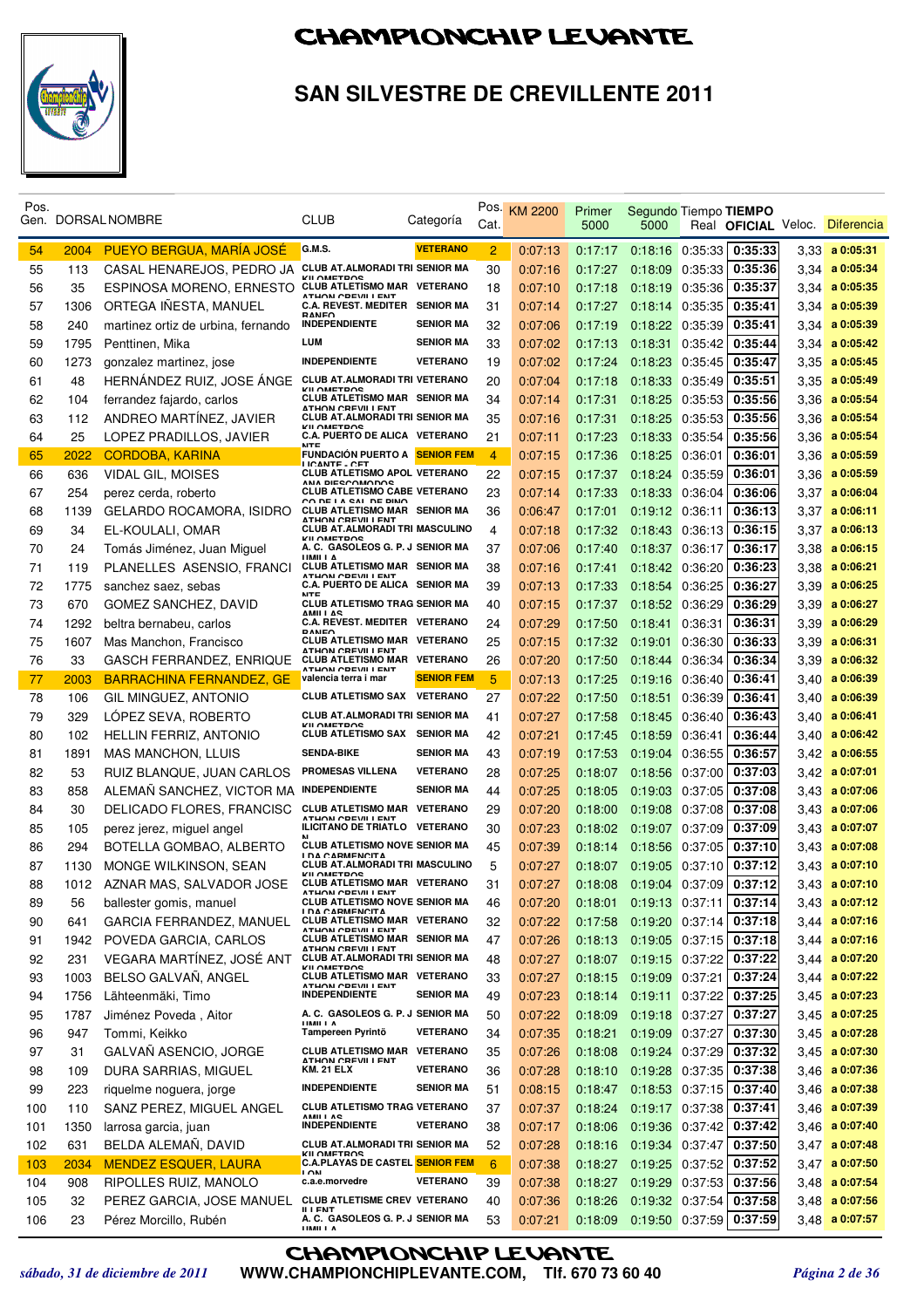

| Pos.<br>Gen. |             | <b>DORSAL NOMBRE</b>                                     | <b>CLUB</b>                                                                 | Categoría        | Cat.           | Pos. KM 2200       | Primer<br>5000     | Segundo Tiempo TIEMPO<br>5000 |                    | Real <b>OFICIAL</b> Veloc. |              | Diferencia                  |
|--------------|-------------|----------------------------------------------------------|-----------------------------------------------------------------------------|------------------|----------------|--------------------|--------------------|-------------------------------|--------------------|----------------------------|--------------|-----------------------------|
| 107          | 125         | MARTINEZ ORTUÑO, MANUEL                                  | <b>CLUB FONDISTAS YECL VETERANO</b><br>A TONOCOL OP                         |                  | 41             | 0:07:30            | 0:18:22            | 0:19:40                       | 0:38:02            | 0:38:02                    |              | $3,48$ a 0:08:00            |
| 108          | 387         | TORREGROSA ABRIL, IGNACIO                                | <b>INDEPENDIENTE</b>                                                        | <b>SENIOR MA</b> | 54             | 0:08:16            | 0:18:54            | 0:19:11                       | 0:37:50            | 0:38:05                    | 3,48         | a 0:08:03                   |
| 109          | 625         | LLORCA BARBERÁ, juan damasc                              | KOMANDO C.T. FISIOJR SENIOR MA<br><b>EIG COM</b>                            |                  | 55             | 0:07:59            | 0:18:52            | 0:19:14                       | 0:37:56            | 0:38:06                    | 3,49         | a 0:08:04                   |
| 110          | 220         | TALTI, JOSEPH                                            | CLUB AT.ALMORADI TRI MASCULINO<br><b>VII OMETROS</b>                        |                  | 6              | 0:07:25            | 0:18:27            | 0:19:40                       | 0:38:07            | 0:38:07                    | 3,49         | a 0:08:05                   |
| 111          | 121         | Poveda Coves, Javier                                     | CLUB ATLETISMO MAR VETERANO<br>ATHON COEVIL LENT                            |                  | 42             | 0:07:49            | 0:18:42            | 0:19:27                       | 0:38:07            | 0:38:09                    | 3,49         | a 0:08:07                   |
| 112          | 1141        | BRU ALMARCHA, JUAN ANTONI                                | CLUB ATLETISMO MAR VETERANO<br><b>ATHON CDEVILL ENT</b>                     |                  | 43             | 0:07:49            | 0:18:53            | 0:19:25                       | 0:38:16            | 0:38:18                    | 3,50         | a 0:08:16                   |
| 113          | 267         | MARTINEZ ROMAN, JOSE                                     | CLUB ATLETISMO SAX VETERANO                                                 |                  | 44             | 0:07:45            | 0:18:43            | 0:19:36                       | 0:38:17            | 0:38:19                    | 3,50         | a 0:08:17                   |
| 114          | 249         | MACIÁ SÁNCHEZ, ALEJANDRO                                 | CLUB AT.ALMORADI TRI VETERANO<br><b>VII OMETROS</b>                         |                  | 45             | 0:07:52            | 0:18:47            | 0:19:34                       | 0:38:21            | 0:38:21                    | 3,50         | a 0:08:19                   |
| 115          | 2008        | <b>MAS MANCHON, NEUS</b>                                 | <b>C.A.PLAYAS DE CASTEL <mark>SENIOR FEM</mark></b><br>וחה ו                |                  | 7              | 0:07:43            | 0:18:46            | 0:19:37                       | 0:38:21            | 0:38:23                    | 3,50         | a 0:08:21                   |
| 116          | 122         | PALLARES LOPEZ, JOSE MIGUE CLUB ATLETISMO TRAG SENIOR MA | AMILIAC<br>CLUB ATLETISMO MAR VETERANO                                      |                  | 56             | 0:07:48            | 0:18:46            | 0:19:37                       | 0:38:20            | 0:38:23<br>0:38:24         | 3,50         | a 0:08:21<br>a 0:08:22      |
| 117<br>118   | 1187<br>647 | Siguenza Candela, Arturo<br>RUEDA RICO, JULIO            | ATHON CREWLL ENT<br><b>INDEPENDIENTE</b>                                    | VETERANO         | 46<br>47       | 0:07:49<br>0:07:52 | 0:18:45<br>0:18:42 | 0:19:39<br>0:19:43            | 0:38:20<br>0:38:18 | 0:38:25                    | 3,50<br>3.51 | a 0:08:23                   |
| 119          | 367         | VELIZ MARTINEZ, JUAN JOSE                                | c.a. el petardet                                                            | <b>SENIOR MA</b> | 57             | 0:08:36            | 0:19:20            | 0:19:09                       | 0:38:15            | 0:38:29                    | 3.51         | a 0:08:27                   |
| 120          | 21          | Guardiola Bernal, Juan                                   | A. C. GASOLEOS G. P. J VETERANO                                             |                  | 48             | 0:07:49            | 0:18:44            | 0:19:45                       | 0:38:26            | 0:38:29                    | 3.51         | a 0:08:27                   |
| 121          | 1551        | BALLESTER PACHECO, IVAN M                                | <b>TIMILLA</b><br><b>INDEPENDIENTE</b>                                      | <b>SENIOR MA</b> | 58             | 0:07:24            | 0:18:34            | 0:19:56                       | 0:38:27            | 0:38:30                    | 3.51         | a 0:08:28                   |
| 122          | 232         | RICO CASTILLO, ANTONIO                                   | CLUB AT.ALMORADI TRI VETERANO                                               |                  | 49             | 0:07:28            | 0:18:37            | 0:19:54                       | 0:38:28            | 0:38:31                    | 3.51         | a 0:08:29                   |
| 123          | 124         | ROS CAMARA, FEDERICO                                     | <b>VII OMETROS</b><br><b>C.A ORIOL</b>                                      | <b>VETERANO</b>  | 50             | 0:08:10            | 0:19:05            | 0:19:26                       | 0:38:18            | 0:38:31                    | 3.51         | a 0:08:29                   |
| 124          | 2023        | <b>JUAN MAS, FUENCISLA</b>                               | <b>CLUB ATLETISME CREV VETERANO</b>                                         |                  | 3              | 0:07:44            | 0:18:46            | 0:19:47                       | 0:38:32            | 0:38:33                    | 3.51         | a 0:08:31                   |
| 125          | 22          | Mateo Gómez, Vicente                                     | <b>II I ENT</b><br>A. C. GASOLEOS G. P. J SENIOR MA                         |                  | 59             | 0:07:24            | 0:18:34            | 0:20:03                       | 0:38:37            | 0:38:37                    | 3,52         | a 0:08:35                   |
| 126          | 347         | LOPEZ PRATS, JOSE AUGUSTO                                | <b>TIMILLA</b><br>CLUB TRIATLÓ BILAIRE VETERANO                             |                  | 51             | 0:08:02            | 0:18:55            | 0:19:42 0:38:27               |                    | 0:38:37                    |              | $3,52$ a 0:08:35            |
| 127          | 1405        | PRIETO CANDELA, JOSE IGNAC                               | <b>MONOVED</b><br>CLUB ATLETISMO MAR SENIOR MA<br>ATHON CREVILL ENT         |                  | 60             | 0:07:49            | 0:18:46            | 0:19:52 0:38:33               |                    | 0:38:38                    |              | $3,52$ a 0:08:36            |
| 128          | 1224        | MARTINEZ MEYA, JORDI                                     | <b>INDEPENDIENTE</b>                                                        | <b>SENIOR MA</b> | 61             | 0:08:06            | 0:19:06            | 0:19:34                       | 0:38:29            | 0:38:40                    |              | $3,52$ a 0:08:38            |
| 129          | 277         | MOYA GARCIA, ANTONIO                                     | C. ATLETISMO HORADA VETERANO<br><b>DA</b>                                   |                  | 52             | 0:08:35            | 0:19:26            | 0:19:17                       | 0:38:32            | 0:38:43                    |              | $3,52$ a 0:08:41            |
| 130          | 1023        | CASES VICENTE, RUBEN DARIO INDEPENDIENTE                 |                                                                             | <b>SENIOR MA</b> | 62             | 0:07:56            | 0:18:52            | 0:19:51                       | 0:38:32            | 0:38:43                    |              | $3,52$ a 0:08:41            |
| 131          | 415         | RICO CASTILLO, JOSE                                      | CLUB AT.ALMORADI TRI VETERANO<br>KII UNLIBUS                                |                  | 53             | 0.07:44            | 0:18:47            | 0:19:58                       | 0:38:43            | 0:38:45                    |              | $3,52$ a 0:08:43            |
| 132          | 1106        | SANCHEZ SANSANO, JOSE ANT                                | CLUB ATLETISMO MAR SENIOR MA<br>ATHON CREVIL LENT                           |                  | 63             | 0:08:05            | 0:19:09            | 0:19:38                       | 0:38:47            | 0:38:47                    |              | $3,53$ a 0:08:45            |
| 133          | 868         | ABARCA SARRIA, EDUARDO                                   | <b>CT ARENA</b>                                                             | <b>SENIOR MA</b> | 64             | 0:08:11            | 0:19:03            | 0:19:45                       | 0:38:40            | 0:38:48                    | 3.53         | a 0:08:46                   |
| 134          | 1822        | CALLEJAS GOMEZ, PABLO                                    | <b>INDEPENDIENTE</b>                                                        | <b>SENIOR MA</b> | 65             | 0:08:19            | 0:19:20            | 0:19:32 0:38:27               |                    | 0:38:52                    |              | 3,53 a 0:08:50              |
| 135          | 504         | arenas gonzalez, francisco                               | <b>INDEPENDIENTE</b>                                                        | <b>VETERANO</b>  | 54             | 0:07:43            | 0:18:44            | 0:20:10                       | 0:38:51            | 0:38:54                    | 3.53         | a 0:08:52                   |
| 136          | 642         | SANCHEZ LOZANO, IVAN                                     | <b>INDEPENDIENTE</b>                                                        | <b>SENIOR MA</b> | 66             | 0:07:39            | 0:18:45            | 0:20:10                       | 0:38:55            | 0:38:55                    | 3.53         | a 0:08:53                   |
| 137          | 541         | SERRANO REBOLLO, FRANCISC CORREBIRRAS                    |                                                                             | VETERANO         | 55             | 0:09:21            | 0:20:04            | 0:18:57                       | 0:38:22            | 0:39:01                    |              | 3,54 a 0:08:59              |
| 138          | 559         | LOPEZ MORALES, JOSE MARIA                                | <b>CLUB TRIATLON SANTO SENIOR MA</b><br><b>MEDA</b><br><b>INDEPENDIENTE</b> | <b>SENIOR MA</b> | 67             | 0.07:47            | 0:18:55            | 0:20:06<br>0:20:02 0:38:53    | 0:38:58            | 0:39:01                    | 3,54         | a 0:08:59                   |
| 139          | 1616        | <b>GARCIA AGUILAR, JESUS</b>                             | <b>INDEPENDIENTE</b>                                                        | <b>SENIOR MA</b> | 68             | 0:08:01            | 0:19:02            |                               |                    | 0:39:04<br>0:39:06         |              | 3,54 a 0:09:02<br>a 0:09:04 |
| 140<br>141   | 288<br>116  | QUILES CENTENO, ERICO<br>MARTIN SERRANO, FRANCISC        | <b>CLUB ATLETISMO TRAG VETERANO</b>                                         |                  | 69<br>56       | 0:08:13<br>0:07:50 | 0:19:08<br>0:18:58 | 0:19:58<br>0:20:10 0:39:06    | 0:38:56            | 0:39:08                    | 3,55         | 3,55 a 0:09:06              |
| 142          | 238         | ASENSIO AZORIN, JOAQUIN                                  | AMII I AC<br><b>CLUB TRIATLON CAUDE SENIOR MA</b>                           |                  | 70             | 0:07:49            | 0:19:03            |                               |                    | 0:20:08 0:39:09 0:39:11    |              | 3,55 a 0:09:09              |
| 143          | 1069        | HARBOULI, JAOUAD                                         | ŦЕ<br>CLUB AT.ALMORADI TRI MASCULINO                                        |                  | 7              | 0:07:18            | 0:18:47            | 0:20:26 0:39:10               |                    | 0:39:13                    |              | 3,55 a 0:09:11              |
| 144          | 469         | MARTINEZ NAVARRO, TONY                                   | <b>VII OMETDOS</b><br>C.T. TRAGAMILLAS-CIC VETERANO                         |                  | 57             | 0:08:01            | 0:19:19            | 0:19:54 0:39:09               |                    | 0:39:13                    |              | 3,55 a 0:09:11              |
| 145          | 1537        | GONZAGA SANCHEZ, JOSE RO                                 | <b>I OC VICEA</b><br><b>INDEPENDIENTE</b>                                   | <b>VETERANO</b>  | 58             | 0:07:51            | 0:19:08            | 0:20:12 0:39:14               |                    | 0:39:20                    |              | 3,56 a 0:09:18              |
| 146          | 963         | HERNANDEZ MIRALLES, JOSE A MARTUKY'S BOY                 |                                                                             | <b>SENIOR MA</b> | 71             | 0:08:06            | 0:19:29            | 0:19:56 0:39:21               |                    | 0:39:25                    |              | 3,57 a 0:09:23              |
| 147          | 928         | Rodriguez Mas, Angel Vicente                             | <b>GENT SPORT</b>                                                           | <b>SENIOR MA</b> | 72             | 0:07:53            | 0:19:28            | 0:19:59 0:39:25               |                    | 0:39:27                    |              | 3,57 a 0:09:25              |
| 148          | 408         | MURCIANO CASES, ÁNGEL                                    | <b>INDEPENDIENTE</b>                                                        | <b>VETERANO</b>  | 59             | 0:08:41            | 0:19:42            | 0:19:48 0:39:04               |                    | 0:39:30                    |              | 3,57 a 0:09:28              |
| 149          | 1703        | cerda navarro, ivan                                      | <b>INDEPENDIENTE</b>                                                        | <b>SENIOR MA</b> | 73             | 0:07:44            | 0:19:07            | 0:20:31 0:39:25               |                    | 0:39:38                    |              | 3,58 a 0:09:36              |
| 150          | 983         | gomez, gustavo ruben                                     | montaña running mendo SENIOR MA                                             |                  | 74             | 0:08:28            | 0:19:31            | 0:20:08 0:39:29               |                    | 0:39:39                    |              | 3,58 a 0:09:37              |
| 151          | 439         | martinez cascales, antonio                               | <b>CLUB ATLETISMO SAX</b>                                                   | <b>SENIOR MA</b> | 75             | 0:07:45            | 0:19:01            | 0:20:39 0:39:40               |                    | 0:39:40                    |              | 3,58 a 0:09:38              |
| 152          | 602         | Garcia Sansano, Abraham                                  | <b>INDEPENDIENTE</b>                                                        | <b>SENIOR MA</b> | 76             | 0:07:55            | 0:19:17            | 0:20:24 0:39:31               |                    | 0:39:41                    |              | 3,58 a 0:09:39              |
| 153          | 2009        | Montalvo Itas, Patricia                                  | <b>C.A.MASSAMAGRELL</b>                                                     | <b>VETERANO</b>  | $\overline{4}$ | 0:07:55            | 0:19:14            | 0:20:28 0:39:40               |                    | 0:39:42                    |              | 3,58 a 0:09:40              |
| 154          | 1714        | Carpena Pérez, Francisco                                 | <b>INDEPENDIENTE</b>                                                        | <b>VETERANO</b>  | 60             | 0:08:02            | 0:19:30            | 0:20:12 0:39:40               |                    | 0:39:42                    |              | 3,58 a 0:09:40              |
| 155          | 913         | MAS GALVAÑ, FRANCISCO                                    | <b>GENT SPORT</b>                                                           | <b>VETERANO</b>  | 61             | 0:08:13            | 0:19:37            | 0:20:05 0:39:38               |                    | 0:39:42                    |              | 3,58 a 0:09:40              |
| 156          | 1447        | CANDELA, MOLINA                                          | <b>INDEPENDIENTE</b>                                                        | <b>VETERANO</b>  | 62             | 0:08:13            | 0:19:31            | 0:20:12 0:39:37               |                    | 0:39:43                    |              | 3,58 a 0:09:41              |
| 157          | 394         | Alapont Fenoll, Andrés                                   | <b>INDEPENDIENTE</b>                                                        | <b>VETERANO</b>  | 63             | 0:08:21            | 0:19:35            | 0:20:08 0:39:35               |                    | 0:39:43                    |              | 3,58 a 0:09:41              |
| 158          | 458         | LLERAS LOPEZ, alfredo                                    | <b>INDEPENDIENTE</b>                                                        | <b>SENIOR MA</b> | 77             | 0:08:17            | 0:19:44            | 0:20:00 0:39:30               |                    | 0:39:44                    |              | 3,58 a 0:09:42              |
| 159          | 1809        | PÉREZ RODRÍGUEZ, JOSÉ MAN INDEPENDIENTE                  |                                                                             | VETERANO         | 64             | 0:08:22            | 0:19:46            |                               |                    | 0:19:59 0:39:38 0:39:45    |              | 3,58 a 0:09:43              |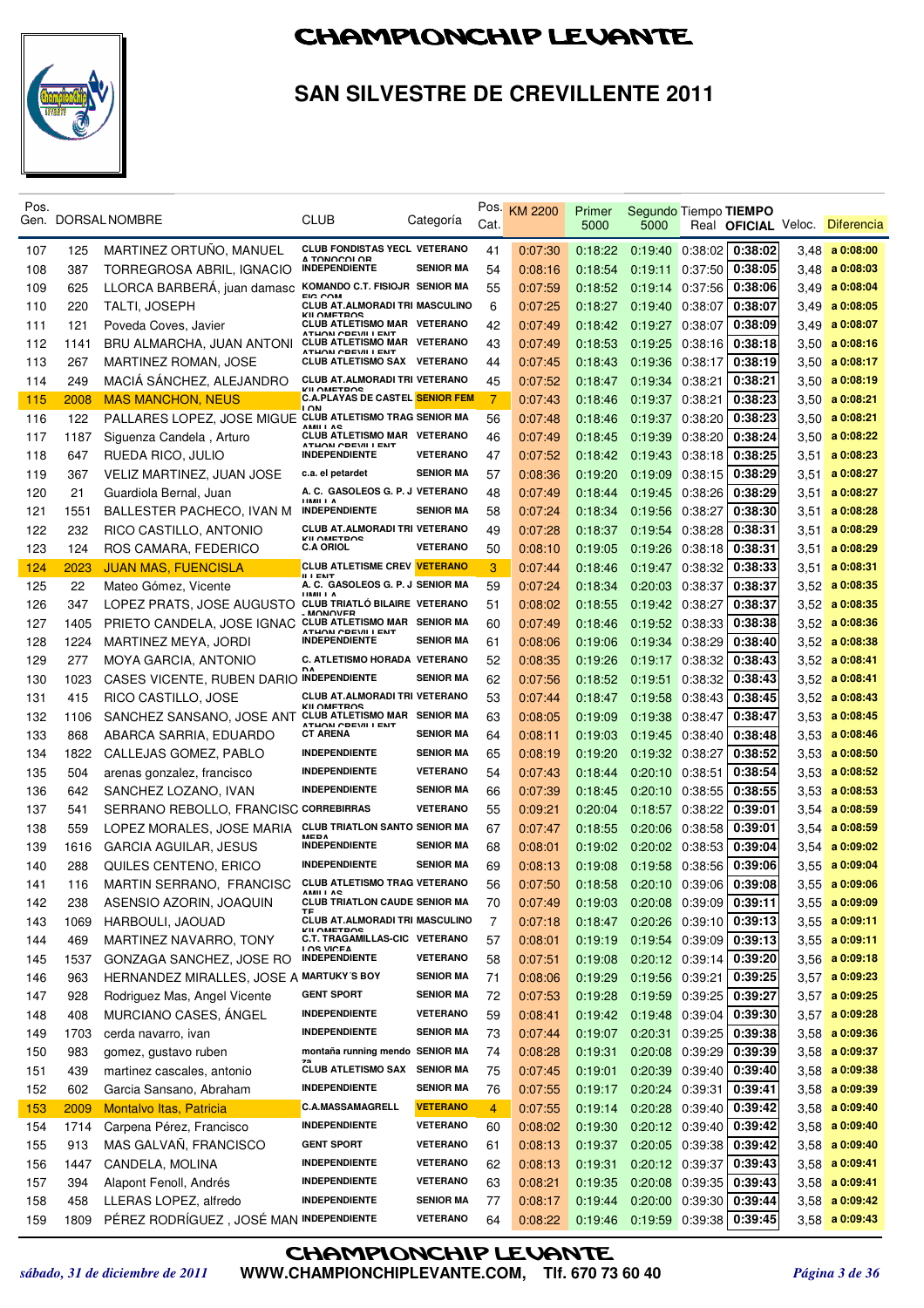

| Pos.<br>Gen. |              | <b>DORSAL NOMBRE</b>                                      | <b>CLUB</b>                                                                          | Categoría        | Cat.     | Pos. KM 2200       | Primer<br>5000     | Segundo Tiempo TIEMPO<br>5000 |                    |                    |              | Real OFICIAL Veloc. Diferencia |
|--------------|--------------|-----------------------------------------------------------|--------------------------------------------------------------------------------------|------------------|----------|--------------------|--------------------|-------------------------------|--------------------|--------------------|--------------|--------------------------------|
| 160          | 663          | MIRALLES MILLER, MANUEL                                   | <b>INDEPENDIENTE</b>                                                                 | <b>SENIOR MA</b> | 78       | 0:08:37            | 0:19:52            | 0:19:54                       | 0:39:36            | 0:39:46            |              | 3,59 a 0:09:44                 |
| 161          | 333          | GUERRERO ROMÁN, JOAQUIN                                   | <b>CLUB TRIELX-ANIP</b>                                                              | <b>VETERANO</b>  | 65       | 0:08:03            | 0:19:18            | 0:20:28                       | 0:39:36            | 0:39:46            | 3.59         | a 0:09:44                      |
| 162          | 1557         | VAZQUEZ MIRA, ADAM                                        | <b>INDEPENDIENTE</b>                                                                 | <b>SENIOR MA</b> | 79       | 0:08:23            | 0:19:41            | 0:20:06 0:39:38               |                    | 0:39:47            | 3,59         | a 0:09:45                      |
| 163          | 365          | AMORÓS AYELO, FRANCISCO J                                 | <b>CLUB TRIATLON VILLEN SENIOR MA</b>                                                |                  | 80       | 0:07:59            | 0:19:11            | 0:20:37                       | 0:39:42            | 0:39:48            | 3,59         | a 0:09:46                      |
| 164          | 271          | García Beneito, Ramón                                     | <b>CLUB TRIATLON VILLEN SENIOR MA</b>                                                |                  | 81       | 0:07:44            | 0:19:16            | 0:20:32 0:39:46               |                    | 0:39:48            | 3,59         | a 0:09:46                      |
| 165          | 1451         | Jordan Rocamora, Oscar                                    | KOMANDO C.T. FISIOJR SENIOR MA<br><b>EIG COM</b>                                     |                  | 82       | 0:07:59            | 0:19:17            | 0:20:33 0:39:45               |                    | 0:39:50            | 3,59         | a 0:09:48                      |
| 166          | 500          | SEVA VERA, JOSE MARIA                                     | <b>INDEPENDIENTE</b>                                                                 | VETERANO         | 66       | 0:07:44            | 0:19:16            | 0:20:35 0:39:47               |                    | 0:39:51            | 3,59         | a 0:09:49                      |
| 167          | 1133         | SANCHEZ BELEN, FRANCISCO                                  | <b>INDEPENDIENTE</b>                                                                 | <b>VETERANO</b>  | 67       | 0:07:55            | 0:19:13            | 0:20:41                       | 0:39:50            | 0:39:54            | 3,59         | a 0:09:52                      |
| 168          | 296          | MOLINA SANTIAGO, PEDRO AN                                 | <b>INDEPENDIENTE</b>                                                                 | <b>VETERANO</b>  | 68       | 0:08:14            | 0:19:46            | 0:20:09                       | 0:39:46            | 0:39:55            | 3,59         | a 0:09:53                      |
| 169          | 123          | BAILÉN CANALES, EVARISTO                                  | CLUB AT.ALMORADI TRI VETERANO<br><b>VII OMETDOS</b>                                  |                  | 69       | 0:08:05            | 0:19:40            | 0:20:17                       | 0:39:53            | 0:39:57            | 4,00         | a 0:09:55                      |
| 170          | 535          | jimenez diaz minguez, juan car                            | KOMANDO C.T. FISIOJR VETERANO<br><b>EIG COM</b>                                      |                  | 70       | 0:07:49            | 0:19:27            | 0:20:32 0:39:55               |                    | 0:39:59            | 4,00         | a 0:09:57                      |
| 171          | 778          | INESTA PALOMARES, ANTONIO                                 | PIERO MAGLI- RECORD SENIOR MA<br>CDODT EI DA                                         |                  | 83       | 0:08:14            | 0:19:46            | 0:20:13                       | 0:39:55            | 0:39:59            | 4,00         | a 0:09:57                      |
| 172          | 221          | CANDELA PEREZ, FRANCISCO                                  | CLUB ATLETISMO MAR VETERANO<br>ATHON CREVILL ENT<br>A. C. GASOLEOS G. P. J MASCULINO |                  | 71       | 0:08:47            | 0:20:05            | 0:19:59                       | 0:39:40            | 0:40:04            | 4,00         | a 0:10:02                      |
| 173          | 980          | García Carrión, Angel<br>DAVÓ LÓPEZ, JOSÉ MARÍA           | <b>TIMILLA</b><br>CLUB ATLETISMO MAR VETERANO                                        |                  | 8        | 0:08:12            | 0:19:43            | 0:20:21                       | 0:40:01            | 0:40:04            | 4,00         | a 0:10:02<br>a 0:10:03         |
| 174<br>175   | 1718         |                                                           | ATHON CREWLL ENT<br><b>CLUB ATLETISMO MAR</b>                                        | <b>VETERANO</b>  | 72<br>73 | 0:08:16            | 0:19:44            | 0:20:21                       | 0:40:00            | 0:40:05<br>0:40:06 | 4,00         | a 0:10:04                      |
| 176          | 1031<br>1827 | CANDELA BELEN, MANUEL<br>MACIÁ MAS, JORGE                 | ATHON CREVILL ENT<br><b>INDEPENDIENTE</b>                                            | <b>SENIOR MA</b> | 84       | 0:08:17<br>0:07:58 | 0:19:46<br>0:19:20 | 0:20:20<br>0:20:48            | 0:40:00<br>0:39:58 | 0:40:08            | 4,01<br>4.01 | a 0:10:06                      |
| 177          | 278          | <b>GIMENEZ VICENTE, MANUEL</b>                            | <b>MATAILLOS RAFAL</b>                                                               | VETERANO         | 74       | 0:08:35            | 0:19:52            | 0:20:17                       | 0:39:51            | 0:40:09            | 4,01         | a 0:10:07                      |
| 178          | 440          | DEL PERAL CANTISANO, PEDR                                 | A.A. VUELTA Y MEDIA                                                                  | <b>SENIOR MA</b> | 85       | 0:08:14            | 0:19:45            | 0:20:26                       | 0:40:07            | 0:40:11            | 4,01         | a 0:10:09                      |
| 179          | 375          | <b>BARCELO RIOS, JAIME</b>                                | C. A. Apol*Ana                                                                       | <b>SENIOR MA</b> | 86       | 0:08:24            | 0:19:48            | 0:20:24                       | 0:40:05            | 0:40:12            | 4,01         | a 0:10:10                      |
| 180          | 103          | GOMARIZ MARCO, JUAN RAUL                                  | CLUB ATLETISMO ASPI VETERANO                                                         |                  | 75       | 0:08:03            | 0:19:28            | 0:20:47                       | 0:40:11            | 0:40:15            | 4,01         | a 0:10:13                      |
| 181          | 1121         | GOMIS NAVARRO, JOSE ANTON CLUB ATLETISMO MAR VETERANO     | c                                                                                    |                  | 76       | 0:08:16            | 0:19:51            | 0:20:27                       | 0:40:12            | 0:40:18            |              | 4,02 a 0:10:16                 |
| 182          | 211          | ABAD NOGUERA, LUIS MIGUEL                                 | ATHON CREVILL ENT<br><b>CLUB CICLISTA MONOV VETERANO</b>                             |                  | 77       | 0:08:13            | 0:19:49            | 0:20:29                       | 0:40:11            | 0:40:18            |              | 4,02 a 0:10:16                 |
| 183          | 926          | VALERO POVEDA, ESTEBAN                                    | ED<br><b>ACLIVIS CREVILLENT</b>                                                      | <b>SENIOR MA</b> | 87       | 0:08:08            | 0:19:44            | 0:20:34                       | 0:40:14            | 0:40:18            |              | 4,02 a 0:10:16                 |
| 184          | 353          | Rives Sempere, Juan Carlos                                | ELCHE TRIATLON CLUB VETERANO                                                         |                  | 78       | 0:08:10            | 0:19:42            | 0:20:36                       | 0:40:12            | 0:40:18            |              | 4,02 a 0:10:16                 |
| 185          | 410          | CARRILLO PEREA, PEDRO                                     | <b>C.A ORIOL</b>                                                                     | VETERANO         | 79       | 0:08:07            | 0:19:48            | 0:20:31                       | 0:40:16            | 0:40:19            |              | $4,02$ a 0:10:17               |
| 186          | 1404         | MARTINEZ PAREDES, ESTEBAN                                 | <b>INDEPENDIENTE</b>                                                                 | <b>VETERANO</b>  | 80       | 0:08:39            | 0:20:11            | 0:20:08                       | 0:40:10            | 0:40:19            |              | $4,02$ a 0:10:17               |
| 187          | 1687         | MORENO ADSUAR, FRANCISCO                                  | <b>INDEPENDIENTE</b>                                                                 | <b>SENIOR MA</b> | 88       | 0:08:18            | 0:19:51            | 0:20:30                       | 0:40:09            | 0:40:21            |              | 4,02 a 0:10:19                 |
| 188          | 2011         | <b>MACIA BLASCO, MARIA TERESA</b>                         | <b>C.A. PUERTO DE ALICA</b>                                                          | <b>VETERANO</b>  | 5        | 0:08:44            | 0:20:08            | 0:20:14                       | 0:40:02            | 0:40:22            |              | 4,02 a 0:10:20                 |
| 189          | 994          | gonzalez pozo, jose santiago                              | <b>NTE</b><br><b>INDEPENDIENTE</b>                                                   | <b>SENIOR MA</b> | 89       | 0:08:17            | 0:19:38            | 0:20:45                       | 0:40:18            | 0:40:23            |              | 4,02 a 0:10:21                 |
| 190          | 512          | GARCIA SOTOS, JOSE ANDRES                                 | <b>CORREBIRRAS</b>                                                                   | VETERANO         | 81       | 0:08:04            | 0:19:38            | 0:20:49                       | 0:40:21            | 0:40:27            |              | 4,03 a 0:10:25                 |
| 191          | 29           | SOLER MESEGUER, FRANCISC                                  | CLUB ATLETISMO DOL VETERANO                                                          |                  | 82       | 0:08:03            | 0:19:36            | 0:20:54                       | 0:40:25            | 0:40:30            | 4,03         | a 0:10:28                      |
| 192          | 307          | BERENGUER ZAPLANA, LUIS IG                                | ODES<br>CLUB AT.ALMORADI TRI SENIOR MA                                               |                  | 90       | 0:08:45            | 0:20:21            | 0:20:10                       | 0:40:17            | 0:40:31            | 4,03         | a 0:10:29                      |
| 193          | 1123         | <b>TORRES ANEGO, ANTONIO</b>                              | <b>VII OMETDOS</b><br>CLUB ATLETISMO MAR SENIOR MA                                   |                  | 91       | 0:08:17            | 0:19:46            | 0:20:46                       | 0:40:26            | 0:40:32            | 4,03         | a 0:10:30                      |
| 194          | 1103         | MAS AGUSTIN, JUAN ANTONIO                                 | ATHON CREVILL ENT<br><b>INDEPENDIENTE</b>                                            | <b>VETERANO</b>  | 83       | 0:08:24            | 0:19:59            | 0:20:33                       | 0:40:24            | 0:40:32            |              | 4,03 a 0:10:30                 |
| 195          | 1534         | MARTINEZ GARCIA, GUILLERM                                 | <b>INDEPENDIENTE</b>                                                                 | <b>SENIOR MA</b> | 92       | 0:07:52            | 0:19:38            | $0:20:55$ 0:40:30             |                    | 0:40:33            |              | 4,03 a 0:10:31                 |
| 196          | 1112         | AGULLO PEREZ, DANIEL JOSEP CLUB ATLETISMO MAR SENIOR MA   | ATHON CREVIL LENT                                                                    |                  | 93       | 0:08:18            | 0:19:51            | 0:20:43 0:40:29               |                    | 0:40:34            |              | 4,03 a 0:10:32                 |
| 197          | 1847         | MANRESA PUCHE, JOSE MIGUE CLUB ATLETISMO GRU              | $M^{\alpha}$                                                                         | <b>SENIOR MA</b> | 94       | 0:09:16            | 0:20:46            | 0:19:50 0:40:06               |                    | 0:40:36            |              | 4,04 a 0:10:34                 |
| 198          | 1128         | PAMIES AMOROS, JOSE                                       | CLUB ATLETISMO MAR VETERANO<br>ATHON CREVILL ENT                                     |                  | 84       | 0:08:17            | 0:19:51            | 0:20:45 0:40:28               |                    | 0:40:36            |              | 4,04 a 0:10:34                 |
| 199          | 1198         | SAMPER SANCHIS, ANTONIO J                                 | <b>CLUB TRIATLO BILAIRE VETERANO</b><br><b>MONOVED</b>                               |                  | 85       | 0:09:19            | 0:20:47            | 0:19:50 0:40:02               |                    | 0:40:37            |              | 4,04 a 0:10:35                 |
| 200          | 945          | GARCIA GARCIA, ANDRES                                     | <b>MISTER MOON BIKES M SENIOR MA</b><br><b>HDCIA</b>                                 |                  | 95       | 0:08:45            | 0:20:09            | 0:20:31 0:40:16               |                    | 0:40:40            |              | 4,04 a 0:10:38                 |
| 201          | 1784         | Pardo Sánchez, José                                       | A. C. GASOLEOS G. P. J VETERANO<br><b>TIMILLA</b>                                    |                  | 86       | 0:09:20            | 0:20:29            | 0:20:15 0:40:21               |                    | 0:40:44            |              | 4,04 a 0:10:42                 |
| 202          | 1333         | Ferri Garcia, Raul                                        | <b>CT ARENA</b>                                                                      | <b>SENIOR MA</b> | 96       | 0:08:13            | 0:19:51            | 0:20:54 0:40:37               |                    | 0:40:45            |              | 4,04 a 0:10:43                 |
| 203          | 970          | Perez Quesada, David                                      | CENTRO EXCURSIONIS VETERANO<br>TA COEVILL ENT                                        |                  | 87       | 0:08:19            | 0:19:49            | 0:20:58 0:40:42               |                    | 0:40:47            |              | 4,05 a 0:10:45                 |
| 204          | 1543         | LIMORTE JUAN, SANTIAGO                                    | <b>INDEPENDIENTE</b>                                                                 | <b>VETERANO</b>  | 88       | 0:08:23            | 0:19:57            | 0:20:52 0:40:38               |                    | 0:40:49            |              | 4,05 a 0:10:47                 |
| 205          | 479          | Richart Velasco, Javier                                   | <b>CLUB ATLETISMO NOVE VETERANO</b><br><b>I DA CADMENCITA</b>                        |                  | 89       | 0:08:12            | 0:19:47            | 0:21:03 0:40:45               |                    | 0:40:50            |              | 4,05 a 0:10:48                 |
| 206          | 916          | ALBEROLA GARCIA, RAMON                                    | UNION EXCURSIONISTA SENIOR MA<br>DE EL CHE                                           |                  | 97       | 0:08:01            | 0:19:45            | 0:21:06 0:40:42               |                    | 0:40:51            |              | 4,05 a 0:10:49                 |
| 207          | 577          | MANRESA NOGUERA, EVARIST                                  | carreristas callosa de se VETERANO<br>aura                                           |                  | 90       | 0:08:31            | 0:20:11            | 0:20:40 0:40:35               |                    | 0:40:51            |              | 4,05 a 0:10:49                 |
| 208          | 687          | GARRIGOS GOMEZ, JUAN ENRI                                 | A TO TRAPO                                                                           | <b>VETERANO</b>  | 91       | 0:08:14            | 0:19:50            | $0:21:01$ 0:40:43             |                    | 0:40:51            |              | 4,05 a 0:10:49                 |
| 209          | 903          | NAVALON RUBIO, JUAN                                       | C. NAT. PETRER - CARPI SENIOR MA<br>NTEDIA METALICA LA VI                            |                  | 98       | 0:07:49            | 0:19:13            | 0:21:40 0:40:47               |                    | 0:40:53            |              | 4,05 a 0:10:51                 |
| 210          | 683          | GARCIA QUINTANA, ANTONIO F. CLUB TRIATLON SOLUT SENIOR MA | <b>TIA IDI</b>                                                                       |                  | 99       | 0:07:41            | 0:19:25            | 0:21:29                       | 0:40:52            | 0:40:54            |              | 4,05 a 0:10:52                 |
| 211          | 49           | TOMAS ALFONSO, DAVID FRAN S.D.CORRECAMINOS                |                                                                                      | <b>SENIOR MA</b> | 100      | 0:09:42            | 0:20:55            | 0:19:59                       | 0:40:17            | 0:40:54            |              | 4,05 a 0:10:52                 |
| 212          | 489          | Ros Riquelme, Jesus                                       | <b>PASICO A PASICO</b>                                                               | <b>SENIOR MA</b> | 101      | 0:08:37            | 0:20:16            | $0:20:39$ 0:40:44             |                    | 0:40:55            |              | 4,05 a 0:10:53                 |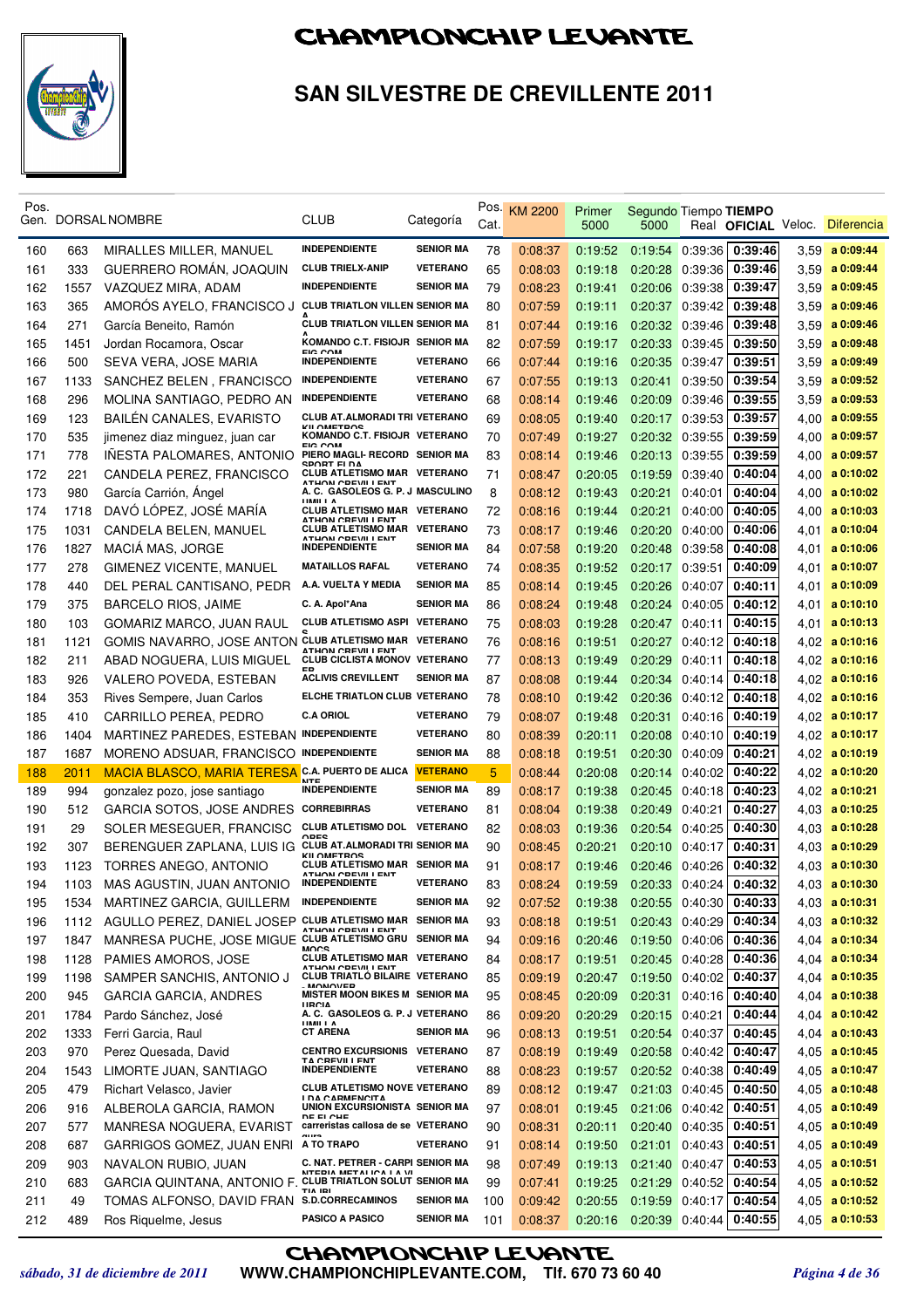

| Pos.<br>Gen. |      | <b>DORSALNOMBRE</b>                                     | <b>CLUB</b>                                                         | Categoría                            | Cat.           | Pos. KM 2200 | Primer<br>5000 | Segundo Tiempo TIEMPO<br>5000 |         | Real <b>OFICIAL</b> Veloc. |      | Diferencia             |
|--------------|------|---------------------------------------------------------|---------------------------------------------------------------------|--------------------------------------|----------------|--------------|----------------|-------------------------------|---------|----------------------------|------|------------------------|
| 213          | 1102 | ortega leonardo, josé luis                              | <b>INDEPENDIENTE</b>                                                | <b>VETERANO</b>                      | 92             | 0:08:12      | 0:19:25        | 0:21:30                       | 0:40:48 | 0:40:55                    |      | $4,05$ a 0:10:53       |
| 214          | 979  | perez arques, mario                                     | P.D.SAN JOAQUIN BIGA SENIOR MA<br><b>STDO</b>                       |                                      | 102            | 0:08:35      | 0:20:22        | 0:20:33                       | 0:40:47 | 0:40:55                    | 4,05 | a 0:10:53              |
| 215          | 1934 | SOLANO CORCOLES, PEDRO                                  | <b>INDEPENDIENTE</b>                                                | <b>SENIOR MA</b>                     | 103            | 0:07:42      | 0:19:49        | 0:21:07                       | 0:40:52 | 0:40:56                    | 4,06 | a 0:10:54              |
| 216          | 651  | Aguilar Herrero, Miguel Angel                           | <b>QUINTON TEAM</b>                                                 | <b>VETERANO</b>                      | 93             | 0:08:29      | 0:20:09        | 0:20:47                       | 0:40:45 | 0:40:56                    | 4,06 | a 0:10:54              |
| 217          | 1268 | Penealva Alarcon, Joaquin                               | <b>CLUB ATLETISME CREV SENIOR MA</b><br><b>ILLENT</b>               |                                      | 104            | 0:08:27      | 0:20:06        | 0:20:52                       | 0:40:48 | 0:40:58                    | 4,06 | a 0:10:56              |
| 218          | 1173 | Guerrero Garcia, Manuel                                 | <b>CLUB ATLETISMO MAR</b><br>ATHON CREWLL ENT                       | <b>VETERANO</b>                      | 94             | 0:08:16      | 0:19:45        | 0:21:15                       | 0:40:54 | 0:41:00                    | 4,06 | a 0:10:58              |
| 219          | 1919 | ASENCIO FERRANDEZ, AARON                                | <b>INDEPENDIENTE</b>                                                | <b>SENIOR MA</b>                     | 105            | 0:08:20      | 0:20:18        | 0:20:42                       | 0:40:54 | 0:41:00                    | 4,06 | a 0:10:58              |
| 220          | 340  | JAEN AGULLO, JOSE MARIA                                 | <b>INDEPENDIENTE</b>                                                | VETERANO                             | 95             | 0:08:26      | 0:20:07        | 0:20:56                       | 0:40:54 | 0:41:03                    | 4,06 | a 0:11:01              |
| 221          | 583  | MIRALLES CANTO, JOSE ANTO                               | <b>CLUB ATLETISMO MAR</b><br>ATHON CREVILL ENT                      | <b>VETERANO</b>                      | 96             | 0:08:16      | 0:20:02        | 0:21:02                       | 0:41:04 | 0:41:04                    | 4,06 | a 0:11:02              |
| 222          | 1673 | QUESADA CANDELA, ERNESTO                                | <b>INDEPENDIENTE</b>                                                | <b>SENIOR MA</b>                     | 106            | 0:09:42      | 0:20:56        | 0:20:11                       | 0:40:30 | 0:41:07                    | 4,07 | a 0:11:05              |
| 223          | 967  | PELEGRIN SAMPER, JOSE ANT                               | carreristas callosa de se SENIOR MA                                 |                                      | 107            | 0:08:31      | 0:20:12        | 0:20:59                       | 0:40:55 | 0:41:11                    | 4,07 | a 0:11:09              |
| 224          | 1284 | Caracuel Ferrer, Rafael                                 | <b>INDEPENDIENTE</b>                                                | <b>SENIOR MA</b>                     | 108            | 0:08:24      | 0:19:58        | 0:21:14                       | 0:40:57 | 0:41:12                    | 4,07 | a 0:11:10              |
| 225          | 781  | POMARES GONZALVEZ, ALBER                                | <b>INDEPENDIENTE</b>                                                | <b>SENIOR MA</b>                     | 109            | 0:08:37      | 0:20:06        | 0:21:08                       | 0:40:57 | 0:41:14                    | 4,07 | a 0:11:12              |
| 226          | 1363 | aznar lopez, sergio                                     | <b>INDEPENDIENTE</b>                                                | <b>SENIOR MA</b>                     | 110            | 0:08:21      | 0:20:09        | 0:21:05                       | 0:41:09 | 0:41:14                    | 4,07 | a 0:11:12              |
| 227          | 1693 | lopezmira, sergio                                       | <b>INDEPENDIENTE</b>                                                | <b>SENIOR MA</b>                     | 111            | 0:08:13      | 0:19:53        | 0:21:23                       | 0:41:16 | 0:41:16                    | 4,08 | a 0:11:14              |
| 228          | 1876 | SANTOS ONTENIENTE, ANTONI                               | <b>KM. 21 ELX</b>                                                   | <b>VETERANO</b>                      | 97             | 0:08:23      | 0:20:20        | 0:20:58                       | 0:41:09 | 0:41:18                    | 4,08 | a 0:11:16              |
| 229          | 1649 | BARRERA OLIVARES, CARLOS                                | <b>INDEPENDIENTE</b>                                                | <b>SENIOR MA</b>                     | 112            | 0:08:54      | 0:20:48        | 0:20:30                       | 0:41:18 | 0:41:18                    | 4,08 | a 0:11:16              |
| 230          | 1831 | Corredor Sin Inscripción                                |                                                                     |                                      | 0              | 0:08:29      | 0:20:18        | 0:21:02                       | 0:41:20 | 0:41:20                    | 4,08 | a 0:11:18              |
| 231          | 391  | Moya Ramon, Raul                                        | <b>INDEPENDIENTE</b>                                                | <b>VETERANO</b>                      | 98             | 0:08:15      | 0:19:51        | $0:21:32$ $0:41:18$           |         | 0:41:23                    | 4,08 | a 0:11:21              |
| 232          | 1247 | BRU ALMARCHA, jose luis                                 | <b>CLUB ATLETISMO MAR</b><br>ATHON CREVIL LENT                      | <b>VETERANO</b>                      | 99             | 0:08:51      | 0:20:39        | 0:20:45                       | 0:41:10 | 0:41:24                    | 4,08 | a 0:11:22              |
| 233          | 742  | LOZANO SAURA, RAFAEL                                    | <b>INDEPENDIENTE</b>                                                | <b>SENIOR MA</b>                     | 113            | 0:08:11      | 0:20:11        | 0:21:17 0:41:23               |         | 0:41:28                    | 4,09 | a 0:11:26              |
| 234          | 1303 | TOLOSA GARCIA, JUAN                                     | <b>CLUB ATLETISMO APOL VETERANO</b><br>ANA DIFSCOMODOS              |                                      | 100            | 0:09:09      | 0:20:44        | 0:20:45                       | 0:41:05 | 0:41:29                    | 4,09 | a 0:11:27              |
| 235          | 922  | Anton Campillo, Jose Juan                               | SEMAGRUP ELCHE TRI SENIOR MA<br>ATI ON OI HR                        |                                      | 114            | 0:08:15      | 0:20:10        | 0:21:21                       | 0:41:27 | 0:41:31                    | 4,09 | a 0:11:29              |
| 236          | 902  | Mateo Gómez, Angel                                      | A. C. GASOLEOS G. P. J SENIOR MA<br><b>TIMILLA</b>                  |                                      | 115            | 0:07:57      | 0:19:54        | 0:21:40                       | 0:41:34 | 0:41:34                    | 4,09 | a 0:11:32              |
| 237          | 1297 | FERRANDEZ GUILL, DAVID                                  | <b>INDEPENDIENTE</b>                                                | <b>VETERANO</b>                      | 101            | 0:09:10      | 0:20:54        | 0:20:42                       | 0.41:13 | 0:41:36                    | 4,10 | a 0:11:34              |
| 238          | 1022 | TOMAS POMARES, VICENTE MI                               | <b>INDEPENDIENTE</b>                                                | <b>SENIOR MA</b>                     | 116            | 0:08:28      | 0:20:21        | 0:21:16                       | 0:41:26 | 0:41:37                    | 4,10 | a 0:11:35              |
| 239          | 874  | SANCHEZ QUERO, MANUEL                                   | UNIVERSIDAD DE ALICA VETERANO<br><b>NTF</b>                         |                                      | 102            | 0:08:29      | 0:20:19        | 0:21:19                       | 0:41:29 | 0:41:38                    | 4,10 | a 0:11:36              |
| 240          | 1840 | Martínez Jiménez, Joaquín                               | <b>C.A ORIOL</b>                                                    | <b>SENIOR MA</b>                     | 117            | 0:08:25      | 0:20:21        | 0:21:17 0:41:26               |         | 0:41:38                    | 4,10 | a 0:11:36              |
| 241          | 679  | Perez Gonzalvez, Fernando                               | <b>CLUB ATLETISMO NOVE VETERANO</b><br><b>I DA CADMENCITA</b>       |                                      | 103            | 0:08:12      | 0:20:12        | 0:21:27                       | 0:41:34 | 0:41:39                    | 4,10 | a 0:11:37              |
| 242          | 1780 | GOMEZ PEREGRIN, JOSE MANU A QUE ME PARO RUNNI SENIOR MA | MC TEAM                                                             |                                      | 118            | 0:08:49      | 0:20:37        | 0:21:02                       | 0:41:21 | 0:41:39                    | 4,10 | a 0:11:37              |
| 243          | 1088 | LAMZIRAA, MOHAMED                                       | CLUB AT.ALMORADI TRI MASCULINO<br><b>VII OMETROS</b>                |                                      | 9              | 0:07:29      | 0:19:28        | 0:22:12 0:41:36               |         | 0:41:40                    | 4,10 | a 0:11:38              |
| 244          | 1560 | DE LA CRUZ MUÑOZ, FRANCISC INDEPENDIENTE                |                                                                     | <b>SENIOR MA</b>                     | 119            | 0:07:30      | 0:19:31        | 0:22:09                       | 0:41:37 | 0:41:40                    | 4.10 | a 0:11:38              |
| 245          | 280  | MENARGUES SALINAS, FRANCI                               | carreristas callosa de se VETERANO<br>aura                          |                                      | 104            | 0:08:31      | 0:20:13        | 0:21:27                       | 0:41:23 | 0:41:40                    | 4.10 | a 0:11:38              |
| 246          | 482  | <b>GUERRERO ROMAN, ALVARO</b>                           | <b>INDEPENDIENTE</b>                                                | VETERANO                             | 105            | 0:08:15      | 0:20:14        | 0:21:27                       | 0:41:41 | 0:41:41                    | 4.10 | a 0:11:39              |
| 247          | 1886 | BELEN MAS, ALEJANDRO                                    | <b>INDEPENDIENTE</b>                                                | <b>SENIOR MA</b>                     | 120            | 0:08:15      | 0:20:04        | 0:21:38                       | 0:41:33 | 0:41:42                    |      | 4.10 a 0:11:40         |
| 248          | 1946 | jurado vazquez, jose luis                               | <b>INDEPENDIENTE</b>                                                | <b>SENIOR MA</b>                     | 121            | 0:09:37      | 0:21:04        | $0:20:38$ 0:40:53             |         | 0:41:42                    |      | 4,10 a 0:11:40         |
| 249          | 1493 | MACIA FERNANDEZ, JORGE                                  | <b>INDEPENDIENTE</b>                                                | <b>SENIOR MA</b>                     | 122            | 0:08:56      | 0:20:43        | 0:20:59 0:41:27               |         | 0:41:42                    |      | 4,10 a 0:11:40         |
| 250          | 563  | LOPEZ MUÑOZ, ANGEL                                      | <b>CLUB ATLETISMO SANT VETERANO</b><br>$A$ DOI A                    |                                      | 106            | 0:08:16      | 0:20:13        | 0:21:31 0:41:39               |         | 0:41:44                    |      | 4,10 a 0:11:42         |
| 251          | 752  | LOPEZ GIL, JOSE ANTONIO                                 | <b>INDEPENDIENTE</b>                                                | <b>SENIOR MA</b>                     | 123            | 0:08:57      | 0:20:44        | 0:21:01 0:41:21               |         | 0:41:45                    |      | 4,10 a 0:11:43         |
| 252          | 1678 | Riquelme Marco, Juan Carlos                             | <b>INDEPENDIENTE</b>                                                | <b>SENIOR MA</b>                     | 124            | 0:07:53      | 0:20:18        | 0:21:28 0:41:41               |         | 0:41:46                    | 4,11 | a 0:11:44              |
| 253          | 506  | <b>GUERRERO ACOSTA, ANGEL</b>                           | <b>C.A ORIOL</b>                                                    | <b>VETERANO</b><br><b>VETERANO</b>   | 107            | 0:08:30      | 0:20:31        | 0:21:18 0:41:36               |         | 0:41:49                    | 4,11 | a 0:11:47              |
| 254          | 633  | Ballesteros Bacho, Jose Ramon                           | <b>INDEPENDIENTE</b><br><b>CLUB ATLETISMO SANT VETERANO</b>         |                                      | 108            | 0:10:09      | 0:21:45        | 0:20:04 0:41:12               |         | 0:41:49                    | 4,11 | a 0:11:47              |
| 255          | 332  | ANTÓN ALBENTOSA, JAIME                                  | $A$ DOI A                                                           |                                      | 109            | 0:08:35      | 0:20:26        | 0:21:24 0:41:36               |         | 0:41:50                    | 4,11 | a 0:11:48              |
| 256          | 809  | RIQUELME DAMASO, JOSE MAN                               | <b>INDEPENDIENTE</b>                                                | <b>VETERANO</b>                      | 110            | 0:08:15      | 0:19:52        | 0:21:59 0:41:46               |         | 0:41:51                    | 4,11 | a 0:11:49              |
| 257          | 1877 | MAS MAS, JUAN LUIS                                      | <b>CLUB ATLETISMO MAR</b><br>ATHON ODEVILL ENT<br><b>KM. 21 ELX</b> | <b>VETERANO</b>                      | 111            | 0:08:19      | 0:20:01        | 0:21:51 0:41:47               |         | 0:41:52                    | 4,11 | a 0:11:50              |
| 258          | 746  | VEGARA MUÑOZ, MANUEL                                    | <b>INDEPENDIENTE</b>                                                | <b>SENIOR MA</b><br><b>SENIOR MA</b> | 125            | 0:08:14      | 0:19:56        | 0:21:57 0:41:43               |         | 0:41:53                    | 4,11 | a 0:11:51              |
| 259          | 1499 | AVILA MORENO, JOSE JAVIER                               |                                                                     | <b>SENIOR MA</b>                     | 126            | 0:08:17      | 0:19:38        | 0:22:16 0:41:49               |         | 0:41:54                    | 4,11 | a 0:11:52<br>a 0:11:52 |
| 260          | 618  | PÉREZ TORREGROSA, BERNAR INDEPENDIENTE                  | <b>CLUB ATLETISME CREV VETERANO</b>                                 |                                      | 127            | 0:08:40      | 0:20:40        | 0:21:14 0:41:47               |         | 0:41:54                    | 4,11 | a 0:11:53              |
| 261          | 2010 | RUZAFA MANCHON, MARIA TER                               | <b>ILLENT</b><br><b>INDEPENDIENTE</b>                               | <b>SENIOR MA</b>                     | $6\phantom{1}$ | 0:08:18      | 0:20:17        | 0:21:38 0:41:53               |         | 0:41:55                    | 4,11 | a 0:11:53              |
| 262          | 1670 | DAVÓ PÉREZ, RUBEN                                       | <b>INDEPENDIENTE</b>                                                | <b>VETERANO</b>                      | 128            | 0:09:42      | 0:20:59        | 0:20:56 0:41:18               |         | 0:41:55<br>0:41:57         | 4,11 | 4,12 a 0:11:55         |
| 263          | 711  | POQUIS HUERTAS, LORENZO                                 | <b>NOVELDA RUNNING TE</b>                                           | <b>VETERANO</b>                      | 112            | 0:08:43      | 0:20:37        | 0:21:20 0:41:45               |         | 0:41:57                    |      | 4,12 a 0:11:55         |
| 264          | 302  | ESCOBAR PEREZ, PEDRO                                    | <b>INDEPENDIENTE</b>                                                | <b>SENIOR MA</b>                     | 113            | 0:08:34      | 0:20:44        | 0:21:13 0:41:50               |         | 0:41:58                    |      | 4,12 a 0:11:56         |
| 265          | 1222 | MUÑOZ CHICO, HECTOR                                     |                                                                     |                                      | 129            | 0:08:51      | 0:20:45        | 0:21:13 0:41:46               |         |                            |      |                        |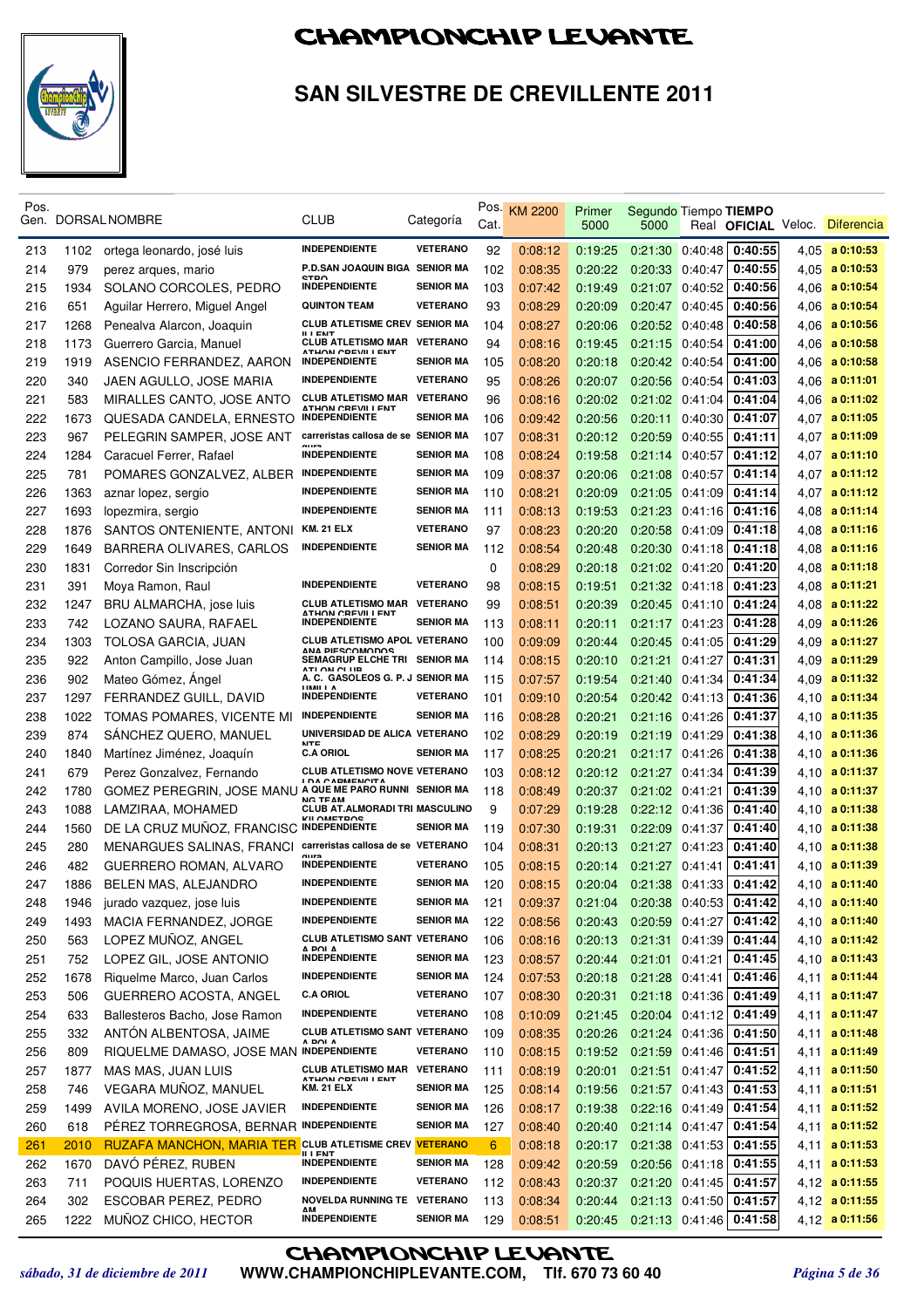

| Pos.<br>Gen. |            | <b>DORSAL NOMBRE</b>                                    | <b>CLUB</b>                                                   | Categoría        | Cat.           | Pos. KM 2200       | Primer<br>5000     | Segundo Tiempo TIEMPO<br>5000      |         |                    |      | Real OFICIAL Veloc. Diferencia   |
|--------------|------------|---------------------------------------------------------|---------------------------------------------------------------|------------------|----------------|--------------------|--------------------|------------------------------------|---------|--------------------|------|----------------------------------|
| 266          | 1042       | MAS RIQUELME, GABRIEL                                   | <b>CLUB ATLETISMO MAR MASCULINO</b><br>ATHON ODEVILL ENT      |                  | 10             | 0:08:47            | 0:20:36            | 0:21:22 0:41:29                    |         | 0:41:58            |      | 4.12 a 0:11:56                   |
| 267          | 1555       | <b>ANTON FERRIZ, JOSE</b>                               | <b>INDEPENDIENTE</b>                                          | <b>VETERANO</b>  | 114            | 0:08:28            | 0:20:26            | 0:21:33 0:41:55                    |         | 0:41:59            |      | 4.12 a 0:11:57                   |
| 268          | 326        | garcia bernabe, ezequiel                                | <b>INDEPENDIENTE</b>                                          | <b>VETERANO</b>  | 115            | 0:09:23            | 0:21:07            | 0:20:53 0:41:33                    |         | 0:42:00            |      | 4.12 a 0:11:58                   |
| 269          | 465        | belda lopez, ivan                                       | c.a. el petardet                                              | <b>SENIOR MA</b> | 130            | 0:08:49            | 0:20:46            | 0:21:15                            | 0.41.47 | 0:42:01            |      | 4.12 a 0:11:59                   |
| 270          | 938        | Díez Cano, Fernando José                                | <b>INDEPENDIENTE</b>                                          | <b>SENIOR MA</b> | 131            | 0:09:28            | 0:20:58            | 0:21:04                            | 0:41:18 | 0:42:02            |      | 4,12 a 0:12:00                   |
| 271          | 1191       | candela quinto, vicente                                 | <b>INDEPENDIENTE</b>                                          | <b>SENIOR MA</b> | 132            | 0:08:26            | 0:20:08            | 0:21:54                            | 0:41:50 | 0:42:02            |      | 4,12 a 0:12:00                   |
| 272          | 1214       | <b>FUSTER MOLINA, MARCOS</b>                            | <b>CLUB ATLETISMO MAR</b><br>ATHON ODEVILL ENT                | <b>VETERANO</b>  | 116            | 0:08:30            | 0:20:21            | 0:21:41                            | 0:41:54 | 0:42:02            |      | 4,12 a 0:12:00                   |
| 273          | 1397       | GANDIA FERRANDEZ, GUSTAV                                | <b>INDEPENDIENTE</b>                                          | <b>SENIOR MA</b> | 133            | 0:08:54            | 0:20:47            | 0:21:16                            | 0:41:40 | 0:42:03            |      | 4,12 a 0:12:01                   |
| 274          | 1403       | Burgos Lopez, Luis                                      | <b>INDEPENDIENTE</b>                                          | <b>VETERANO</b>  | 117            | 0:08:52            | 0:20:47            | 0:21:16 0:41:54                    |         | 0:42:03            |      | 4,12 a 0:12:01                   |
| 275          | 1175       | berna serrano, cayetano                                 | <b>INDEPENDIENTE</b>                                          | <b>VETERANO</b>  | 118            | 0:08:49            | 0:20:52            | 0:21:13 0:41:53                    |         | 0:42:05            |      | 4,12 a 0:12:03                   |
| 276          | 940        | <b>MARIN PALAZON, TOMAS</b>                             | carreristas callosa de se SENIOR MA<br>aura                   |                  | 134            | 0:08:50            | 0:20:48            | 0:21:18                            | 0:41:49 | 0:42:06            | 4,13 | a 0:12:04                        |
| 277          | 784        | gomez garcia, samuel                                    | CLUB ATLETISMO PETR SENIOR MA<br><b>CD_NCDAI IA</b>           |                  | 135            | 0:08:51            | 0:20:50            | 0:21:19                            | 0:42:00 | 0:42:09            | 4,13 | a 0:12:07                        |
| 278          | 434        | ROLDAN MARTINEZ, FELIPE                                 | <b>INDEPENDIENTE</b>                                          | <b>VETERANO</b>  | 119            | 0:09:34            | 0:21:01            | 0:21:08                            | 0:41:35 | 0:42:09            |      | 4.13 a 0:12:07                   |
| 279          | 601        | PICAZO MORCILLO, EMILIO JOS PASICO A PASICO             |                                                               | <b>SENIOR MA</b> | 136            | 0:08:37            | 0:20:32            | 0:21:38                            | 0:41:59 | 0:42:10            | 4,13 | a 0:12:08                        |
| 280          | 1285       | ROCAMORA BERNABEU, ANTO                                 | <b>INDEPENDIENTE</b>                                          | <b>SENIOR MA</b> | 137            | 0:09:58            | 0:21:23            | 0:20:51                            | 0:41:39 | 0:42:14            | 4,13 | a 0:12:12                        |
| 281          | 1712       | Cano Gonzalez, Alejandro                                | <b>INDEPENDIENTE</b>                                          | <b>SENIOR MA</b> | 138            | 0:09:30            | 0:21:28            | 0:20:46                            | 0:41:47 | 0:42:14            | 4,13 | a 0:12:12                        |
| 282          | 948        | COLOMA VILANOVA, FERNAND                                | <b>C.A. LES LLEBRES</b>                                       | <b>VETERANO</b>  | 120            | 0:07:47            | 0:20:15            | 0:22:00                            | 0:42:12 | 0:42:15            |      | 4.14 a 0:12:13                   |
| 283          | 1428       | <b>GARCIA BERNA, PABLO</b>                              | <b>INDEPENDIENTE</b>                                          | <b>MASCULINO</b> | 11             | 0:08:12            | 0:20:17            | 0:21:59                            | 0:42:12 | 0:42:16            |      | 4.14 a 0:12:14                   |
| 284          | 493        | <b>GARCIA FERRANDEZ, FRANCIS</b>                        | <b>CLUB ATLETISMO MAR</b><br>ATHON CREVILL ENT                | <b>VETERANO</b>  | 121            | 0:08:12            | 0:20:18            | 0:21:58                            | 0:42:12 | 0:42:16            |      | 4.14 a 0:12:14                   |
| 285          | 1525       | PEREZ POZO, JUAN JOSE                                   | <b>INDEPENDIENTE</b>                                          | <b>SENIOR MA</b> | 139            | 0:09:08            | 0:20:51            | 0:21:25                            | 0:41:44 | 0:42:16            |      | 4.14 a 0:12:14                   |
| 286          | 960        | Gómez García, Raúl                                      | A. C. GASOLEOS G. P. J SENIOR MA<br><b>TIMILLA</b>            |                  | 140            | 0:08:02            | 0:19:47            | 0:22:30                            | 0:42:05 | 0:42:17            |      | 4.14 a 0:12:15                   |
| 287          | 906        | esteve torres, salvador                                 | <b>INDEPENDIENTE</b>                                          | <b>VETERANO</b>  | 122            | 0:09:25            | 0:21:11            | 0:21:07                            | 0:41:51 | 0:42:18            |      | 4.14 a 0:12:16                   |
| 288          | 600        | paterna garcia, jose martin                             | <b>CLUB ATLETISMO NOVE VETERANO</b><br><b>I DA CARMENCITA</b> |                  | 123            | 0:08:54            | 0:21:00            | 0:21:19                            | 0:42:19 | 0:42:19            |      | 4.14 a 0:12:17                   |
| 289          | 331        | GALLEGO CANO, JOSE MARIA                                | <b>INDEPENDIENTE</b>                                          | <b>VETERANO</b>  | 124            | 0:09:19            | 0:21:05            | 0:21:14                            | 0:41:53 | 0:42:19            |      | 4.14 a 0:12:17                   |
| 290          | 315        | ALARCON ESCRIBANO, JOSE L                               | EL CAMPELLO RUNNIN VETERANO<br>G CLUB                         |                  | 125            | 0:08:37            | 0:20:34            | 0:21:48                            | 0:42:12 | 0:42:22            |      | 4.14 a 0:12:20                   |
| 291          | 696        | candela galvañ, javi                                    | CDC ATLETISMO LA MA SENIOR MA<br>RINA                         |                  | 141            | 0:09:23            | 0:21:14            | 0:21:09                            | 0:41:49 | 0:42:23            |      | 4,14 a 0:12:21                   |
| 292          | 1251       | MARTINEZ LOPEZ, FRANCISCO                               | CLUB ATLETISMO MAR VETERANO<br>ATHON CREVILL ENT              |                  | 126            | 0:08:28            | 0:20:27            | 0:21:57 0:42:20                    |         | 0:42:24            |      | 4.14 a 0:12:22                   |
| 293          | 349        | PEREZ PALOP, JUAN MIGUEL                                | <b>INDEPENDIENTE</b>                                          | <b>VETERANO</b>  | 127            | 0:09:24            | 0:21:11            | 0:21:15                            | 0:41:59 | 0:42:26            | 4,15 | a 0:12:24                        |
| 294          | 1054       | LLEDO ROVIRA, CARLOS                                    | <b>INDEPENDIENTE</b>                                          | <b>SENIOR MA</b> | 142            | 0:08:17            | 0:20:12            | 0:22:14                            | 0:42:21 | 0:42:26            | 4,15 | a 0:12:24                        |
| 295          | 1351       | FERNANDEZ DIEZ, SOFRO                                   | <b>INDEPENDIENTE</b>                                          | <b>SENIOR MA</b> | 143            | 0:09:36            | 0:21:20            | 0:21:07                            | 0:41:51 | 0:42:27            | 4,15 | a 0:12:25                        |
| 296          | 1666       | MARMOL ROMERO, CRISTOBAL CLUB ATLETISMO ALCO VETERANO   |                                                               |                  | 128            | 0:08:46            | 0:20:55            | 0:21:32                            | 0:42:16 | 0:42:27            | 4,15 | a 0:12:25                        |
| 297          | 1741       | MENDIOLA MORALES, CARLOS                                | C. NAT. PETRER - CARPI SENIOR MA<br>NTEDIA METALICA LA VI     |                  | 144            | 0:09:03            | 0:21:09            | 0:21:19                            | 0:42:23 | 0:42:28            | 4,15 | a 0:12:26                        |
| 298          | 1738       | MORENO JIMENEZ, PEDRO                                   | C. NAT. PETRER - CARPI VETERANO<br>NTEDIA METALICA LA VI      |                  | 129            | 0:09:03            | 0:21:08            | 0:21:20                            | 0:42:28 | 0:42:28            | 4,15 | a 0:12:26                        |
| 299          | 775        | ALMANSA CARRASCOSA, EDUA                                | <b>INDEPENDIENTE</b>                                          | <b>VETERANO</b>  | 130            | 0:09:12            | 0:21:09            | 0:21:20                            | 0:42:09 | 0:42:29            | 4,15 | a 0:12:27                        |
| 300          | 70010      | Chip desconocido                                        | <b>INDEPENDIENTE</b>                                          | <b>SENIOR MA</b> | 0              | 0:09:11            | 0:21:00            | 0:21:29                            | 0:42:29 | 0:42:29            |      | 4,15 a 0:12:27                   |
| 301          | 738        | Gomez Piñero, Cesar                                     | <b>CLUB TRIATLON ARENA SENIOR MA</b>                          |                  | 145            | 0:08:26            | 0:20:40            | 0:21:49 0:42:21                    |         | 0:42:29            | 4,15 | a 0:12:27                        |
| 302          | 1174       | ALAYÓN MORÍN, ALBERTO                                   | AL IC ANTE<br><b>INDEPENDIENTE</b>                            | <b>VETERANO</b>  | 146            | 0:08:37            | 0:20:49            | 0:21:43 0:42:23                    |         | 0:42:32            |      | 4,15 a 0:12:30                   |
| 303          | 1950       | VICENTE SERNA, PASCUAL                                  |                                                               |                  | 131            | 0:09:12            | 0:20:54            | 0:21:39 0:42:11                    |         | 0:42:33<br>0:42:34 |      | 4,15 a 0:12:31<br>4,15 a 0:12:32 |
| 304          | 70009      | "Vicente Serna", Pascual<br>LEON LOPEZ, JORGE JUAN      | <b>INDEPENDIENTE</b>                                          | <b>VETERANO</b>  | 0              | 0:09:13            | 0:20:55<br>0:20:47 | 0:21:39 0:42:34<br>0:21:47 0:42:25 |         | 0:42:34            |      | 4,15 a 0:12:32                   |
| 305          | 1453       |                                                         | <b>INDEPENDIENTE</b>                                          | <b>VETERANO</b>  | 132            | 0:08:46            | 0:20:48            | 0:21:46 0:42:22                    |         | 0:42:34            |      | 4,15 a 0:12:32                   |
| 306          | 660<br>585 | López davó, joaquín<br>CARRASCO RAMIREZ, MANUEL         | c.a. el cabezo                                                | <b>VETERANO</b>  | 133<br>134     | 0:08:50            |                    | 0:21:53 0:42:29                    |         | 0:42:36            |      | 4,16 a 0:12:34                   |
| 307<br>308   | 2013       | <b>TALENS BELEN, MIRYAM</b>                             | <b>CLUB ATLETISMO MAR</b>                                     | <b>VETERANO</b>  | $\overline{7}$ | 0:08:35<br>0:08:29 | 0:20:43<br>0:20:48 | 0:21:48 0:42:33                    |         | 0:42:36            |      | 4,16 a 0:12:34                   |
| 309          | 108        | FLORES GALIPIENSO, FRANCIS                              | ATHON CREVILL ENT<br><b>CLUB ATLETISMO MAR</b>                | <b>VETERANO</b>  | 135            | 0:08:29            | 0:20:48            | 0:21:49 0:42:33                    |         | 0:42:37            |      | 4,16 a 0:12:35                   |
| 310          | 1571       | Mas Garcia, Jose Luis                                   | ATHON CREVILL ENT<br><b>INDEPENDIENTE</b>                     | <b>SENIOR MA</b> | 147            | 0:08:18            | 0:20:24            | 0:22:13 0:42:33                    |         | 0:42:37            |      | 4,16 a 0:12:35                   |
| 311          | 1007       | GARCIA FAJARDO, ANTONIO JO CLUB ATLETISMO MAR VETERANO  |                                                               |                  | 136            | 0:08:31            | 0:20:38            | 0:22:00 0:42:31                    |         | 0:42:38            |      | 4,16 a 0:12:36                   |
| 312          | 964        | Mateo Gómez, Juan                                       | ATHON ODEVILL ENT<br>A. C. GASOLEOS G. P. J VETERANO          |                  | 137            | 0:08:12            | 0:20:13            | 0:22:26 0:42:36                    |         | 0:42:39            |      | 4,16 a 0:12:37                   |
| 313          | 1858       | Roman espin, Daniel                                     | <b>TIMBEL A</b><br><b>INDEPENDIENTE</b>                       | <b>SENIOR MA</b> | 148            | 0:09:30            | 0:21:28            | 0:21:17 0:42:17                    |         | 0:42:45            |      | 4,16 a 0:12:43                   |
| 314          | 1592       | Berna Navarro, Francisco Manuel                         | <b>INDEPENDIENTE</b>                                          | <b>SENIOR MA</b> | 149            | 0:08:16            | 0:20:48            | $0:21:58$ $0:42:42$                |         | 0:42:46            |      | 4,17 a 0:12:44                   |
| 315          | 677        | SARABIA PEREZ, RUBEN                                    | C. A. Apol*Ana                                                | <b>VETERANO</b>  | 138            | 0:08:39            | 0:20:45            | 0:22:02 0:42:40                    |         | 0:42:47            |      | 4,17 a 0:12:45                   |
| 316          | 523        | NAVARRO GARCIA, JUAN RAMO INDEPENDIENTE                 |                                                               | <b>VETERANO</b>  | 139            | 0:08:31            | 0:20:45            | 0:22:03 0:42:43                    |         | 0:42:48            |      | 4,17 a 0:12:46                   |
| 317          | 682        | FERNANDEZ MONTILLA, JOSE A TRI ORACULO SANTA P VETERANO |                                                               |                  | 140            | 0:09:23            | 0:21:20            | 0:21:29                            | 0:42:25 | 0:42:49            |      | 4,17 a 0:12:47                   |
| 318          | 395        | GOMARIZ PRATS, JAVIER ALBE                              | $\sim$<br>SEMAGRUP ELCHE TRI VETERANO<br>ATI ON OI HD         |                  | 141            | 0:08:23            | 0:21:06            | $0:21:44$ 0:42:44                  |         | 0:42:50            |      | 4,17 a 0:12:48                   |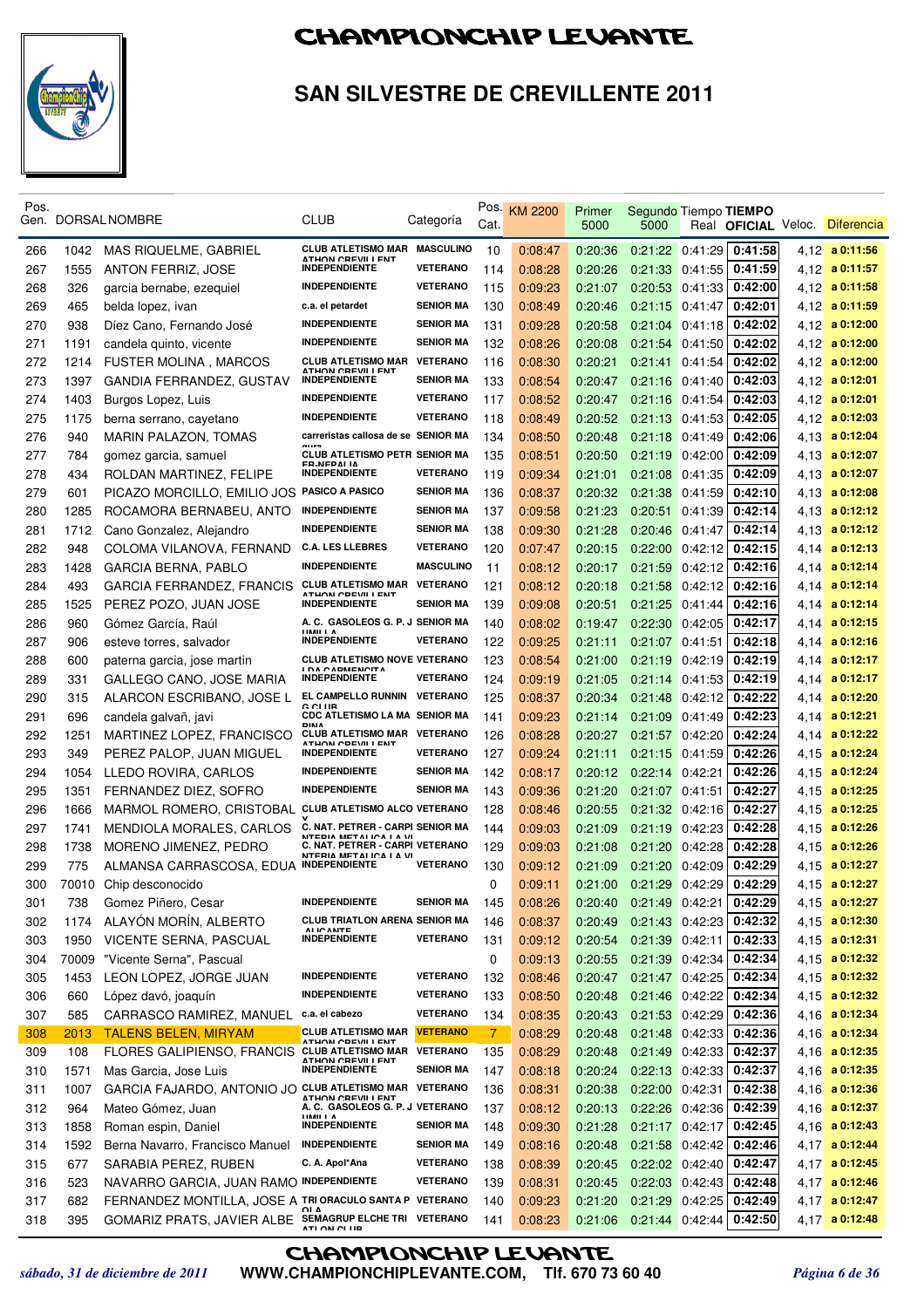

| Pos.<br>Gen. |             | <b>DORSAL NOMBRE</b>                                             | CLUB                                                       | Categoría                          | Cat.       | Pos. KM 2200       | Primer<br>5000     | Segundo Tiempo TIEMPO<br>5000          |         | Real <b>OFICIAL</b> Veloc. |      | Diferencia                  |
|--------------|-------------|------------------------------------------------------------------|------------------------------------------------------------|------------------------------------|------------|--------------------|--------------------|----------------------------------------|---------|----------------------------|------|-----------------------------|
| 319          | 336         | Jordán Gea, Valeriano                                            | <b>KM. 21 ELX</b>                                          | <b>VETERANO</b>                    | 142        | 0:08:41            | 0:20:50            | 0:22:01                                | 0:42:44 | 0:42:51                    |      | 4.17 a 0:12:49              |
| 320          | 596         | PÉREZ BALDO, ÁNGEL                                               | <b>INDEPENDIENTE</b>                                       | <b>VETERANO</b>                    | 143        | 0:08:38            | 0:20:56            | 0:21:55                                | 0:42:42 | 0:42:51                    | 4,17 | a 0:12:49                   |
| 321          | 1238        | <b>MORA MORA, ISRAEL</b>                                         | <b>FUNDACIÓN PUERTO A</b><br><b>I ICANTE _ CET</b>         | <b>SENIOR MA</b>                   | 150        | 0:08:38            | 0:20:45            | 0:22:06                                | 0:42:40 | 0:42:51                    | 4,17 | a 0:12:49                   |
| 322          | 1601        | Juan Serna, Daniel                                               | <b>INDEPENDIENTE</b>                                       | <b>SENIOR MA</b>                   | 151        | 0:08:55            | 0:20:53            | 0:21:58                                | 0:42:32 | 0:42:51                    | 4,17 | a 0:12:49                   |
| 323          | 573         | FERRANDEZ MAS, ENGELBERT                                         | CLUB ATLETISMO MAR VETERANO<br>ATHON COEVIL LENT           |                                    | 144        | 0:08:25            | 0:20:33            | 0:22:19                                | 0:42:46 | 0:42:52                    | 4,17 | a 0:12:50                   |
| 324          | 241         | DE ROJAS PAGAN, ANTONIO                                          | CLUB AT.ALMORADI TRI VETERANO<br><b>VII OMETDOS</b>        |                                    | 145        | 0:09:11            | 0:21:15            | 0:21:39                                | 0:42:37 | 0:42:54                    | 4,17 | a 0:12:52                   |
| 325          | 1379        | FERNANDEZ CORTES, PEDRO                                          | <b>INDEPENDIENTE</b>                                       | <b>VETERANO</b>                    | 146        | 0:08:53            | 0:21:00            | 0:21:54                                | 0:42:33 | 0:42:54                    | 4,17 | a 0:12:52                   |
| 326          | 1327        | SANTATERESA LOPEZ, ALEJAN CLUB AT.ALMORADI TRI SENIOR MA         | <b>VII OMETDOS</b>                                         |                                    | 152        | 0:09:43            | 0:21:47            | 0:21:08                                | 0:42:11 | 0:42:55                    | 4,17 | a 0:12:53                   |
| 327          | 578         | SANTATERESA GARCÍA, VICEN                                        | <b>CLUB AT.ALMORADI TRI VETERANO</b><br><b>VII OMETDOS</b> |                                    | 147        | 0:09:45            | 0:21:43            | 0:21:12                                | 0:42:12 | 0:42:55                    | 4,17 | a 0:12:53                   |
| 328          | 330         | roman campillo, francisco                                        | <b>INDEPENDIENTE</b>                                       | <b>VETERANO</b>                    | 148        | 0:08:50            | 0:21:04            | 0:21:52                                | 0:42:43 | 0:42:56                    | 4.18 | a 0:12:54                   |
| 329          | 761         | Payá Navarrete, Vicente                                          | <b>INDEPENDIENTE</b>                                       | <b>SENIOR MA</b>                   | 153        | 0:09:39            | 0:21:33            | 0:21:23                                | 0:42:36 | 0:42:56                    | 4,18 | a 0:12:54                   |
| 330          | 1707        | MARCO MARTINEZ, VICENT                                           | <b>INDEPENDIENTE</b>                                       | <b>SENIOR MA</b>                   | 154        | 0:09:40            | 0:22:28            | 0:20:28                                | 0:42:29 | 0:42:56                    | 4,18 | a 0:12:54                   |
| 331          | 1287        | Molina Cabeza, Nelson Jesus                                      | <b>INDEPENDIENTE</b>                                       | <b>VETERANO</b>                    | 149        | 0:08:47            | 0:20:56            | 0:22:01                                | 0:42:43 | 0:42:57                    | 4,18 | a 0:12:55                   |
| 332          | 250         | PERONA GOMEZ, FULGENCIO                                          | <b>CLUB ATLETISMO MAR</b><br>ATHON CREVILL ENT             | <b>VETERANO</b>                    | 150        | 0:08:47            | 0:21:02            | 0:21:55                                | 0:42:50 | 0:42:57                    | 4,18 | a 0:12:55                   |
| 333          | 1680        | <b>BELMONTE GARCIA, JOSE LUIS</b>                                | <b>CLUB ATLETISMO MAR</b><br>ATHON ODEVILL ENT             | <b>VETERANO</b>                    | 151        | 0:08:47            | 0:20:56            | 0:22:01                                | 0:42:51 | 0:42:57                    | 4,18 | a 0:12:55                   |
| 334          | 962         | ARIENZA ARIENZA, JAVIER                                          | <b>LEON-CORRE</b>                                          | <b>VETERANO</b>                    | 152        | 0:09:06            | 0:21:05            | 0:21:53                                | 0:42:43 | 0:42:58                    | 4,18 | a 0:12:56                   |
| 335          | 818         | MARTINEZ PEREZ, RUBEN                                            | <b>INDEPENDIENTE</b>                                       | <b>SENIOR MA</b>                   | 155        | 0:08:54            | 0:21:05            | 0:21:54                                | 0:42:46 | 0:42:59                    | 4,18 | a 0:12:57                   |
| 336          | 1014        | LLEDO MERINO, MIGUEL                                             | <b>CLUB ATLETISMO MAR</b><br>ATHON CREVILL ENT             | <b>VETERANO</b>                    | 153        | 0:09:02            | 0:21:08            | 0:21:51                                | 0:42:42 | 0:42:59                    | 4,18 | a 0:12:57                   |
| 337          | 586         | LUCAS SEVA, JOAQUIN MANUE                                        | <b>INDEPENDIENTE</b>                                       | <b>VETERANO</b>                    | 154        | 0:08:33            | 0:20:44            | 0:22:17                                | 0:42:55 | 0:43:01                    | 4.18 | a 0:12:59                   |
| 338          | 1365        | QUESADA CABRERA, JOSE MA                                         | <b>INDEPENDIENTE</b>                                       | <b>SENIOR MA</b>                   | 156        | 0:08:58            | 0:21:04            | 0:21:58                                | 0:42:48 | 0:43:02                    | 4.18 | a 0:13:00                   |
| 339          | 593         | BELEN JUAN, JUAN PABLO                                           | <b>CLUB ATLETISMO ALBA VETERANO</b><br>TFRA                |                                    | 155        | 0:08:49            | 0:21:10            | 0:21:52                                | 0:42:53 | 0:43:02                    | 4.18 | a 0:13:00                   |
| 340          | 272         | QUESADA PUIG, JOSE MANUEL                                        | CLUB ATLETISMO MAR VETERANO<br>ATHON CREVILL ENT           |                                    | 156        | 0:08:59            | 0:21:04            | 0:21:58                                | 0:42:51 | 0:43:02                    | 4.18 | a 0:13:00                   |
| 341          | 1825        | MARTIN MILAN, DAVID                                              | <b>INDEPENDIENTE</b>                                       | <b>VETERANO</b>                    | 157        | 0:08:55            | 0:21:00            | 0:22:03                                | 0:42:54 | 0:43:03                    | 4.18 | a 0:13:01                   |
| 342          | 867         | Candela Soler, Sergio                                            | <b>INDEPENDIENTE</b>                                       | <b>VETERANO</b>                    | 158        | 0:10:21            | 0:22:15            | 0:20:54                                | 0:42:24 | 0:43:09                    | 4,19 | a 0:13:07                   |
| 343          | 617         | BROTONS MARTINEZ, JOSE MA                                        | <b>INDEPENDIENTE</b>                                       | <b>VETERANO</b>                    | 159        | 0:10:06            | 0:22:09            | 0:21:03                                | 0:42:29 | 0:43:12                    | 4,19 | a 0:13:10                   |
| 344          | 702         | Clavero Serrano, Mario                                           | C. A. Apol*Ana                                             | <b>VETERANO</b>                    | 160        | 0:08:56            | 0:21:14            | 0:22:01                                | 0:43:06 | 0:43:15                    | 4,20 | a 0:13:13                   |
| 345          | 1361        | LARROSA PINAR, JUAN ALEJAN                                       | INDEPENDIENTE                                              | <b>MASCULINO</b>                   | 12         | 0:08:59            | 0:21:10            | 0:22:08                                | 0:42:56 | 0:43:18                    | 4,20 | a 0:13:16                   |
| 346          | 1269        | Escolano Mas, Fidel                                              | <b>INDEPENDIENTE</b>                                       | <b>VETERANO</b>                    | 161        | 0:08:36            | 0:20:43            | 0:22:36                                | 0:43:08 | 0:43:19                    | 4,20 | a 0:13:17                   |
| 347          | 485         | POZO LOPEZ, MANOLO                                               | <b>INDEPENDIENTE</b>                                       | <b>VETERANO</b>                    | 162        | 0:09:40            | 0:21:49            | 0:21:31                                | 0:42:56 | 0:43:20                    | 4,20 | a 0:13:18                   |
| 348          | 989         | FERRANDEZ POLO, MANUEL                                           | <b>CLUB ATLETISMO MAR</b><br>ATHON CREWLL ENT              | <b>SENIOR MA</b>                   | 157        | 0:08:27            | 0:20:48            | 0:22:33                                | 0:43:15 | 0:43:21                    | 4,20 | a 0:13:19                   |
| 349          | 309         | bravo riguelme, francisco                                        | <b>INDEPENDIENTE</b><br><b>INDEPENDIENTE</b>               | <b>VETERANO</b>                    | 163        | 0:08:54            | 0:21:31            | 0:21:51                                | 0:43:08 | 0:43:22                    | 4,20 | a 0:13:20                   |
| 350          | 316         | <b>GARCIA MORA, PATRICIO</b>                                     |                                                            | <b>VETERANO</b><br><b>VETERANO</b> | 164        | 0:10:09            | 0:22:13            | 0:21:09                                | 0:42:42 | 0:43:22                    | 4,20 | a 0:13:20                   |
| 351          | 402         | PASTOR LOPEZ, JUAN CARLOS                                        | strategic abogados<br><b>CLUB ATLETISMO MAR SENIOR MA</b>  |                                    | 165        | 0:09:38            | 0:21:40            | 0:21:42                                | 0:42:57 | 0:43:22                    | 4,20 | a 0:13:20                   |
| 352          | 1413        | IBARGUEN LARRAÑAGA, UNAI                                         | ATHON ODEVILL ENT<br><b>INDEPENDIENTE</b>                  | <b>VETERANO</b>                    | 158        | 0:08:49            | 0:21:05            | 0:22:17                                | 0:43:22 | 0:43:22<br>0:43:23         | 4.20 | a 0:13:20<br>4,20 a 0:13:21 |
| 353          | 429         | GALVEZ ROCA, ALVARO<br>ROS LIARTE, ANTONIO GINES                 | C. ATLETISMO HORADA VETERANO                               |                                    | 166        | 0:09:42            | 0:21:46            | 0:21:37                                | 0:42:49 | 0:43:23                    |      | 4,20 a 0:13:21              |
| 354<br>355   | 304<br>1159 | arenas pastor, diego                                             | n۸<br><b>INDEPENDIENTE</b>                                 | <b>SENIOR MA</b>                   | 167<br>159 | 0:09:33<br>0:08:25 | 0:22:07<br>0:20:32 | $0:21:16$ 0:43:11<br>$0:22:52$ 0:43:13 |         | 0:43:24                    | 4,20 | a 0:13:22                   |
| 356          | 414         | ANIORTE NAVARRO, JOSE CLE                                        | <b>CLUB ATLETISMO TRAG VETERANO</b>                        |                                    | 168        | 0:08:46            | 0:21:13            | 0:22:11 0:43:19                        |         | 0:43:24                    |      | 4,20 a 0:13:22              |
| 357          | 1411        | MIRALLES MOLINA, JESUS                                           | AMILIAC<br>CLUB ATLETISMO MAR SENIOR MA                    |                                    | 160        | 0:10:04            | 0:22:06            | 0:21:18 0:42:37                        |         | 0:43:24                    |      | 4,20 a 0:13:22              |
| 358          | 1418        | <b>GONZALEZ MARTINEZ, JOSE A</b>                                 | ATHON COEVIL LENT<br>CLUB ATLETISME CREV SENIOR MA         |                                    | 161        | 0:08:36            | 0:20:46            | 0:22:39 0:43:14                        |         | 0:43:25                    | 4,21 | a 0:13:23                   |
| 359          | 1643        | soler sirvent, raul                                              | <b>II I CNT</b><br><b>INDEPENDIENTE</b>                    | <b>SENIOR MA</b>                   | 162        | 0:08:26            | 0:20:49            | 0:22:37 0:43:21                        |         | 0:43:26                    | 4,21 | a 0:13:24                   |
| 360          | 2006        | <b>GANDIA FERRANDEZ, MARIA AN CLUB ATLETISME CREV SENIOR FEM</b> |                                                            |                                    | 8          | 0:08:40            | 0:20:52            | 0:22:35 0:43:16                        |         | 0:43:27                    | 4,21 | a 0:13:25                   |
| 361          | 2164        | <b>MAS RODRIGUEZ, BARBARA</b>                                    | <b>ILLENT</b><br><b>CLUB ATLETISME CREV VETERANO</b>       |                                    | 8          | 0:08:40            | 0:20:52            | 0:22:35 0:43:16                        |         | 0:43:27                    | 4,21 | a 0:13:25                   |
| 362          | 954         | Fernandez Jimenez, Abelardo                                      | <b>II I CNT</b><br>Clases del poche                        | <b>SENIOR MA</b>                   | 163        | 0:08:49            | 0:21:10            | $0:22:18$ 0:43:13                      |         | 0:43:28                    | 4,21 | a 0:13:26                   |
| 363          | 1619        | ASENSIO QUESADA, JUAN JOS INDEPENDIENTE                          |                                                            | <b>VETERANO</b>                    | 169        | 0:08:46            | 0:21:20            | 0:22:08 0:43:23                        |         | 0:43:28                    | 4,21 | a 0:13:26                   |
| 364          | 268         | garro ruiz, antonio jesus                                        | CLUB ATLETISME CREV SENIOR MA                              |                                    | 164        | 0:09:20            | 0:21:42            | 0:21:46 0:43:10                        |         | 0:43:28                    | 4,21 | a 0:13:26                   |
| 365          | 1618        | CARCELES PLANELLES, HERVE INDEPENDIENTE                          | <b>ILLENT</b>                                              | <b>VETERANO</b>                    | 170        | 0:08:27            | 0:20:48            | 0:22:41 0:43:24                        |         | 0:43:29                    | 4,21 | a 0:13:27                   |
| 366          | 700         | Toledo Garcia, Julian                                            | <b>INDEPENDIENTE</b>                                       | <b>SENIOR MA</b>                   | 165        | 0:09:06            | 0:21:26            | $0:22:03$ $0:43:18$                    |         | 0:43:29                    | 4,21 | a 0:13:27                   |
| 367          | 310         | DURA ANTON, JOSE ALFREDO                                         | CLUB ATLETISMO SANT SENIOR MA                              |                                    | 166        | 0:09:13            | 0:21:30            | 0:22:00 0:43:10                        |         | 0:43:30                    | 4,21 | a 0:13:28                   |
| 368          | 1236        | BOTELLA NAVARRO, VICTOR M                                        | $A$ DOI A<br><b>INDEPENDIENTE</b>                          | <b>SENIOR MA</b>                   | 167        | 0:09:14            | 0:21:18            | 0:22:13 0:43:02                        |         | 0:43:31                    | 4,21 | a 0:13:29                   |
| 369          | 1020        | sempere perez, enrique                                           | <b>INDEPENDIENTE</b>                                       | <b>SENIOR MA</b>                   | 168        | 0:09:34            | 0:21:12            | 0:22:20                                | 0:43:32 | 0:43:32                    | 4,21 | a 0:13:30                   |
| 370          | 1260        | PEREZ MARTINEZ, JOSE CARL                                        | INDEPENDIENTE                                              | <b>VETERANO</b>                    | 171        | 0:08:32            | 0:21:06            | 0:22:26                                | 0:43:28 | 0:43:32                    | 4,21 | a 0:13:30                   |
| 371          | 1266        | POLO CANTO, FRANCISCO                                            | <b>INDEPENDIENTE</b>                                       | <b>SENIOR MA</b>                   | 169        | 0:08:58            | 0:21:04            | 0:22:28 0:43:17                        |         | 0:43:32                    | 4,21 | a 0:13:30                   |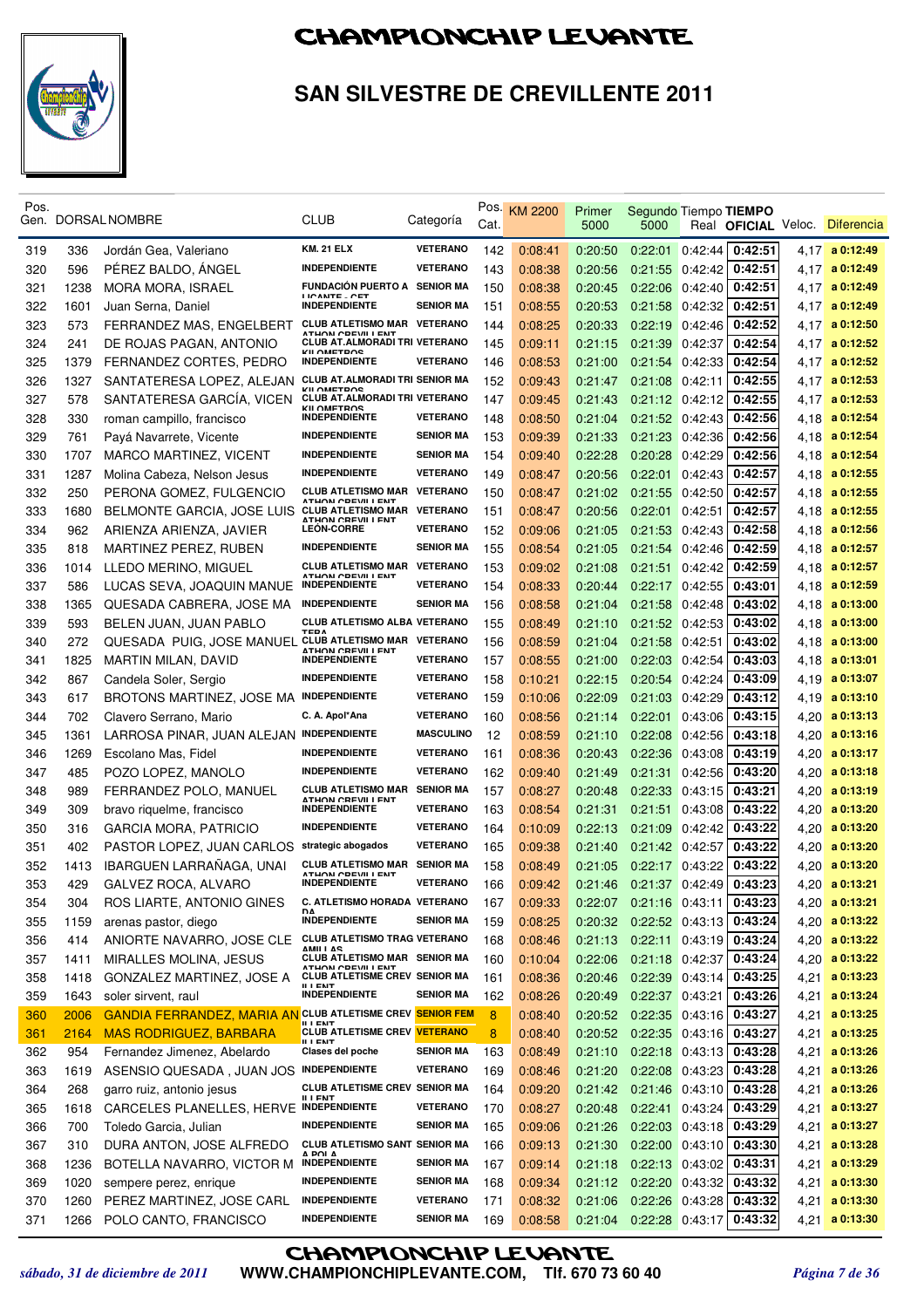

| Pos.<br>Gen. |      | <b>DORSALNOMBRE</b>                                    | <b>CLUB</b>                                                 | Categoría         | Cat. | Pos. KM 2200 | Primer<br>5000 | Segundo Tiempo TIEMPO<br>5000 |         | Real <b>OFICIAL</b> Veloc. |      | Diferencia     |
|--------------|------|--------------------------------------------------------|-------------------------------------------------------------|-------------------|------|--------------|----------------|-------------------------------|---------|----------------------------|------|----------------|
| 372          | 436  | rives gimenez, jose javier                             | CDC ATLETISMO LA MA SENIOR MA                               |                   | 170  | 0:09:34      | 0:21:12        | 0:22:21                       | 0:42:59 | 0:43:33                    | 4,21 | a 0:13:31      |
| 373          | 1396 | PLA MARRERO, DAVID                                     | DINA<br><b>INDEPENDIENTE</b>                                | <b>SENIOR MA</b>  | 171  | 0:09:47      | 0:22:00        | 0:21:33                       | 0:43:01 | 0:43:33                    | 4,21 | a 0:13:31      |
| 374          | 1753 | <b>GONZALEZ ORTS, CARLOS JES</b>                       | <b>CLUB ATLETISMO MAR</b>                                   | <b>SENIOR MA</b>  | 172  | 0:08:07      | 0:20:59        | 0:22:35                       | 0:43:24 | 0:43:34                    | 4,21 | a 0:13:32      |
| 375          | 1388 | SEGURA RUZ, MANUEL                                     | ATHON COEVILL ENT<br><b>INDEPENDIENTE</b>                   | <b>VETERANO</b>   | 172  | 0:08:35      | 0:20:55        | 0:22:40                       | 0:43:24 | 0:43:35                    | 4,22 | a 0:13:33      |
| 376          | 1419 | PEREZ MACIA, FRANCISCO LUI                             | <b>CLUB ATLETISMO MAR</b>                                   | <b>VETERANO</b>   | 173  | 0:08:47      | 0:21:19        | 0:22:16                       | 0:43:31 | 0:43:35                    | 4,22 | a 0:13:33      |
| 377          | 303  | macia rodriguez, diego jose                            | ATHON ODEVILLENT<br><b>KM. 21 ELX</b>                       | <b>VETERANO</b>   | 174  | 0:08:26      | 0:20:53        | 0:22:42 0:43:30               |         | 0:43:35                    | 4,22 | a 0:13:33      |
| 378          | 872  | <b>GARCIA ALBERT, VICENTE</b>                          | <b>INDEPENDIENTE</b>                                        | <b>VETERANO</b>   | 175  | 0:10:15      | 0:23:02        | 0:20:33                       | 0:42:52 | 0:43:35                    | 4,22 | a 0:13:33      |
| 379          | 1471 | candela sanchez, vicente alejandr                      | <b>INDEPENDIENTE</b>                                        | <b>VETERANO</b>   | 176  | 0:09:47      | 0:22:08        | 0:21:27                       | 0:42:59 | 0:43:35                    | 4,22 | a 0:13:33      |
| 380          | 1326 | Perez Mas, Juan Luis                                   | <b>INDEPENDIENTE</b>                                        | <b>SENIOR MA</b>  | 173  | 0:08:48      | 0:21:03        | 0:22:32                       | 0:43:21 | 0:43:35                    | 4,22 | a 0:13:33      |
| 381          | 1196 | Moreno Marcos, Angel                                   | <b>CLUB ATLETISMO MAR</b><br>ATHON CREVILL ENT              | <b>VETERANO</b>   | 177  | 0:09:09      | 0:21:20        | 0:22:17                       | 0:43:23 | 0:43:37                    | 4,22 | a 0:13:35      |
| 382          | 658  | CARRASCOSA LOPEZ, CARLOS                               | <b>INDEPENDIENTE</b>                                        | <b>VETERANO</b>   | 178  | 0:08:36      | 0:21:34        | 0:22:04                       | 0:43:33 | 0:43:38                    | 4,22 | a 0:13:36      |
| 383          | 1308 | RUIZ ROS, JOAQUIN                                      | <b>CLUB TRIATLON ARENA SENIOR MA</b><br>AL IC ANTE          |                   | 174  | 0:08:50      | 0:21:24        | 0:22:15                       | 0:43:30 | 0:43:39                    | 4,22 | a 0:13:37      |
| 384          | 1634 | Gomez Gallardo, Salvador                               | <b>INDEPENDIENTE</b>                                        | SENIOR MA         | 175  | 0:09:38      | 0:21:56        | 0:21:47                       | 0:43:16 | 0:43:43                    | 4,22 | a 0:13:41      |
| 385          | 373  | RUIZ CABRERA, MIGUEL                                   | CLUB AT.ALMORADI TRI SENIOR MA<br><b>VII OMETROS</b>        |                   | 176  | 0:09:37      | 0:22:17        | 0:21:28                       | 0:43:34 | 0:43:45                    | 4,22 | a 0:13:43      |
| 386          | 582  | GÓMEZ RODRÍGUEZ, JOSÉ JOA                              | <b>CLUB AT.ALMORADI TRI SENIOR MA</b><br><b>VII OMETROS</b> |                   | 177  | 0:10:01      | 0:22:18        | 0:21:28                       | 0:43:22 | 0:43:46                    | 4,23 | a 0:13:44      |
| 387          | 412  | MENDEZ MARTINEZ, JUAN MIG                              | <b>INDEPENDIENTE</b>                                        | VETERANO          | 179  | 0:09:23      | 0:21:17        | 0:22:30                       | 0:43:18 | 0:43:47                    | 4,23 | a 0:13:45      |
| 388          | 1744 | ROCAMORA GISBERT, JOSE                                 | <b>INDEPENDIENTE</b>                                        | <b>VETERANO</b>   | 180  | 0:09:12      | 0:21:37        | 0:22:11                       | 0:43:22 | 0:43:48                    | 4,23 | a 0:13:46      |
| 389          | 1686 | PLAZA SANCHEZ, ANTONIO                                 | <b>INDEPENDIENTE</b>                                        | <b>VETERANO</b>   | 181  | 0:09:25      | 0:21:15        | 0:22:33                       | 0:43:17 | 0:43:48                    | 4,23 | a 0:13:46      |
| 390          | 1045 | Galipienso Penalva, Francisco Jos                      | <b>INDEPENDIENTE</b>                                        | <b>VETERANO</b>   | 182  | 0:10:12      | 0:22:13        | 0:21:36                       | 0:43:03 | 0:43:49                    | 4,23 | a 0:13:47      |
| 391          | 478  | MARTINEZ BLASCO, GONZALO                               | <b>CLUB AT.ALMORADI TRI SENIOR MA</b><br><b>VII OMETROS</b> |                   | 178  | 0:10:01      | 0:22:18        | 0:21:32 0:43:27               |         | 0:43:50                    | 4,23 | a 0:13:48      |
| 392          | 1867 | Rodenas Blasco, Jose Manuel                            | <b>INDEPENDIENTE</b>                                        | <b>VETERANO</b>   | 183  | 0:08:35      | 0:21:07        | 0:22:44                       | 0:43:45 | 0:43:51                    | 4,23 | a 0:13:49      |
| 393          | 735  | alacid jover, antonio manuel                           | <b>INDEPENDIENTE</b>                                        | <b>SENIOR MA</b>  | 179  | 0:09:11      | 0:21:34        | 0:22:18                       | 0:43:35 | 0:43:52                    | 4,23 | a 0:13:50      |
| 394          | 1861 | COETZER, ETTINNE                                       | <b>INDEPENDIENTE</b>                                        | <b>SENIOR MA</b>  | 180  | 0:09:17      | 0:21:24        | 0:22:28                       | 0:43:26 | 0:43:52                    | 4,23 | a 0:13:50      |
| 395          | 455  | GARCIA HARO, JOSE                                      | <b>CLUB ATLETISMO TRAG VETERANO</b><br>AMII I AC            |                   | 184  | 0:08:44      | 0:21:14        | 0:22:38                       | 0:43:46 | 0:43:52                    | 4,23 | a 0:13:50      |
| 396          | 1203 | Belen Tari, Ruben                                      | <b>INDEPENDIENTE</b>                                        | <b>SENIOR MA</b>  | 181  | 0:08:24      | 0:20:54        | 0:22:59                       | 0:43:44 | 0:43:53                    | 4,23 | a 0:13:51      |
| 397          | 1716 | LÓPEZ FERRÁNDEZ, ANTONIO                               | <b>INDEPENDIENTE</b>                                        | <b>VETERANO</b>   | 185  | 0:10:37      | 0:22:30        | 0:21:23                       | 0:42:48 | 0:43:53                    | 4,23 | a 0:13:51      |
| 398          | 255  | palomares lopez, juan carlos                           | <b>INDEPENDIENTE</b>                                        | <b>VETERANO</b>   | 186  | 0:09:40      | 0:22:05        | 0:21:48                       | 0:43:28 | 0:43:53                    | 4,23 | a 0:13:51      |
| 399          | 713  | CASES GALIPIENSO, JESUS AN                             | <b>INDEPENDIENTE</b>                                        | <b>VETERANO</b>   | 187  | 0:09:06      | 0:21:36        | 0:22:19                       | 0:43:47 | 0:43:55                    | 4,23 | a 0:13:53      |
| 400          | 1509 | asensio alfonso, carlos                                | <b>INDEPENDIENTE</b>                                        | <b>SENIOR MA</b>  | 182  | 0:09:39      | 0:21:46        | 0:22:10                       | 0:43:25 | 0:43:56                    |      | 4,24 a 0:13:54 |
| 401          | 1909 | Bautista Monforte, Daniel                              | <b>INDEPENDIENTE</b>                                        | <b>SENIOR MA</b>  | 183  | 0:09:32      | 0:21:51        | 0:22:06                       | 0:43:23 | 0:43:57                    |      | 4,24 a 0:13:55 |
| 402          | 731  | MULA ALCOCER, SERGIO                                   | <b>INDEPENDIENTE</b>                                        | <b>SENIOR MA</b>  | 184  | 0:09:46      | 0:22:23        | 0:21:34                       | 0:43:33 | 0:43:57                    |      | 4,24 a 0:13:55 |
| 403          | 398  | MACIAS MORENO, ANDRES LO                               | <b>CLUB ATLETISMO APOL VETERANO</b><br>ANA DIECOOMODOC      |                   | 188  | 0:09:00      | 0:21:18        | 0:22:39                       | 0:43:49 | 0:43:57                    | 4,24 | a 0:13:55      |
| 404          | 371  | Candela Gil, Juan Jose                                 | <b>CLUB FONDISTAS YECL VETERANO</b><br>A TONOCOL OP         |                   | 189  | 0:09:00      | 0:21:26        | 0:22:32                       | 0:43:52 | 0:43:58                    |      | 4,24 a 0:13:56 |
| 405          | 611  | FERRANDEZ MAS, JOAQUIN                                 | CLUB ATLETISMO MAR VETERANO<br>ATHON CREVILL ENT            |                   | 190  | 0:09:02      | 0:21:27        | 0:22:32                       | 0.43:51 | 0:43:59                    |      | 4,24 a 0:13:57 |
| 406          | 1532 | ALARCON ALBERT, VALENTIN                               | <b>INDEPENDIENTE</b>                                        | <b>SENIOR MA</b>  | 185  | 0:08:48      | 0:21:08        | 0:22:51                       | 0:43:48 | 0:43:59                    |      | 4,24 a 0:13:57 |
| 407          | 787  | ESPINOSA CERDA, ANTONIO                                | SEMAGRUP ELCHE TRI VETERANO<br>ATI ON OI HD                 |                   | 191  | 0:09:11      | 0:21:28        | $0:22:31$ 0:43:33             |         | 0:43:59                    |      | 4,24 a 0:13:57 |
| 408          | 1144 | PEREZ HURTADO, MANUEL                                  | <b>INDEPENDIENTE</b>                                        | <b>MASCULINO</b>  | 13   | 0:09:14      | 0:21:51        | 0:22:08 0:43:46               |         | 0:43:59                    |      | 4,24 a 0:13:57 |
| 409          | 1360 | AMBIT COVES, SANTIAGO                                  | <b>INDEPENDIENTE</b>                                        | <b>VETERANO</b>   | 192  | 0:08:51      | 0:21:21        | 0:22:39 0:43:50               |         | 0:44:00                    |      | 4,24 a 0:13:58 |
| 410          | 1091 | MARTINEZ VELA, LUIS JOSE                               | <b>INDEPENDIENTE</b>                                        | <b>VETERANO</b>   | 193  | 0:08:23      | 0:21:12        | 0:22:48 0:43:55               |         | 0:44:00                    |      | 4,24 a 0:13:58 |
| 411          | 1073 | tendero ros, pablo                                     | VIRGIN ACTIVE RUN CL SENIOR MA<br><b>IID</b>                |                   | 186  | 0:09:33      | 0:21:44        | 0:22:17 0:43:32               |         | 0:44:01                    |      | 4,24 a 0:13:59 |
| 412          | 1556 | SOTO QUESADA, FRANCISCO J INDEPENDIENTE                |                                                             | <b>SENIOR MA</b>  | 187  | 0:08:39      | 0:21:07        | 0:22:56 0:43:58               |         | 0:44:03                    |      | 4,24 a 0:14:01 |
| 413          | 1252 | ONTENIENTE SEMPERE, JOAQ                               | <b>CLUB ATLETISME CREV VETERANO</b><br><b>ILLENT</b>        |                   | 194  | 0:10:12      | 0:22:22        | 0:21:41 0:43:16               |         | 0:44:03                    |      | 4,24 a 0:14:01 |
| 414          | 289  | SORIANO BELEN, SALVADOR                                | CLUB ATLETISMO MAR VETERANO<br>ATHON ODEVILL ENT            |                   | 195  | 0:08:56      | 0:21:20        | 0:22:47 0:43:54               |         | 0:44:07                    |      | 4,25 a 0:14:05 |
| 415          | 767  | CARBONELL MORA, JULIO                                  | <b>INDEPENDIENTE</b>                                        | <b>VETERANO</b>   | 196  | 0:09:09      | 0:21:40        | 0:22:27 0:43:56               |         | 0:44:07                    |      | 4,25 a 0:14:05 |
| 416          | 538  | TOMAS NAVARRO, JUAN MANU                               | CLUB ATLETISME CREV VETERANO<br><b>ILLENT</b>               |                   | 197  | 0:09:01      | 0:21:26        | 0:22:42 0:43:53               |         | 0:44:08                    |      | 4,25 a 0:14:06 |
| 417          | 2211 | <b>Lillie, Kristin</b>                                 | <b>INDEPENDIENTE</b>                                        | <b>SENIOR FEM</b> | 9    | 0:09:08      | 0:21:26        | 0:22:42 0:43:46               |         | 0:44:08                    |      | 4,25 a 0:14:06 |
| 418          | 2210 | <b>Lillie, Kristin</b>                                 | <b>INDEPENDIENTE</b>                                        | <b>SENIOR FEM</b> | 10   | 0:09:07      | 0:21:26        | 0:22:42 0:43:46               |         | 0:44:08                    |      | 4,25 a 0:14:06 |
| 419          | 1420 | SIMON NAVARRO, FRANCISCO                               | <b>INDEPENDIENTE</b>                                        | <b>VETERANO</b>   | 198  | 0:10:13      | 0:22:23        | 0:21:49 0:43:36               |         | 0:44:12                    |      | 4,25 a 0:14:10 |
| 420          | 854  | FERNANDEZ MARTINEZ, DANIE                              | <b>INDEPENDIENTE</b>                                        | SENIOR MA         | 188  | 0:09:49      | 0:22:28        | 0:21:44 0:43:52               |         | 0:44:12                    |      | 4,25 a 0:14:10 |
| 421          | 859  | MAS GOMIS, ALBERTO                                     | <b>INDEPENDIENTE</b>                                        | <b>SENIOR MA</b>  | 189  | 0:08:40      | 0:21:01        | 0:23:11 0:44:04               |         | 0:44:12                    |      | 4,25 a 0:14:10 |
| 422          | 208  | García Cerdán, Jorge                                   | <b>INDEPENDIENTE</b>                                        | <b>SENIOR MA</b>  | 190  | 0:09:26      | 0:22:02        | 0:22:10 0:43:56               |         | 0:44:12                    |      | 4,25 a 0:14:10 |
| 423          | 201  | REBOLLO ESCOBEDO, JOSE AN CLUB ATLETISMO TRAG VETERANO | <b>AMILIAC</b>                                              |                   | 199  | 0:09:37      | 0:22:14        | 0:21:59 0:43:48               |         | 0:44:13                    |      | 4,25 a 0:14:11 |
| 424          | 368  | RODRIGUEZ ESPINOSA, CRIST                              | Las Liebres de San Fulg VETERANO<br>anaia                   |                   | 200  | 0:09:37      | 0:22:14        | $0:22:00$ 0:43:42             |         | 0:44:14                    |      | 4,25 a 0:14:12 |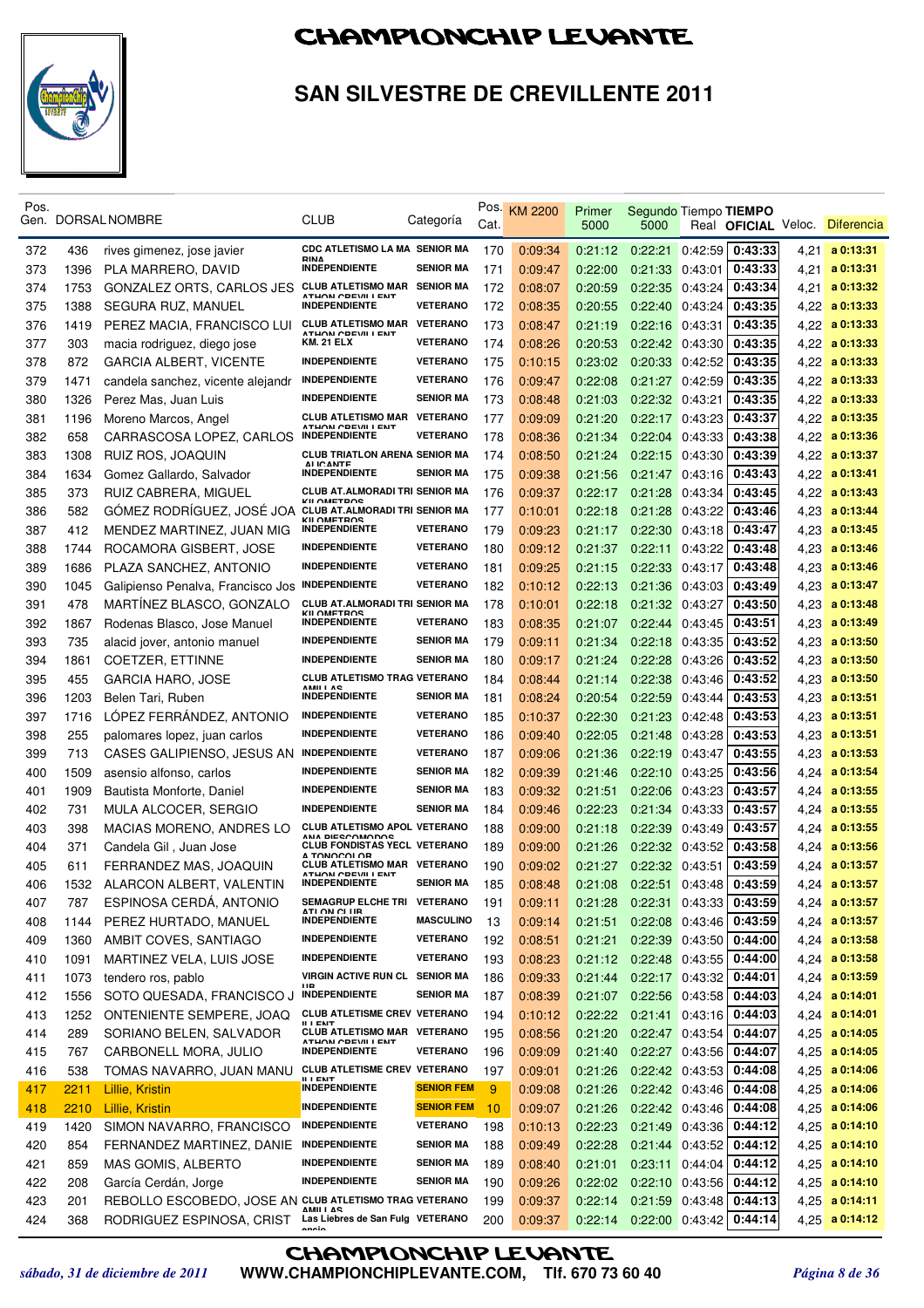

| Pos.<br>Gen. |            | <b>DORSALNOMBRE</b>                              | <b>CLUB</b>                                                   | Categoría        | Cat.        | Pos. KM 2200       | Primer<br>5000     | Segundo Tiempo TIEMPO<br>5000 |                    |                    |              | Real OFICIAL Veloc. Diferencia |
|--------------|------------|--------------------------------------------------|---------------------------------------------------------------|------------------|-------------|--------------------|--------------------|-------------------------------|--------------------|--------------------|--------------|--------------------------------|
| 425          | 516        | COLL SANCHEZ, FRANCISCO JA QUINTON TEAM          |                                                               | <b>VETERANO</b>  | 201         | 0:09:41            | 0:22:01            | 0:22:14                       | 0:44:15            | 0:44:15            |              | 4,26 a 0:14:13                 |
| 426          | 70011      | Chip desconocido                                 |                                                               |                  | $\mathbf 0$ | 0:09:46            | 0:22:22            | 0:21:54                       | 0:44:16            | 0:44:16            | 4,26         | a 0:14:14                      |
| 427          | 953        | PEURA, OLAVI                                     | CA FINLANDIA TORREVI VETERANO<br><b>EIA</b>                   |                  | 202         | 0:09:46            | 0:22:30            | 0:21:46                       | 0:43:58            | 0:44:16            | 4,26         | a 0:14:14                      |
| 428          | 505        | GÓMEZ MARTÍNEZ, JOSÉ AGUS                        | CLUB AT.ALMORADI TRI VETERANO<br><b>VII OMETDOS</b>           |                  | 203         | 0:08:48            | 0:21:16            | 0:23:01                       | 0:44:06            | 0:44:17            | 4,26         | a 0:14:15                      |
| 429          | 1584       | CAÑIZARES RODRIGUEZ, CAYE                        | <b>INDEPENDIENTE</b>                                          | <b>SENIOR MA</b> | 191         | 0:09:33            | 0:21:55            | 0:22:23                       | 0:43:52            | 0:44:18            | 4,26         | a 0:14:16                      |
| 430          | 1705       | DIAZ BAEZA, JOSE LUIS                            | <b>C.A.NOVARTIS</b>                                           | <b>VETERANO</b>  | 204         | 0:10:11            | 0:22:38            | 0:21:43                       | 0.43:44            | 0:44:21            | 4,26         | a 0:14:19                      |
| 431          | 462        | Salvador Guzmán, Nicolas                         | <b>INDEPENDIENTE</b>                                          | <b>VETERANO</b>  | 205         | 0:10:12            | 0:22:39            | 0:21:42                       | 0.43:44            | 0:44:21            | 4,26         | a 0:14:19                      |
| 432          | 614        | APARICIO GRAU, ANTONIO                           | <b>MATAILLOS RAFAL</b>                                        | <b>VETERANO</b>  | 206         | 0:10:02            | 0:22:18            | 0:22:04                       | 0:43:58            | 0:44:22            | 4,26         | a 0:14:20                      |
| 433          | 383        | <b>TERRES TAFALLA, ROBERTO</b>                   | <b>CLUB ATLETISMO TRAG VETERANO</b><br>AMILIAC                |                  | 207         | 0:09:34            | 0:22:00            | 0:22:27                       | 0:44:01            | 0:44:27            | 4,27         | a 0:14:25                      |
| 434          | 1709       | GONZALEZ-TEJERO EXPOSITO,                        | <b>INDEPENDIENTE</b>                                          | <b>VETERANO</b>  | 208         | 0:09:36            | 0:22:08            | 0:22:21                       | 0:44:02            | 0:44:29            | 4,27         | a 0:14:27                      |
| 435          | 1019       | mazon gomez, julian                              | <b>INDEPENDIENTE</b>                                          | <b>SENIOR MA</b> | 192         | 0:11:16            | 0:23:28            | 0:21:01                       | 0:43:11            | 0:44:29            | 4,27         | a 0:14:27                      |
| 436          | 710        | ESPLÁ VERDÚ, FRANCISCO                           | CLUB ATLETISMO APOL VETERANO<br>ANA DIECOOMODOC               |                  | 209         | 0:10:20            | 0:22:52            | 0:21:38                       | 0:43:55            | 0:44:30            | 4,27         | a 0:14:28                      |
| 437          | 1790       | NAVARRO ALMIRA, JOSE                             | CLUB ATLETISMO APOL VETERANO<br>ANA DIECOOMODOC               |                  | 210         | 0:10:20            | 0:22:52            | 0:21:38                       | 0:43:54            | 0:44:30            | 4,27         | a 0:14:28                      |
| 438          | 1793       | RUIZ MARTINEZ, JESUS                             | POPULARES DE CREVIL VETERANO<br><b>I ENTE</b>                 |                  | 211         | 0:08:59            | 0:21:41            | 0:22:49                       | 0:44:16            | 0:44:30            | 4,27         | a 0:14:28                      |
| 439          | 887        | ruiz martinez, jose david                        | <b>INDEPENDIENTE</b>                                          | <b>SENIOR MA</b> | 193         | 0:10:36            | 0:22:34            | 0:21:59                       | 0:43:48            | 0:44:33            | 4,27         | a 0:14:31                      |
| 440          | 668        | MOLLÁ JIJONA, FRANCISCO HU                       | <b>INDEPENDIENTE</b>                                          | <b>SENIOR MA</b> | 194         | 0:09:01            | 0:21:30            | 0:23:05                       | 0:44:23            | 0:44:35            | 4,27         | a 0:14:33                      |
| 441          | 671        | <b>GARCIA MARTI, ROBERTO FRA</b>                 | <b>INDEPENDIENTE</b>                                          | <b>VETERANO</b>  | 212         | 0:09:35            | 0:21:53            | 0:22:43                       | 0:44:08            | 0:44:36            | 4,28         | a 0:14:34                      |
| 442          | 1757       | GOMEZ GallARDO, FRANCISCO                        | <b>INDEPENDIENTE</b>                                          | <b>VETERANO</b>  | 213         | 0:09:53            | 0:22:22            | 0:22:14                       | 0:43:58            | 0:44:36            | 4,28         | a 0:14:34                      |
| 443          | 348        | RONDA PÉREZ, JOSÉ MARÍA                          | <b>INDEPENDIENTE</b>                                          | <b>VETERANO</b>  | 214         | 0:08:59            | 0:21:21            | 0:23:16                       | 0:44:21            | 0:44:37            | 4,28         | a 0:14:35                      |
| 444          | 334        | Maciá Senent, Manuel                             | <b>MARATONIANOS DE GU VETERANO</b><br><b>ADDAMAD</b>          |                  | 215         | 0:09:18            | 0:21:50            | 0:22:47 0:44:22               |                    | 0:44:37            | 4,28         | a 0:14:35                      |
| 445          | 604        | ROS LEAL, JOSE MIGUEL                            | <b>CLUB ATLETISMO CATR VETERANO</b><br>Δ١                     |                  | 216         | 0:09:41            | 0:22:08            | 0:22:30                       | 0:44:14            | 0:44:38            | 4,28         | a 0:14:36                      |
| 446          | 747        | MIRA NAVARRO, ANTONIO LUIS                       | CLUB CICLISTA MONOV SENIOR MA<br>ER                           |                  | 195         | 0:09:17            | 0:22:00            | 0:22:41                       | 0:44:24            | 0:44:41            | 4,28         | a 0:14:39                      |
| 447          | 692        | Jiménez Martínez, Pedro José                     | A. C. GASOLEOS G. P. J VETERANO<br><b>IMILLA</b>              |                  | 217         | 0:09:24            | 0:21:56            | 0:22:49                       | 0:44:27            | 0:44:45            | 4,28         | a 0:14:43                      |
| 448          | 1063       | mas asencio, jose manuel                         | <b>CLUB ATLETISME CREV VETERANO</b><br><b>ILLENT</b>          |                  | 218         | 0:09:59            | 0:22:24            | 0:22:22                       | 0:44:13            | 0:44:46            | 4,29         | a 0:14:44                      |
| 449          | 273        | GALIPIENSO MAS, MANUEL                           | <b>INDEPENDIENTE</b>                                          | <b>VETERANO</b>  | 219         | 0:09:45            | 0:22:33            | 0:22:14                       | 0:44:34            | 0:44:47            | 4,29         | a 0:14:45                      |
| 450          | 621        | VICENTE BAÑOS, jose antonio                      | CDC ATLETISMO LA MA VETERANO<br>RINA                          |                  | 220         | 0:08:30            | 0:21:21            | 0:23:27 0:44:43               |                    | 0:44:48            | 4,29         | a 0:14:46                      |
| 451          | 1334       | Gash Galiano, Francisco                          | CLUB ATLETISMO MAR SENIOR MA<br>ATHON CREVILL ENT             | <b>SENIOR MA</b> | 196         | 0:08:42            | 0:21:25            | 0:23:24                       | 0:44:38            | 0:44:49            | 4,29         | a 0:14:47                      |
| 452          | 1097       | asensio alfonso, sergio                          | <b>INDEPENDIENTE</b><br>CLUB ATLETISMO MAR VETERANO           |                  | 197         | 0:09:39            | 0:21:46            | 0:23:03                       | 0:44:17            | 0:44:49            | 4,29         | a 0:14:47                      |
| 453          | 630        | Martínez Juan, Vicente                           | ATHON CREVILL ENT<br><b>INDEPENDIENTE</b>                     | <b>VETERANO</b>  | 221         | 0:08:47            | 0:21:26            | 0:23:23                       | 0:44:43            | 0:44:49            | 4,29         | a 0:14:47                      |
| 454<br>455   | 1523       | HERNÁNDEZ RUIZ, FRANCISCO<br>DÍAZ GÓMEZ, MARIANO | CLUB AT.ALMORADI TRI VETERANO                                 |                  | 222<br>223  | 0:09:38            | 0:22:22            | 0:22:31                       | 0:44:43            | 0:44:53<br>0:44:53 | 4,29         | a 0:14:51<br>a 0:14:51         |
| 456          | 325<br>111 | VILLENA GONZÁLEZ, ANTONIO                        | <b>KII UNETDUC</b><br>CLUB AT.ALMORADI TRI SENIOR MA          |                  | 198         | 0:09:39            | 0:22:23<br>0:22:19 | 0:22:30                       | 0:44:42<br>0:44:42 | 0:44:53            | 4,29         | a 0:14:51                      |
| 457          | 1055       | LLEDO ROVIRA, MIGUEL                             | <b>VII OMETROS</b><br><b>INDEPENDIENTE</b>                    | <b>SENIOR MA</b> | 199         | 0:09:38<br>0:09:56 | 0:22:33            | 0:22:34<br>0:22:22            | 0:44:26            | 0:44:55            | 4,29<br>4,29 | a 0:14:53                      |
| 458          | 374        | Garcia Garcia, Antonio                           | <b>INDEPENDIENTE</b>                                          | <b>VETERANO</b>  | 224         | 0:09:55            | 0:22:31            | 0:22:24                       | 0:44:30            | 0:44:55            | 4,29         | a 0:14:53                      |
| 459          | 1335       | Gash Ferrandez, Francisco                        | <b>CLUB ATLETISMO MAR VETERANO</b>                            |                  | 225         | 0:08:42            | 0:21:24            | 0:23:31                       | 0:44:45            | 0:44:55            |              | 4,29 a 0:14:53                 |
| 460          | 359        | <b>GUTIERREZ BERNA, PEDRO</b>                    | ATHON COEVILL ENT<br><b>INDEPENDIENTE</b>                     | <b>VETERANO</b>  | 226         | 0:08:58            | 0:21:38            | $0:23:19$ 0:44:48             |                    | 0:44:57            | 4,30         | a 0:14:55                      |
| 461          | 876        | AZORIN GARCIA, ANTONIO                           | <b>CLUB ATLETISMO SAX</b>                                     | <b>VETERANO</b>  | 227         | 0:08:47            | 0:21:33            | 0:23:25 0:44:51               |                    | 0:44:58            |              | 4,30 a 0:14:56                 |
| 462          | 515        | TORREGROSA ORTEGA, ENRIQ                         | <b>MATINADORS</b>                                             | <b>VETERANO</b>  | 228         | 0:10:09            | 0:22:48            | 0:22:10 0:44:24               |                    | 0:44:58            |              | 4,30 a 0:14:56                 |
| 463          | 1143       | PEREZ GALIPIENSO, SALVADO                        | <b>INDEPENDIENTE</b>                                          | <b>VETERANO</b>  | 229         | 0:09:14            | 0:22:09            | 0:22:50 0:44:46               |                    | 0:44:59            |              | 4,30 a 0:14:57                 |
| 464          | 543        | ALIAGA ORTUÑO, MANU                              | KHRONOS FISIOTERAPI SENIOR MA                                 |                  | 200         | 0:09:47            | 0:22:28            | 0:22:31                       | 0:44:25            | 0:44:59            |              | 4,30 a 0:14:57                 |
| 465          | 1621       | SERRANO NAVARRO, ANTONIO                         | <b>INDEPENDIENTE</b>                                          | <b>VETERANO</b>  | 230         | 0:09:18            | 0:22:04            | 0:22:56 0:44:48               |                    | 0:45:00            |              | 4,30 a 0:14:58                 |
| 466          | 737        | Navarro García del Pozo, Luis                    | <b>INDEPENDIENTE</b>                                          | <b>VETERANO</b>  | 231         | 0:09:41            | 0:21:58            | 0:23:02 0:44:52               |                    | 0:45:00            |              | 4,30 a 0:14:58                 |
| 467          | 965        | PELEGRIN SAMPER, JUAN JOS                        | carreristas callosa de se SENIOR MA                           |                  | 201         | 0:09:49            | 0:22:40            | 0:22:21 0:44:44               |                    | 0:45:01            |              | 4,30 a 0:14:59                 |
| 468          | 610        | ANDREU MARTINEZ, ROBERTO                         | <b>ALLES</b><br>Las Liebres de San Fulg VETERANO              |                  | 232         | 0:08:58            | 0:21:47            | 0:23:14 0:44:55               |                    | 0:45:01            |              | 4,30 a 0:14:59                 |
| 469          | 1554       | CANDELA MORENO, VICENTE J                        | anaia<br><b>INDEPENDIENTE</b>                                 | <b>VETERANO</b>  | 233         | 0:09:08            | 0:21:41            | 0:23:20 0:44:47               |                    | 0:45:01            |              | 4,30 a 0:14:59                 |
| 470          | 1754       | ALBEROLA BOTELLA, ANGEL                          | <b>INDEPENDIENTE</b>                                          | <b>SENIOR MA</b> | 202         | 0:09:43            | 0:22:32            | 0:22:29 0:44:45               |                    | 0:45:01            |              | 4,30 a 0:14:59                 |
| 471          | 1755       | <b>BOX RIBERA, JOSE ANTONIO</b>                  | <b>INDEPENDIENTE</b>                                          | <b>VETERANO</b>  | 234         | 0:09:43            | 0:22:32            | 0:22:29 0:44:45               |                    | 0:45:01            |              | 4,30 a 0:14:59                 |
| 472          | 699        | HERNANDEZ QUILES, ANTONIO                        | <b>CLUB ATLETISMO TRAG VETERANO</b><br>AMILIAC                |                  | 235         | 0:10:10            | 0:22:41            | 0:22:23 0:44:28               |                    | 0:45:04            |              | 4,30 a 0:15:02                 |
| 473          | 1802       | Strömberg, Walton                                | Kalen Kuutit                                                  | <b>SENIOR MA</b> | 203         | 0:08:10            | 0:21:16            | 0:23:49 0:45:02               |                    | 0:45:05            |              | 4,30 a 0:15:03                 |
| 474          | 693        | MIRA MIRA, VICENTE                               | <b>CLUB ATLETISMO NOVE VETERANO</b><br><b>I DA CADMENCITA</b> |                  | 236         | 0:09:10            | 0:21:48            | 0:23:20 0:44:52               |                    | 0:45:08            | 4,31         | a 0:15:06                      |
| 475          | 1066       | ALFONSO MARTINEZ, PEDRO                          | <b>CLUB ATLETISMO MAR</b><br>ATHON CREVILL ENT                | <b>MASCULINO</b> | 14          | 0:10:21            | 0:22:40            | 0:22:31                       | 0:44:37            | 0:45:11            | 4,31         | a 0:15:09                      |
| 476          | 437        | LOPEZ ALEMAÑ, JOSE JULIO                         | <b>INDEPENDIENTE</b>                                          | <b>VETERANO</b>  | 237         | 0:11:10            | 0:23:32            | 0:21:40 0:43:57               |                    | 0:45:12            | 4,31         | a 0:15:10                      |
| 477          | 1205       | ROCAMORA BERNABEU, EMILIO INDEPENDIENTE          |                                                               | <b>VETERANO</b>  | 238         | 0:10:08            | 0:22:49            | 0:22:23 0:44:37               |                    | 0:45:12            | 4,31         | a 0:15:10                      |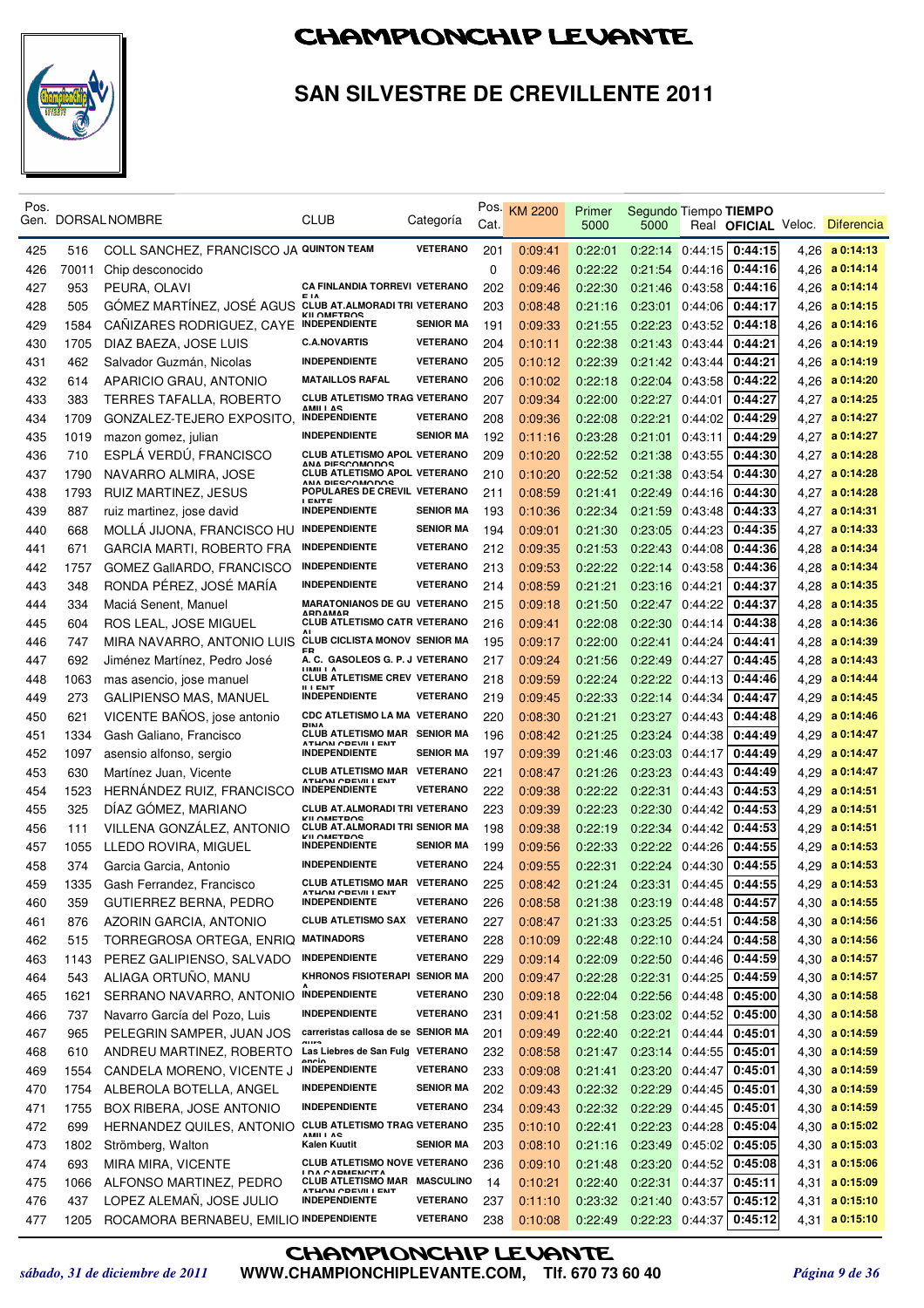

| Pos. |      | Gen. DORSALNOMBRE                        | CLUB                                                             | Categoría         | Cat. | Pos. KM 2200 | Primer<br>5000 | Segundo Tiempo TIEMPO<br>5000 |         | Real <b>OFICIAL</b> Veloc. |      | Diferencia     |
|------|------|------------------------------------------|------------------------------------------------------------------|-------------------|------|--------------|----------------|-------------------------------|---------|----------------------------|------|----------------|
| 478  | 2019 | <b>BALLESTER ALCOCER, MONSE</b>          | <b>CLUB ATLETISMO TRAG VETERANO</b><br>AMILIAC                   |                   | 9    | 0:08:53      | 0:22:08        | 0:23:05                       | 0:45:10 | 0:45:13                    |      | 4,31 a 0:15:11 |
| 479  | 204  | MAYO ALVAREZ, FCO. JOSE                  | <b>CLUB TRIATLON ARENA VETERANO</b><br>ALICANTE                  |                   | 239  | 0:08:43      | 0:21:45        | 0:23:28                       | 0:45:06 | 0:45:13                    | 4,31 | a 0:15:11      |
| 480  | 306  | martinez castejon, joaquin ant           | <b>INDEPENDIENTE</b>                                             | <b>VETERANO</b>   | 240  | 0:10:10      | 0:22:39        | 0:22:36                       | 0:44:48 | 0:45:15                    | 4,32 | a 0:15:13      |
| 481  | 648  | CECILIA CANALES, RAFAEL                  | <b>CLUB ATLETISMO SAX</b>                                        | <b>VETERANO</b>   | 241  | 0:11:01      | 0:24:50        | 0:20:25                       | 0:45:00 | 0:45:15                    | 4,32 | a 0:15:13      |
| 482  | 640  | NIETO MAESTRE, CLAUDIO                   | <b>INDEPENDIENTE</b>                                             | <b>SENIOR MA</b>  | 204  | 0:09:12      | 0:21:48        | 0:23:27                       | 0.45:02 | 0:45:15                    | 4,32 | a 0:15:13      |
| 483  | 972  | MARÍN BERMÚDEZ, FRANCISCO PUB MANTIS     |                                                                  | <b>VETERANO</b>   | 242  | 0:09:39      | 0:22:22        | 0:22:53                       | 0:44:51 | 0:45:15                    | 4,32 | a 0:15:13      |
| 484  | 1177 | Bernabeu Muñoz, Alejandro                | <b>INDEPENDIENTE</b>                                             | <b>MASCULINO</b>  | 15   | 0:11:37      | 0:23:43        | 0:21:33                       | 0.44:09 | 0:45:16                    | 4,32 | a 0:15:14      |
| 485  | 259  | <b>GOMIS NAVARRO, JAVIER</b>             | CLUB ATLETISMO MAR SENIOR MA<br>ATHON COEVILL ENT                |                   | 205  | 0:09:41      | 0:22:31        | 0:22:46                       | 0:44:50 | 0:45:17                    | 4,32 | a 0:15:15      |
| 486  | 390  | cerda galiana, victor manuel             | CxM Valencia                                                     | <b>VETERANO</b>   | 243  | 0:09:40      | 0:22:30        | 0:22:48                       | 0:44:50 | 0:45:18                    | 4,32 | a 0:15:16      |
| 487  | 517  | GONZALEZ VILATA, FERNAN                  | ATLETIC RUNNING CLU VETERANO<br><b>PALCOV</b>                    |                   | 244  | 0:09:51      | 0:22:27        | 0:22:51                       | 0:44:54 | 0:45:18                    | 4,32 | a 0:15:16      |
| 488  | 952  | TEROL SOLER, JOSE MARIA                  | <b>CIERRABARES</b>                                               | <b>VETERANO</b>   | 245  | 0:09:41      | 0:22:19        | 0:23:01                       | 0:44:49 | 0:45:20                    | 4,32 | a 0:15:18      |
| 489  | 1545 | LOPEZ VAZQUEZ, SERGIO                    | <b>INDEPENDIENTE</b>                                             | <b>VETERANO</b>   | 246  | 0:08:58      | 0:22:15        | 0:23:05                       | 0:45:07 | 0:45:20                    | 4,32 | a 0:15:18      |
| 490  | 1153 | Martinez Alarcon, Eloy Manuel            | <b>INDEPENDIENTE</b>                                             | <b>MASCULINO</b>  | 16   | 0:09:22      | 0:22:08        | 0:23:14                       | 0:45:12 | 0:45:22                    | 4,32 | a 0:15:20      |
| 491  | 1364 | RICO CÁNOVAS, MIGUEL ALEJA               | <b>INDEPENDIENTE</b>                                             | <b>SENIOR MA</b>  | 206  | 0:10:17      | 0:23:44        | 0:21:39                       | 0:45:00 | 0:45:23                    | 4,32 | a 0:15:21      |
| 492  | 253  | Bonet Ruiz, Manuel                       | <b>INDEPENDIENTE</b>                                             | <b>VETERANO</b>   | 247  | 0:09:19      | 0:22:05        | 0:23:19                       | 0:45:10 | 0:45:24                    | 4,32 | a 0:15:22      |
| 493  | 812  | CORTES NOGUERA, IVAN                     | <b>INDEPENDIENTE</b>                                             | <b>SENIOR MA</b>  | 207  | 0:08:32      | 0:21:21        | 0:24:04                       | 0:45:21 | 0:45:25                    | 4,33 | a 0:15:23      |
| 494  | 620  | Estela Caparrós, Francisco               | CLUB ATLETISMO MAR VETERANO<br>ATHON COEVIL LENT                 |                   | 248  | 0:10:26      | 0:23:01        | 0:22:24                       | 0:44:41 | 0:45:25                    | 4,33 | a 0:15:23      |
| 495  | 521  | Lopez atalaya garcia, Francisco          | VIRGIN ACTIVE RUN CL VETERANO<br>11D                             |                   | 249  | 0:09:34      | 0:22:10        | 0:23:16                       | 0:45:26 | 0:45:26                    | 4,33 | a 0:15:24      |
| 496  | 590  | garcia alemañ, salvador                  | <b>INDEPENDIENTE</b>                                             | <b>VETERANO</b>   | 250  | 0:08:20      | 0:21:03        | 0:24:24 0:45:24               |         | 0:45:27                    | 4,33 | a 0:15:25      |
| 497  | 1911 | DELGADO PEREZ, ALVARO                    | <b>INDEPENDIENTE</b>                                             | <b>SENIOR MA</b>  | 208  | 0:11:29      | 0:23:50        | 0:21:37 0:44:14               |         | 0:45:27                    | 4,33 | a 0:15:25      |
| 498  | 1724 | FAJARDO HURTADO, FRANCISC INDEPENDIENTE  |                                                                  | <b>SENIOR MA</b>  | 209  | 0:10:05      | 0:23:06        | 0:22:22                       | 0.45:02 | 0:45:28                    | 4,33 | a 0:15:26      |
| 499  | 1430 | ESCUDERO SANCHEZ, PEDRO J KM21Montepinar |                                                                  | <b>VETERANO</b>   | 251  | 0:10:09      | 0:23:03        | 0:22:25                       | 0:45:11 | 0:45:28                    | 4,33 | a 0:15:26      |
| 500  | 1851 | SORIANO FILIU, DAVID                     | <b>CENTRO EXCURSIONIS</b><br>TA AI MORADI                        | <b>VETERANO</b>   | 252  | 0:09:12      | 0:22:12        | 0:23:17 0:45:20               |         | 0:45:29                    | 4,33 | a 0:15:27      |
| 501  | 1299 | Díaz Box, Jose Antonio                   | <b>INDEPENDIENTE</b>                                             | <b>VETERANO</b>   | 253  | 0:10:59      | 0:23:34        | 0:21:55                       | 0:44:24 | 0:45:29                    | 4,33 | a 0:15:27      |
| 502  | 1704 | GALLEGO AMORES, SANTIAGO                 | <b>INDEPENDIENTE</b>                                             | <b>VETERANO</b>   | 254  | 0:09:31      | 0:22:23        | 0:23:06                       | 0:45:13 | 0:45:29                    | 4,33 | a 0:15:27      |
| 503  | 718  | COLL ESCOLANO, GINES                     | <b>INDEPENDIENTE</b>                                             | <b>VETERANO</b>   | 255  | 0:10:08      | 0:23:02        | 0:22:27                       | 0.45:14 | 0:45:29                    | 4,33 | a 0:15:27      |
| 504  | 557  | Gutiérrez Martínez, Manuel Antoni        | CLUB ATLETISMO ALBA VETERANO<br><b>TERA</b>                      |                   | 256  | 0:09:47      | 0:22:38        | 0:22:53                       | 0:45:06 | 0:45:31                    | 4,33 | a 0:15:29      |
| 505  | 214  | MARTÍNEZ SÁNCHEZ, ALEJAND                | CLUB AT.ALMORADI TRI SENIOR MA<br><b>KII UNETDUG</b>             |                   | 210  | 0:10:53      | 0:23:06        | 0:22:25                       | 0:44:52 | 0:45:31                    | 4,33 | a 0:15:29      |
| 506  | 257  | Aledo NIcolas, Sergio                    | <b>INDEPENDIENTE</b>                                             | <b>VETERANO</b>   | 257  | 0:09:59      | 0:22:49        | 0:22:42                       | 0.45:03 | 0:45:31                    | 4,33 | a 0:15:29      |
| 507  | 1647 | esteve gonzalez, josep                   | <b>INDEPENDIENTE</b>                                             | <b>SENIOR MA</b>  | 211  | 0:09:05      | 0:22:03        | 0:23:29                       | 0:45:15 | 0:45:32                    | 4,33 | a 0:15:30      |
| 508  | 785  | GARULO GALIANA, GREGORIO                 | <b>INDEPENDIENTE</b>                                             | <b>SENIOR MA</b>  | 212  | 0:09:48      | 0:22:39        | 0:22:53                       | 0:45:15 | 0:45:32                    | 4,33 | a 0:15:30      |
| 509  | 1157 | HURTADO GONZAÑEZ, ADRIAN                 | CLUB ATLETISMO MAR VETERANO<br>ATHON CREVIL LENT                 |                   | 258  | 0:09:15      | 0:22:02        | 0:23:31                       | 0:45:19 | 0:45:33                    | 4,33 | a 0:15:31      |
| 510  | 213  | de celis molina, jose luis               | <b>FUNDACIÓN PUERTO A SENIOR MA</b><br><b>I ICANTE _ CET</b>     |                   | 213  | 0:08:39      | 0:21:45        | 0:23:51                       | 0:45:25 | 0:45:36                    | 4,34 | a 0:15:34      |
| 511  | 568  | GIL DURA, FRANCISCO                      | <b>CLUB ATLETISMO CABE VETERANO</b><br>$\sim$ DE I A CAI DE DINA |                   | 259  | 0:11:26      | 0:25:54        | 0:19:43                       | 0:44:59 | 0:45:37                    |      | 4,34 a 0:15:35 |
| 512  | 551  | Andreu Lafuente, David                   | <b>CLUB ATLETISMO SANT SENIOR MA</b><br><b>ADOIA</b>             |                   | 214  | 0:09:58      | 0:22:45        | 0:22:52                       | 0.45:07 | 0:45:37                    |      | 4,34 a 0:15:35 |
| 513  | 981  | Madrid Garcia, Jesus                     | AWARACHACHAU                                                     | <b>SENIOR MA</b>  | 215  | 0:10:32      | 0:23:27        | $0:22:11$ 0:45:05             |         | 0:45:38                    |      | 4,34 a 0:15:36 |
| 514  | 446  | MARTÍNEZ CONTADOR, DANIEL                | <b>CORREBIRRAS</b>                                               | <b>SENIOR MA</b>  | 216  | 0:10:07      | 0:22:46        | 0:22:54                       | 0:45:00 | 0:45:40                    |      | 4,34 a 0:15:38 |
| 515  | 435  | Martínez Moreno, Juanfra                 | <b>CORREBIRRAS</b>                                               | <b>VETERANO</b>   | 260  | 0:09:48      | 0:22:46        | 0:22:54 0:45:19               |         | 0:45:40                    |      | 4,34 a 0:15:38 |
| 516  | 1932 | RODRIGUEZ CARO, JUAN ADRI                | <b>INDEPENDIENTE</b>                                             | <b>SENIOR MA</b>  | 217  | 0:10:53      | 0:23:45        | 0:21:56 0:44:55               |         | 0:45:41                    |      | 4,34 a 0:15:39 |
| 517  | 428  | Parra Illan, Francisco Manue             | carreristas callosa de se VETERANO                               |                   | 261  | 0:10:08      | 0:23:12        | 0:22:31 0:45:28               |         | 0:45:43                    |      | 4,34 a 0:15:41 |
| 518  | 1402 | Mas Lledó, Javier                        | <b>INDEPENDIENTE</b>                                             | <b>VETERANO</b>   | 262  | 0:09:28      | 0:22:16        | 0:23:27 0:45:35               |         | 0:45:43                    |      | 4,34 a 0:15:41 |
| 519  | 929  | García Martínez, Angel Francisco         | <b>A.D.KRONOS</b>                                                | <b>SENIOR MA</b>  | 218  | 0:10:34      | 0:23:10        | 0:22:34 0:44:57               |         | 0:45:44                    |      | 4,34 a 0:15:42 |
| 520  | 1842 | vives gomez, antonio                     | <b>INDEPENDIENTE</b>                                             | <b>VETERANO</b>   | 263  | 0:10:12      | 0:22:53        | 0:22:52 0:45:12               |         | 0:45:45                    |      | 4,34 a 0:15:43 |
| 521  | 1353 | PINA TORREGROSA, JAVIER                  | INDEPENDIENTE                                                    | <b>SENIOR MA</b>  | 219  | 0:09:23      | 0:22:22        | 0:23:23 0:45:35               |         | 0:45:45                    |      | 4,34 a 0:15:43 |
| 522  | 2134 | <b>MOLINA MESEGUER, JUDITH</b>           | INDEPENDIENTE                                                    | <b>SENIOR FEM</b> | 11   | 0:09:25      | 0:22:13        | 0:23:33 0:45:31               |         | 0:45:46                    |      | 4,35 a 0:15:44 |
| 523  | 1001 | gonzales mas, jose                       | <b>INDEPENDIENTE</b>                                             | <b>SENIOR MA</b>  | 220  | 0:09:28      | 0:22:12        | 0:23:34 0:45:29               |         | 0:45:46                    |      | 4,35 a 0:15:44 |
| 524  | 1254 | SANCHEZ ESPEJO, DANIEL                   | <b>MARATHON CARTAGEN VETERANO</b>                                |                   | 264  | 0:09:55      | 0:22:47        | 0:22:59                       | 0:45:21 | 0:45:46                    |      | 4,35 a 0:15:44 |
| 525  | 1622 | Prito Planelles, Carlos                  | <b>INDEPENDIENTE</b>                                             | <b>SENIOR MA</b>  | 221  | 0:09:21      | 0:22:31        | 0:23:16 0:45:36               |         | 0:45:47                    |      | 4,35 a 0:15:45 |
| 526  | 1599 | Moreno Ballesteros, Diego                | <b>INDEPENDIENTE</b>                                             | <b>SENIOR MA</b>  | 222  | 0:09:22      | 0:22:31        | 0:23:16 0:45:36               |         | 0:45:47                    |      | 4,35 a 0:15:45 |
| 527  | 957  | GUSTAFSSON, ALPO                         | CA FINLANDIA TORREVI VETERANO                                    |                   | 265  | 0:09:20      | 0:22:22        | 0:23:27 0:45:29               |         | 0:45:49                    |      | 4,35 a 0:15:47 |
| 528  | 366  | SOTO VILAR, GINES                        | A.D. ZATOPEK                                                     | <b>VETERANO</b>   | 266  | 0:10:04      | 0:23:10        | 0:22:40                       | 0:45:29 | 0:45:50                    |      | 4,35 a 0:15:48 |
| 529  | 912  | ZAMBRANA GARCIA, PEDRO                   | <b>CT ARENA</b>                                                  | <b>SENIOR MA</b>  | 223  | 0:09:15      | 0:22:14        | 0:23:37 0:45:41               |         | 0:45:51                    | 4,35 | a 0:15:49      |
| 530  | 1180 | Ortega Pomares, Michael                  | <b>INDEPENDIENTE</b>                                             | <b>MASCULINO</b>  | 17   | 0:09:38      | 0:22:21        |                               |         | 0:23:34 0:45:30 0:45:55    |      | 4,35 a 0:15:53 |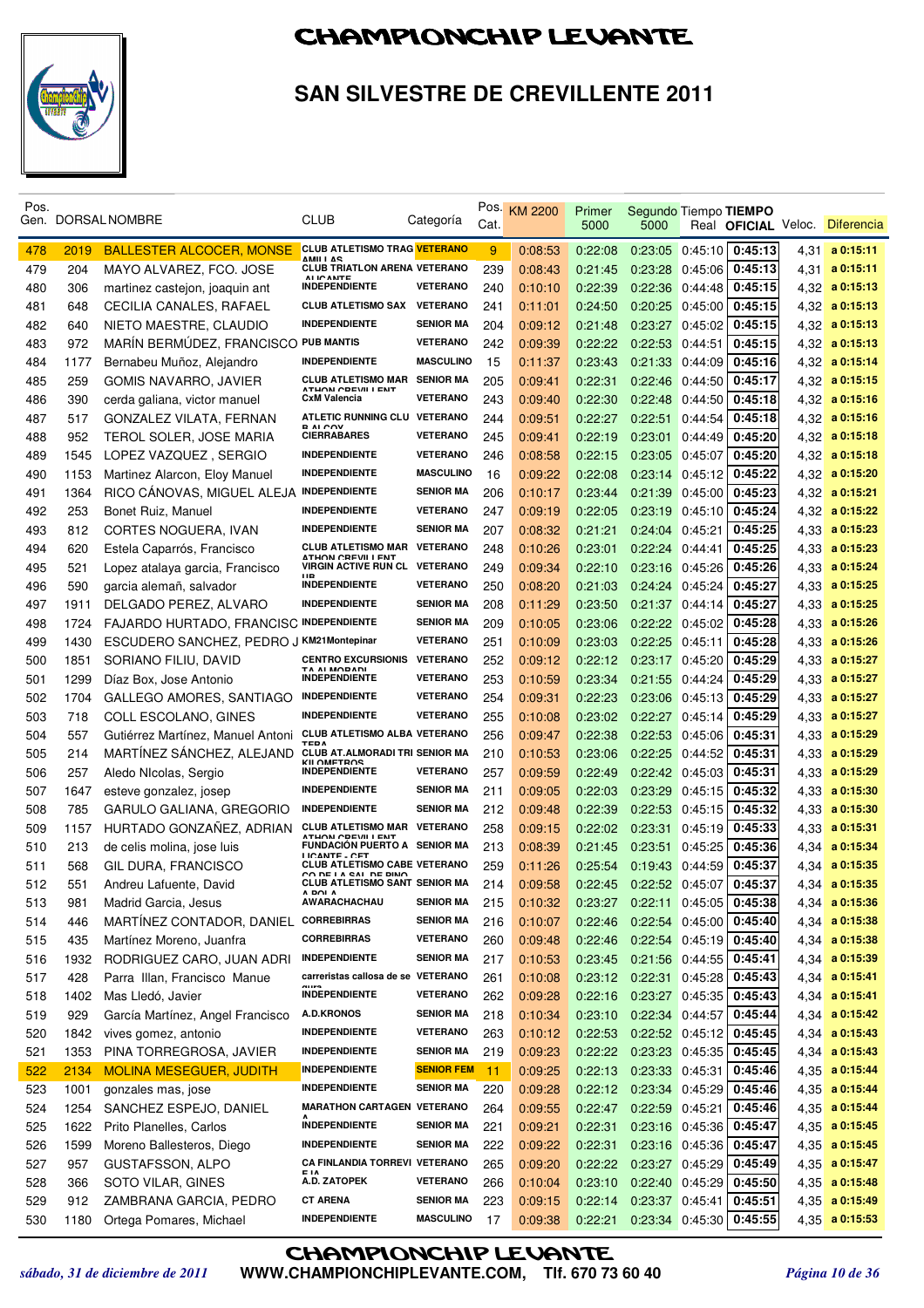

| Pos.<br>Gen. |              | <b>DORSAL NOMBRE</b>                                     | <b>CLUB</b>                                            | Categoría                            | Cat.       | Pos. KM 2200       | Primer<br>5000     | Segundo Tiempo TIEMPO<br>5000 |                    | Real <b>OFICIAL</b> Veloc. |              | Diferencia             |
|--------------|--------------|----------------------------------------------------------|--------------------------------------------------------|--------------------------------------|------------|--------------------|--------------------|-------------------------------|--------------------|----------------------------|--------------|------------------------|
| 531          | 977          | saavedra garcia, jorge                                   | C.D. UNIV. POLITECNICA SENIOR MA<br><b>VALEMOIA</b>    |                                      | 224        | 0:10:12            | 0:22:58            | 0:22:58                       | 0:45:22            | 0:45:56                    |              | 4,36 a 0:15:54         |
| 532          | 891          | <b>SANTOS GIL, LUIS</b>                                  | <b>INDEPENDIENTE</b>                                   | <b>VETERANO</b>                      | 267        | 0:10:01            | 0:22:56            | 0:23:01                       | 0:45:32            | 0:45:57                    | 4,36         | a 0:15:55              |
| 533          | 1099         | LOPEZ CUENCA, ANTONIO                                    | <b>INDEPENDIENTE</b>                                   | <b>SENIOR MA</b>                     | 225        | 0:09:44            | 0:22:37            | 0:23:21                       | 0:45:28            | 0:45:58                    | 4,36         | a 0:15:56              |
| 534          | 736          | HERNANDEZ VERDU, ALBERTO                                 | MARATONIANOS DE GU VETERANO<br><b>ADDAMAD</b>          |                                      | 268        | 0:09:48            | 0:22:45            | 0:23:15                       | 0:45:45            | 0:46:00                    | 4,36         | a 0:15:58              |
| 535          | 996          | SANCHEZ COSTA, RAMON                                     | KM21Montepinar                                         | <b>VETERANO</b>                      | 269        | 0:10:11            | 0:23:11            | 0:22:50                       | 0:45:44            | 0:46:01                    | 4,36         | a 0:15:59              |
| 536          | 673          | <b>GAMBIN CARMONA, MANUEL</b>                            | carreristas callosa de se VETERANO<br>51122            |                                      | 270        | 0:10:08            | 0:23:12            | 0:22:49                       | 0:45:44            | 0:46:01                    | 4,36         | a 0:15:59              |
| 537          | 1217         | horcajada lopez, alberto                                 | <b>INDEPENDIENTE</b>                                   | <b>SENIOR MA</b>                     | 226        | 0:10:41            | 0:23:39            | 0:22:23                       | 0:45:27            | 0:46:02                    | 4,36         | a 0:16:00              |
| 538          | 890          | SEMPERE LOPEZ, CARLOS                                    | ELCHE TRIATLON CLUB VETERANO                           |                                      | 271        | 0:10:19            | 0:23:22            | 0:22:41                       | 0:45:22            | 0:46:03                    | 4,36         | a 0:16:01              |
| 539          | 730          | ZAFRILLA VILLENA, ÁNGEL LUIS A DESTIEMPO-TABARC VETERANO |                                                        |                                      | 272        | 0:10:02            | 0:22:49            | 0:23:14                       | 0:45:29            | 0:46:03                    | 4,36         | a 0:16:01              |
| 540          | 2184         | Gomez Gallardo, Guadalupe                                | <b>CLUB ATLETISME CREV VETERANO</b><br><b>II I CNT</b> |                                      | 10         | 0:10:17            | 0:23:04            | 0:22:59                       | 0:45:34            | 0:46:03                    | 4,36         | a 0:16:01              |
| 541          | 672          | DELGADO HERNÁNDEZ, Cecilio                               | <b>INDEPENDIENTE</b>                                   | <b>SENIOR MA</b>                     | 227        | 0:10:12            | 0:22:58            | 0:23:07                       | 0:45:30            | 0:46:05                    | 4,36         | a 0:16:03              |
| 542          | 1156         | galipienso manchon, antonio                              | CLUB ATLETISME CREV VETERANO<br><b>ILLENT</b>          |                                      | 273        | 0:09:20            | 0:22:12            | 0:23:54                       | 0:45:50            | 0:46:06                    | 4,37         | a 0:16:04              |
| 543          | 1256         | PASTOR MAGRO, SALVADOR                                   | <b>INDEPENDIENTE</b>                                   | <b>VETERANO</b>                      | 274        | 0:09:15            | 0:22:13            | 0:23:53                       | 0:45:50            | 0:46:06                    | 4,37         | a 0:16:04              |
| 544          | 689          | Palmieri Palmili, Luca                                   | <b>KM. 21 ELX</b><br><b>INDEPENDIENTE</b>              | <b>SENIOR MA</b><br><b>MASCULINO</b> | 228        | 0:09:26            | 0:22:31            | 0:23:36                       | 0:45:49            | 0:46:07                    | 4,37         | a 0:16:05<br>a 0:16:07 |
| 545<br>546   | 1651<br>1414 | Guzman Rios, Alex<br>GARCIA BERNABEU, LUIS MIGU          | <b>CLUB ATLETISMO MAR</b>                              | <b>VETERANO</b>                      | 18<br>275  | 0:10:46<br>0:08:33 | 0:23:37<br>0:21:57 | 0:22:32<br>0:24:13            | 0:45:18<br>0:46:01 | 0:46:09<br>0:46:10         | 4,37         | a 0:16:08              |
| 547          | 370          | MARTINEZ MARTINEZ, GREGOR CORREBIRRAS                    | ATHON CREVILL ENT                                      | <b>VETERANO</b>                      | 276        | 0:09:50            | 0:22:54            | 0:23:17                       | 0:45:48            | 0:46:11                    | 4,37<br>4,37 | a 0:16:09              |
| 548          | 740          | Mateo Garcia, Alejandro                                  | <b>CORREBIRRAS</b>                                     | <b>SENIOR MA</b>                     | 229        | 0:10:54            | 0:23:31            | 0:22:40                       | 0:45:14            | 0:46:11                    | 4,37         | a 0:16:09              |
| 549          | 1082         | Gazapo Aguirre, Jose Francisco                           | <b>INDEPENDIENTE</b>                                   | <b>VETERANO</b>                      | 277        | 0:10:32            | 0:23:34            | 0:22:38                       | 0:45:46            | 0:46:12                    | 4,37         | a 0:16:10              |
| 550          | 1028         | BELMONTE BOTELLA, ENRRIQU INDEPENDIENTE                  |                                                        | <b>MASCULINO</b>                     | 19         | 0:10:22            | 0:23:34            | 0:22:38                       | 0:45:58            | 0:46:12                    | 4,37         | a 0:16:10              |
| 551          | 760          | Campillo Tarí, Angel Pascual                             | <b>INDEPENDIENTE</b>                                   | <b>VETERANO</b>                      | 278        | 0:09:41            | 0:22:43            | 0:23:29                       | 0:45:54            | 0:46:12                    | 4,37         | a 0:16:10              |
| 552          | 1859         | HERNANDEZ NAVALON, JESUS                                 | <b>INDEPENDIENTE</b>                                   | <b>VETERANO</b>                      | 279        | 0:09:50            | 0:22:37            | 0:23:35                       | 0:45:43            | 0:46:12                    | 4,37         | a 0:16:10              |
| 553          | 355          | pascual macia, ramon antonio                             | <b>INDEPENDIENTE</b>                                   | <b>VETERANO</b>                      | 280        | 0:10:17            | 0:23:08            | 0:23:05                       | 0:45:48            | 0:46:13                    | 4,37         | a 0:16:11              |
| 554          | 755          | RODRIGUEZ MOLINA, DAVID                                  | <b>INDEPENDIENTE</b>                                   | <b>VETERANO</b>                      | 281        | 0:09:49            | 0:22:36            | 0:23:37                       | 0:45:44            | 0:46:13                    | 4,37         | a 0:16:11              |
| 555          | 1005         | MAS LLEDO, ENRIQUE                                       | <b>CLUB ATLETISMO MAR</b>                              | <b>VETERANO</b>                      | 282        | 0:09:35            | 0:22:37            | 0:23:36                       | 0:46:03            | 0:46:13                    | 4,37         | a 0:16:11              |
| 556          | 771          | riquelme perez, nicolas david                            | ATHON CREVILL ENT<br><b>INDEPENDIENTE</b>              | <b>SENIOR MA</b>                     | 230        | 0:09:35            | 0:22:38            | 0:23:35                       | 0:46:01            | 0:46:13                    | 4,37         | a 0:16:11              |
| 557          | 1464         | alemany juan, jose ramon                                 | <b>INDEPENDIENTE</b>                                   | <b>VETERANO</b>                      | 283        | 0:08:57            | 0:22:12            | 0:24:02                       | 0:46:10            | 0:46:14                    | 4,37         | a 0:16:12              |
| 558          | 706          | MACIA BLASCO, FRAN                                       | <b>CLUB ATLETISMO SANT SENIOR MA</b>                   |                                      | 231        | 0:09:59            | 0:23:03            | 0:23:12 0:45:45               |                    | 0:46:15                    | 4,38         | a 0:16:13              |
| 559          | 853          | LOZANO FAURA, CARMELO                                    | ADNIA<br><b>INDEPENDIENTE</b>                          | <b>SENIOR MA</b>                     | 232        | 0:09:34            | 0:22:08            | 0:24:08                       | 0:45:57            | 0:46:16                    | 4,38         | a 0:16:14              |
| 560          | 1500         | MIRA PEREZ, OSCAR                                        | <b>INDEPENDIENTE</b>                                   | <b>SENIOR MA</b>                     | 233        | 0:10:01            | 0:23:06            | 0:23:11                       | 0:45:55            | 0:46:17                    | 4,38         | a 0:16:15              |
| 561          | 1726         | PAZ GUARDIOLA, ANDRES JOA                                | <b>CLUB ATLETISMO MAR</b><br>ATHON COEVILL ENT         | <b>SENIOR MA</b>                     | 234        | 0:10:01            | 0:22:42            | 0:23:35                       | 0:45:20            | 0:46:17                    | 4,38         | a 0:16:15              |
| 562          | 1677         | martinez juan, Conrado                                   | <b>INDEPENDIENTE</b>                                   | <b>MASCULINO</b>                     | 20         | 0:11:14            | 0:23:58            | 0:22:20                       | 0:45:14            | 0:46:18                    | 4,38         | a 0:16:16              |
| 563          | 392          | ADSUAR CANDELA, JOSE ANG                                 | <b>CLUB ATLETISMO MAR</b><br>ATHON COEVILL ENT         | <b>VETERANO</b>                      | 284        | 0:10:20            | 0:23:25            | 0:22:54                       | 0:45:45            | 0:46:19                    | 4,38         | a 0:16:17              |
| 564          | 328          | GALLEGO RODA, JOSE                                       | <b>INDEPENDIENTE</b>                                   | <b>VETERANO</b>                      | 285        | 0:09:38            | 0:22:54            | 0:23:26                       | 0:46:00            | 0:46:20                    | 4,38         | a 0:16:18              |
| 565          | 1739         | MAYA ARQUES, FRANCISCO                                   | CLUB ATLETISME CAST VETERANO<br><b>AII A</b>           |                                      | 286        | 0:09:05            | 0:22:02            | 0:24:18                       | 0:46:02            | 0:46:20                    |              | 4,38 a 0:16:18         |
| 566          | 1181         | Lopez Boj, David                                         | <b>INDEPENDIENTE</b>                                   | VETERANO                             | 287        | 0:10:31            | 0:23:35            | 0:22:46 0:45:48               |                    | 0:46:21                    | 4,38         | a 0:16:19              |
| 567          | 1338         | GONZALVEZ CANDELA, JOSE M                                | <b>INDEPENDIENTE</b>                                   | <b>VETERANO</b>                      | 288        | 0:11:04            | 0:24:01            | 0:22:21                       | 0:45:33            | 0:46:22                    | 4,38         | a 0:16:20              |
| 568          | 1940         | carrero parreño, abel                                    | <b>INDEPENDIENTE</b>                                   | <b>SENIOR MA</b>                     | 235        | 0:11:14            | 0:23:58            | 0:22:25 0:45:03               |                    | 0:46:23                    | 4,38         | a 0:16:21              |
| 569          | 351          | SERNA GONZALEZ, SERGIO                                   | <b>INDEPENDIENTE</b>                                   | <b>SENIOR MA</b>                     | 236        | 0:09:15            | 0:22:07            | 0:24:16 0:46:05               |                    | 0:46:23                    | 4,38         | a 0:16:21              |
| 570          | 416          | GOMEZ SORIANO, HIGINIO                                   | <b>INDEPENDIENTE</b>                                   | <b>SENIOR MA</b>                     | 237        | 0:09:20            | 0:22:12            | 0:24:11                       | 0:46:01            | 0:46:23                    | 4,38         | a 0:16:21              |
| 571          | 595          | LAG CAMACHO, LUIS                                        | <b>INDEPENDIENTE</b>                                   | <b>VETERANO</b>                      | 289        | 0:09:25            | 0:22:26            | 0:23:57 0:46:11               |                    | 0:46:23                    | 4,38         | a 0:16:21              |
| 572          | 378          | Torregrosa Ros, Raul                                     | <b>INDEPENDIENTE</b>                                   | <b>VETERANO</b><br><b>SENIOR MA</b>  | 290        | 0:09:21            | 0:22:13            | 0:24:11                       | 0:46:03            | 0:46:24                    | 4,38         | a 0:16:22              |
| 573          | 463          | MIRALLES SAEZ, DANIEL                                    | PASICO A PASICO<br><b>INDEPENDIENTE</b>                | <b>SENIOR MA</b>                     | 238        | 0:09:21            | 0:22:11            | 0:24:13 0:46:01               |                    | 0:46:24                    | 4,38         | a 0:16:22<br>a 0:16:22 |
| 574          | 753          | MONTERO ABUJAS, RAUL                                     | <b>INDEPENDIENTE</b>                                   | <b>VETERANO</b>                      | 239        | 0.09.21            | 0:22:12            | 0:24:12 0:46:03               |                    | 0:46:24                    | 4,38         |                        |
| 575          | 534          | rodriguez avila, jose francisc                           | CLUB ATLETISMO MAR VETERANO                            |                                      | 291        | 0:09:21            | 0:22:12            | 0:24:12 0:46:02               | 0.46:18            | 0:46:24<br>0:46:24         | 4,38         | a 0:16:22<br>a 0:16:22 |
| 576<br>577   | 235<br>565   | Onteniente Guill, Francisco<br>SANCHEZ MANCHON, JOSE     | ATHON ODEVILL ENT<br><b>CLUB ATLETISMO MAR</b>         | <b>VETERANO</b>                      | 292<br>293 | 0:09:07<br>0:09:07 | 0:22:15<br>0:22:15 | 0:24:09<br>0:24:09            | 0:46:18            | 0:46:24                    | 4,38<br>4,38 | a 0:16:22              |
| 578          | 685          | saez romero, vicente                                     | ATHON ODEVILL ENT<br><b>INDEPENDIENTE</b>              | <b>SENIOR MA</b>                     | 240        | 0:09:39            | 0:22:34            | 0:23:52 0:46:07               |                    | 0:46:26                    | 4,39         | a 0:16:24              |
| 579          | 1241         | NAVARRO ALBERT, JOSE MIGU                                | <b>INDEPENDIENTE</b>                                   | <b>SENIOR MA</b>                     | 241        | 0:09:52            | 0:22:57            | 0:23:29 0:46:10               |                    | 0:46:26                    | 4,39         | a 0:16:24              |
| 580          | 2107         | <b>VERGE ALBIOL, RITA</b>                                | <b>INDEPENDIENTE</b>                                   | <b>SENIOR FEM</b>                    | 12         | 0:09:52            | 0:22:57            | 0:23:29                       | 0:46:09            | 0:46:26                    | 4,39         | a 0:16:24              |
| 581          | 1808         | GÓMEZ PIÑERO, VICENTE                                    | <b>INDEPENDIENTE</b>                                   | <b>SENIOR MA</b>                     | 242        | 0:10:48            | 0:23:31            | 0:22:56 0:45:39               |                    | 0:46:27                    | 4,39         | a 0:16:25              |
| 582          | 1620         | VÁZQUEZ TORRES, ANDREU                                   | <b>INDEPENDIENTE</b>                                   | <b>SENIOR MA</b>                     | 243        | 0:10:42            | 0:23:30            | 0:22:58 0:45:42               |                    | 0:46:28                    | 4,39         | a 0:16:26              |
| 583          | 1382         | SARABIA ALONSO, MIGUEL ÁN                                | <b>INDEPENDIENTE</b>                                   | <b>SENIOR MA</b>                     | 244        | 0:10:46            | 0:23:32            | $0:22:57$ 0:45:34             |                    | 0:46:29                    | 4,39         | a 0:16:27              |
|              |              |                                                          |                                                        |                                      |            |                    |                    |                               |                    |                            |              |                        |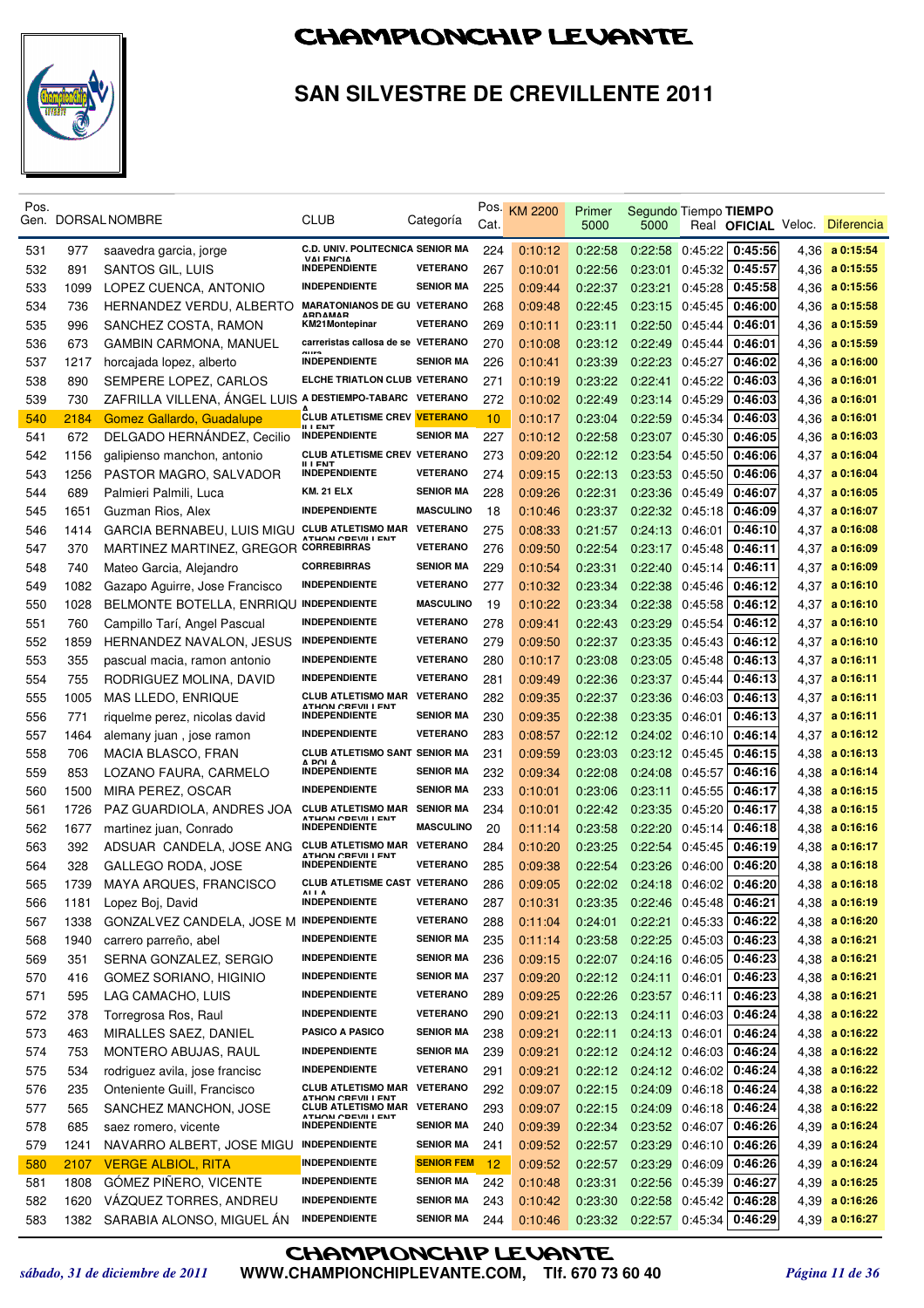

| Pos.<br>Gen. |             | <b>DORSAL NOMBRE</b>                                          | <b>CLUB</b>                                                    | Categoría                   | Cat.       | Pos. KM 2200       | Primer<br>5000     | Segundo Tiempo TIEMPO<br>5000 |                    | Real <b>OFICIAL</b> Veloc. |              | Diferencia                       |
|--------------|-------------|---------------------------------------------------------------|----------------------------------------------------------------|-----------------------------|------------|--------------------|--------------------|-------------------------------|--------------------|----------------------------|--------------|----------------------------------|
| 584          | 722         | ESTEVE JAEN, FRANCISCO                                        | <b>INDEPENDIENTE</b>                                           | <b>VETERANO</b>             | 294        | 0:09:52            | 0:23:02            | 0:23:28                       | 0:46:11            | 0:46:30                    | 4,39         | a 0:16:28                        |
| 585          | 1789        | RIBERA BARRERA, EMIGDIO                                       | peña new york 2009                                             | VETERANO                    | 295        | 0:08:58            | 0:22:17            | 0:24:16                       | 0:46:27            | 0:46:33                    | 4,39         | a 0:16:31                        |
| 586          | 1441        | ESCUDERO LIMIÑANA, RAFAEL                                     | <b>CLUB ATLETISMO NOVE MASCULINO</b><br><b>I DA CAPMENCITA</b> |                             | 21         | 0:09:49            | 0:23:16            | 0:23:18                       | 0:46:17            | 0:46:34                    | 4,39         | a 0:16:32                        |
| 587          | 558         | <b>ESCUDERO TORRES, RAFAEL</b>                                | <b>CLUB ATLETISMO NOVE VETERANO</b><br><b>I DA CADMENCITA</b>  |                             | 296        | 0:10:08            | 0:23:01            | 0:23:33                       | 0:46:01            | 0:46:34                    | 4,39         | a 0:16:32                        |
| 588          | 1759        | <b>GARCIA SAEZ, JOSE DAVID</b>                                | <b>INDEPENDIENTE</b>                                           | <b>SENIOR MA</b>            | 245        | 0:10:48            | 0:23:36            | 0:23:00                       | 0:45:40            | 0:46:36                    | 4,40         | a 0:16:34                        |
| 589          | 581         | CAMPOS MARTINEZ, JOSE FRA                                     | CDC ATLETISMO LA MA VETERANO<br>DINA                           |                             | 297        | 0:09:16            | 0:22:25            | 0:24:11                       | 0:46:29            | 0:46:36                    | 4,40         | a 0:16:34                        |
| 590          | 935         | AMOROS MEDRANO, VICTOR M                                      | CLUB ATLETISMO MAR VETERANO<br>ATHON CREVILL ENT               |                             | 298        | 0:10:20            | 0:23:25            | 0:23:12                       | 0:46:03            | 0:46:37                    | 4,40         | a 0:16:35                        |
| 591          | 1936        | RODRIGUEZ CARO, SERGIO AN                                     | <b>INDEPENDIENTE</b>                                           | <b>VETERANO</b>             | 299        | 0:10:53            | 0:23:51            | 0:22:46                       | 0:45:51            | 0:46:37                    | 4,40         | a 0:16:35                        |
| 592          | 380         | aix roca, juan carlos                                         | Las Liebres de San Fulg SENIOR MA<br>onoio                     |                             | 246        | 0:09:37            | 0:22:25            | 0:24:15                       | 0:46:08            | 0:46:40                    | 4,40         | a 0:16:38                        |
| 593          | 265         | SANCHEZ SERRA, ALBERTO                                        | VIRGIN ACTIVE RUN CL SENIOR MA<br><b>IID</b>                   |                             | 247        | 0:09:42            | 0:22:59            | 0:23:43                       | 0:46:14            | 0:46:42                    | 4,40         | a 0:16:40                        |
| 594          | 2172        | Huhtala, Anna                                                 | <b>INDEPENDIENTE</b>                                           | <b>SENIOR FEM</b>           | 13         | 0:09:40            | 0:22:51            | 0:23:53                       | 0:46:33            | 0:46:44                    | 4,40         | a 0:16:42                        |
| 595          | 667         | PENALVA MIRALLES, FRANCISC INDEPENDIENTE                      |                                                                | VETERANO                    | 300        | 0:10:18            | 0:23:14            | 0:23:30                       | 0:45:57            | 0:46:44                    | 4,40         | a 0:16:42                        |
| 596          | 1767        | LOZANO FERNANDEZ, LUIS MIG INDEPENDIENTE                      |                                                                | VETERANO                    | 301        | 0:10:16            | 0:23:27            | 0:23:17                       | 0:46:21            | 0:46:44                    | 4,40         | a 0:16:42                        |
| 597          | 276         | LANKI, MIKKO                                                  | CA FINLANDIA TORREVI VETERANO<br>EIA                           |                             | 302        | 0:09:47            | 0:23:10            | 0:23:35                       | 0:46:27            | 0:46:45                    | 4,40         | a 0:16:43                        |
| 598          | 222         | Lizcano Salcedo, Ovid D Jesús                                 | <b>VENEZUELA TEAM</b>                                          | SENIOR MA                   | 248        | 0:10:09            | 0:23:08            | 0:23:37                       | 0:46:02            | 0:46:45                    | 4,40         | a 0:16:43                        |
| 599          | 293         | Garrido Angel, Francisco                                      | C.A. CAUDETE "ANTONI VETERANO<br>O AMOROS"                     |                             | 303        | 0:10:06            | 0:23:18            | 0:23:29                       | 0:46:20            | 0:46:47                    | 4,41         | a 0:16:45                        |
| 600          | 301         | RODRIGUEZ GALLARDO, CLAU                                      | CLUB ATLETISMO MAR VETERANO<br>ATHON CREWLL ENT                |                             | 304        | 0:10:07            | 0:23:13            | 0:23:34                       | 0:46:18            | 0:46:47                    | 4,41         | a 0:16:45                        |
| 601          | 1039        | LOZANO ALCOCER, ISMAEL                                        | <b>CLUB ATLETISMO MAR</b><br>ATHON CREWLL ENT                  | <b>SENIOR MA</b>            | 249        | 0:09:31            | 0:22:38            | 0:24:09                       | 0:46:38            | 0:46:47                    | 4,41         | a 0:16:45                        |
| 602          | 634         | MONDEJAR GOMEZ, FRANCISC                                      | <b>INDEPENDIENTE</b><br><b>INDEPENDIENTE</b>                   | VETERANO                    | 305        | 0:11:30            | 0:24:24            | 0:22:24                       | 0:46:06            | 0:46:48                    | 4,41         | a 0:16:46                        |
| 603          | 1438        | TOMAS ADRIAN, JOSE MARIA                                      | <b>INDEPENDIENTE</b>                                           | VETERANO<br>VETERANO        | 306        | 0:10:44            | 0:23:46            | 0:23:02                       | 0:46:11            | 0:46:48                    | 4,41         | a 0:16:46                        |
| 604<br>605   | 684<br>924  | Molera Rodriguez, Francisco Jose<br>RIQUELME TERRES, ANTONIO  | ORIHUELA CLUB DE RU VETERANO                                   |                             | 307<br>308 | 0:09:35            | 0:23:01<br>0:23:47 | 0:23:49                       | 0:46:41            | 0:46:50<br>0:46:51         | 4,41         | a 0:16:48<br>a 0:16:49           |
| 606          | 1605        | Sanchez Garcia, Delfino                                       | GRV<br>CLUB ATLETISME CREV SENIOR MA                           |                             | 250        | 0:10:36<br>0:10:23 | 0:23:39            | 0:23:04<br>0:23:13            | 0:46:14<br>0:46:25 | 0:46:52                    | 4,41<br>4,41 | a 0:16:50                        |
| 607          | 1869        | moreno lorente, joaquin                                       | <b>ILLENT</b><br><b>INDEPENDIENTE</b>                          | VETERANO                    | 309        | 0:10:17            | 0:23:43            | 0:23:10                       | 0:46:25            | 0:46:53                    | 4,41         | a 0:16:51                        |
| 608          | 407         | <b>BROTONS RIPOLL, ALEJANDRO</b>                              | <b>INDEPENDIENTE</b>                                           | <b>SENIOR MA</b>            | 251        | 0:12:07            | 0:25:11            | 0:21:43                       | 0:45:55            | 0:46:54                    | 4,41         | a 0:16:52                        |
| 609          | 417         | GONZALEZ VELASCO, CAYETA                                      | <b>CLUB MARATON SAN J</b>                                      | <b>VETERANO</b>             | 310        | 0:09:20            | 0:21:44            | 0:25:10                       | 0:46:35            | 0:46:54                    | 4,41         | a 0:16:52                        |
| 610          | 1315        | Ferrandez Perez de Tudela, Jose                               | <b>AVIER</b><br><b>INDEPENDIENTE</b>                           | VETERANO                    | 311        | 0:10:47            | 0:23:51            | 0:23:04                       | 0:46:15            | 0:46:55                    | 4,41         | a 0:16:53                        |
| 611          | 1190        | Bonmati Alonso, Jose Manuel                                   | <b>INDEPENDIENTE</b>                                           | VETERANO                    | 312        | 0:09:41            | 0:22:59            | 0:23:56                       | 0:46:41            | 0:46:55                    | 4,41         | a 0:16:53                        |
| 612          | 258         | ALONSO ESQUIVA, JOSE                                          | <b>INDEPENDIENTE</b>                                           | VETERANO                    | 313        | 0:11:46            | 0:25:02            | 0:21:54                       | 0:45:59            | 0:46:56                    | 4,42         | a 0:16:54                        |
| 613          | 1788        | SANCHEZ CREMADES, DIMAS                                       | A QUE ME PARO RUNNI SENIOR MA                                  |                             | 252        | 0:09:26            | 0:22:40            | 0:24:16                       | 0:46:37            | 0:46:56                    | 4,42         | a 0:16:54                        |
| 614          | 2018        | <b>MAESTRE CABANES, FATIMA</b>                                | <b>NC TEAM</b><br><b>C. NAT. PETRER - CARPI SENIOR FEM</b>     |                             | 14         | 0:09:49            | 0:22:52            | 0:24:04                       | 0:46:39            | 0:46:56                    | 4,42         | a 0:16:54                        |
| 615          | 1930        | RUBIO RODRIGUEZ, DAVID                                        | NITEDIA METALICA LA VI<br><b>INDEPENDIENTE</b>                 | <b>VETERANO</b>             | 314        | 0:09:23            | 0:22:26            | 0:24:31                       | 0:46:47            | 0:46:57                    | 4,42         | a 0:16:55                        |
| 616          | 2007        | <b>LOPEZ MARCOS, MARIA TERES</b>                              | <b>CLUB ATLETISMO TRAG VETERANO</b><br>AMILIAC                 |                             | 11         | 0:08:56            | 0:22:08            | 0:24:49                       | 0:46:53            | 0:46:57                    | 4,42         | a 0:16:55                        |
| 617          | 228         | GARCÍA GRANERO, J. MARIANO                                    | CLUB AT.ALMORADI TRI VETERANO<br><b>VII OMETDOS</b>            |                             | 315        | 0:10:02            | 0:23:21            | 0:23:37                       | 0:46:42            | 0:46:58                    | 4,42         | a 0:16:56                        |
| 618          | 942         | mendoza sanchez, juan antonio                                 | <b>INDEPENDIENTE</b>                                           | <b>VETERANO</b>             | 316        | 0:10:23            | 0:23:27            | 0:23:32                       | 0:46:13            | 0:46:59                    |              | 4,42 a 0:16:57                   |
| 619          | 1084        | MARTÍNEZ MARTÍNEZ, FERNAN                                     | <b>CORREBIRRAS</b>                                             | <b>VETERANO</b>             | 317        | 0:10:09            | 0:23:23            | 0:23:37 0:46:38               |                    | 0:47:00                    |              | 4,42 a 0:16:58                   |
| 620          | 508         | MONTERO RODRÍGUEZ, JOSÉ F                                     | <b>MARATHON CARTAGEN VETERANO</b>                              |                             | 318        | 0:09:28            | 0:22:37            | 0:24:24 0:46:42               |                    | 0:47:01                    |              | 4,42 a 0:16:59                   |
| 621          | 655         | SOLER ESCUDERO, ALVARO                                        | <b>INDEPENDIENTE</b>                                           | <b>SENIOR MA</b>            | 253        | 0:12:08            | 0:25:11            | $0:21:50$ 0:46:02             |                    | 0:47:01                    |              | 4,42 a 0:16:59                   |
| 622          | 1320        | Marroquí Sánchez, Juan Carlos                                 | <b>INDEPENDIENTE</b>                                           | <b>SENIOR MA</b>            | 254        | 0:10:37            | 0:23:40            | 0:23:22 0:46:20               |                    | 0:47:02                    |              | 4,42 a 0:17:00                   |
| 623          | 363         | ESTRADERA GOMEZ, MANUEL                                       | <b>INDEPENDIENTE</b>                                           | <b>VETERANO</b>             | 319        | 0:10:51            | 0:24:05            | 0:22:57 0:46:08               |                    | 0:47:02                    |              | 4,42 a 0:17:00                   |
| 624          | 554         | carrion lopez, jose                                           | CLUB TRIATLON JUMIL VETERANO<br>$\mathbf{A}$                   |                             | 320        | 0:10:47            | 0:24:00            | 0:23:02 0:46:34               |                    | 0:47:02                    |              | 4,42 a 0:17:00                   |
| 625          | 1017        | GALVAÑ SEMPERE, DAVID                                         | CLUB ATLETISME CREV SENIOR MA<br><b>ILL CAT</b>                |                             | 255        | 0:09:23            | 0:22:46            | 0:24:17 0:46:45               |                    | 0:47:03                    |              | 4,42 a 0:17:01                   |
| 626          | 1359        | ESTEVE VIDAL, MIGUEL ÁNGEL                                    | <b>INDEPENDIENTE</b>                                           | <b>VETERANO</b>             | 321        | 0:10:25            | 0:23:30            | 0:23:33 0:46:45               |                    | 0:47:03                    |              | 4,42 a 0:17:01                   |
| 627          | 1624        | MORANTE ESCARABAJAL, MAR                                      | <b>INDEPENDIENTE</b>                                           | <b>SENIOR MA</b>            | 256        | 0:11:13            | 0:24:23            | 0:22:40 0:46:17               |                    | 0:47:03                    |              | 4,42 a 0:17:01                   |
| 628          | 716         | LÓPEZ LÓPEZ, VICENTE                                          | <b>CLUB ATLETISMO SANT VETERANO</b><br>A DOI A                 |                             | 322        | 0:10:00            | 0:23:15            | 0:23:48 0:46:40               |                    | 0:47:03                    |              | 4,42 a 0:17:01                   |
| 629          | 444         | NAVARRO PAGÁN, PEDRO                                          | <b>CLUB AT.ALMORADI TRI VETERANO</b><br><b>KII UNETDUG</b>     |                             | 323        | 0:09:17            | 0:22:31            | 0:24:32 0:46:48               |                    | 0:47:03                    |              | 4,42 a 0:17:01                   |
| 630          | 239         | SANTACRUZ SÁNCHEZ, JOSÉ M                                     | CLUB AT.ALMORADI TRI SENIOR MA<br><b>VII UNETDUC</b>           |                             | 257        | 0:09:31            | 0:22:53            | 0:24:10 0:46:47               |                    | 0:47:03                    |              | 4,42 a 0:17:01                   |
| 631          | 1152        | martinez berenguer, Eloy                                      | <b>INDEPENDIENTE</b>                                           | VETERANO                    | 324        | 0:09:23            | 0:22:33            | 0:24:31                       | 0:46:54            | 0:47:04                    |              | 4,42 a 0:17:02                   |
| 632          | 1354        | CUTILLAS BALBOA, JUAN CARL                                    | <b>INDEPENDIENTE</b><br><b>INDEPENDIENTE</b>                   | VETERANO<br><b>VETERANO</b> | 325        | 0:09:22            | 0:22:34            | 0:24:30 0:46:54               |                    | 0:47:04                    |              | 4,42 a 0:17:02<br>4,42 a 0:17:02 |
| 633          | 1506        | MAS CAYUELAS, JOAQUIN FRA                                     | <b>CLUB ATLETISMO MAR</b>                                      | <b>VETERANO</b>             | 326        | 0:10:35            | 0:23:43            | 0:23:21                       | 0:46:27            | 0:47:04<br>0:47:04         |              | 4,42 a 0:17:02                   |
| 634<br>635   | 622<br>2333 | Ferrández Ruiz, Jose Pedro<br><b>LORENZO RODRIGUEZ, MARIA</b> | ATHON CREVILL ENT<br><b>INDEPENDIENTE</b>                      | <b>SENIOR FEM</b>           | 327<br>15  | 0:09:31<br>0:09:42 | 0:22:58<br>0:23:05 | 0:24:06<br>0:23:59            | 0:46:55<br>0:46:46 | 0:47:04                    |              | 4,42 a 0:17:02                   |
|              |             |                                                               | <b>CLUB ATLETISMO TRAG VETERANO</b>                            |                             | 328        |                    |                    |                               |                    | 0:47:04                    |              | 4,42 a 0:17:02                   |
| 636          | 269         | PARRA GARCIA, JOSE LUIS                                       | AMILIAC                                                        |                             |            | 0:10:51            | 0:24:08            | $0:22:56$ 0:46:10             |                    |                            |              |                                  |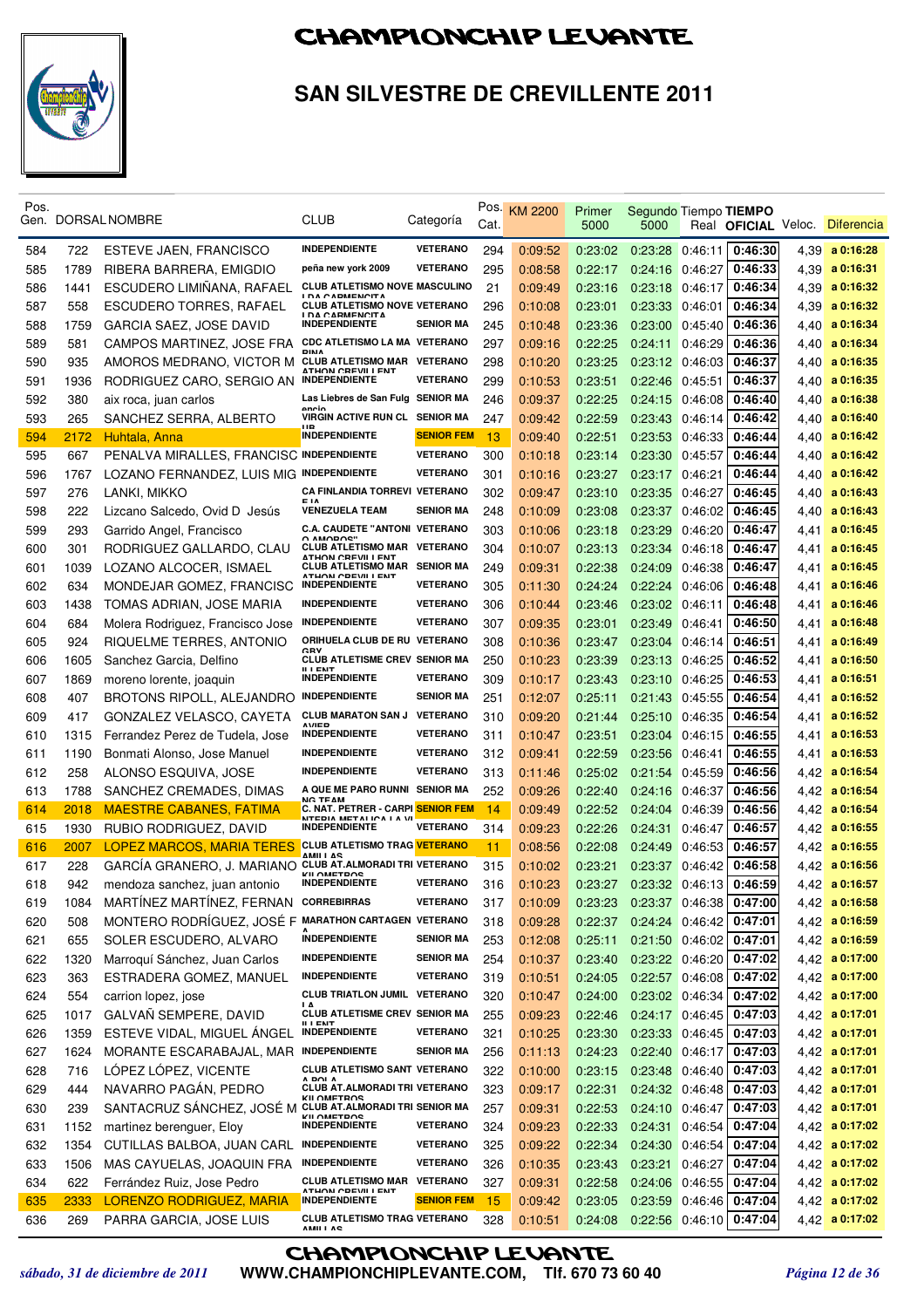

| Pos.<br>Gen. |            | <b>DORSALNOMBRE</b>                                              | CLUB                                                | Categoría                          | Cat.       | Pos. KM 2200       | Primer<br>5000     | Segundo Tiempo TIEMPO<br>5000      |                    | Real <b>OFICIAL</b> Veloc. |      | Diferencia                       |
|--------------|------------|------------------------------------------------------------------|-----------------------------------------------------|------------------------------------|------------|--------------------|--------------------|------------------------------------|--------------------|----------------------------|------|----------------------------------|
| 637          | 2012       | AMORES FERNANDEZ, INMACU                                         | <b>CLUB ATLETISMO MAR</b><br>ATHON CREVILL ENT      | <b>VETERANO</b>                    | 12         | 0:09:30            | 0:22:58            | 0:24:07                            | 0:47:03            | 0:47:05                    |      | 4,42 a 0:17:03                   |
| 638          | 1591       | Alfonso Belen, Jose Manuel                                       | <b>INDEPENDIENTE</b>                                | <b>VETERANO</b>                    | 329        | 0:08:39            | 0:21:07            | 0:25:58                            | 0:46:59            | 0:47:05                    | 4.42 | a 0:17:03                        |
| 639          | 531        | segura amoros, joaguin                                           | <b>INDEPENDIENTE</b>                                | <b>VETERANO</b>                    | 330        | 0:11:12            | 0:24:14            | 0:22:51                            | 0:46:11            | 0:47:05                    | 4.42 | a 0:17:03                        |
| 640          | 1692       | <b>MANCHON LLOPIS, ENRIQUE</b>                                   | <b>CLUB ATLETISMO MAR</b><br>ATHON CREVILL ENT      | <b>VETERANO</b>                    | 331        | 0:10:52            | 0:23:59            | 0:23:06                            | 0:46:18            | 0:47:05                    | 4,42 | a 0:17:03                        |
| 641          | 1289       | FRESQUET RAMON, JOSE ENRI                                        | <b>INDEPENDIENTE</b>                                | <b>SENIOR MA</b>                   | 258        | 0:10:31            | 0:24:00            | 0:23:05                            | 0:46:43            | 0:47:05                    | 4.42 | a 0:17:03                        |
| 642          | 1255       | Sanchez Espejo, Angel                                            | <b>INDEPENDIENTE</b>                                | <b>SENIOR MA</b>                   | 259        | 0:10:31            | 0:23:59            | 0:23:06                            | 0:46:41            | 0:47:05                    | 4.42 | a 0:17:03                        |
| 643          | 225        | MARTÍNEZ ALACID, ABEL                                            | CLUB AT.ALMORADI TRI VETERANO<br><b>VII OMETROS</b> |                                    | 332        | 0:10:48            | 0:24:04            | 0:23:02                            | 0.46:14            | 0:47:06                    | 4,43 | a 0:17:04                        |
| 644          | 1684       | Cañizares Portugues, Ruben                                       | <b>INDEPENDIENTE</b>                                | <b>SENIOR MA</b>                   | 260        | 0:11:06            | 0:24:50            | 0:22:16                            | 0:46:34            | 0:47:06                    | 4,43 | a 0:17:04                        |
| 645          | 1546       | MARMOL ADSUAR, EDUARDO                                           | <b>INDEPENDIENTE</b>                                | <b>SENIOR MA</b>                   | 261        | 0:11:40            | 0:24:38            | 0:22:30                            | 0:45:56            | 0:47:08                    | 4,43 | a 0:17:06                        |
| 646          | 441        | GALDRAN CABELLO, RAMON                                           | CLUB ATLETISMO APOL SENIOR MA<br>ANA DIECOOMODOC    |                                    | 262        | 0:11:30            | 0:24:18            | 0:22:50                            | 0:46:02            | 0:47:08                    | 4,43 | a 0:17:06                        |
| 647          | 379        | GALDRAN CABELLO, ADRIAN                                          | <b>INDEPENDIENTE</b>                                | <b>SENIOR MA</b>                   | 263        | 0:11:43            | 0:24:17            | 0:22:51                            | 0:46:01            | 0:47:08                    | 4,43 | a 0:17:06                        |
| 648          | 592        | TORRES PARREÑO, FRANCISC                                         | <b>INDEPENDIENTE</b>                                | <b>VETERANO</b>                    | 333        | 0:11:32            | 0:24:20            | 0:22:49                            | 0:46:05            | 0:47:09                    | 4,43 | a 0:17:07                        |
| 649          | 484        | canales miralles, jaime                                          | <b>INDEPENDIENTE</b>                                | <b>VETERANO</b>                    | 334        | 0:11:47            | 0:25:01            | 0:22:10                            | 0:46:13            | 0:47:11                    | 4,43 | a 0:17:09                        |
| 650          | 1737       | RUIZ CULIÁÑEZ, JOSÉ MARIO                                        | <b>INDEPENDIENTE</b>                                | <b>SENIOR MA</b>                   | 264        | 0:10:53            | 0:23:32            | 0:23:39                            | 0:46:15            | 0:47:11                    | 4,43 | a 0:17:09                        |
| 651          | 1440       | caballero fernandez, lauro abel                                  | <b>INDEPENDIENTE</b>                                | <b>SENIOR MA</b>                   | 265        | 0:08:47            | 0:22:32            | 0:24:40                            | 0:46:57            | 0:47:12                    | 4,43 | a 0:17:10                        |
| 652          | 762        | QUESADA RUIZ, JOSE TOMAS                                         | <b>C.A ORIOL</b>                                    | <b>SENIOR MA</b>                   | 266        | 0:10:37            | 0:24:01            | 0:23:12                            | 0.47:13            | 0:47:13                    | 4,43 | a 0:17:11                        |
| 653          | 704        | MARTINEZ LOPEZ, AMADEO                                           | <b>INDEPENDIENTE</b>                                | <b>VETERANO</b>                    | 335        | 0:10:32            | 0:23:57            | 0:23:16                            | 0:46:49            | 0:47:13                    | 4,43 | a 0:17:11                        |
| 654          | 1598       | ESPINOSA MORENO, JOSE LUIS CLUB ATLETISMO MAR                    | ATHON CREVILL ENT                                   | <b>VETERANO</b>                    | 336        | 0:10:53            | 0:23:59            | 0:23:15                            | 0:46:28            | 0:47:14                    | 4,43 | a 0:17:12                        |
| 655          | 260        | MAESTRA DIAZ, RAFAEL                                             | CLUB ATLETISMO MAR<br>ATHON CREVILL ENT             | <b>VETERANO</b>                    | 337        | 0:09:50            | 0:23:11            | 0:24:04                            | 0:46:57            | 0:47:15                    | 4,44 | a 0:17:13                        |
| 656          | 1085       | <b>JUAN GIL, JUAN CARLOS</b>                                     | <b>PASICO A PASICO</b>                              | <b>VETERANO</b>                    | 338        | 0:09:13            | 0:22:35            | 0:24:40                            | 0:47:10            | 0:47:15                    | 4,44 | a 0:17:13                        |
| 657          | 911        | mlynarczyk, bogdan                                               | cieniasy                                            | <b>VETERANO</b>                    | 339        | 0:10:44            | 0:23:58            | 0:23:17                            | 0:46:39            | 0:47:15                    | 4,44 | a 0:17:13                        |
| 658          | 2319       | <b>CASTILLEJOS RUIZ, MARINA</b>                                  | <b>PASICO A PASICO</b>                              | <b>VETERANO</b>                    | 13         | 0:10:10            | 0:23:28            | 0:23:47                            | 0:46:52            | 0:47:15                    | 4,44 | a 0:17:13                        |
| 659          | 494        | RUIZ GÁLVEZ, FRANCISCO                                           | <b>PASICO A PASICO</b>                              | <b>VETERANO</b>                    | 340        | 0:10:10            | 0:23:28            | 0:23:48                            | 0:46:54            | 0:47:16                    | 4,44 | a 0:17:14                        |
| 660          | 529        | PEREZ MIRALLES, VICTOR                                           | <b>INDEPENDIENTE</b>                                | <b>SENIOR MA</b>                   | 267        | 0:10:06            | 0:23:15            | 0:24:01                            | 0:46:52            | 0:47:16                    |      | 4,44 a 0:17:14                   |
| 661          | 1263       | MAS CANDELA, FIDEL                                               | <b>INDEPENDIENTE</b>                                | <b>SENIOR MA</b>                   | 268        | 0:10:38            | 0:23:29            | 0:23:47                            | 0:46:44            | 0:47:16                    |      | 4,44 a 0:17:14                   |
| 662          | 894        | <b>GARCIA BENEITO, RAMON</b>                                     | <b>INDEPENDIENTE</b>                                | <b>SENIOR MA</b>                   | 269        | 0:10:10            | 0:24:11            | 0:23:06                            | 0:47:10            | 0:47:17                    | 4,44 | a 0:17:15                        |
| 663          | 1538       | celdran andreo, david                                            | CLUB MANDARACHE CA SENIOR MA<br><b>RTACENA</b>      |                                    | 270        | 0:11:10            | 0:24:15            | 0:23:02                            | 0:46:32            | 0:47:17                    | 4,44 | a 0:17:15                        |
| 664          | 403        | JIMENEZ FERNANDEZ, PEDRO                                         | <b>INDEPENDIENTE</b>                                | <b>VETERANO</b>                    | 341        | 0:10:02            | 0:23:19            | 0:23:58                            | 0:46:56            | 0:47:17                    |      | 4,44 a 0:17:15                   |
| 665          | 1849       | lopez muñoz, juan                                                | <b>INDEPENDIENTE</b>                                | <b>VETERANO</b>                    | 342        | 0:09:23            | 0:22:21            | 0:24:56                            | 0:46:58            | 0:47:17                    |      | 4,44 a 0:17:15                   |
| 666          | 895        | BARRIONUEVO, JUAN CARLOS                                         | <b>INDEPENDIENTE</b>                                | <b>SENIOR MA</b>                   | 271        | 0:10:09            | 0:24:08            | 0:23:09                            | 0:47:11            | 0:47:17                    | 4,44 | a 0:17:15                        |
| 667          | 1587       | Ibáñez Poveda, José Manuel                                       | <b>INDEPENDIENTE</b>                                | <b>SENIOR MA</b>                   | 272        | 0:12:00            | 0:25:02            | 0:22:16                            | 0:46:15            | 0:47:18                    |      | 4,44 a 0:17:16                   |
| 668          | 1582       | AZNAR GUILLEN, BLAS                                              | <b>INDEPENDIENTE</b>                                | <b>VETERANO</b>                    | 343        | 0:09:39            | 0:23:00            | 0:24:18                            | 0:47:02            | 0:47:18                    |      | 4,44 a 0:17:16                   |
| 669          | 217        | Soriano Ruiz, Angel                                              | <b>INDEPENDIENTE</b>                                | <b>VETERANO</b>                    | 344        | 0:11:55            | 0:25:03            | 0:22:16                            | 0:46:21            | 0:47:19                    |      | 4.44 a 0:17:17                   |
| 670          | 921        | diaz saura, enrique                                              | clubdeportivoalicantesur VETERANO                   |                                    | 345        | 0:09:36            | 0:22:50            | 0:24:29                            | 0:46:55            | 0:47:19                    |      | 4,44 a 0:17:17                   |
| 671          | 1834       | ALFONSO ASENCIO, MANUEL                                          | <b>INDEPENDIENTE</b>                                | <b>SENIOR MA</b>                   | 273        | 0:10:00            | 0:23:34            | 0:23:45                            | 0:46:54            | 0:47:19                    |      | 4,44 a 0:17:17                   |
| 672          | 1914       | PEREZ ALCOCER, PABLO                                             | INDEPENDIENTE                                       | <b>SENIOR MA</b>                   | 274        | 0:11:10            | 0:24:21            | 0:22:58 0:46:28                    |                    | 0:47:19                    |      | 4,44 a 0:17:17                   |
| 673          | 1864       | Viana Luján, Miguel                                              | <b>INDEPENDIENTE</b>                                | <b>SENIOR MA</b>                   | 275        | 0:10:00            | 0:23:35            | 0:23:44                            | 0:46:55            | 0:47:19                    |      | 4,44 a 0:17:17                   |
| 674          | 1065       | GALLARDO PEREZ, JOSE RAMO D GALA GALLARDO                        | POLICLINICA DE AGUIL                                | <b>VETERANO</b><br><b>VETERANO</b> | 346        | 0:10:36            | 0:23:43            | 0:23:36 0:46:41                    |                    | 0:47:19                    |      | 4,44 a 0:17:17                   |
| 675          | 575        | Sanchez Garcia, Andres                                           | <b>INDEPENDIENTE</b>                                | <b>SENIOR MA</b>                   | 347        | 0:10:50            | 0:23:50            | 0:23:33                            | 0.46:22            | 0:47:23                    |      | 4,44 a 0:17:21                   |
| 676          | 1758       | Fuewnrtes Oliver, Hector                                         | <b>INDEPENDIENTE</b>                                | <b>SENIOR MA</b>                   | 276        | 0:11:00            | 0:24:49            | 0:22:35                            | 0:46:49            | 0:47:24                    |      | 4,44 a 0:17:22<br>4,44 a 0:17:22 |
| 677          | 1060       | MIRA FRUCTUOSO, ARMANDO                                          | <b>INDEPENDIENTE</b>                                | <b>SENIOR MA</b>                   | 277        | 0:10:19            | 0:23:30            | 0:23:54 0:47:04                    |                    | 0:47:24<br>0:47:24         |      | 4,44 a 0:17:22                   |
| 678          | 1267       | Torres Reverte, Pablo<br>PACHECO TENZA, JOSE MANUE INDEPENDIENTE |                                                     | <b>VETERANO</b>                    | 278<br>348 | 0:10:24            | 0:23:42<br>0:23:14 | 0:23:42 0:47:05<br>0:24:10 0:47:16 |                    | 0:47:24                    |      | 4,44 a 0:17:22                   |
| 679          | 1172       |                                                                  | <b>CLUB ATLETISMO MAR</b>                           | <b>VETERANO</b>                    | 349        | 0:09:35<br>0:10:31 | 0:24:03            | 0:23:21                            |                    | 0:47:24                    |      | 4,44 a 0:17:22                   |
| 680          | 1059       | BALLESTER BERNABE, PEDRO                                         | ATHON COEVIL LENT<br><b>INDEPENDIENTE</b>           | <b>SENIOR MA</b>                   | 279        |                    | 0:22:39            | 0:24:46 0:47:18                    | 0:46:57            | 0:47:25                    |      | 4,45 a 0:17:23                   |
| 681          | 1595       | Villaescusa Segarra, Jose Ramon<br>SALINAS ROMERO, JOSE MANU     | <b>INDEPENDIENTE</b>                                | <b>SENIOR MA</b>                   |            | 0:09:06            | 0:23:15            | 0:24:10                            |                    | 0:47:25                    |      | 4,45 a 0:17:23                   |
| 682<br>683   | 816<br>513 | <b>GARCIA HERRERO, MIGUEL</b>                                    | <b>INDEPENDIENTE</b>                                | <b>VETERANO</b>                    | 280<br>350 | 0:10:05<br>0:10:47 | 0:24:00            | 0:23:26                            | 0:46:59<br>0:46:57 | 0:47:26                    |      | 4,45 a 0:17:24                   |
| 684          | 496        | OMA TOMAS, ANTONIO                                               | <b>CLUB TRIATLON JUMIL</b>                          | <b>VETERANO</b>                    | 351        | 0:10:48            | 0:24:02            | 0:23:24 0:46:55                    |                    | 0:47:26                    |      | 4,45 a 0:17:24                   |
| 685          | 635        | PAREDES BOTELLA, JESUS                                           | <b>INDEPENDIENTE</b>                                | <b>SENIOR MA</b>                   | 281        | 0:10:25            | 0:23:46            | 0:23:41 0:47:14                    |                    | 0:47:27                    |      | 4,45 a 0:17:25                   |
| 686          | 1833       | CANDELA LOZANO, SALVADOR                                         | <b>INDEPENDIENTE</b>                                | <b>VETERANO</b>                    | 352        | 0:10:23            | 0:23:54            | 0:23:33                            | 0:46:43            | 0:47:27                    |      | 4,45 a 0:17:25                   |
| 687          | 1600       | ALBERO UREÑA, ANTONIO                                            | <b>INDEPENDIENTE</b>                                | <b>SENIOR MA</b>                   | 282        | 0:09:04            | 0:22:38            | 0:24:49                            | 0:47:09            | 0:47:27                    |      | 4,45 a 0:17:25                   |
| 688          | 720        | PEREZ CORBI, ANTONIO                                             | <b>CLUB ATLETISMO NOVE VETERANO</b>                 |                                    | 353        | 0:09:38            | 0:22:59            | 0:24:29                            | 0:47:12            | 0:47:28                    | 4,45 | a 0:17:26                        |
| 689          | 1319       | Marroquí Sánchez, Alejandro                                      | <b>I DA CADMENCITA</b><br><b>INDEPENDIENTE</b>      | <b>SENIOR MA</b>                   | 283        | 0:10:37            | 0:23:44            | 0:23:44                            |                    | 0:46:46 0:47:28            |      | 4,45 a 0:17:26                   |
|              |            |                                                                  |                                                     |                                    |            |                    |                    |                                    |                    |                            |      |                                  |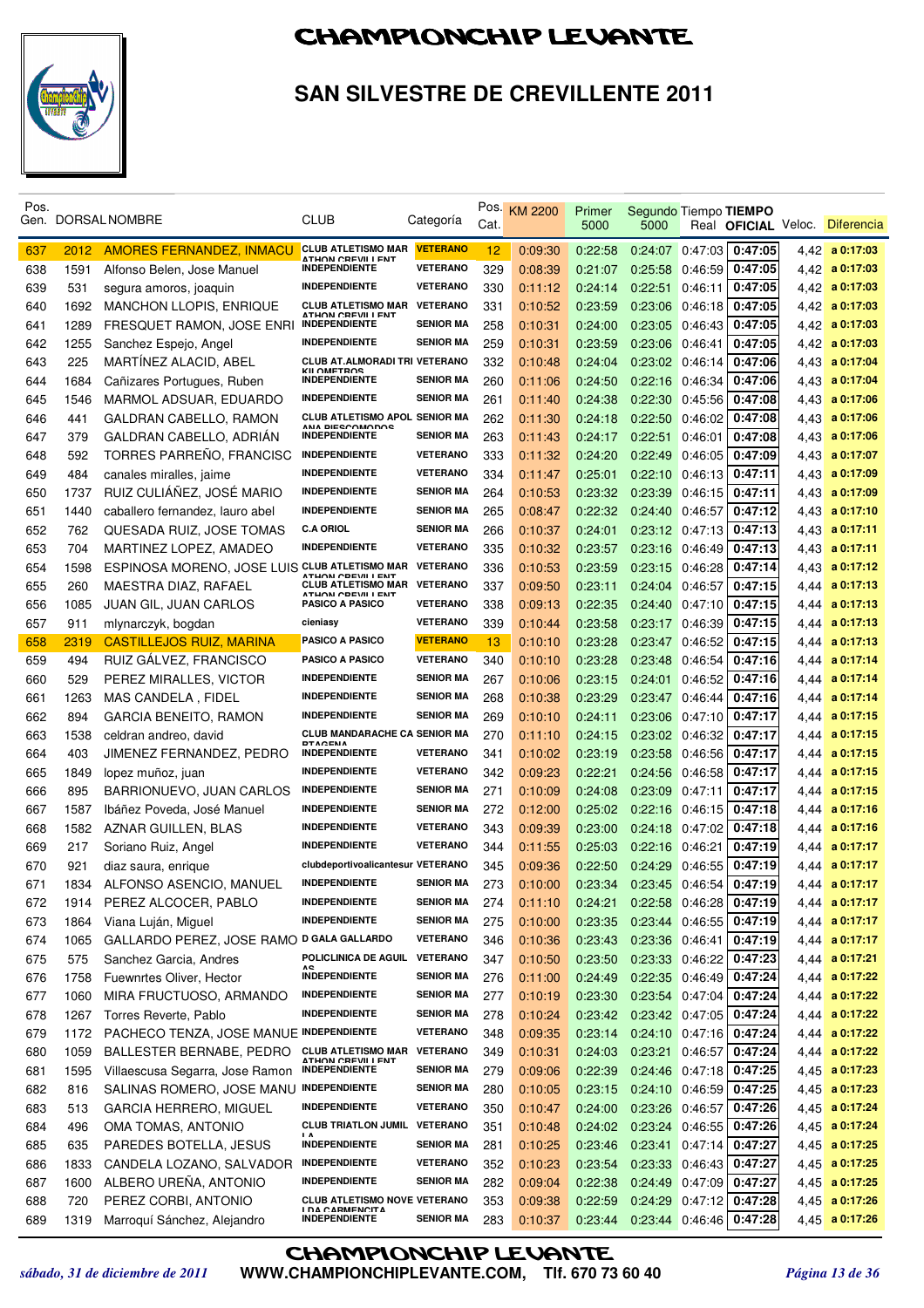

| Pos.<br>Gen. |              | <b>DORSALNOMBRE</b>                                      | <b>CLUB</b>                                                                | Categoría                           | Cat.       | Pos. KM 2200       | Primer<br>5000     | Segundo Tiempo TIEMPO<br>5000      |                    | Real <b>OFICIAL</b> Veloc. |              | Diferencia             |
|--------------|--------------|----------------------------------------------------------|----------------------------------------------------------------------------|-------------------------------------|------------|--------------------|--------------------|------------------------------------|--------------------|----------------------------|--------------|------------------------|
| 690          | 661          | torregrosa gimenez, AMADOR                               | <b>INDEPENDIENTE</b>                                                       | <b>VETERANO</b>                     | 354        | 0:10:27            | 0:23:23            | 0:24:07                            | 0:47:03            | 0:47:30                    |              | 4,45 a 0:17:28         |
| 691          | 813          | MOLINA ALFONSO, VICENTE FR INDEPENDIENTE                 |                                                                            | <b>VETERANO</b>                     | 355        | 0:08:57            | 0:22:56            | 0:24:34                            | 0:47:22            | 0:47:30                    | 4,45         | a 0:17:28              |
| 692          | 2325         | <b>MATEO CUARTERO, ROSA MAR</b>                          | <b>CLUB ATLETISMO TRAG VETERANO</b><br>AMILIAC                             |                                     | 14         | 0:10:09            | 0:23:35            | 0:23:56                            | 0:47:24            | 0:47:31                    | 4,45         | a 0:17:29              |
| 693          | 1717         | ALIAGA MARTÍNEZ, RAMÓN                                   | <b>INDEPENDIENTE</b>                                                       | <b>VETERANO</b>                     | 356        | 0:10:20            | 0:23:37            | 0:23:55                            | 0:47:03            | 0:47:32                    | 4,45         | a 0:17:30              |
| 694          | 433          | Candel Sandoval, Pedro                                   | <b>INDEPENDIENTE</b>                                                       | <b>SENIOR MA</b>                    | 284        | 0:11:19            | 0:24:27            | 0:23:06                            | 0:46:21            | 0:47:33                    | 4,45         | a 0:17:31              |
| 695          | 1212         | MARTINEZ GARCIA, JUAN LUIS                               | <b>INDEPENDIENTE</b>                                                       | <b>VETERANO</b>                     | 357        | 0:09:57            | 0:23:00            | 0:24:33                            | 0:47:15            | 0:47:33                    | 4,45         | a 0:17:31              |
| 696          | 1167         | ILLESCAS NIEVES, JOSÉ RAFAE PASICO A PASICO              |                                                                            | <b>SENIOR MA</b>                    | 285        | 0:09:54            | 0:23:26            | 0:24:07                            | 0:47:15            | 0:47:33                    | 4,45         | a 0:17:31              |
| 697          | 1740         | Quesada Perez, Francisco Raul                            | <b>C.A ORIOL</b>                                                           | <b>VETERANO</b>                     | 358        | 0:10:37            | 0:24:01            | 0:23:34                            | 0:47:11            | 0:47:35                    | 4,45         | a 0:17:33              |
| 698          | 210          | Valera Quirant, Domingo                                  | <b>VIRGIN ACTIVE RUN CL</b><br><b>IID</b>                                  | <b>SENIOR MA</b>                    | 286        | 0:10:31            | 0:23:48            | 0:23:47                            | 0:47:03            | 0:47:35                    | 4,45         | a 0:17:33              |
| 699          | 406          | QUILES CAMPELLO, GASPAR J                                | <b>INDEPENDIENTE</b>                                                       | <b>VETERANO</b>                     | 359        | 0:10:13            | 0:23:40            | 0:23:56                            | 0:46:57            | 0:47:36                    | 4,46         | a 0:17:34              |
| 700          | 1656         | Salguero Estevan, Borja                                  | <b>INDEPENDIENTE</b>                                                       | <b>SENIOR MA</b>                    | 287        | 0:10:37            | 0:24:06            | 0:23:31                            | 0:47:08            | 0:47:37                    | 4,46         | a 0:17:35              |
| 701          | 571          | PÉREZ MARTÍNEZ, ANTONIO JO CLUB AT.ALMORADI TRI VETERANO | <b>VII OMETROS</b>                                                         |                                     | 360        | 0:11:31            | 0:24:48            | 0:22:51                            | 0:46:43            | 0:47:39                    | 4,46         | a 0:17:37              |
| 702          | 1026         | ESCOTO PALACIOS, ANTONIO                                 | <b>INDEPENDIENTE</b>                                                       | <b>VETERANO</b>                     | 361        | 0:10:48            | 0:24:12            | 0:23:28                            | 0:47:07            | 0:47:40                    | 4,46         | a 0:17:38              |
| 703          | 1368         | Martinez Martinez, Hugo Mnuel                            | <b>INDEPENDIENTE</b>                                                       | <b>SENIOR MA</b>                    | 288        | 0:09:09            | 0:22:56            | 0:24:45                            | 0:47:29            | 0:47:41                    | 4,46         | a 0:17:39              |
| 704          | 1456         | SELVA ALZAMORA, ANDRES                                   | <b>CLUB ATLETISMO MAR</b><br>ATHON CREWLL ENT<br><b>CLUB ATLETISMO MAR</b> | <b>VETERANO</b><br><b>VETERANO</b>  | 362        | 0:09:44            | 0:23:36            | 0:24:06                            | 0:47:34<br>0:47:28 | 0:47:42                    | 4,46         | a 0:17:40              |
| 705<br>706   | 518          | LUCAS RAMIREZ, JOSE ANTONI                               | ATHON COEVILL ENT<br><b>INDEPENDIENTE</b>                                  | VETERANO                            | 363<br>364 | 0:10:06            | 0:23:37            | 0:24:05                            |                    | 0:47:42<br>0:47:44         | 4,46         | a 0:17:40<br>a 0:17:42 |
| 707          | 1815<br>1527 | DEL VALLE JIMENEZ, JUAN<br>MARTINEZ JIMENEZ, VICENTE     | <b>CLUB ATLETISMO MAR</b>                                                  | <b>SENIOR MA</b>                    | 289        | 0:10:28<br>0:10:58 | 0:23:56<br>0:24:49 | 0:23:48<br>0:22:57                 | 0:47:12<br>0:47:11 | 0:47:46                    | 4,46<br>4,47 | a 0:17:44              |
| 708          | 1270         | ALMIÑANA DURA, PEDRO JOSE                                | ATHON COEVILL ENT<br><b>INDEPENDIENTE</b>                                  | <b>VETERANO</b>                     | 365        | 0:09:37            | 0:23:08            | 0:24:39                            | 0:47:38            | 0:47:47                    | 4,47         | a 0:17:45              |
| 709          | 708          | quesada gonzalez, francisco Javie                        | <b>CLUB ATLETISMO SANT VETERANO</b>                                        |                                     | 366        | 0:10:00            | 0:23:15            | 0:24:34                            | 0:47:34            | 0:47:49                    | 4,47         | a 0:17:47              |
| 710          | 266          | ROS LEAL, david                                          | ADOIA<br><b>CLUB ATLETISMO CATR SENIOR MA</b>                              |                                     | 290        | 0:10:24            | 0:23:50            | 0:23:59                            | 0:47:24            | 0:47:49                    | 4,47         | a 0:17:47              |
| 711          | 1665         | Peñalver Benavent, Antonio                               | ΔI<br><b>INDEPENDIENTE</b>                                                 | <b>VETERANO</b>                     | 367        | 0:11:18            | 0:24:30            | 0:23:21                            | 0:46:51            | 0:47:51                    | 4,47         | a 0:17:49              |
| 712          | 1644         | MONGE GIL, MARIO                                         | <b>INDEPENDIENTE</b>                                                       | <b>VETERANO</b>                     | 368        | 0:10:32            | 0:23:45            | 0:24:07                            | 0:47:04            | 0:47:52                    | 4,47         | a 0:17:50              |
| 713          | 237          | larrosa gil, miguel angel                                | <b>INDEPENDIENTE</b>                                                       | <b>SENIOR MA</b>                    | 291        | 0:09:58            | 0:23:33            | 0:24:19                            | 0:47:37            | 0:47:52                    | 4,47         | a 0:17:50              |
| 714          | 2318         | <b>CALATAYUD GARCÍA, PATRICIA</b>                        | <b>MARATONIANOS DE GU VETERANO</b>                                         |                                     | 15         | 0:09:57            | 0:23:32            | 0:24:20                            | 0:47:36            | 0:47:52                    | 4,47         | a 0:17:50              |
| 715          | 2337         | <b>CALATAYUD GARCÍA, MARTA</b>                           | <b>ARDAMAR</b><br><b>CLUB ATLETISMO TRAG VETERANO</b>                      |                                     | 16         | 0:09:57            | 0:23:32            | 0:24:21                            | 0:47:37            | 0:47:53                    | 4,47         | a 0:17:51              |
| 716          | 1660         | LLEDO MANCHON, JUAN ANTO                                 | <b>AMILIAC</b><br><b>INDEPENDIENTE</b>                                     | <b>SENIOR MA</b>                    | 292        | 0:10:33            | 0:24:09            | 0:23:44                            | 0:47:20            | 0:47:53                    | 4,47         | a 0:17:51              |
| 717          | 1291         | Selma Hernandez, Ruben                                   | <b>INDEPENDIENTE</b>                                                       | <b>SENIOR MA</b>                    | 293        | 0:09:27            | 0:23:12            | 0:24:41                            | 0:47:37            | 0:47:53                    | 4,47         | a 0:17:51              |
| 718          | 1114         | Belmonte Miralles, Ismael                                | <b>INDEPENDIENTE</b>                                                       | <b>SENIOR MA</b>                    | 294        | 0:09:43            | 0:23:11            | 0:24:43                            | 0:47:36            | 0:47:54                    | 4,47         | a 0:17:52              |
| 719          | 70005        | IBAÑEZ GOMEZ, PABLO CESAR                                |                                                                            |                                     | 0          | 0:11:14            | 0:24:39            | 0:23:15                            | 0:46:58            | 0:47:54                    | 4,47         | a 0:17:52              |
| 720          | 1672         | CANDELA BLAZQUEZ, ALFONSO INDEPENDIENTE                  |                                                                            | <b>VETERANO</b>                     | 369        | 0:10:23            | 0:23:54            | 0:24:01                            | 0:47:32            | 0:47:55                    | 4,47         | a 0:17:53              |
| 721          | 920          | GINER ALBEROLA, VICENTE                                  | <b>RUNNING TEAM</b>                                                        | <b>VETERANO</b>                     | 370        | 0:10:28            | 0:24:01            | 0:23:54                            | 0:47:30            | 0:47:55                    | 4,47         | a 0:17:53              |
| 722          | 1829         | RUIZ ESPINOSA, RAUL                                      | <b>INDEPENDIENTE</b>                                                       | <b>SENIOR MA</b>                    | 295        | 0:10:56            | 0:24:27            | 0:23:30                            | 0:47:13            | 0:47:57                    | 4,48         | a 0:17:55              |
| 723          | 1399         | OLIVER LÓPEZ, DAVID                                      | <b>CORREDORES DEL MAR SENIOR MA</b><br><b>MENOP</b>                        |                                     | 296        | 0:11:12            | 0:24:43            | 0:23:15                            | 0:47:18            | 0:47:58                    | 4,48         | a 0:17:56              |
| 724          | 1612         | POMARES ASENCIO, JOSE ANT                                | <b>INDEPENDIENTE</b>                                                       | <b>VETERANO</b>                     | 371        | 0:10:09            | 0:23:28            | 0:24:32 0:47:46                    |                    | 0:48:00                    | 4,48         | a 0:17:58              |
| 725          | 1662         | ALVAREZ MIRA, JOSE ANTONI                                | <b>CLUB ATLETISMO TRAG VETERANO</b><br>AMILIAC                             |                                     | 372        | 0:11:10            | 0:24:28            | 0:23:33 0:47:09                    |                    | 0:48:01                    | 4,48         | a 0:17:59              |
| 726          | 669          | Garcia Martinez, Francisco Car                           | CLUB ATLETISMO APOL VETERANO<br>ANA DIESCOMODOS                            |                                     | 373        | 0:09:45            | 0:23:31            | 0:24:31 0:47:54                    |                    | 0:48:02                    | 4,48         | a 0:18:00              |
| 727          | 1006         | Ferrández Calafat, Jose Vicente                          | <b>INDEPENDIENTE</b>                                                       | <b>VETERANO</b>                     | 374        | 0:10:01            | 0:23:33            | 0:24:30 0:47:51                    |                    | 0:48:03                    | 4,48         | a 0:18:01              |
| 728          | 1518         | PIÑERO ALCOCER, JOSE MARIA INDEPENDIENTE                 |                                                                            | <b>SENIOR MA</b>                    | 297        | 0:09:18            | 0:22:58            | 0:25:05 0:47:45                    |                    | 0:48:03                    | 4,48         | a 0:18:01              |
| 729          | 2160         | <b>ALBERT PLA, INMA</b>                                  | <b>CLUB ATLETISME CREV SENIOR FEM</b><br><b>ILLENT</b>                     |                                     | 16         | 0:09:18            | 0:22:58            | 0:25:05 0:47:45                    |                    | 0:48:03                    | 4,48         | a 0:18:01              |
| 730          | 1843         | FERRANDO AGULLO, JUAN JOS INDEPENDIENTE                  |                                                                            | <b>VETERANO</b>                     | 375        | 0:10:02            | 0:23:42            | 0:24:22 0:47:52                    |                    | 0:48:04                    | 4,48         | a 0:18:02              |
| 731          | 1168         | SANTIAGO MENDAS, ANTONIO                                 | <b>INDEPENDIENTE</b>                                                       | <b>VETERANO</b>                     | 376        | 0:10:32            | 0:24:11            | 0:23:54 0:47:46                    |                    | 0:48:05                    | 4,49         | a 0:18:03              |
| 732          | 274          | RODRIGUEZ GARCIA, JOSE JOA                               | <b>INDEPENDIENTE</b>                                                       | <b>VETERANO</b>                     | 377        | 0:11:41            | 0:25:19            | 0:22:46 0:47:02                    |                    | 0:48:05                    | 4,49         | a 0:18:03              |
| 733          | 907          | Martinez Mazon, Antonio                                  | <b>CIERRABARES</b>                                                         | <b>VETERANO</b>                     | 378        | 0:09:45            | 0:23:58            | 0:24:09 0:47:36                    |                    | 0:48:07                    | 4,49         | a 0:18:05              |
| 734          | 522          | GOMEZ GARCIA, JOSE RAMON                                 | <b>INDEPENDIENTE</b>                                                       | <b>SENIOR MA</b>                    | 298        | 0:10:54            | 0:24:22            | 0:23:47 0:47:23                    |                    | 0:48:09                    | 4,49         | a 0:18:07              |
| 735          | 1898         | <b>BROTONS SANTACRUZ, FRANCI</b>                         | <b>INDEPENDIENTE</b><br><b>INDEPENDIENTE</b>                               | <b>VETERANO</b><br><b>SENIOR MA</b> | 379        | 0:10:47            | 0:23:41            | $0:24:29$ 0:47:18                  |                    | 0:48:10<br>0:48:11         | 4,49         | a 0:18:08<br>a 0:18:09 |
| 736<br>737   | 499          | SAMPER PADILLA, DAVID<br>SIMÓN CASTRO, ANTONIO           | <b>CLUB TRIATLON ARENA SENIOR MA</b>                                       |                                     | 299<br>300 | 0:10:16            | 0:23:45<br>0:23:58 | 0:24:26 0:47:50<br>0:24:14 0:48:02 |                    | 0:48:12                    | 4,49         | a 0:18:10              |
| 738          | 717<br>1293  | Ramírez González, Ignacio                                | AL IC ANTE<br><b>INDEPENDIENTE</b>                                         | <b>SENIOR MA</b>                    | 301        | 0:10:08<br>0:10:08 | 0:23:43            | 0:24:29 0:47:47                    |                    | 0:48:12                    | 4,49<br>4,49 | a 0:18:10              |
| 739          | 400          | Ortiz de Villajos Sanchez, David                         | <b>CORREBIRRAS</b>                                                         | <b>SENIOR MA</b>                    | 302        | 0:10:44            | 0:23:55            | 0:24:17 0:47:30                    |                    | 0:48:12                    | 4,49         | a 0:18:10              |
| 740          | 1706         | EMBID ROMAN, JAVIER JESUS                                | <b>CLUB TRIATLON ARENA SENIOR MA</b>                                       |                                     | 303        | 0:10:08            | 0:23:58            | 0:24:14 0:48:02                    |                    | 0:48:12                    | 4,49         | a 0:18:10              |
| 741          | 530          | Reyes Entrena, David                                     | AL IC ANTE<br><b>INDEPENDIENTE</b>                                         | <b>SENIOR MA</b>                    | 304        | 0:10:11            | 0:23:31            | 0:24:41 0:47:44                    |                    | 0:48:12                    | 4,49         | a 0:18:10              |
| 742          | 424          | MUÑOZ PÉREZ, FRANCISCO JA                                | CLUB AT.ALMORADI TRI VETERANO                                              |                                     | 380        | 0:10:37            | 0:24:05            | 0:24:08 0:47:37                    |                    | 0:48:13                    |              | 4,49 a 0:18:11         |
|              |              |                                                          | <b>VII OMETDOS</b>                                                         |                                     |            |                    |                    |                                    |                    |                            |              |                        |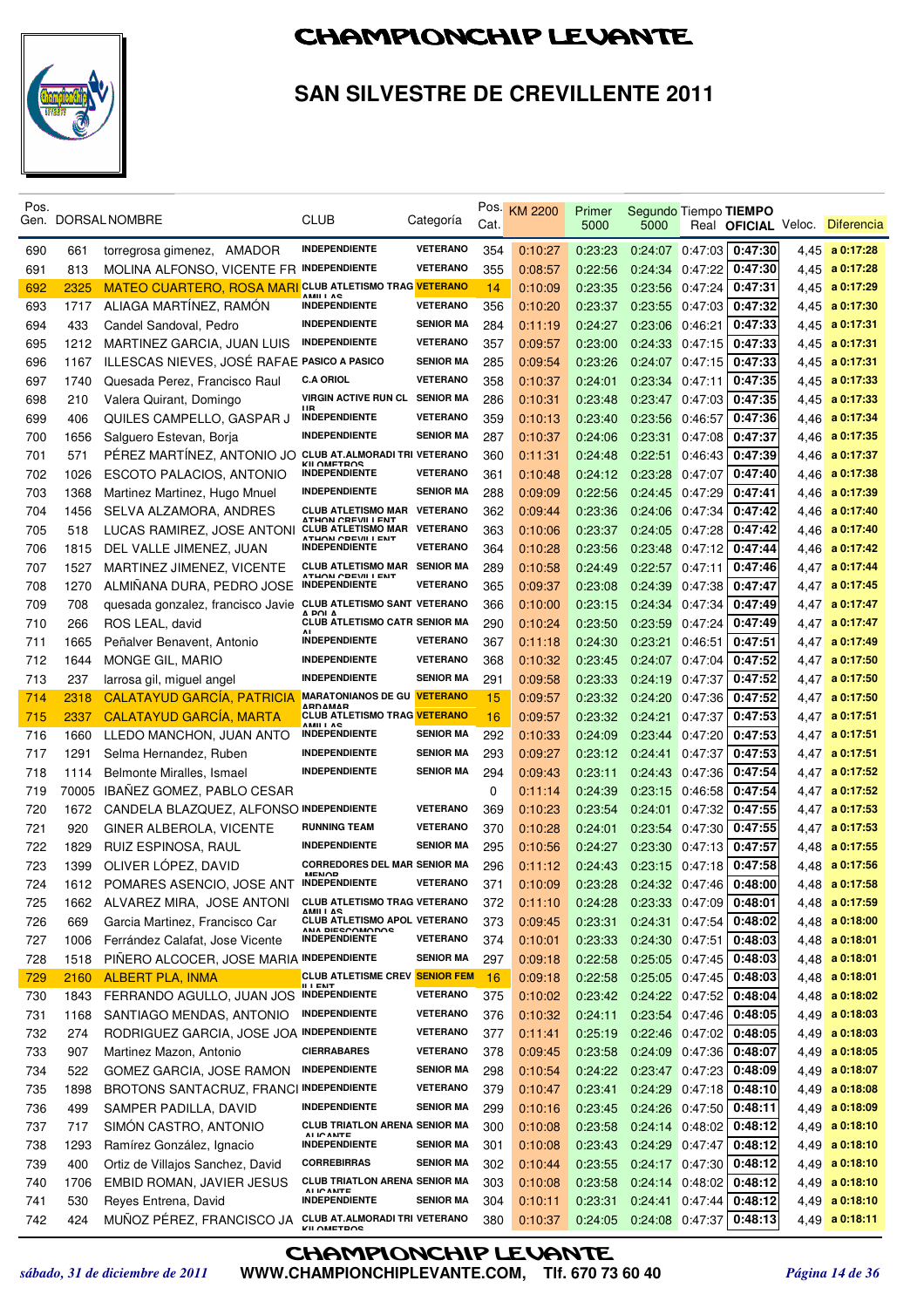

| Pos<br>Gen. |             | <b>DORSALNOMBRE</b>                                     | <b>CLUB</b>                                            | Categoría                           | Cat.       | Pos. KM 2200       | Primer<br>5000     | Segundo Tiempo TIEMPO<br>5000 |                    |                    |              | Real OFICIAL Veloc. Diferencia |
|-------------|-------------|---------------------------------------------------------|--------------------------------------------------------|-------------------------------------|------------|--------------------|--------------------|-------------------------------|--------------------|--------------------|--------------|--------------------------------|
| 743         | 783         | Nwafor, Anthony                                         | <b>INDEPENDIENTE</b>                                   | <b>SENIOR MA</b>                    | 305        | 0:11:46            | 0:25:03            | 0:23:11                       | 0:47:16            | 0:48:14            |              | 4,49 a 0:18:12                 |
| 744         | 1878        | <b>VERDU AMOROS, JOSE</b>                               | <b>INDEPENDIENTE</b>                                   | <b>VETERANO</b>                     | 381        | 0:10:30            | 0:23:38            | 0:24:38                       | 0.47:43            | 0:48:16            | 4,50         | a 0:18:14                      |
| 745         | 1510        | MONTESINOS BERTOMEU, FRA                                | <b>INDEPENDIENTE</b>                                   | <b>VETERANO</b>                     | 382        | 0:10:25            | 0:23:30            | 0:24:46                       | 0:47:34            | 0:48:16            | 4,50         | a 0:18:14                      |
| 746         | 1676        | <b>GANDIA NAVARRO, DAVID</b>                            | <b>INDEPENDIENTE</b>                                   | <b>VETERANO</b>                     | 383        | 0:10:33            | 0:23:55            | 0:24:22 0:47:43               |                    | 0:48:17            | 4,50         | a 0:18:15                      |
| 747         | 1450        | LLORCA SEMPERE, JOSE ANGE INDEPENDIENTE                 |                                                        | <b>VETERANO</b>                     | 384        | 0:10:36            | 0:24:11            | 0:24:07 0:47:42               |                    | 0:48:18            | 4,50         | a 0:18:16                      |
| 748         | 1457        | GALIPIENSO MACIA, JOSE RAM                              | <b>INDEPENDIENTE</b>                                   | <b>VETERANO</b>                     | 385        | 0:10:36            | 0:24:03            | 0:24:15                       | 0:47:38            | 0:48:18            | 4,50         | a 0:18:16                      |
| 749         | 727         | RODRIGUEZ FERNANDEZ, JUAN INDEPENDIENTE                 |                                                        | <b>VETERANO</b>                     | 386        | 0:11:24            | 0:25:12            | 0:23:06                       | 0.47:31            | 0:48:18            | 4,50         | a 0:18:16                      |
| 750         | 2304        | ANIORTE GIRONA, MARÍA JESÚ                              | <b>CLUB ATLETISMO TRAG VETERANO</b><br>AMILIAC         |                                     | 17         | 0:10:09            | 0:23:43            | 0:24:37 0:48:13               |                    | 0:48:20            | 4,50         | a 0:18:18                      |
| 751         | 665         | SAEZ BARBERA, JOSE ANTONI                               | <b>CLUB ATLETISMO TRAG VETERANO</b><br>AMILIAC         |                                     | 387        | 0:10:09            | 0:23:43            | 0:24:38                       | 0:48:14            | 0:48:21            | 4,50         | a 0:18:19                      |
| 752         | 732         | LEAL LLOPIS, JOSE ANTONIO                               | <b>INDEPENDIENTE</b>                                   | <b>VETERANO</b>                     | 388        | 0:11:09            | 0:24:39            | 0:23:42 0:47:26               |                    | 0:48:21            | 4,50         | a 0:18:19                      |
| 753         | 879         | <b>MARCOS MARCOS, PATRICK</b>                           | <b>INDEPENDIENTE</b>                                   | <b>SENIOR MA</b>                    | 306        | 0:10:36            | 0:24:23            | 0:23:58                       | 0.47:59            | 0:48:21            | 4,50         | a 0:18:19                      |
| 754         | 550         | MARTÍNEZ GÁMEZ, TOMÁS                                   | CLUB ATLETISMO ALBA VETERANO<br><b>TEDA</b>            |                                     | 389        | 0:11:31            | 0:25:06            | 0:23:16 0:47:15               |                    | 0:48:22            | 4,50         | a 0:18:20                      |
| 755         | 229         | MINGUEZ ANGORA, FRANCISC                                | <b>INDEPENDIENTE</b>                                   | <b>VETERANO</b>                     | 390        | 0:10:51            | 0:24:25            | 0:23:58                       | 0:47:43            | 0:48:23            | 4,50         | a 0:18:21                      |
| 756         | 1330        | Navarro Gonzalez, Joae Antonio                          | <b>INDEPENDIENTE</b>                                   | <b>VETERANO</b>                     | 391        | 0:08:54            | 0:22:39            | 0:25:45                       | 0:48:11            | 0:48:24            | 4,50         | a 0:18:22                      |
| 757         | 1637        | CASTRO CUADROS, ROBERTO                                 | <b>INDEPENDIENTE</b>                                   | <b>VETERANO</b>                     | 392        | 0:09:33            | 0:23:28            | 0:24:57 0:48:12               |                    | 0:48:25            | 4,51         | a 0:18:23                      |
| 758         | 707         | SANTAMARIA FERRANDEZ, ALB INDEPENDIENTE                 |                                                        | <b>SENIOR MA</b>                    | 307        | 0:10:25            | 0:24:14            | 0:24:11                       | 0:47:59            | 0:48:25            | 4,51         | a 0:18:23                      |
| 759         | 598         | Penalva Mora, Salvador                                  | TEAM DESMOTO RUNNI VETERANO<br><b>NC</b>               |                                     | 393        | 0:11:59            | 0:25:01            | 0:23:25                       | 0:47:06            | 0:48:26            | 4,51         | a 0:18:24                      |
| 760         | 2331        | Botella Pérez, Fátima                                   | <b>CLUB ATLETISMO MAR</b><br>ATHON COEVILL ENT         | <b>VETERANO</b>                     | 18         | 0:09:34            | 0:23:33            | 0:24:54                       | 0:48:25            | 0:48:27            | 4,51         | a 0:18:25                      |
| 761         | 1796        | CAMPOS MENDIOLA, JOSE                                   | CLUB NOVELDER DE M VETERANO<br><b>IINTANVOME</b>       |                                     | 394        | 0:11:11            | 0:24:43            | 0:23:44                       | 0:47:39            | 0:48:27            | 4,51         | a 0:18:25                      |
| 762         | 233         | OLIVER LÓPEZ, JOSÉ ANTONIO                              | CLUB ATLETISMO HELL VETERANO<br>IM                     |                                     | 395        | 0:11:11            | 0:24:42            | 0:23:45                       | 0:47:47            | 0:48:27            | 4,51         | a 0:18:25                      |
| 763         | 2040        | <b>FUSTER GOMEZ, ANA MARIA</b>                          | <b>INDEPENDIENTE</b>                                   | <b>SENIOR FEM</b>                   | 17         | 0:09:34            | 0:23:33            | 0:24:54                       | 0:48:24            | 0:48:27            | 4,51         | a 0:18:25                      |
| 764         | 603         | SANTACRUZ AZORIN, MANUEL                                | <b>INDEPENDIENTE</b>                                   | <b>VETERANO</b>                     | 396        | 0:09:45            | 0:23:44            | 0:24:43                       | 0:48:18            | 0:48:27            | 4,51         | a 0:18:25                      |
| 765         | 976         | González Caldera, Juan José                             | CLUB DE ATLETISMO L VETERANO<br>A MOTA                 |                                     | 397        | 0:10:04            | 0:23:39            | 0:24:50                       | 0:48:09            | 0:48:29            | 4,51         | a 0:18:27                      |
| 766         | 1362        | ROCAMORA TERRES, JOAQUIN                                | <b>CLUB ATLETISMO TRAG VETERANO</b><br><b>AMILIAS</b>  |                                     | 398        | 0:11:29            | 0:24:57            | 0:23:33                       | 0:47:36            | 0:48:30            | 4,51         | a 0:18:28                      |
| 767         | 1892        | MOLINA HUERTAS, ALVARO                                  | <b>INDEPENDIENTE</b>                                   | <b>SENIOR MA</b>                    | 308        | 0:10:28            | 0:24:18            | 0:24:12 0:48:22               |                    | 0:48:30            | 4,51         | a 0:18:28                      |
| 768         | 652         | SOLA FERRÁNDEZ, ANTONIO                                 | <b>INDEPENDIENTE</b>                                   | <b>VETERANO</b>                     | 399        | 0:10:51            | 0:24:32            | 0:23:59                       | 0:47:57            | 0:48:31            | 4,51         | a 0:18:29                      |
| 769         | 1279        | Triviño Elmer, Santiago                                 | <b>INDEPENDIENTE</b><br><b>INDEPENDIENTE</b>           | <b>SENIOR MA</b><br><b>VETERANO</b> | 309        | 0:10:46            | 0:24:22            | 0:24:09                       | 0:47:51            | 0:48:31            | 4,51         | a 0:18:29                      |
| 770         | 1165        | Prieto Hernández, Luis                                  | AWARACHACHAU                                           | <b>SENIOR MA</b>                    | 400        | 0:11:07            | 0:24:37            | 0:23:54                       | 0:47:43            | 0:48:31            | 4,51         | a 0:18:29                      |
| 771<br>772  | 984         | Rojo Garcia, Francisco                                  | <b>INDEPENDIENTE</b>                                   | <b>VETERANO</b>                     | 310        | 0:10:32            | 0:24:15<br>0:24:15 | 0:24:16<br>0:24:17 0:47:55    | 0:47:58            | 0:48:31<br>0:48:32 | 4,51         | a 0:18:29<br>a 0:18:30         |
| 773         | 291<br>1836 | quinto guerrero, sergio                                 | <b>INDEPENDIENTE</b>                                   | <b>VETERANO</b>                     | 401<br>402 | 0:10:42<br>0:11:30 | 0:24:44            | 0:23:49                       | 0:47:20            | 0:48:33            | 4,51         | a 0:18:31                      |
| 774         |             | REBNER GARCIA, CHRISTIAN                                | <b>MAXIBIKERS</b>                                      | <b>VETERANO</b>                     | 403        |                    | 0:23:49            |                               |                    | 0:48:33            | 4,51         | a 0:18:31                      |
| 775         | 224<br>1713 | MEJIAS GARCIA, JOSE ANTONI                              | CLUB ATLETISMO APOL VETERANO                           |                                     | 404        | 0:09:54<br>0:10:11 | 0:23:51            | 0:24:44<br>0:24:43            | 0:48:23<br>0:48:05 | 0:48:34            | 4,51<br>4,51 | a 0:18:32                      |
| 776         | 1776        | MORA PASTRANA, ANTONIO<br>Mesequer Soler, Víctor Manuel | ANA DIESCOMODOS<br><b>CLUB ATLETISMO TRAG VETERANO</b> |                                     | 405        | 0:10:51            | 0:24:27            | 0:24:09                       | 0:47:42            | 0:48:36            | 4,52         | a 0:18:34                      |
| 777         | 1455        | BALLESTER MARTINEZ, MIGUEL CLUB MARATON SAN J SENIOR MA | AMILIAC                                                |                                     | 311        | 0:11:45            | 0:25:26            | 0:23:12 0:47:45               |                    | 0:48:38            |              | 4,52 a 0:18:36                 |
| 778         | 1473        | Griñán Garrigós, Angel Marcos                           | <b>AVICD</b><br><b>INDEPENDIENTE</b>                   | <b>SENIOR MA</b>                    | 312        | 0:11:45            | 0:25:26            | 0:23:12 0:47:46               |                    | 0:48:38            | 4,52         | a 0:18:36                      |
| 779         | 866         | hernandez martinez, antonio                             | <b>INDEPENDIENTE</b>                                   | <b>VETERANO</b>                     | 406        | 0:11:02            | 0:24:31            | 0:24:08                       | 0:48:12            | 0:48:39            | 4,52         | a 0:18:37                      |
| 780         | 1171        | berna asensio, carmelo                                  | <b>INDEPENDIENTE</b>                                   | <b>VETERANO</b>                     | 407        | 0:11:01            | 0:24:32            | 0:24:07 0:48:13               |                    | 0:48:39            |              | 4,52 a 0:18:37                 |
| 781         | 1832        | SANSANO FUENTES, GUILLERM                               | <b>INDEPENDIENTE</b>                                   | <b>VETERANO</b>                     | 408        | 0:09:57            | 0:23:41            | 0:24:58 0:48:39               |                    | 0:48:39            |              | 4,52 a 0:18:37                 |
| 782         | 875         | <b>Turpin, Heidi</b>                                    | <b>INDEPENDIENTE</b>                                   | <b>SENIOR FEM</b>                   | 18         | 0:09:54            | 0:23:49            | 0:24:51 0:48:31               |                    | 0:48:40            |              | 4,52 a 0:18:38                 |
| 783         | 1750        | RODRIGUEZ MAS, PEDRO ANR                                | <b>CLUB ATLETISMO MAR</b>                              | <b>SENIOR MA</b>                    | 313        | 0:11:01            | 0:24:49            | 0:23:53 0:48:07               |                    | 0:48:42            |              | 4,52 a 0:18:40                 |
| 784         | 451         | <b>BRAVO POMARES, PEDRO</b>                             | ATHON CREWLL ENT<br><b>INDEPENDIENTE</b>               | <b>VETERANO</b>                     | 409        | 0:11:46            | 0:25:02            | 0:23:40 0:47:46               |                    | 0:48:42            |              | 4,52 a 0:18:40                 |
| 785         | 338         | SORIANO SANCHEZ, JOSE FRA                               | <b>INDEPENDIENTE</b>                                   | <b>VETERANO</b>                     | 410        | 0:11:47            | 0:25:01            | 0:23:41 0:47:45               |                    | 0:48:42            |              | 4,52 a 0:18:40                 |
| 786         | 1204        | Espinosa Galvañ, Antonio                                | <b>INDEPENDIENTE</b>                                   | <b>SENIOR MA</b>                    | 314        | 0:11:28            | 0:24:55            | 0:23:48 0:47:40               |                    | 0:48:43            |              | 4,52 a 0:18:41                 |
| 787         | 1151        | Exposito Pino, Francisco                                | <b>INDEPENDIENTE</b>                                   | <b>VETERANO</b>                     | 411        | 0:10:46            | 0:24:25            | 0:24:19 0:47:58               |                    | 0:48:44            |              | 4,52 a 0:18:42                 |
| 788         | 264         | MARTINEZ ZAPATA, JOAQUIN                                | CLUB MANDARACHE CA VETERANO                            |                                     | 412        | 0:10:43            | 0:24:20            | 0:24:24 0:48:07               |                    | 0:48:44            |              | 4,52 a 0:18:42                 |
| 789         | 1915        | AMO MORENO, JUAN JOSE                                   | <b>DTACEMA</b><br><b>INDEPENDIENTE</b>                 | <b>SENIOR MA</b>                    | 315        | 0:11:37            | 0:24:59            | 0:23:46 0:47:18               |                    | 0:48:45            |              | 4,52 a 0:18:43                 |
| 790         | 1140        | santos miralles, antonio                                | <b>INDEPENDIENTE</b>                                   | <b>VETERANO</b>                     | 413        | 0:10:48            | 0:24:44            | 0:24:02 0:48:23               |                    | 0:48:46            | 4,53         | a 0:18:44                      |
| 791         | 286         | Garcia Yesares, Ignacio                                 | <b>INDEPENDIENTE</b>                                   | <b>SENIOR MA</b>                    | 316        | 0:11:04            | 0:24:46            | 0:24:00 0:48:06               |                    | 0:48:46            | 4,53         | a 0:18:44                      |
| 792         | 1777        | GONZALEZ SANCHEZ, JUAN CA                               | <b>CENTRO EXCURSIONIS</b>                              | <b>VETERANO</b>                     | 414        | 0:11:04            | 0:24:46            | 0:24:00 0:48:06               |                    | 0:48:46            | 4,53         | a 0:18:44                      |
| 793         | 1580        | rueda boix, javier                                      | TA COEVILI ENT<br><b>INDEPENDIENTE</b>                 | <b>SENIOR MA</b>                    | 317        | 0:11:07            | 0:24:46            | 0:24:00 0:48:04               |                    | 0:48:46            | 4,53         | a 0:18:44                      |
| 794         | 1671        | TALENS QUESADA, JAVIER                                  | <b>INDEPENDIENTE</b>                                   | <b>VETERANO</b>                     | 415        | 0:12:04            | 0:25:59            | 0:22:50 0:47:40               |                    | 0:48:49            | 4,53         | a 0:18:47                      |
| 795         | 1812        | Fernández Fernández, Miguel                             | <b>INDEPENDIENTE</b>                                   | <b>SENIOR MA</b>                    | 318        | 0:09:38            | 0:22:59            | 0:25:50 0:48:32               |                    | 0:48:49            |              | 4,53 a 0:18:47                 |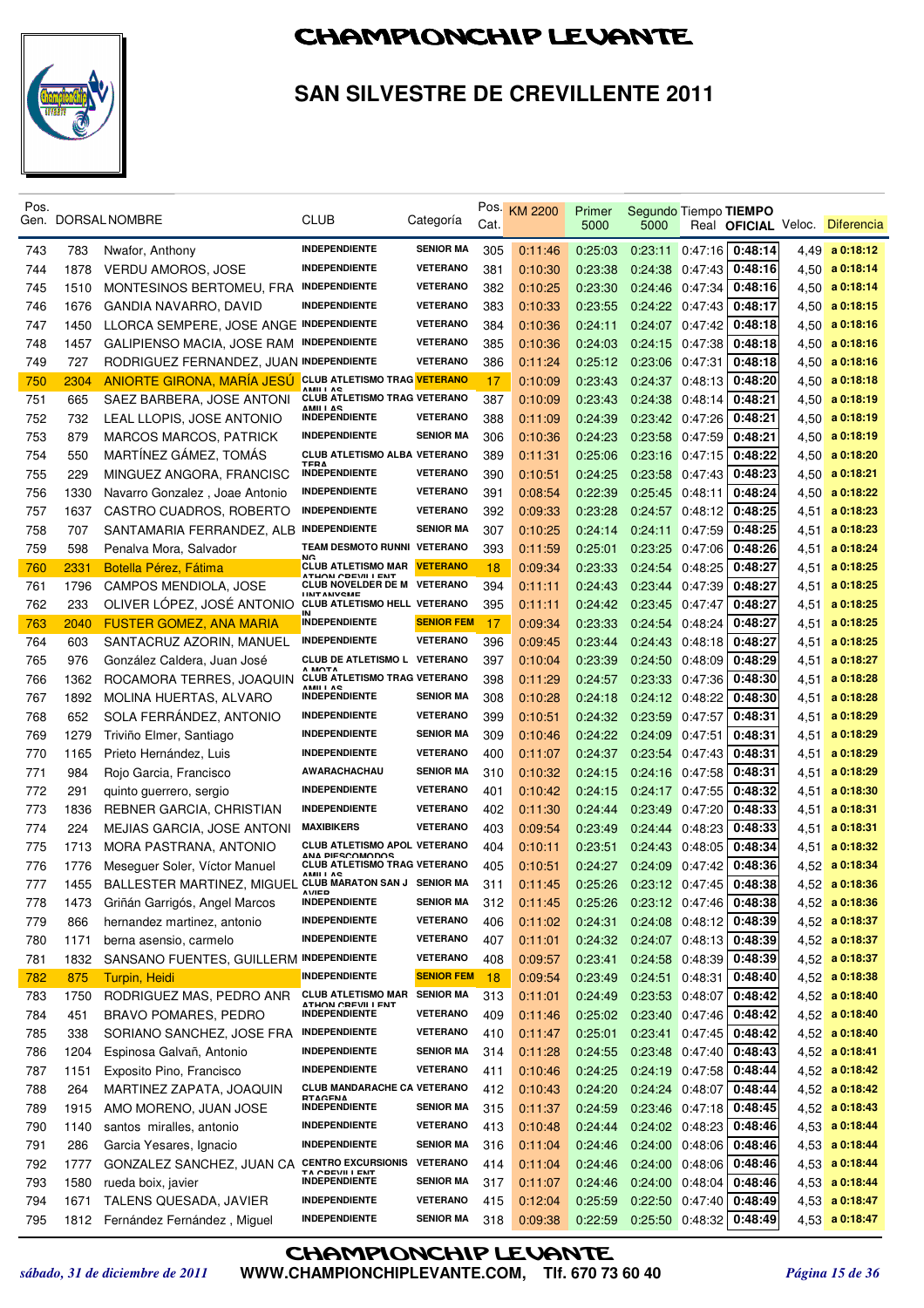

| Pos.<br>Gen. |              | <b>DORSAL NOMBRE</b>                                   | <b>CLUB</b>                                          | Categoría                            | Cat.       | Pos. KM 2200       | Primer<br>5000     | Segundo Tiempo TIEMPO<br>5000 |                    |                    |      | Real OFICIAL Veloc. Diferencia   |
|--------------|--------------|--------------------------------------------------------|------------------------------------------------------|--------------------------------------|------------|--------------------|--------------------|-------------------------------|--------------------|--------------------|------|----------------------------------|
| 796          | 1629         | Llor Martinez, Antonio                                 | <b>INDEPENDIENTE</b>                                 | <b>VETERANO</b>                      | 416        | 0:10:52            | 0:24:20            | 0:24:30                       | 0:47:57            | 0:48:50            |      | 4,53 a 0:18:48                   |
| 797          | 1461         | Macia, Vicente                                         | <b>INDEPENDIENTE</b>                                 | <b>SENIOR MA</b>                     | 319        | 0:12:21            | 0:26:10            | 0:22:40                       | 0:47:51            | 0:48:50            |      | 4,53 a 0:18:48                   |
| 798          | 1092         | RUIZ HERNANDEZ, ANTONIO JA                             | <b>INDEPENDIENTE</b>                                 | VETERANO                             | 417        | 0:11:29            | 0:25:27            | 0:23:23                       | 0:48:07            | 0:48:50            | 4,53 | a 0:18:48                        |
| 799          | 1321         | GONZALEZ SANCHEZ, JOSE AN                              | <b>INDEPENDIENTE</b>                                 | <b>VETERANO</b>                      | 418        | 0:11:04            | 0:24:47            | 0:24:04                       | 0:48:11            | 0:48:51            | 4,53 | a 0:18:49                        |
| 800          | 1201         | RUBIO MOLINA, JUAN PEDRO                               | <b>INDEPENDIENTE</b>                                 | VETERANO                             | 419        | 0:10:40            | 0:24:33            | 0:24:18                       | 0:48:30            | 0:48:51            | 4,53 | a 0:18:49                        |
| 801          | 1200         | JIMENEZ MARIN, ANTOLIN                                 | <b>INDEPENDIENTE</b>                                 | VETERANO                             | 420        | 0:10:39            | 0:24:33            | 0:24:18                       | 0:48:30            | 0:48:51            | 4,53 | a 0:18:49                        |
| 802          | 1481         | SALAS SALINAS, FRANCISCO J                             | <b>INDEPENDIENTE</b>                                 | <b>SENIOR MA</b>                     | 320        | 0:11:41            | 0:25:08            | 0:23:45                       | 0:47:47            | 0:48:53            | 4,53 | a 0:18:51                        |
| 803          | 1282         | GONZALEZ LLORET, MIGUEL                                | <b>INDEPENDIENTE</b>                                 | VETERANO                             | 421        | 0:10:35            | 0:24:19            | 0:24:34                       | 0:48:19            | 0:48:53            | 4,53 | a 0:18:51                        |
| 804          | 803          | FERRANDEZ GUILL, ENRIQUE M                             | <b>CLUB ATLETISMO MAR</b><br>ATHON COEVILL ENT       | <b>VETERANO</b>                      | 422        | 0:10:38            | 0:24:12            | 0:24:43                       | 0:48:21            | 0:48:55            | 4,53 | a 0:18:53                        |
| 805          | 1797         | Zornoza Beltran, Roberto                               | <b>CLUB TRIATLON VILLEN SENIOR MA</b>                |                                      | 321        | 0:10:10            | 0:24:09            | 0:24:46                       | 0:48:49            | 0:48:55            | 4,53 | a 0:18:53                        |
| 806          | 1702         | SOTO TORTOSA, FRANCISCO J                              | <b>INDEPENDIENTE</b>                                 | VETERANO                             | 423        | 0:12:58            | 0:26:20            | 0:22:36                       | 0:47:58            | 0:48:56            |      | 4,54 a 0:18:54                   |
| 807          | 216          | RIPOLL ROCA, JOSE MIGUEL                               | VIRGIN ACTIVE RUN CL VETERANO<br><b>IID</b>          |                                      | 424        | 0:10:29            | 0:24:09            | 0:24:47                       | 0:48:26            | 0:48:56            |      | 4,54 a 0:18:54                   |
| 808          | 1536         | HERNANDEZ IBARRA, JUAN JO                              | <b>INDEPENDIENTE</b>                                 | VETERANO                             | 425        | 0:10:26            | 0:23:55            | 0:25:02                       | 0:48:29            | 0:48:57            |      | 4,54 a 0:18:55                   |
| 809          | 1021         | MIRALLES POMARES, JOSE                                 | <b>CLUB ATLETISMO MAR</b><br>ATHON CREWLL ENT        | <b>VETERANO</b>                      | 426        | 0:11:05            | 0:24:45            | 0:24:12 0:48:23               |                    | 0:48:57            |      | 4,54 a 0:18:55                   |
| 810          | 1286         | MANRESA CANDELA, ANTONIO                               | <b>INDEPENDIENTE</b>                                 | <b>SENIOR MA</b>                     | 322        | 0:10:31            | 0:24:03            | 0:24:55                       | 0:48:31            | 0:48:58            |      | 4,54 a 0:18:56                   |
| 811          | 1274         | MACIÁ ESCLAPEZ, JOSÉ MANU                              | <b>INDEPENDIENTE</b>                                 | <b>SENIOR MA</b>                     | 323        | 0:11:47            | 0:25:28            | 0:23:30                       | 0:48:16            | 0:48:58            |      | 4,54 a 0:18:56                   |
| 812          | 1248         | NUÑEZ DE ARENAS CATALAN,                               | <b>INDEPENDIENTE</b>                                 | <b>SENIOR MA</b>                     | 324        | 0:10:09            | 0:23:24            | 0:25:35                       | 0:48:33            | 0:48:59            |      | 4,54 a 0:18:57                   |
| 813          | 820          | SERNA ESCOLANO, DOMINGO                                | <b>INDEPENDIENTE</b>                                 | <b>SENIOR MA</b>                     | 325        | 0:10:16            | 0:24:00            | 0:25:00                       | 0:48:37            | 0:49:00            |      | 4,54 a 0:18:58                   |
| 814          | 1602         | celdran andreo, benito                                 | <b>CLUB MANDARACHE CA VETERANO</b><br><b>DTACEMA</b> |                                      | 427        | 0:11:10            | 0:24:38            | 0:24:22                       | 0:48:15            | 0:49:00            |      | 4,54 a 0:18:58                   |
| 815          | 690          | CALDERON MONTOLIU, ERNES                               | VIRGIN ACTIVE RUN CL VETERANO<br><b>IID</b>          |                                      | 428        | 0:10:29            | 0:24:09            | 0:24:51                       | 0:48:30            | 0:49:00            |      | 4,54 a 0:18:58                   |
| 816          | 1674         | SOLER GONZALVEZ, JORGE                                 | <b>INDEPENDIENTE</b>                                 | <b>SENIOR MA</b>                     | 326        | 0:09:43            | 0:23:44            | 0:25:16                       | 0:48:54            | 0:49:00            |      | 4,54 a 0:18:58                   |
| 817          | 659          | GARCÍA BONMATÍ, FCO.JAVIER                             | POLICIA LOCAL ALICAN SENIOR MA<br>ŦΕ                 |                                      | 327        | 0:09:44            | 0:23:42            | 0:25:18                       | 0:49:00            | 0:49:00            |      | 4,54 a 0:18:58                   |
| 818          | 561          | LOPEZ FERRANDEZ, RAMON                                 | <b>CLUB ATLETISMO MAR</b><br>ATHON CREVILLENT        | VETERANO                             | 429        | 0:11:36            | 0:25:06            | 0:23:55                       | 0:47:46            | 0:49:01            |      | 4,54 a 0:18:59                   |
| 819          | 1816         | RUIZ BERNABEU, JOSE ANTONI                             | <b>INDEPENDIENTE</b><br><b>INDEPENDIENTE</b>         | VETERANO<br><b>SENIOR MA</b>         | 430<br>328 | 0:10:17            | 0:24:38            | 0:24:24                       | 0:48:50            | 0:49:02<br>0:49:02 |      | 4,54 a 0:19:00<br>4,54 a 0:19:00 |
| 820<br>821   | 1609<br>2209 | Gil Rocamora, Adrian<br><b>OUHARROUSH LPEZ, MARIA</b>  | <b>CLUB ATLETISME CREV FEMENINO -</b>                |                                      | 1          | 0:08:48<br>0:08:55 | 0:22:17<br>0:22:54 | 0:26:45<br>0:26:08            | 0:48:53<br>0:48:59 | 0:49:02            |      | 4,54 a 0:19:00                   |
| 822          | 1566         | VERACRUZ ESCARABAJAL, ANT CLUB ATLETISMO MAR SENIOR MA | <b>ILLENT</b>                                        |                                      | 329        | 0:10:50            | 0:24:33            | 0:24:29                       | 0:48:20            | 0:49:02            |      | 4,54 a 0:19:00                   |
| 823          | 2014         | Quinto Zaplana, Natividad                              | ATHON CREVILL ENT<br><b>CLUB ATLETISMO MAR</b>       | <b>VETERANO</b>                      | 19         | 0:09:33            | 0:23:51            | 0:25:12                       | 0:49:01            | 0:49:03            |      | 4,54 a 0:19:01                   |
| 824          | 357          | LOPEZ SANCHEZ, JOSE ANTONI INDEPENDIENTE               | ATHON ODEVILL ENT                                    | VETERANO                             | 431        | 0:09:48            | 0:24:24            | 0:24:39                       | 0:48:55            | 0:49:03            |      | 4,54 a 0:19:01                   |
| 825          | 540          | BRAVO CANDEL, PEDRO JESUS INDEPENDIENTE                |                                                      | <b>SENIOR MA</b>                     | 330        | 0:11:29            | 0:25:11            | 0:23:52                       | 0:48:14            | 0:49:03            |      | 4,54 a 0:19:01                   |
| 826          | 546          | Amoros Linares, Jaime                                  | CDC ATLETISMO LA MA SENIOR MA                        |                                      | 331        | 0:10:34            | 0:24:24            | 0:24:39                       | 0:48:28            | 0:49:03            |      | 4,54 a 0:19:01                   |
| 827          | 2050         | <b>CASTILLO BALLESTA, MARI CA</b>                      | <b>DIMA</b><br><b>INDEPENDIENTE</b>                  | <b>VETERANO</b>                      | 20         | 0:09:48            | 0:24:25            | 0:24:38                       | 0:48:55            | 0:49:03            | 4,54 | a 0:19:01                        |
| 828          | 564          | Menargues Ramón, Vicente                               | CLUB ATLETISMO MAR VETERANO                          |                                      | 432        | 0:10:40            | 0:24:34            | 0:24:30                       | 0:49:04            | 0:49:04            |      | 4,54 a 0:19:02                   |
| 829          | 532          | SANCHIS GALIANA, SALVADOR                              | ATHON CREVILL ENT<br><b>INDEPENDIENTE</b>            | VETERANO                             | 433        | 0:09:18            | 0:23:38            | 0:25:26                       | 0:48:57            | 0:49:04            | 4,54 | a 0:19:02                        |
| 830          | 1283         | MURCIA LLEDO, SALVADOR HIP CLUB ATLETISMO MAR VETERANO |                                                      |                                      | 434        | 0:11:01            | 0:24:25            | 0:24:40                       | 0:48:18            | 0:49:05            |      | 4,55 a 0:19:03                   |
| 831          | 1779         | SANCHEZ ARNEDO, ALBERTO                                | ATHON COEVILL ENT<br><b>TOLE TOLE</b>                | <b>SENIOR MA</b>                     | 332        | 0:10:11            | 0:23:55            | $0:25:11$ 0:48:47             |                    | 0:49:06            |      | 4,55 a 0:19:04                   |
| 832          | 1901         | SERNA ZAPLANA, IGNACIO                                 | <b>INDEPENDIENTE</b>                                 | <b>SENIOR MA</b>                     | 333        | 0:10:31            | 0:24:00            | 0:25:07 0:48:46               |                    | 0:49:07            |      | 4,55 a 0:19:05                   |
| 833          | 1412         | LIDON TORTOSA, ANTONIO                                 | <b>CLUB ATLETISMO MAR</b><br>ATHON ODEVILL ENT       | <b>VETERANO</b>                      | 435        | 0:10:06            | 0:24:18            | 0:24:50 0:48:54               |                    | 0:49:08            |      | 4,55 a 0:19:06                   |
| 834          | 1887         | SAPIÑA MOLINA, JOSÉ ANTONI                             | <b>INDEPENDIENTE</b>                                 | <b>SENIOR MA</b>                     | 334        | 0:10:36            | 0:24:29            | 0:24:39 0:48:39               |                    | 0:49:08            |      | 4,55 a 0:19:06                   |
| 835          | 892          | COSTA AMARO, JOSE ANTONIO                              | <b>INDEPENDIENTE</b>                                 | <b>VETERANO</b>                      | 436        | 0:10:35            | 0:24:24            | 0:24:45 0:48:41               |                    | 0:49:09            |      | 4,55 a 0:19:07                   |
| 836          | 1698         | MANCHÓN GARCÍA, JESÚS                                  | <b>INDEPENDIENTE</b>                                 | <b>SENIOR MA</b>                     | 335        | 0:11:13            | 0:24:17            | 0:24:52 0:48:03               |                    | 0:49:09            |      | 4,55 a 0:19:07                   |
| 837          | 1249         | Gamayo Carreño, Javier                                 | <b>INDEPENDIENTE</b>                                 | <b>SENIOR MA</b>                     | 336        | 0:10:30            | 0:24:02            | 0:25:09 0:48:48               |                    | 0:49:11            |      | 4,55 a 0:19:09                   |
| 838          | 688          | Pareja Alcaraz, Pablo                                  | <b>INDEPENDIENTE</b>                                 | <b>SENIOR MA</b>                     | 337        | 0:10:10            | 0:24:07            | 0:25:05 0:48:55               |                    | 0:49:12            |      | 4,55 a 0:19:10                   |
| 839          | 1544         | SORIANO CASTILLO, ANTONIO                              | <b>INDEPENDIENTE</b>                                 | <b>SENIOR MA</b>                     | 338        | 0:09:07            | 0:23:12            | 0:26:00 0:48:59               |                    | 0:49:12            |      | 4,55 a 0:19:10                   |
| 840          | 474          | GARCIA SANTIAGO, RAMON                                 | <b>CLUB ATLETISMO TRAG SENIOR MA</b><br>AMILIAC      |                                      | 339        | 0:09:24            | 0:23:29            | 0:25:43 0:49:05               |                    | 0:49:12            |      | 4,55 a 0:19:10                   |
| 841          | 597          | ROSIQUE ALCARAZ, JUAN                                  | <b>CLUB ATLETISMO TRAG VETERANO</b><br>AMILIAC       |                                      | 437        | 0:09:25            | 0:23:30            | 0:25:42 0:49:06               |                    | 0:49:12            |      | 4,55 a 0:19:10                   |
| 842          | 1122         | RIQUELME GUILL, ADRIAN                                 | CLUB ATLETISMO MAR SENIOR MA<br>ATHON ODEVILL ENT    |                                      | 340        | 0:10:39            | 0:24:33            | 0:24:40 0:48:41               |                    | 0:49:13            |      | 4,55 a 0:19:11                   |
| 843          | 1883         | RAMON GUTIERREZ, ANTONIO                               | <b>INDEPENDIENTE</b>                                 | VETERANO                             | 438        | 0:11:30            | 0:25:20            | 0:23:53 0:48:23               |                    | 0:49:13            |      | 4,55 a 0:19:11                   |
| 844          | 1235         | BOTELLA NAVARRO, JUAN RAM                              | <b>INDEPENDIENTE</b>                                 | <b>SENIOR MA</b>                     | 341        | 0:11:26            | 0:25:18            | 0:23:56 0:48:27               |                    | 0:49:14            |      | 4,55 a 0:19:12                   |
| 845          | 1278         | CANTÓ CERDÁN, MARIO                                    | <b>INDEPENDIENTE</b><br><b>CRONOS VILLA</b>          | <b>SENIOR MA</b>                     | 342        | 0:10:32            | 0:24:01            | 0:25:14 0:48:52               |                    | 0:49:15            |      | 4,56 a 0:19:13                   |
| 846          | 2032         | alvarez gonzalez, irene                                | <b>CLUB ATLETISMO MAR</b>                            | <b>SENIOR FEM</b><br><b>VETERANO</b> | 19         | 0:09:22            | 0:23:45            | 0:25:30 0:49:11               |                    | 0:49:15<br>0:49:17 |      | 4,56 a 0:19:13<br>4,56 a 0:19:15 |
| 847          | 1186         | Lledo Parres, Luis                                     | ATHON CREVILL ENT<br><b>INDEPENDIENTE</b>            | VETERANO                             | 439        | 0:11:33            | 0:25:31            | 0:23:46 0:48:30               |                    | 0:49:17            |      | 4,56 a 0:19:15                   |
| 848          | 680          | LEAL CANO, JUAN FRANCISCO                              |                                                      |                                      | 440        | 0:12:15            | 0:25:47            | 0:23:30 0:47:53               |                    |                    |      |                                  |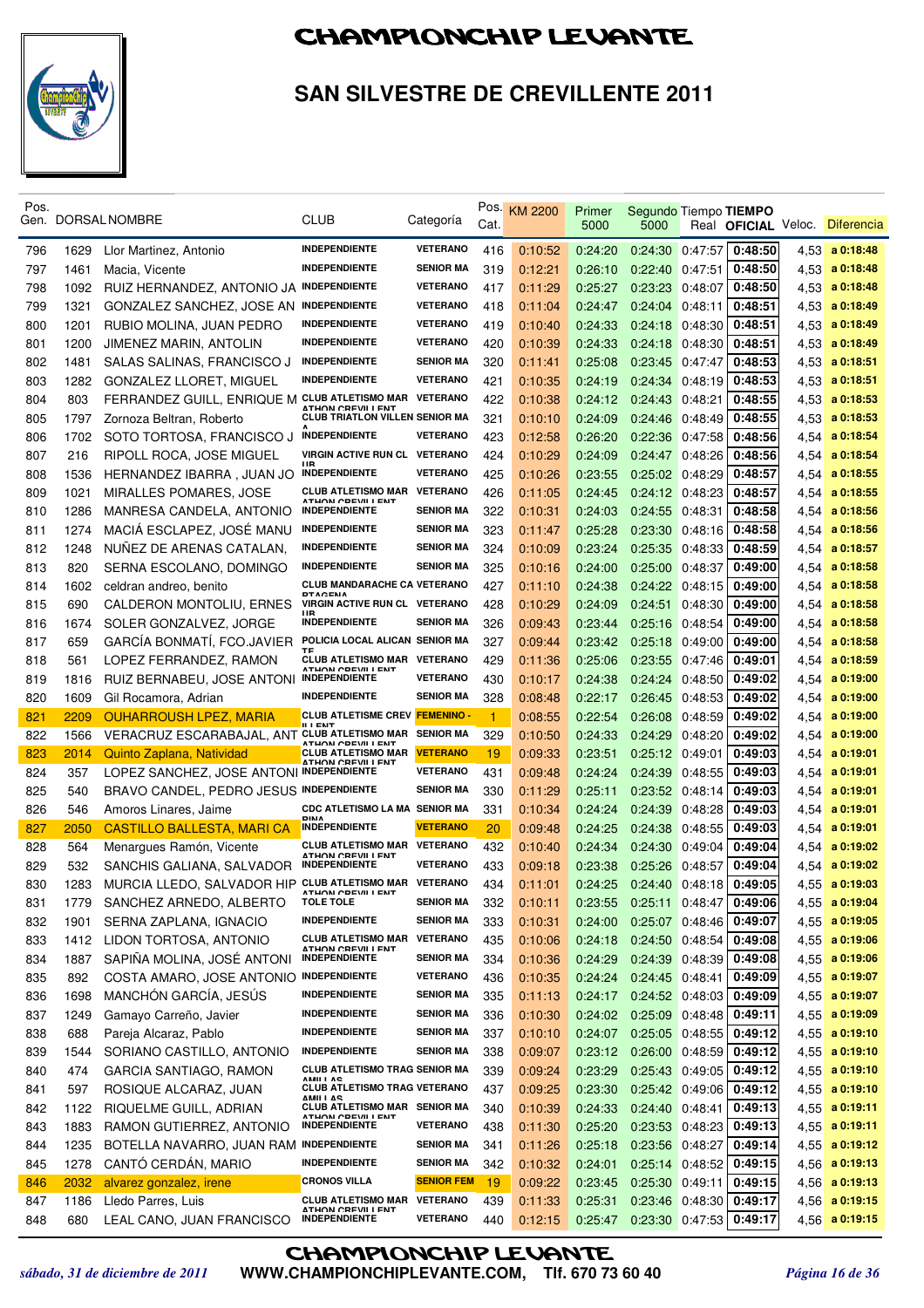

| Pos.<br>Gen. |      | <b>DORSAL NOMBRE</b>                                    | <b>CLUB</b>                                       | Categoría         | Cat.           | Pos. KM 2200 | Primer<br>5000 | Segundo Tiempo TIEMPO<br>5000 |         | Real <b>OFICIAL</b> Veloc. |      | Diferencia     |
|--------------|------|---------------------------------------------------------|---------------------------------------------------|-------------------|----------------|--------------|----------------|-------------------------------|---------|----------------------------|------|----------------|
| 849          | 765  | DEL AMO CANDEL, RAFAEL                                  | <b>INDEPENDIENTE</b>                              | <b>SENIOR MA</b>  | 343            | 0:09:49      | 0:24:24        | 0:24:54 0:49:11               |         | 0:49:18                    |      | 4,56 a 0:19:16 |
| 850          | 1166 | CORTES ESCLAPEZ, MAXIMO                                 | <b>INDEPENDIENTE</b>                              | <b>VETERANO</b>   | 441            | 0:10:26      | 0:24:22        | 0:24:56 0:48:56               |         | 0:49:18                    |      | 4,56 a 0:19:16 |
| 851          | 1161 | serna martinez, pascual                                 | <b>INDEPENDIENTE</b>                              | <b>VETERANO</b>   | 442            | 0:10:21      | 0:24:06        | 0:25:12 0:48:54               |         | 0:49:18                    |      | 4,56 a 0:19:16 |
| 852          | 1498 | MARCO GARCIA, DANIEL                                    | <b>INDEPENDIENTE</b>                              | <b>SENIOR MA</b>  | 344            | 0:08:58      | 0:22:55        | $0:26:24$ $0:49:10$           |         | 0:49:19                    |      | 4,56 a 0:19:17 |
| 853          | 1449 | GUERRERO NAVARRO, HIPOLIT INDEPENDIENTE                 |                                                   | <b>VETERANO</b>   | 443            | 0:10:30      | 0:24:40        | 0:24:41                       | 0:49:12 | 0:49:21                    |      | 4,56 a 0:19:19 |
| 854          | 1245 | Cartagena Rocamora, Pedro                               | <b>INDEPENDIENTE</b>                              | <b>VETERANO</b>   | 444            | 0:11:19      | 0:25:21        | $0:24:00$ $0:48:58$           |         | 0:49:21                    |      | 4,56 a 0:19:19 |
| 855          | 1016 | PEREZ CANDELA, CAYETANO M                               | <b>INDEPENDIENTE</b>                              | <b>VETERANO</b>   | 445            | 0:09:32      | 0:23:57        | 0:25:25                       | 0:49:15 | 0:49:22                    |      | 4,56 a 0:19:20 |
| 856          | 456  | GARCIA GARCIA, FRANCISCO J                              | <b>INDEPENDIENTE</b>                              | <b>VETERANO</b>   | 446            | 0:11:10      | 0:25:09        | 0:24:17 0:48:47               |         | 0:49:26                    |      | 4,57 a 0:19:24 |
| 857          | 292  | RUBIRA MARTINEZ, ANTONIO                                | <b>INDEPENDIENTE</b>                              | <b>SENIOR MA</b>  | 345            | 0:10:28      | 0:24:26        | 0:25:03                       | 0:48:57 | 0:49:29                    |      | 4,57 a 0:19:27 |
| 858          | 466  | León Gracia, Juan Antonio                               | <b>INDEPENDIENTE</b>                              | <b>VETERANO</b>   | 447            | 0:10:37      | 0:24:36        | 0:24:54 0:48:57               |         | 0:49:30                    |      | 4,57 a 0:19:28 |
| 859          | 609  | Pérez Márquez, Alfonso                                  | <b>INDEPENDIENTE</b>                              | <b>SENIOR MA</b>  | 346            | 0:10:28      | 0:24:26        | 0:25:04 0:49:30               |         | 0:49:30                    |      | 4,57 a 0:19:28 |
| 860          | 1221 | MARTINEZ MARTINEZ, ARCADIO INDEPENDIENTE                |                                                   | <b>VETERANO</b>   | 448            | 0:10:59      | 0:24:55        | 0:24:37 0:48:49               |         | 0:49:32                    | 4,57 | a 0:19:30      |
| 861          | 1586 | ZARATE RODRIGUEZ, DANIEL                                | <b>INDEPENDIENTE</b>                              | <b>SENIOR MA</b>  | 347            | 0:11:58      | 0:25:32        | 0:24:00 0:48:27               |         | 0:49:32                    | 4,57 | a 0:19:30      |
| 862          | 1653 | Corcoles Satorre, Alejandro                             | <b>CLUB ATLETISMO ALCO SENIOR MA</b>              |                   | 348            | 0:10:45      | 0:25:05        | 0:24:28 0:49:14               |         | 0:49:33                    |      | 4,57 a 0:19:31 |
| 863          | 524  | LUCAS MIRALLES, JOSE IGNACI                             | <b>INDEPENDIENTE</b>                              | <b>VETERANO</b>   | 449            | 0:12:15      | 0:25:44        | 0:23:50 0:48:09               |         | 0:49:34                    |      | 4,57 a 0:19:32 |
| 864          | 1209 | MONGE GIL, LUIS MIGUEL                                  | <b>INDEPENDIENTE</b>                              | <b>VETERANO</b>   | 450            | 0:10:43      | 0:24:31        | 0:25:03 0:48:47               |         | 0:49:34                    | 4,57 | a 0:19:32      |
| 865          | 1913 | BOTELLA CERECEDA, EDUARD                                | <b>INDEPENDIENTE</b>                              | <b>SENIOR MA</b>  | 349            | 0:11:10      | 0:24:42        | 0:24:52 0:48:43               |         | 0:49:34                    |      | 4,57 a 0:19:32 |
| 866          | 547  | GÓMIZ MURCIA, ADRIÁN                                    | CLUB AT.ALMORADI TRI VETERANO                     |                   | 451            | 0:10:06      | 0:24:26        | 0:25:10 0:49:20               |         | 0:49:36                    |      | 4,58 a 0:19:34 |
| 867          | 1125 | SANCHEZ DIAZ, JOSE LUIS                                 | <b>VII OMETROS</b><br>CLUB ATLETISMO MAR VETERANO |                   | 452            | 0:09:30      | 0:23:34        | 0:26:02 0:49:33               |         | 0:49:36                    |      | 4,58 a 0:19:34 |
| 868          | 1358 | SEMPERE TOMAS, JAVIER                                   | ATHON COEVIL LENT<br><b>INDEPENDIENTE</b>         | <b>SENIOR MA</b>  | 350            | 0:10:48      | 0:24:22        | 0:25:15 0:49:00               |         | 0:49:37                    |      | 4,58 a 0:19:35 |
| 869          | 1395 | SANCHEZ MARTI, JULIAN                                   | <b>INDEPENDIENTE</b>                              | <b>SENIOR MA</b>  | 351            | 0:10:47      | 0:24:22        | 0:25:15 0:49:00               |         | 0:49:37                    |      | 4,58 a 0:19:35 |
| 870          | 1533 | Navarro Pamies, Ruben Francisco                         | <b>INDEPENDIENTE</b>                              | <b>MASCULINO</b>  | 22             | 0:09:46      | 0:23:41        | 0:25:56 0:49:24               |         | 0:49:37                    |      | 4,58 a 0:19:35 |
| 871          | 1488 | martinez carbonell, tomas                               | <b>INDEPENDIENTE</b>                              | <b>VETERANO</b>   | 453            | 0:11:06      | 0:24:50        | 0:24:48                       | 0:48:55 | 0:49:38                    |      | 4,58 a 0:19:36 |
| 872          | 1837 | Nicolau Colomina, Fernando                              | <b>INDEPENDIENTE</b>                              | <b>SENIOR MA</b>  | 352            | 0:10:29      | 0:25:06        | 0:24:32 0:49:21               |         | 0:49:38                    |      | 4,58 a 0:19:36 |
| 873          | 1494 | MARTINEZ GARCIA, JUAN MANU INDEPENDIENTE                |                                                   | <b>VETERANO</b>   | 454            | 0:11:46      | 0:25:23        | 0:24:15 0:48:21               |         | 0:49:38                    |      | 4,58 a 0:19:36 |
| 874          | 1228 | MARTINEZ BOX, SAMUEL                                    | <b>LA QUE OS ESPERA</b>                           | VETERANO          | 455            | 0:10:27      | 0:24:28        | 0:25:11                       | 0:49:13 | 0:49:39                    |      | 4,58 a 0:19:37 |
| 875          | 275  | <b>BAILE SEMPERE, HECTOR</b>                            | <b>CLUB ATLETISMO SANT VETERANO</b>               |                   | 456            | 0:10:34      | 0:24:21        | 0:25:19                       | 0.49:08 | 0:49:40                    |      | 4,58 a 0:19:38 |
| 876          | 1495 | FRANCO ZAMBUDIO, JUAN ANT                               | A DOI A<br><b>C.D ATLETARRIXACA</b>               | VETERANO          | 457            | 0:11:49      | 0:25:36        | 0:24:04 0:48:45               |         | 0:49:40                    |      | 4,58 a 0:19:38 |
| 877          | 299  | GALLARDO RICO, JOSE                                     | <b>INDEPENDIENTE</b>                              | <b>SENIOR MA</b>  | 353            | 0:11:48      | 0:25:24        | 0:24:16 0:48:42               |         | 0:49:40                    |      | 4,58 a 0:19:38 |
| 878          | 1043 | Castelló Rizo, Luis                                     | <b>C.A. OGIJARES</b>                              | <b>VETERANO</b>   | 458            | 0:11:58      | 0:25:30        | 0:24:10 0:48:20               |         | 0:49:40                    |      | 4,58 a 0:19:38 |
| 879          | 1110 | Andreu Penalva, Sergio                                  | <b>INDEPENDIENTE</b>                              | <b>SENIOR MA</b>  | 354            | 0:11:20      | 0:25:04        | 0:24:36                       | 0:48:31 | 0:49:40                    | 4,58 | a 0:19:38      |
| 880          | 397  | VICENTE SANCHEZ, JOSE MIGU UNION EXCURSIONISTA VETERANO |                                                   |                   | 459            | 0:11:07      | 0:25:07        | 0:24:35                       | 0:48:56 | 0:49:42                    | 4,58 | a 0:19:40      |
| 881          | 2313 | RUIZ GÁLVEZ, INMACULADA                                 | NE EI CUE<br><b>PASICO A PASICO</b>               | <b>SENIOR FEM</b> | 20             | 0:10:24      | 0:24:27        | 0:25:16                       | 0.49:21 | 0:49:43                    | 4,58 | a 0:19:41      |
| 882          | 542  | Culiáñez Celdrán, Alejandro Luís                        | <b>PASICO A PASICO</b>                            | <b>VETERANO</b>   | 460            | 0:10:24      | 0:24:27        | 0:25:16                       | 0:49:20 | 0:49:43                    | 4,58 | a 0:19:41      |
| 883          | 562  | baeza urios, antonio                                    | <b>INDEPENDIENTE</b>                              | <b>VETERANO</b>   | 461            | 0:11:13      | 0:25:33        | $0:24:10$ $0:49:02$           |         | 0:49:43                    |      | 4,58 a 0:19:41 |
| 884          | 1924 | GARCIA BERNABEU, FRANCISC                               | <b>INDEPENDIENTE</b>                              | VETERANO          | 462            | 0:09:34      | 0:23:40        | $0:26:04$ 0:49:34             |         | 0:49:44                    |      | 4,58 a 0:19:42 |
| 885          | 1445 | BAUTISTA TORRES, MARCO AN                               | <b>INDEPENDIENTE</b>                              | <b>SENIOR MA</b>  | 355            | 0:12:20      | 0:26:23        | 0:23:21                       | 0:48:39 | 0:49:44                    |      | 4,58 a 0:19:42 |
| 886          | 1645 | RAMIREZ JIMENEZ, DAVID                                  | <b>INDEPENDIENTE</b>                              | SENIOR MA         | 356            | 0:11:19      | 0:25:28        | 0:24:17 0:49:03               |         | 0:49:45                    |      | 4,58 a 0:19:43 |
| 887          | 1685 | MUÑOZ GRAU, AMADEO                                      | <b>CLUB ATLETISMO TRAG VETERANO</b>               |                   | 463            | 0:09:51      | 0:23:51        | 0:25:54 0:49:35               |         | 0:49:45                    |      | 4,58 a 0:19:43 |
| 888          | 1596 | Ruiz Fernández, Rafael                                  | AMILIAC<br><b>INDEPENDIENTE</b>                   | <b>SENIOR MA</b>  | 357            | 0:12:01      | 0:25:38        | 0:24:07 0:48:42               |         | 0:49:45                    |      | 4,58 a 0:19:43 |
| 889          | 950  | niñerola rives, sergio                                  | <b>INDEPENDIENTE</b>                              | SENIOR MA         | 358            | 0:11:50      | 0:26:17        | 0:23:28 0:49:02               |         | 0:49:45                    |      | 4,58 a 0:19:43 |
| 890          | 385  | RIVES SAMPER, JUAN MANUEL                               | <b>INDEPENDIENTE</b>                              | VETERANO          | 464            | 0:11:50      | 0:26:17        | 0:23:29                       | 0:49:03 | 0:49:46                    |      | 4,59 a 0:19:44 |
| 891          | 869  | FERRIZ CESPEDES, JULIO                                  | CLUB ATLETISMO APOL VETERANO                      |                   | 465            | 0:10:19      | 0:24:19        | 0:25:27 0:49:24               |         | 0:49:46                    |      | 4,59 a 0:19:44 |
| 892          | 1870 | <b>BAUTISTA TORRES, RIGOBERT</b>                        | ANA DIECOOMODOC<br><b>INDEPENDIENTE</b>           | <b>VETERANO</b>   | 466            | 0:12:21      | 0:26:25        | 0:23:21                       | 0:48:41 | 0:49:46                    |      | 4,59 a 0:19:44 |
| 893          | 2092 | <b>ORTS LEON, PAULA</b>                                 | <b>CLUB ATLETISMO MAR</b>                         | <b>FEMENINO -</b> | $\overline{c}$ | 0:10:33      | 0:24:33        | 0:25:13 0:49:27               |         | 0:49:46                    |      | 4,59 a 0:19:44 |
| 894          | 421  | SOLANO PÉREZ, RICARDO M.                                | ATHON CREVILL ENT<br><b>INDEPENDIENTE</b>         | <b>VETERANO</b>   | 467            | 0:11:27      | 0:25:13        | 0:24:33 0:48:49               |         | 0:49:46                    |      | 4,59 a 0:19:44 |
| 895          | 1613 | LLEDO MANCHON, PEDRO                                    | <b>INDEPENDIENTE</b>                              | <b>SENIOR MA</b>  | 359            | 0:10:33      | 0:24:10        | 0:25:36 0:49:13               |         | 0:49:46                    |      | 4,59 a 0:19:44 |
| 896          | 1721 | Garcia Ventura, Sergio                                  | <b>INDEPENDIENTE</b>                              | <b>SENIOR MA</b>  | 360            | 0:10:46      | 0:24:37        | 0:25:10 0:49:13               |         | 0:49:47                    |      | 4,59 a 0:19:45 |
| 897          | 345  | VIVANCOS FRUCTUOSO, FRAN                                | <b>CLUB TRIATLON DE MU</b>                        | <b>VETERANO</b>   | 468            | 0:10:37      | 0:24:34        | 0:25:13 0:49:21               |         | 0:49:47                    |      | 4,59 a 0:19:45 |
| 898          | 1929 | MOMPO CANDELA, JOSE VICEN                               | <b>DCIA</b><br><b>INDEPENDIENTE</b>               | <b>SENIOR MA</b>  | 361            | 0:10:37      | 0:25:46        | 0:24:02 0:49:38               |         | 0:49:48                    |      | 4,59 a 0:19:46 |
| 899          | 525  | Alberola, Jose Ramon                                    | <b>INDEPENDIENTE</b>                              | <b>SENIOR MA</b>  | 362            | 0.11.41      | 0:25:24        | 0:24:24 0:48:41               |         | 0:49:48                    |      | 4,59 a 0:19:46 |
| 900          | 759  | Martinez De Lamo, Ismael                                | <b>INDEPENDIENTE</b>                              | <b>SENIOR MA</b>  | 363            | 0:11:01      | 0:25:16        | 0:24:32 0:49:26               |         | 0:49:48                    |      | 4,59 a 0:19:46 |
| 901          | 2093 | <b>FUENTES HURTADO, ISABEL TE</b>                       | <b>INDEPENDIENTE</b>                              | <b>VETERANO</b>   | 21             | 0:10:06      | 0:24:09        | 0:25:40 0:49:30               |         | 0:49:49                    |      | 4,59 a 0:19:47 |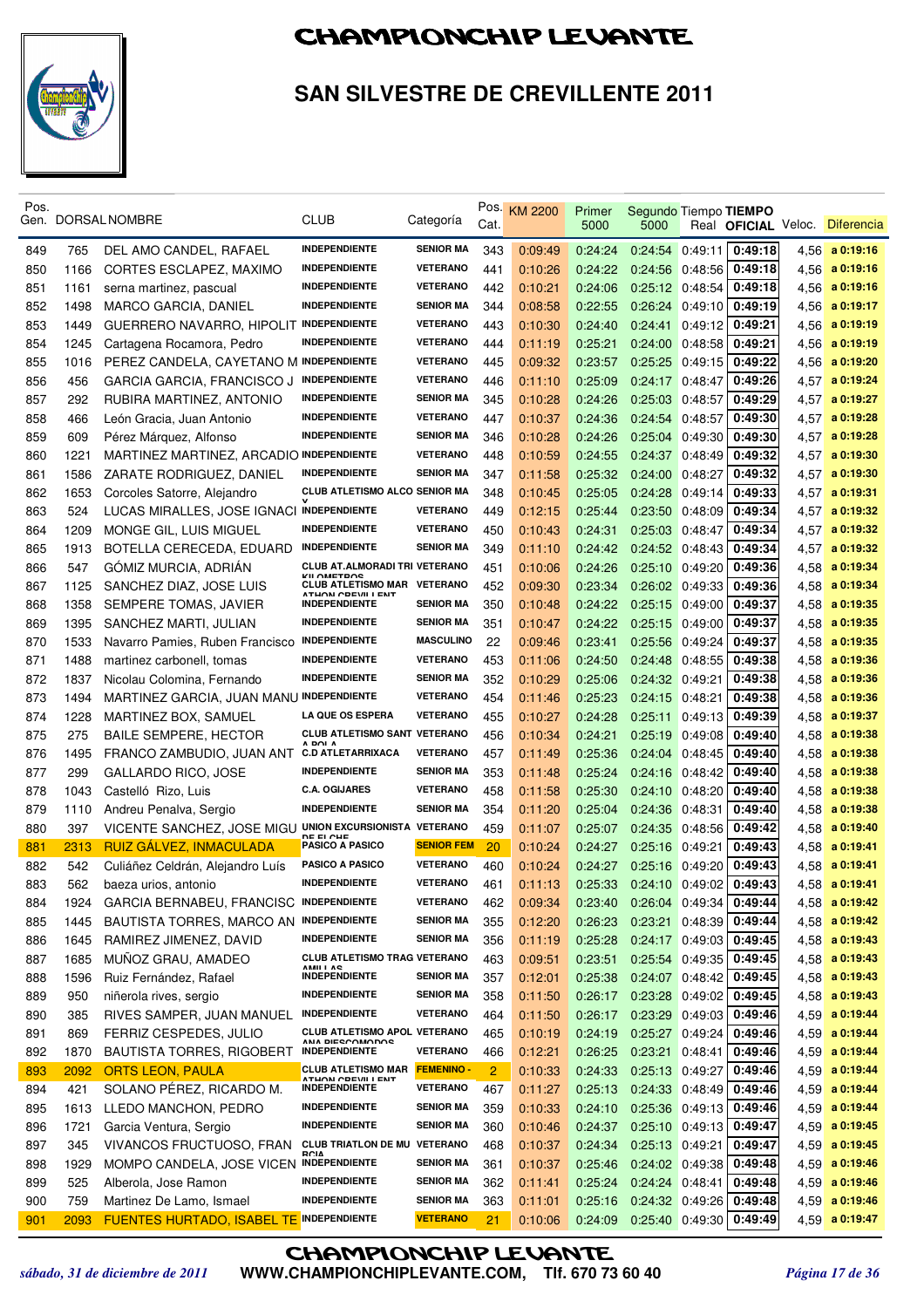

| Pos.<br>Gen. |              | <b>DORSAL NOMBRE</b>                                    | CLUB                                                       | Categoría                          | Cat.       | Pos. KM 2200       | Primer<br>5000     | Segundo Tiempo TIEMPO<br>5000      |         | Real <b>OFICIAL</b> Veloc. |              | Diferencia             |
|--------------|--------------|---------------------------------------------------------|------------------------------------------------------------|------------------------------------|------------|--------------------|--------------------|------------------------------------|---------|----------------------------|--------------|------------------------|
| 902          | 1433         | ASENSIO POMARES, JOSE ALO                               | CLUB ATLETISMO MAR VETERANO<br><b>ATHON CDEVILL ENT</b>    |                                    | 469        | 0:10:06            | 0:24:09            | 0:25:40                            | 0:49:30 | 0:49:49                    |              | 4,59 a 0:19:47         |
| 903          | 2198         | Hirsimäki, Henna                                        | <b>INDEPENDIENTE</b>                                       | <b>SENIOR FEM</b>                  | 21         | 0:10:35            | 0:24:37            | 0:25:12 0:49:29                    |         | 0:49:49                    | 4,59         | a 0:19:47              |
| 904          | 805          | Ferranez Segura, Vicente                                | <b>INDEPENDIENTE</b>                                       | <b>VETERANO</b>                    | 470        | 0:11:47            | 0:25:33            | 0:24:19                            | 0.48:39 | 0:49:52                    | 4,59         | a 0:19:50              |
| 905          | 698          | Garcia Miralles, Juan Carlos                            | <b>INDEPENDIENTE</b>                                       | <b>VETERANO</b>                    | 471        | 0:12:16            | 0:25:46            | 0:24:07 0:48:29                    |         | 0:49:53                    | 4,59         | a 0:19:51              |
| 906          | 744          | ALBEROLA ARIAS, FERNANDO                                | <b>INDEPENDIENTE</b>                                       | <b>VETERANO</b>                    | 472        | 0:12:16            | 0:25:46            | 0:24:07 0:48:29                    |         | 0:49:53                    | 4,59         | a 0:19:51              |
| 907          | 1881         | Lanz Reig, Iñigo M <sup>a</sup>                         | <b>INDEPENDIENTE</b>                                       | <b>SENIOR MA</b>                   | 364        | 0:10:34            | 0:24:19            | 0:25:35                            | 0:49:24 | 0:49:54                    | 4,59         | a 0:19:52              |
| 908          | 2088         | ROCAMORA LEAL, MILAGROS                                 | <b>INDEPENDIENTE</b>                                       | <b>VETERANO</b>                    | 22         | 0:10:30            | 0:24:40            | 0:25:14                            | 0:49:45 | 0:49:54                    | 4,59         | a 0:19:52              |
| 909          | 2185         | <b>Candela Perez, Monica</b>                            | <b>INDEPENDIENTE</b>                                       | <b>VETERANO</b>                    | 23         | 0:11:09            | 0:25:29            | 0:24:25                            | 0:49:25 | 0:49:54                    | 4,59         | a 0:19:52              |
| 910          | 2326         | FONSECA MARTINEZ, ENCARNI CLUB ATLETISMO TRAG VETERANO  | AMILIAC                                                    |                                    | 24         | 0:09:46            | 0:24:14            | 0:25:41                            | 0:49:53 | 0:49:55                    | 4,59         | a 0:19:53              |
| 911          | 715          | martinez soto, segis.                                   | <b>15 CUMBRES</b>                                          | <b>VETERANO</b>                    | 473        | 0:10:42            | 0:25:19            | 0:24:36                            | 0:49:41 | 0:49:55                    | 4,59         | a 0:19:53              |
| 912          | 1262         | <b>GARCIA GUIRAO, MONSERRAT</b>                         | <b>INDEPENDIENTE</b><br><b>INDEPENDIENTE</b>               | <b>VETERANO</b><br><b>VETERANO</b> | 474        | 0:11:41            | 0:25:03            | 0:24:52 0:48:46                    |         | 0:49:55                    | 4,59         | a 0:19:53              |
| 913<br>914   | 356<br>327   | LANZ VALDIVIESO, JUAN MARIA<br>LORENZO LLEDO, GONZALO   | <b>INDEPENDIENTE</b>                                       | <b>SENIOR MA</b>                   | 475<br>365 | 0:10:35            | 0:24:19<br>0:25:29 | 0:25:37 0:49:25<br>0:24:27 0:49:30 |         | 0:49:56<br>0:49:56         | 5,00         | a 0:19:54<br>a 0:19:54 |
| 915          | 1581         | DOMENECH GOSALBEZ, ANGEL                                | <b>INDEPENDIENTE</b>                                       | <b>VETERANO</b>                    | 476        | 0:11:09<br>0:12:10 | 0:25:53            | 0:24:03                            | 0:48:54 | 0:49:56                    | 5,00<br>5,00 | a 0:19:54              |
| 916          | 483          | DELGADO ALTED, CESAR                                    | <b>C.A.FONDO DE LES NEU VETERANO</b>                       |                                    | 477        | 0:12:15            | 0:26:12            | 0:23:46                            | 0:48:51 | 0:49:58                    | 5,00         | a 0:19:56              |
| 917          | 552          | COVES SABINO, FRANCISCO                                 | ٧                                                          | <b>VETERANO</b>                    | 478        | 0:11:23            | 0:25:25            | 0:24:33                            | 0:49:09 | 0:49:58                    | 5,00         | a 0:19:56              |
| 918          | 419          | nicolas fuentes, jose                                   | <b>MARATHON CARTAGEN VETERANO</b>                          |                                    | 479        | 0:11:22            | 0:25:17            | 0:24:42                            | 0:49:08 | 0:49:59                    | 5,00         | a 0:19:57              |
| 919          | 998          | Alonso Sierras, Alberto                                 | <b>INDEPENDIENTE</b>                                       | <b>VETERANO</b>                    | 480        | 0:10:24            | 0:24:18            | 0:25:44                            | 0:49:37 | 0:50:02                    | 5,00         | a 0:20:00              |
| 920          | 1098         | CASES CARMONA, JOSE ANTO                                | <b>INDEPENDIENTE</b>                                       | <b>SENIOR MA</b>                   | 366        | 0:10:54            | 0:25:05            | 0:24:58                            | 0:49:52 | 0:50:03                    | 5,00         | a 0:20:01              |
| 921          | 613          | GARCIA SANCHEZ, JUAN FRAN                               | clubdeportivoalicantesur VETERANO                          |                                    | 481        | 0:10:35            | 0:24:52            | 0:25:11                            | 0:49:39 | 0:50:03                    | 5,00         | a 0:20:01              |
| 922          | 323          | Falcó Esclapés, Jose Ignacio                            | <b>INDEPENDIENTE</b>                                       | <b>SENIOR MA</b>                   | 367        | 0:11:30            | 0:25:18            | 0:24:46                            | 0:48:57 | 0:50:04                    | 5,00         | a 0:20:02              |
| 923          | 281          | DE HARO FERNANDEZ, JOSE JA INDEPENDIENTE                |                                                            | <b>SENIOR MA</b>                   | 368        | 0:12:19            | 0:26:10            | 0:23:54                            | 0:49:52 | 0:50:04                    | 5.00         | a 0:20:02              |
| 924          | 1689         | GUZMAN SANCHEZ, RUBEN                                   | <b>CLUB ATLETISMO MAR</b>                                  | <b>SENIOR MA</b>                   | 369        | 0:10:55            | 0:25:12            | 0:24:53                            | 0:49:33 | 0:50:05                    | 5,01         | a 0:20:03              |
| 925          | 1496         | Coll Herrero, Jose Manuel                               | ATHON CREVILL ENT<br><b>INDEPENDIENTE</b>                  | <b>SENIOR MA</b>                   | 370        | 0:11:40            | 0:26:08            | 0:23:58                            | 0:49:31 | 0:50:06                    | 5,01         | a 0:20:04              |
| 926          | 520          | MARTINEZ CANTO, LUIS                                    | <b>MATINADORS</b>                                          | <b>VETERANO</b>                    | 482        | 0:11:00            | 0:25:06            | 0:25:00                            | 0:49:31 | 0:50:06                    | 5,01         | a 0:20:04              |
| 927          | 1765         | LOPEZ MARTINEZ, JOSE VICEN                              | <b>INDEPENDIENTE</b>                                       | <b>MASCULINO</b>                   | 23         | 0:10:46            | 0:25:02            | 0:25:05                            | 0:49:49 | 0:50:07                    | 5,01         | a 0:20:05              |
| 928          | 675          | GUARIDO BAJO, ANTONIO ANG                               | <b>INDEPENDIENTE</b>                                       | <b>SENIOR MA</b>                   | 371        | 0:11:16            | 0:25:31            | 0:24:36                            | 0:49:46 | 0:50:07                    | 5,01         | a 0:20:05              |
| 929          | 1341         | MAS PENALVA, JOSE                                       | <b>INDEPENDIENTE</b>                                       | <b>VETERANO</b>                    | 483        | 0:10:32            | 0:24:30            | 0:25:39                            | 0:49:40 | 0:50:09                    | 5.01         | a 0:20:07              |
| 930          | 320          | SOLER POUS, CARLOS                                      | <b>15 CUMBRES</b>                                          | <b>VETERANO</b>                    | 484        | 0:10:33            | 0:24:31            | 0:25:39                            | 0:49:56 | 0:50:10                    | 5.01         | a 0:20:08              |
| 931          | 364          | espigares perez, juan                                   | <b>INDEPENDIENTE</b>                                       | <b>VETERANO</b>                    | 485        | 0:09:55            | 0:23:56            | 0:26:14                            | 0:49:53 | 0:50:10                    | 5,01         | a 0:20:08              |
| 932          | 290          | MORENO GONZALEZ, JOSE MA                                | <b>LOS BOTELLINES</b>                                      | <b>SENIOR MA</b>                   | 372        | 0:10:56            | 0:25:06            | 0:25:04                            | 0:49:42 | 0:50:10                    | 5,01         | a 0:20:08              |
| 933          | 2303         | <b>BAILÉN CANALES, ESMERALDA</b>                        | <b>CLUB AT.ALMORADI TRI VETERANO</b><br><b>VII OMETDOS</b> |                                    | 25         | 0:09:51            | 0:24:05            | 0:26:06                            | 0:50:00 | 0:50:11                    | 5,01         | a 0:20:09              |
| 934          | 549          | Martínez Blaya, José Javier                             | <b>INDEPENDIENTE</b>                                       | <b>SENIOR MA</b>                   | 373        | 0:11:07            | 0:24:57            | 0:25:15                            | 0:49:33 | 0:50:12                    | 5,01         | a 0:20:10              |
| 935          | 1630         | Nortes Perez, Francisco                                 | <b>INDEPENDIENTE</b>                                       | <b>VETERANO</b>                    | 486        | 0:11:45            | 0:25:59            | 0:24:13                            | 0:49:19 | 0:50:12                    | 5.01         | a 0:20:10              |
| 936          | 1606         | Butron Navarro, Raul                                    | <b>INDEPENDIENTE</b>                                       | <b>SENIOR MA</b>                   | 374        | 0:11:28            | 0:25:48            | 0:24:24 0:49:38                    |         | 0:50:12                    | 5.01         | a 0:20:10              |
| 937          | 1154         | Navarro asencio, Javier                                 | <b>INDEPENDIENTE</b>                                       | <b>VETERANO</b>                    | 487        | 0:11:29            | 0:25:48            | 0:24:24 0:49:38                    |         | 0:50:12                    | 5,01         | a 0:20:10              |
| 938          | 1734         | MARTINEZ FELIU, PEDRO                                   | <b>CLUB ATLETISMO MAR</b><br>ATHON CREVILL ENT             | <b>VETERANO</b>                    | 488        | 0:11:36            | 0:25:27            | 0:24:45 0:49:22                    |         | 0:50:12                    | 5,01         | a 0:20:10              |
| 939          | 1573         | Murcia Molina, Francisco                                | <b>INDEPENDIENTE</b><br><b>INDEPENDIENTE</b>               | <b>VETERANO</b><br><b>VETERANO</b> | 489        | 0:11:35            | 0:25:27            | 0:24:46 0:49:22                    |         | 0:50:13                    | 5,01         | a 0:20:11              |
| 940          | 418          | BALLESTER VALERO, ANTONIO                               | CLUB AT.ALMORADI TRI SENIOR MA                             |                                    | 490        | 0:10:01            | 0:24:36            | 0:25:37 0:50:06<br>0:25:16 0:50:01 |         | 0:50:13                    | 5,01         | a 0:20:11<br>a 0:20:11 |
| 941          | 207          | FERRER CAMPELO, ISRAEL<br>SANZ LLEDO, VICTOR MANUEL     | <b>VII OMETDOS</b><br><b>INDEPENDIENTE</b>                 | <b>VETERANO</b>                    | 375        | 0:10:25            | 0:24:57            |                                    |         | 0:50:13<br>0:50:14         | 5,01         | a 0:20:12              |
| 942<br>943   | 1120<br>1897 | REINA ABADIA, ELI                                       | <b>INDEPENDIENTE</b>                                       | <b>SENIOR MA</b>                   | 491<br>376 | 0:10:49<br>0:12:44 | 0:25:04<br>0:26:45 | 0:25:10 0:49:35<br>0:23:30 0:49:10 |         | 0:50:15                    | 5,01         | 5,02 a 0:20:13         |
| 944          | 1641         | SANCHEZ MAS, JOSE ANTONIO                               | <b>INDEPENDIENTE</b>                                       | <b>VETERANO</b>                    | 492        | 0:13:06            | 0:26:23            | 0:23:52 0:49:11                    |         | 0:50:15                    |              | 5,02 a 0:20:13         |
| 945          | 1400         | Koppenaal Puche, Adrian                                 | <b>CLUB TRIATLON VILLEN SENIOR MA</b>                      |                                    | 377        | 0:10:44            | 0:24:39            | 0:25:37 0:49:47                    |         | 0:50:16                    |              | 5,02 a 0:20:14         |
| 946          | 1723         | LLEDO ALFONSO, JOSE LUIS                                | <b>INDEPENDIENTE</b>                                       | <b>VETERANO</b>                    | 493        | 0:10:52            | 0:25:05            | 0:25:12 0:49:38                    |         | 0:50:17                    |              | 5,02 a 0:20:15         |
| 947          | 1086         | GARCIA GIMENEZ, SERGIO VIC                              | <b>INDEPENDIENTE</b>                                       | <b>VETERANO</b>                    | 494        | 0:11:24            | 0:25:36            | 0:24:42 0:49:33                    |         | 0:50:18                    |              | $5,02$ a 0:20:16       |
| 948          | 885          | Tortosa Botella, Jose Antonio                           | <b>C.A.FONDO DE LES NEU VETERANO</b>                       |                                    | 495        | 0:12:17            | 0:26:12            | 0:24:06 0:49:11                    |         | 0:50:18                    |              | $5,02$ a 0:20:16       |
| 949          | 1389         | lledo pastor, david                                     | <b>INDEPENDIENTE</b>                                       | <b>VETERANO</b>                    | 496        | 0:11:09            | 0:25:14            | 0:25:04 0:49:39                    |         | 0:50:18                    |              | $5,02$ a 0:20:16       |
| 950          | 346          | ALMELA MARTINEZ, VICENTE                                | TIRO DE PICHON                                             | <b>VETERANO</b>                    | 497        | 0:11:02            | 0:25:09            | 0:25:10 0:49:38                    |         | 0:50:19                    |              | 5,02 a 0:20:17         |
| 951          | 457          | TORRES SALINAS, JESUS                                   | <b>INDEPENDIENTE</b>                                       | <b>VETERANO</b>                    | 498        | 0:10:54            | 0:25:11            | 0:25:09                            | 0:49:40 | 0:50:20                    |              | 5,02 a 0:20:18         |
| 952          | 360          | MAS CARRERES, ANTONIO JAVI CLUB ATLETISME CREV VETERANO |                                                            |                                    | 499        | 0:10:43            | 0:25:06            | 0:25:14 0:50:01                    |         | 0:50:20                    |              | 5,02 a 0:20:18         |
| 953          | 1800         | DIAZ VAZQUEZ, CANDIDO                                   | <b>II I CNT</b><br><b>CLIMENT CLUB</b>                     | <b>VETERANO</b>                    | 500        | 0:11:16            | 0:25:36            | 0:24:45 0:49:40                    |         | 0:50:21                    |              | 5,02 a 0:20:19         |
| 954          | 376          | Ferri Ruiz, Miguel Antonio                              | <b>C.A.BENIJOFAR</b>                                       | <b>VETERANO</b>                    | 501        | 0:11:16            | 0:25:35            | 0:24:46 0:49:34                    |         | 0:50:21                    |              | 5,02 a 0:20:19         |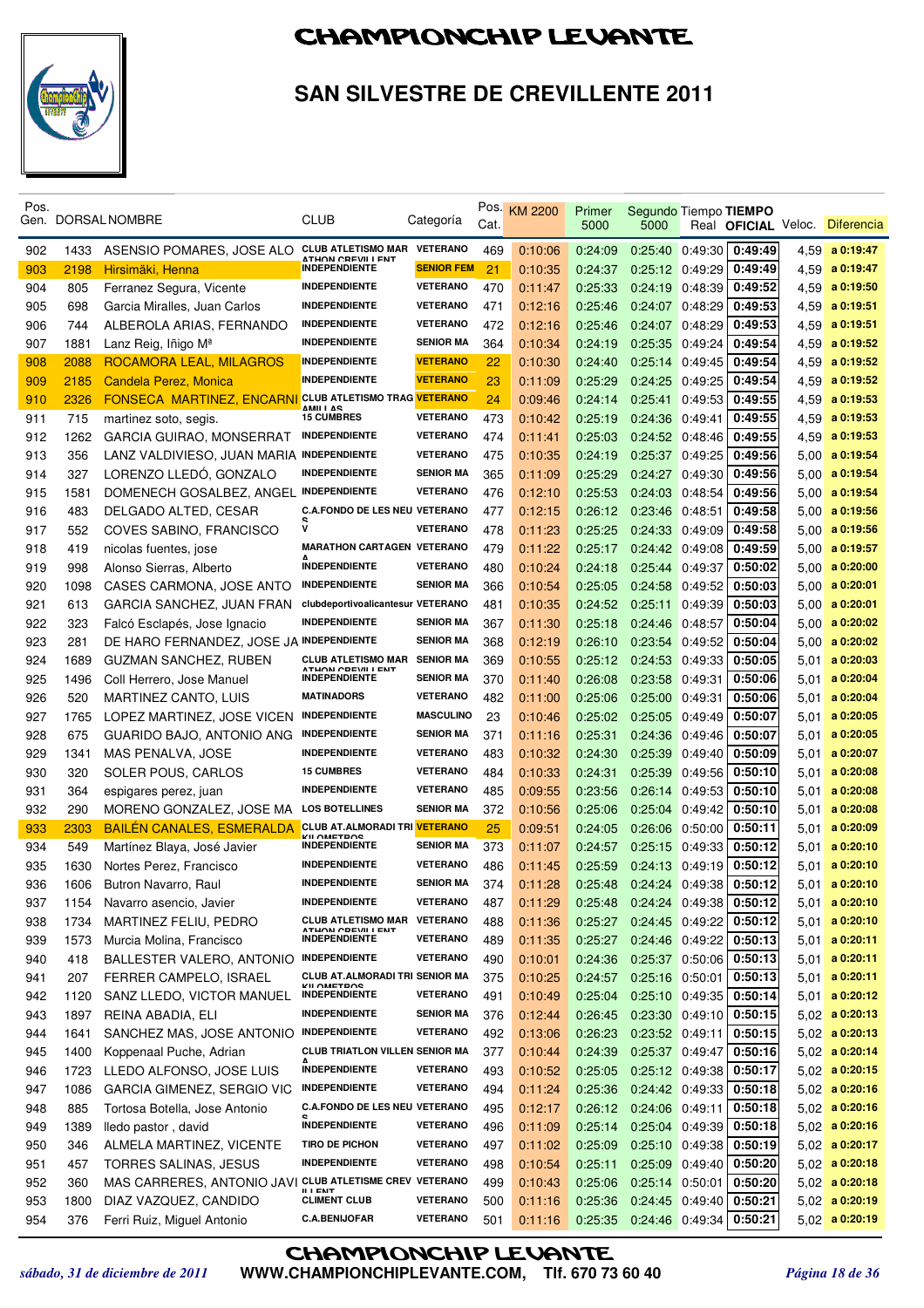

| Pos<br>Gen. |              | <b>DORSALNOMBRE</b>                                     | <b>CLUB</b>                                         | Categoría         | Cat.       | Pos. KM 2200       | Primer<br>5000     | Segundo Tiempo TIEMPO<br>5000 |         | Real <b>OFICIAL</b> Veloc.         |      | Diferencia                       |
|-------------|--------------|---------------------------------------------------------|-----------------------------------------------------|-------------------|------------|--------------------|--------------------|-------------------------------|---------|------------------------------------|------|----------------------------------|
| 955         | 1317         | GARCIA ALARCON, JUAN RAMO                               | INDEPENDIENTE                                       | <b>SENIOR MA</b>  | 378        | 0:12:36            | 0:26:23            | 0:23:58                       | 0:48:54 | 0:50:21                            |      | 5,02 a 0:20:19                   |
| 956         | 1148         | GARCIA MIRA, DAVID                                      | <b>INDEPENDIENTE</b>                                | <b>VETERANO</b>   | 502        | 0:11:10            | 0:25:08            | 0:25:14 0:49:46               |         | 0:50:22                            |      | $5,02$ a 0:20:20                 |
| 957         | 1751         | Pastor Canovas, Francisco Jose                          | <b>INDEPENDIENTE</b>                                | <b>VETERANO</b>   | 503        | 0:11:09            | 0:25:14            | 0:25:09                       | 0:49:44 | 0:50:23                            |      | $5,02$ a 0:20:21                 |
| 958         | 1504         | triviño rumi, salvador                                  | <b>INDEPENDIENTE</b>                                | <b>VETERANO</b>   | 504        | 0:11:10            | 0:25:31            | 0:24:53                       | 0:49:58 | 0:50:24                            |      | 5,02 a 0:20:22                   |
| 959         | 279          | GRAU POVEDA, JOSE LUIS                                  | <b>C.A ORIOL</b>                                    | <b>VETERANO</b>   | 505        | 0:11:46            | 0:25:38            | 0:24:47 0:49:30               |         | 0:50:25                            |      | $5,02$ a 0:20:23                 |
| 960         | 1250         | Varó Rocamora, Vicente                                  | <b>INDEPENDIENTE</b>                                | <b>SENIOR MA</b>  | 379        | 0:12:32            | 0:26:30            | 0:23:55                       | 0:49:17 | 0:50:25                            | 5.02 | a 0:20:23                        |
| 961         | 1650         | salas miralles, jose manuel                             | <b>INDEPENDIENTE</b>                                | <b>VETERANO</b>   | 506        | 0:11:25            | 0:25:31            | 0:24:55                       | 0:49:34 | 0:50:26                            | 5.03 | a 0:20:24                        |
| 962         | 2186         | <b>FERNANDEZ SAENZ DE SANTA</b>                         | <b>INDEPENDIENTE</b>                                | <b>VETERANO</b>   | 26         | 0:11:13            | 0:25:09            | 0:25:18                       | 0:49:49 | 0:50:27                            | 5.03 | a 0:20:25                        |
| 963         | 1579         | AMOROS MATAIX, CONSTANTIN INDEPENDIENTE                 |                                                     | <b>VETERANO</b>   | 507        | 0:11:14            | 0:25:10            | 0:25:18                       | 0:49:50 | 0:50:28                            | 5.03 | a 0:20:26                        |
| 964         | 1659         | gutierrez risueño, jaime                                | <b>INDEPENDIENTE</b>                                | <b>VETERANO</b>   | 508        | 0:11:24            | 0:25:45            | 0:24:43 0:49:57               |         | 0:50:28                            | 5,03 | a 0:20:26                        |
| 965         | 1535         | SANCHEZ LLEDO, ISMAEL                                   | <b>INDEPENDIENTE</b>                                | <b>SENIOR MA</b>  | 380        | 0:12:24            | 0:25:56            | 0:24:32 0:49:15               |         | 0:50:28                            | 5,03 | a 0:20:26                        |
| 966         | 1908         | Ruiz Medrano, Mauricio                                  | <b>INDEPENDIENTE</b>                                | <b>SENIOR MA</b>  | 381        | 0:12:48            | 0:26:46            | 0:23:44                       | 0:49:22 | 0:50:30                            | 5,03 | a 0:20:28                        |
| 967         | 615          | CAÑAVATE CEREZO, JOSE RAF                               | <b>INDEPENDIENTE</b>                                | <b>VETERANO</b>   | 509        | 0:11:46            | 0:25:38            | 0:24:52 0:49:40               |         | 0:50:30                            | 5,03 | a 0:20:28                        |
| 968         | 961          | RAMIREZ MOLINA, SAUL                                    | <b>JA ARRIBAREM!!</b>                               | <b>SENIOR MA</b>  | 382        | 0:11:27            | 0:24:57            | 0:25:34 0:49:43               |         | 0:50:31                            | 5.03 | a 0:20:29                        |
| 969         | 1264         | JOVER HEBERT, WILLIAM                                   | <b>INDEPENDIENTE</b>                                | <b>SENIOR MA</b>  | 383        | 0:12:44            | 0:26:34            | 0:23:57 0:49:12               |         | 0:50:31                            | 5.03 | a 0:20:29                        |
| 970         | 1846         | REYES CALDERON, GERARD                                  | <b>INDEPENDIENTE</b>                                | <b>SENIOR MA</b>  | 384        | 0:10:53            | 0:24:58            | 0:25:34                       | 0:49:46 | 0:50:32                            | 5,03 | a 0:20:30                        |
| 971         | 1393         | SORIANO BERNABEU, JOSE MA                               | <b>INDEPENDIENTE</b>                                | <b>SENIOR MA</b>  | 385        | 0:11:29            | 0:25:39            | 0:24:54                       | 0:49:45 | 0:50:33                            | 5,03 | a 0:20:31                        |
| 972         | 2119         | LOPEZ PEREZ, MARI NIEVES                                | <b>CLUB ATLETISMO MAR</b><br>ATHON ODEVILL ENT      | <b>VETERANO</b>   | 27         | 0:10:52            | 0:25:02            | 0:25:31                       | 0:50:03 | 0:50:33                            | 5.03 | a 0:20:31                        |
| 973         | 1093         | MILLAN DEL BARRIO, PEDRO J                              | <b>INDEPENDIENTE</b>                                | <b>VETERANO</b>   | 510        | 0:10:36            | 0:24:40            | 0:25:54                       | 0:50:09 | 0:50:34                            | 5,03 | a 0:20:32                        |
| 974         | 955          | NIVALA, PETRI                                           | CA FINLANDIA TORREVI VETERANO<br><b>EIA</b>         |                   | 511        | 0:10:22            | 0:24:28            | 0:26:06                       | 0:50:13 | 0:50:34                            | 5,03 | a 0:20:32                        |
| 975         | 819          | <b>SEMPERE, PARRES</b>                                  | <b>INDEPENDIENTE</b>                                | <b>SENIOR MA</b>  | 386        | 0:09:33            | 0:24:35            | 0:25:59                       | 0:50:28 | 0:50:34                            | 5.03 | a 0:20:32                        |
| 976         | 676          | LORENZO GOMEZ, DAVID                                    | <b>15 CUMBRES</b>                                   | <b>VETERANO</b>   | 512        | 0:10:43            | 0:25:19            | 0:25:15                       | 0:50:21 | 0:50:34                            | 5,03 | a 0:20:32                        |
| 977         | 443          | GABALDÓN MARTÍNEZ, MANUE                                | <b>INDEPENDIENTE</b>                                | <b>SENIOR MA</b>  | 387        | 0:12:32            | 0:26:29            | 0:24:07 0:49:24               |         | 0:50:36                            | 5,04 | a 0:20:34                        |
| 978         | 572          | VILELLA LARROSA, TONI                                   | <b>INDEPENDIENTE</b>                                | <b>VETERANO</b>   | 513        | 0:10:22            | 0:24:21            | 0:26:16                       | 0:50:20 | 0:50:37                            | 5.04 | a 0:20:35                        |
| 979         | 1781         | LOPEZ FERRANDO, ZEUS                                    | <b>JA ARRIBAREM!!</b>                               | <b>SENIOR MA</b>  | 388        | 0:11:26            | 0:24:57            | 0:25:40                       | 0:49:49 | 0:50:37                            | 5,04 | a 0:20:35                        |
| 980         | 1050         | GARCIA RICO, JOSE JAVIER                                | <b>INDEPENDIENTE</b>                                | <b>VETERANO</b>   | 514        | 0:09:53            | 0:24:34            | 0:26:04                       | 0:50:26 | 0:50:38                            | 5.04 | a 0:20:36                        |
| 981         | 1184         | Mas Guzman, Vicente Jose                                | <b>INDEPENDIENTE</b>                                | <b>VETERANO</b>   | 515        | 0:11:11            | 0:25:17            | 0:25:21                       | 0:50:00 | 0:50:38                            | 5.04 | a 0:20:36                        |
| 982         | 1497         | GÓMEZ PÉREZ, MANUEL                                     | <b>INDEPENDIENTE</b>                                | <b>VETERANO</b>   | 516        | 0:10:52            | 0:25:02            | 0:25:37                       | 0:50:05 | 0:50:39                            | 5.04 | a 0:20:37                        |
| 983         | 1880         | RODRIGUEZ GARCIA, OSCAR                                 | <b>INDEPENDIENTE</b>                                | <b>SENIOR MA</b>  | 389        | 0:11:09            | 0:25:15            | 0:25:25                       | 0:50:02 | 0:50:40                            | 5.04 | a 0:20:38                        |
| 984         | 1798         | JIMENEZ FERNANDEZ, MARIO                                | CLUB ALPINO CALASPA SENIOR MA                       |                   | 390        | 0:12:52            | 0:27:12            | 0:23:28                       | 0:49:18 | 0:50:40                            | 5.04 | a 0:20:38                        |
| 985         | 2195         | <b>YUS CECILIA (PICAPIEDRA), SIL</b>                    | <b>C.A ORIOL</b>                                    | <b>VETERANO</b>   | 28         | 0:11:15            | 0:25:25            | 0:25:15                       | 0:50:03 | 0:50:40                            | 5,04 | a 0:20:38                        |
| 986         | 2194         | YUS CECILIA (MÁRMOL), YOLAN                             | <b>C.A ORIOL</b>                                    | <b>SENIOR FEM</b> | 22         | 0:11:15            | 0:25:24            | 0:25:16                       | 0:50:04 | 0:50:40                            | 5.04 | a 0:20:38                        |
| 987         | 2335         | <b>MATA CLEMENTE, ANA MARIA</b>                         | <b>MARATHON CARTAGEN VETERANO</b>                   |                   | 29         | 0:10:05            | 0:24:34            | 0:26:07                       | 0:50:29 | 0:50:41                            |      | 5,04 a 0:20:39                   |
| 988         | 1044         | LLEDO CERDA, LUIS FRANCISC                              | <b>INDEPENDIENTE</b>                                | <b>VETERANO</b>   | 517        | 0:11:16            | 0:25:26            | 0:25:16                       | 0:49:58 | 0:50:42                            |      | 5,04 a 0:20:40                   |
| 989         | 719          | <b>BELMONTE GARCIA, FRANCISC</b>                        | <b>INDEPENDIENTE</b><br>CLUB DE CAMPO ELCH VETERANO | <b>SENIOR MA</b>  | 391        | 0:11:15            | 0:25:32            | $0:25:10$ $0:50:12$           |         | 0:50:42                            |      | 5.04 a 0:20:40                   |
| 990         | 756          | PORTERO CANDELA, PEDRO                                  | <b>INDEPENDIENTE</b>                                | <b>VETERANO</b>   | 518        | 0:12:07            | 0:26:11            | 0:24:31 0:49:39               |         | 0:50:42                            |      | 5,04 a 0:20:40<br>5,04 a 0:20:41 |
| 991         | 1480         | Gonzalez Martinez, David                                | <b>CLUB ATLETISMO MAR</b>                           | <b>VETERANO</b>   | 519        | 0:11:16            | 0:25:42<br>0:25:31 | 0:25:01                       | 0:50:17 | 0:50:43<br>0:25:15 0:50:02 0:50:46 |      | 5,05 a 0:20:44                   |
| 992         | 1406<br>1078 | CANDELA SANTIAGO, VICTOR M<br>ESPINOSA NAVARRO, JUAN AN | ATHON COEVILL ENT<br><b>INDEPENDIENTE</b>           | VETERANO          | 520        | 0:11:09            | 0:24:35            | 0:26:11 0:50:11               |         | 0:50:46                            |      | 5,05 a 0:20:44                   |
| 993<br>994  | 1142         | CARRIÓN GONZÁLEZ, ANTONIO                               | <b>INDEPENDIENTE</b>                                | <b>SENIOR MA</b>  | 521<br>392 | 0:10:39<br>0:11:27 | 0:25:40            | 0:25:07 0:50:04               |         | 0:50:47                            |      | 5,05 a 0:20:45                   |
| 995         | 1416         | CANDELA ADSUAR, FRANCISCO CLUB ATLETISMO MAR            |                                                     | <b>VETERANO</b>   | 522        | 0:11:03            | 0:25:17            | $0:25:30$ 0:50:15             |         | 0:50:47                            |      | 5,05 a 0:20:45                   |
| 996         | 1415         | CANDELA SANTACRUZ, MANUE                                | ATHON COEVILL ENT<br><b>CLUB ATLETISMO MAR</b>      | <b>VETERANO</b>   | 523        | 0:11:03            | 0:25:16            | 0:25:32 0:50:16               |         | 0:50:48                            |      | 5,05 a 0:20:46                   |
| 997         | 311          | Gallego Motos, Jose Miguel                              | ATHON ODEVILL ENT<br><b>INDEPENDIENTE</b>           | <b>VETERANO</b>   | 524        | 0:12:33            | 0:27:05            | 0:23:44 0:49:39               |         | 0:50:49                            |      | 5,05 a 0:20:47                   |
| 998         | 1380         | POVEDA PAMIES, JOAQUIN                                  | <b>INDEPENDIENTE</b>                                | <b>VETERANO</b>   | 525        | 0:10:34            | 0:25:11            | 0:25:41 0:50:31               |         | 0:50:52                            |      | 5,05 a 0:20:50                   |
| 999         | 1240         | UJEDA GALVEZ, JAVIER                                    | <b>INDEPENDIENTE</b>                                | <b>SENIOR MA</b>  | 393        | 0:11:51            | 0:26:13            | $0:24:40$ 0:50:10             |         | 0:50:53                            |      | 5,05 a 0:20:51                   |
| 1000        | 2074         | Serna Riquelme, María                                   | <b>INDEPENDIENTE</b>                                | <b>VETERANO</b>   | 30         | 0:11:15            | 0:25:38            | 0:25:15 0:50:25               |         | 0:50:53                            |      | 5,05 a 0:20:51                   |
| 1001        | 914          | hernandez garcia, ventura                               | ATLETISMO PARQUESO VETERANO                         |                   | 526        | 0:11:21            | 0:25:33            | $0:25:20$ 0:50:02             |         | 0:50:53                            |      | 5,05 a 0:20:51                   |
| 1002        | 1745         | ROSILLO PEÑALVER, JAVIER                                | <b>CLUB ATLETISMO BENI SENIOR MA</b>                |                   | 394        | 0:11:49            | 0:26:04            | 0:24:52 0:50:09               |         | 0:50:56                            |      | 5,06 a 0:20:54                   |
| 1003        | 460          | MOLINA VICEDO, FRANCISCO A                              | <b>DODM</b><br><b>INDEPENDIENTE</b>                 | VETERANO          | 527        | 0:11:11            | 0:25:02            | 0:25:54 0:50:05               |         | 0:50:56                            |      | 5,06 a 0:20:54                   |
| 1004        | 218          | guillo fernandez, agustin                               | <b>INDEPENDIENTE</b>                                | <b>VETERANO</b>   | 528        | 0:11:10            | 0:25:03            | 0:25:53 0:50:06               |         | 0:50:56                            |      | 5,06 a 0:20:54                   |
| 1005        | 2182         | <b>MELERO PEREIRA, TANIA</b>                            | <b>CLUB ATLETISMO BENI SENIOR FEM</b>               |                   | 23         | 0:11:48            | 0:26:04            | 0:24:52 0:50:10               |         | 0:50:56                            |      | 5,06 a 0:20:54                   |
| 1006        | 2176         | <b>GOMEZ MARTINEZ, CRISTINA</b>                         | <b>DODM</b><br><b>CLUB ATLETISMO BENI</b>           | <b>SENIOR FEM</b> | 24         | 0:11:48            | 0:26:04            | 0:24:52 0:50:09               |         | 0:50:56                            |      | 5,06 a 0:20:54                   |
| 1007        | 1893         | garvin salido, david                                    | <b>DODM</b><br><b>INDEPENDIENTE</b>                 | <b>SENIOR MA</b>  | 395        | 0:11:13            | 0:25:36            | 0:25:21 0:50:37               |         | 0:50:57                            |      | 5,06 a 0:20:55                   |
|             |              |                                                         |                                                     |                   |            |                    |                    |                               |         |                                    |      |                                  |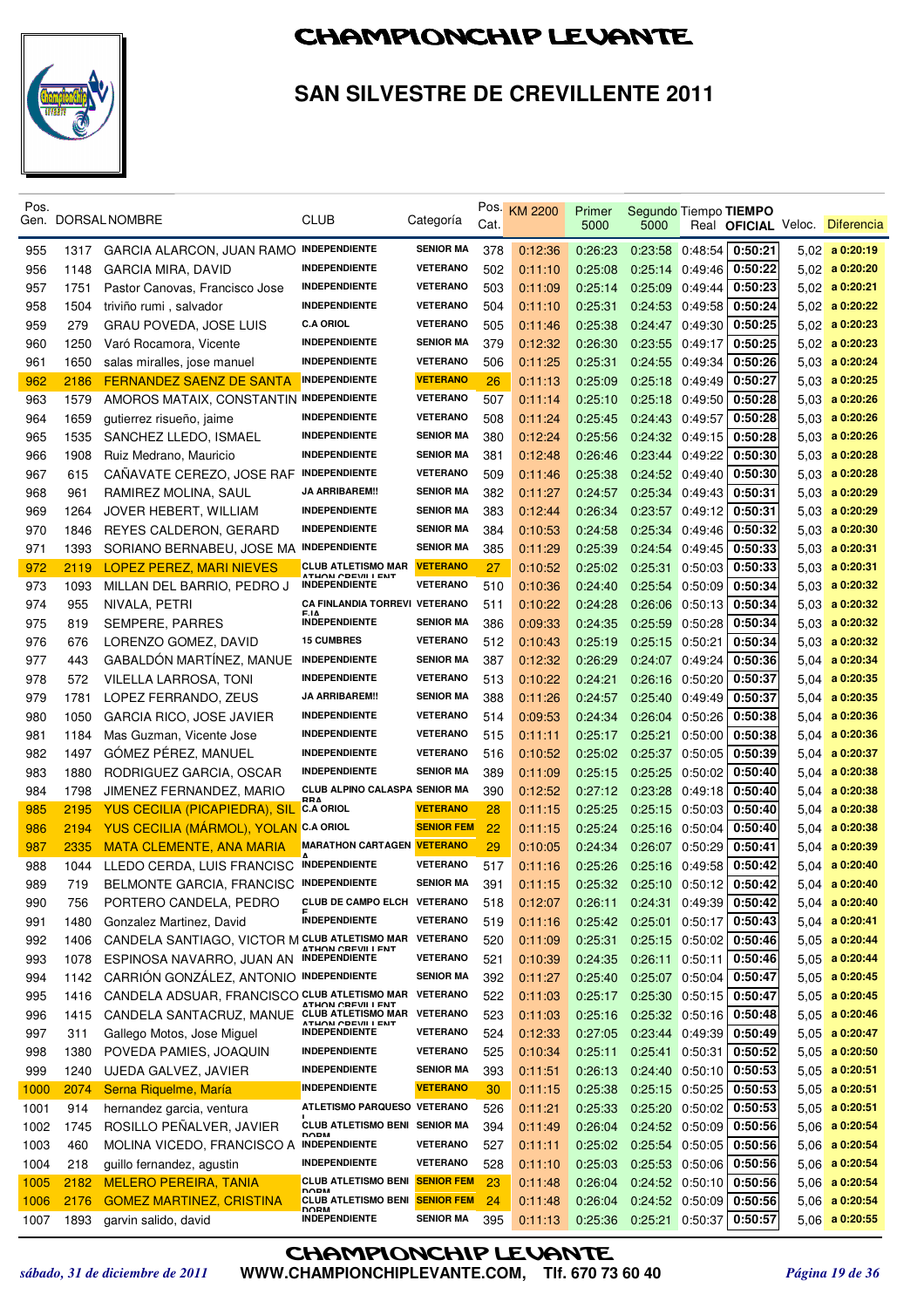

| Pos.         |            | Gen. DORSALNOMBRE                                       | <b>CLUB</b>                                                   | Categoría                           | Cat.       | Pos. KM 2200       | Primer<br>5000     | Segundo Tiempo TIEMPO<br>5000 |         | Real <b>OFICIAL</b> Veloc.  |      | Diferencia             |
|--------------|------------|---------------------------------------------------------|---------------------------------------------------------------|-------------------------------------|------------|--------------------|--------------------|-------------------------------|---------|-----------------------------|------|------------------------|
| 1008         | 1862       | baeza agullo, rafael                                    | <b>INDEPENDIENTE</b>                                          | <b>SENIOR MA</b>                    | 396        | 0:11:12            | 0:25:35            | 0:25:23                       | 0:50:38 | 0:50:58                     |      | 5,06 a 0:20:56         |
| 1009         | 1937       | PADILLA MARTINEZ, juan manuel                           | <b>INDEPENDIENTE</b>                                          | <b>SENIOR MA</b>                    | 397        | 0:11:12            | 0:25:37            | 0:25:21                       | 0:50:38 | 0:50:58                     |      | 5,06 a 0:20:56         |
| 1010         | 1863       | agullo quiles, mariano                                  | <b>INDEPENDIENTE</b>                                          | <b>VETERANO</b>                     | 529        | 0:11:12            | 0:25:35            | 0:25:23                       | 0:50:41 | 0:50:58                     | 5.06 | a 0:20:56              |
| 1011         | 1213       | BELSO GALVAÑ, FELIX                                     | <b>CLUB ATLETISMO MAR</b><br>ATHON CREWLL ENT                 | <b>VETERANO</b>                     | 530        | 0:10:28            | 0:25:05            | 0:25:54                       | 0:50:44 | 0:50:59                     | 5,06 | a 0:20:57              |
| 1012         | 821        | PEREZ, OLIVER                                           | <b>CLUB ATLETISMO MAR</b><br>ATHON CREWLL ENT                 | <b>VETERANO</b>                     | 531        | 0:13:30            | 0:27:37            | 0:23:22                       | 0:49:48 | 0:50:59                     | 5,06 | a 0:20:57              |
| 1013         | 1230       | Lamariano Baglietto, Agustin                            | <b>INDEPENDIENTE</b>                                          | <b>VETERANO</b>                     | 532        | 0:12:05            | 0:25:59            | 0:25:00                       | 0:49:51 | 0:50:59                     | 5,06 | a 0:20:57              |
| 1014         | 1611       | Mas Lledo, Alejandro                                    | <b>INDEPENDIENTE</b>                                          | <b>SENIOR MA</b>                    | 398        | 0:12:03            | 0:25:56            | 0:25:04                       | 0:49:53 | 0:51:00                     | 5,06 | a 0:20:58              |
| 1015         | 1904       | mario romero, alejandro                                 | <b>INDEPENDIENTE</b>                                          | <b>VETERANO</b>                     | 533        | 0:10:52            | 0:25:35            | 0:25:25                       | 0:50:31 | 0:51:00                     | 5,06 | a 0:20:58              |
| 1016         | 537        | Garcia Domingo, Jose Antonio                            | <b>CLUB AJEDREZ SILLA</b>                                     | <b>VETERANO</b>                     | 534        | 0:10:46            | 0:25:29            | 0:25:32                       | 0:50:30 | 0:51:01                     | 5,06 | a 0:20:59              |
| 1017         | 1310       | Santos Caihuela, Victor Manuel                          | <b>INDEPENDIENTE</b>                                          | <b>SENIOR MA</b>                    | 399        | 0:12:13            | 0:26:18            | 0:24:43                       | 0:51:01 | 0:51:01                     | 5,06 | a 0:20:59              |
| 1018         | 1661       | SEBASTIA POVEDA, JUAN MAN                               | <b>INDEPENDIENTE</b>                                          | <b>SENIOR MA</b>                    | 400        | 0:12:33            | 0:26:36            | 0:24:26                       | 0:49:55 | 0:51:02                     | 5,06 | a 0:21:00              |
| 1019         | 1155       | Molina Sierra, David Antonio                            | <b>INDEPENDIENTE</b>                                          | <b>SENIOR MA</b>                    | 401        | 0:10:57            | 0:24:53            | 0:26:09                       | 0:50:15 | 0:51:02                     | 5,06 | a 0:21:00              |
| 1020         | 1376       | ortega arias, jose antonio                              | <b>INDEPENDIENTE</b>                                          | <b>SENIOR MA</b>                    | 402        | 0:11:40            | 0:26:09            | 0:24:54                       | 0:50:27 | 0:51:03                     | 5,06 | a 0:21:01              |
| 1021         | 490        | Cerda Ferrer, Miguel                                    | <b>INDEPENDIENTE</b>                                          | <b>VETERANO</b>                     | 535        | 0:11:17            | 0:25:34            | 0:25:29                       | 0:50:18 | 0:51:03                     | 5,06 | a 0:21:01              |
| 1022         | 1588       | Coll Herrero, Roberto                                   | <b>INDEPENDIENTE</b>                                          | <b>SENIOR MA</b>                    | 403        | 0:11:40            | 0:26:08            | 0:24:55                       | 0:50:27 | 0:51:03                     | 5,06 | a 0:21:01              |
| 1023         | 1895       | DIE GARCIA, EMILIO                                      | <b>INDEPENDIENTE</b>                                          | <b>VETERANO</b>                     | 536        | 0:11:42            | 0:25:44            | 0:25:19                       | 0:50:12 | 0:51:03                     | 5.06 | a 0:21:01              |
| 1024         | 282        | Tari Albert, Francisco                                  | <b>INDEPENDIENTE</b>                                          | <b>SENIOR MA</b>                    | 404        | 0:11:17            | 0:25:34            | 0:25:30                       | 0:50:19 | 0:51:04                     | 5,06 | a 0:21:02              |
| 1025         | 1357       | NAVARRETE GONZALEZ, JOSE                                | <b>INDEPENDIENTE</b>                                          | <b>SENIOR MA</b>                    | 405        | 0:12:21            | 0:26:13            | 0:24:51                       | 0:49:42 | 0:51:04                     | 5,06 | a 0:21:02              |
| 1026         | 1347       | <b>GOMEZ VICENTE, RAFAEL</b>                            | <b>INDEPENDIENTE</b>                                          | <b>VETERANO</b>                     | 537        | 0:10:36            | 0:25:04            | 0:26:01                       | 0:50:54 | 0:51:05                     | 5,07 | a 0:21:03              |
| 1027         | 678        | MUÑOZ VERDU, GINES                                      | A. C. GASOLEOS G. P. J VETERANO<br><b>LIMBEL A</b>            |                                     | 538        | 0:10:30            | 0:24:53            | 0:26:13                       | 0:50:42 | 0:51:06                     | 5.07 | a 0:21:04              |
| 1028         | 381        | castello sanchez, jose maria                            | <b>INDEPENDIENTE</b>                                          | <b>SENIOR MA</b>                    | 406        | 0:10:47            | 0:25:12            | 0:25:54                       | 0:50:44 | 0:51:06                     | 5.07 | a 0:21:04              |
| 1029         | 448        | González Pérez, Pascual                                 | A. C. GASOLEOS G. P. J VETERANO<br><b>TIMILLA</b>             |                                     | 539        | 0:10:31            | 0:24:53            | 0:26:13                       | 0:50:42 | 0:51:06                     | 5.07 | a 0:21:04              |
| 1030         | 623        | RODRIGUEZ LOPEZ, JUAN CAR                               | <b>RUNNING TEAM</b>                                           | <b>VETERANO</b>                     | 540        | 0:11:14            | 0:26:01            | 0:25:07                       | 0:50:44 | 0:51:08                     | 5,07 | a 0:21:06              |
| 1031         | 1947       | MAS MAS, ANTONIO                                        | <b>INDEPENDIENTE</b>                                          | <b>SENIOR MA</b>                    | 407        | 0:10:15            | 0:25:05            | 0:26:04                       | 0:50:46 | 0:51:09                     | 5.07 | a 0:21:07              |
| 1032         | 681        | DIEGUEZ MARHUENDA, JOSE M                               | <b>INDEPENDIENTE</b>                                          | <b>VETERANO</b>                     | 541        | 0:12:34            | 0:26:42            | 0:24:29                       | 0:49:50 | 0:51:11                     | 5.07 | a 0:21:09              |
| 1033         | 1192       | VICENTE GALIANA, ANTONIO                                | <b>INDEPENDIENTE</b>                                          | <b>SENIOR MA</b>                    | 408        | 0:12:32            | 0:26:30            | 0:24:41                       | 0:49:59 | 0:51:11                     | 5.07 | a 0:21:09              |
| 1034         | 1503       | MUNUERA MUÑOZ, FULGENCIO                                | <b>CLUB ATLETISMO NOVE VETERANO</b><br><b>I DA CARMENCITA</b> |                                     | 542        | 0:10:55            | 0:25:21            | 0:25:51                       | 0:50:39 | 0:51:12                     | 5.07 | a 0:21:10              |
| 1035         | 343        | NAVALON MACHUCA, MIGUEL                                 | <b>C. A. CHAZARRA</b>                                         | <b>VETERANO</b>                     | 543        | 0:11:24            | 0:25:53            | 0:25:19                       | 0:50:34 | 0:51:12                     | 5.07 | a 0:21:10              |
| 1036         | 1356       | GONZALEZ CASCALES, JOSE A                               | <b>INDEPENDIENTE</b>                                          | <b>VETERANO</b>                     | 544        | 0:12:23            | 0:26:13            | 0:25:00                       | 0:49:51 | 0:51:13                     | 5.07 | a 0:21:11              |
| 1037         | 1478       | HERNANDEZ SANCHEZ, JUANM                                | <b>INDEPENDIENTE</b><br>A TO TRAPO                            | <b>SENIOR MA</b><br><b>VETERANO</b> | 409        | 0:09:28            | 0:24:04            | 0:27:10                       | 0:51:09 | 0:51:14                     | 5.07 | a 0:21:12              |
| 1038         | 657        | Knaggs, Mark                                            | TIRO DE PICHON                                                | <b>SENIOR MA</b>                    | 545        | 0:11:43            | 0:25:56            | 0:25:18                       | 0:50:15 | 0:51:14                     | 5.07 | a 0:21:12              |
| 1039         | 461        | sarabia esclapez, abraham                               | <b>INDEPENDIENTE</b>                                          | <b>VETERANO</b>                     | 410        | 0:11:40            | 0:26:01            | 0:25:13                       | 0:50:00 | 0:51:14                     | 5.07 | a 0:21:12<br>a 0:21:14 |
| 1040         | 2049       | <b>CANDELA AZNAR, Mª MONSERR</b>                        | A. C. GASOLEOS G. P. J VETERANO                               |                                     | 31         | 0:10:52            | 0:25:27<br>0:24:53 | 0:25:49                       | 0:50:45 | 0:51:16<br>0:51:16          | 5,08 | a 0:21:14              |
| 1041         | 1785       | Guardiola Bernal, Vicente                               | <b>TIMILLA</b><br><b>CRONOS VILLA</b>                         | <b>VETERANO</b>                     | 546<br>547 | 0:10:26<br>0:09:22 | 0:23:43            | 0:26:23                       | 0:50:52 | 0:51:17                     | 5.08 | $5,08$ a 0:21:15       |
| 1042         | 937        | alvarez blancat, miguel angel<br>MOLINA NAVARRO, JESUS  | corredores del faro torre VETERANO                            |                                     | 548        |                    | 0:26:16            | 0:27:34                       | 0.51:12 | $0:25:01$ 0:50:24 0:51:17   |      | $5,08$ a 0:21:15       |
| 1043<br>1044 | 725<br>227 | MURCIA PASTOR, JUAN MIGUEL                              | viola<br>CLUB AT.ALMORADI TRI VETERANO                        |                                     | 549        | 0:12:03<br>0:10:58 | 0:25:24            |                               |         | $0:25:54$ 0:50:42 0:51:18   |      | $5,08$ a 0:21:16       |
| 1045         | 2082       | <b>VILAS AGRASO, SARA</b>                               | <b>VII OMETDOS</b><br><b>INDEPENDIENTE</b>                    | <b>VETERANO</b>                     | 32         | 0:10:52            | 0:25:27            |                               |         | $0:25:52$ $0:50:48$ 0:51:19 |      | $5,08$ a 0:21:17       |
| 1046         | 739        | ESPARCIA GARCIA, JUAN ANGE CLUB ATLETISMO ALBA VETERANO |                                                               |                                     | 550        | 0:10:07            | 0:24:55            |                               |         | $0:26:25$ $0:51:12$ 0:51:20 |      | $5,08$ a 0:21:18       |
| 1047         | 2340       | <b>LORENTE RABASCO, LIDIA</b>                           | CETE DIDITACION AD<br><b>CLUB ATLETISMO SANT VETERANO</b>     |                                     | 33         | 0:10:08            | 0:24:55            |                               |         | $0:26:25$ $0:51:12$ 0:51:20 |      | $5,08$ a 0:21:18       |
| 1048         | 2349       | <b>ARANDA PEREZ, MARIA JOSE</b>                         | $A$ DOI A<br><b>INDEPENDIENTE</b>                             | <b>VETERANO</b>                     | 34         | 0:09:55            | 0:24:38            | 0:26:43 0:51:17               |         | 0:51:21                     |      | 5,08 a 0:21:19         |
| 1049         | 1565       | FUENTES OLIVER, ALEJANDRO                               | <b>INDEPENDIENTE</b>                                          | <b>SENIOR MA</b>                    | 411        | 0:10:59            | 0:24:49            | 0:26:32 0:50:46               |         | 0:51:21                     |      | 5,08 a 0:21:19         |
| 1050         | 774        | crespo sendra, juan jose                                | <b>INDEPENDIENTE</b>                                          | <b>VETERANO</b>                     | 551        | 0:11:03            | 0:25:30            |                               |         | $0:25:51$ $0:50:52$ 0:51:21 |      | 5,08 a 0:21:19         |
| 1051         | 1559       | LOBON VIDAL, BARTOLOME                                  | <b>INDEPENDIENTE</b>                                          | <b>SENIOR MA</b>                    | 412        | 0:11:38            | 0:25:49            | 0:25:32 0:50:23               |         | 0:51:21                     |      | 5,08 a 0:21:19         |
| 1052         | 1472       | RICO BOTELLA, ANDRES                                    | <b>INDEPENDIENTE</b>                                          | <b>VETERANO</b>                     | 552        | 0:11:03            | 0:25:21            | 0:26:01                       | 0:50:37 | 0:51:22                     |      | 5,08 a 0:21:20         |
| 1053         | 495        | FERNANDEZ GARCIA, TEOFILO                               | <b>CLUB MARATON SAN J</b>                                     | <b>VETERANO</b>                     | 553        | 0:10:33            | 0:25:20            | 0:26:03 0:51:03               |         | 0:51:23                     |      | 5,08 a 0:21:21         |
| 1054         | 944        | MARTINEZ CARAVACA, FRANCI                               | <b>AVIED</b><br><b>INDEPENDIENTE</b>                          | <b>VETERANO</b>                     | 554        | 0:12:22            | 0:26:43            | 0:24:40 0:50:18               |         | 0:51:23                     |      | 5,08 a 0:21:21         |
| 1055         | 384        | GONZÁLVEZ GARCÍA, JAIME                                 | <b>CLUB NATACION ELCHE VETERANO</b>                           |                                     | 555        | 0:11:31            | 0:25:52            | 0:25:33 0:50:37               |         | 0:51:25                     |      | 5,08 a 0:21:23         |
| 1056         | 626        | galiana pujalte, antonio                                | CLUB ATLETISMO ASPI VETERANO                                  |                                     | 556        | 0:12:09            | 0:26:28            | $0:24:57$ $0:50:35$           |         | 0:51:25                     |      | 5,08 a 0:21:23         |
| 1057         | 1552       | MANCHON MAS, JULIAN                                     | <b>INDEPENDIENTE</b>                                          | <b>VETERANO</b>                     | 557        | 0:12:42            | 0:26:57            | 0:24:28 0:50:28               |         | 0:51:25                     |      | 5,08 a 0:21:23         |
| 1058         | 1890       | CAMARENA FERRER, JAVIER                                 | CLUB ATLETISMO ALCO SENIOR MA                                 |                                     | 413        | 0:10:46            | 0:25:05            | 0:26:21 0:51:06               |         | 0:51:26                     |      | 5,09 a 0:21:24         |
| 1059         | 2324       | <b>VICENTE PALAZON, ROSA</b>                            | CLUB MARATON SAN J VETERANO                                   |                                     | 35         | 0:10:34            | 0:25:19            | 0:26:07 0:51:07               |         | 0:51:26                     |      | 5,09 a 0:21:24         |
| 1060         | 751        | QUINQUER AGUT, JORGE                                    | <b>AVICD</b><br>C.A. CAUDETE "ANTONI VETERANO<br>n AMODOC"    |                                     | 558        | 0:11:05            | 0:25:23            |                               |         | $0:26:03$ $0:50:45$ 0:51:26 |      | 5,09 a 0:21:24         |
|              |            |                                                         |                                                               |                                     |            |                    |                    |                               |         |                             |      |                        |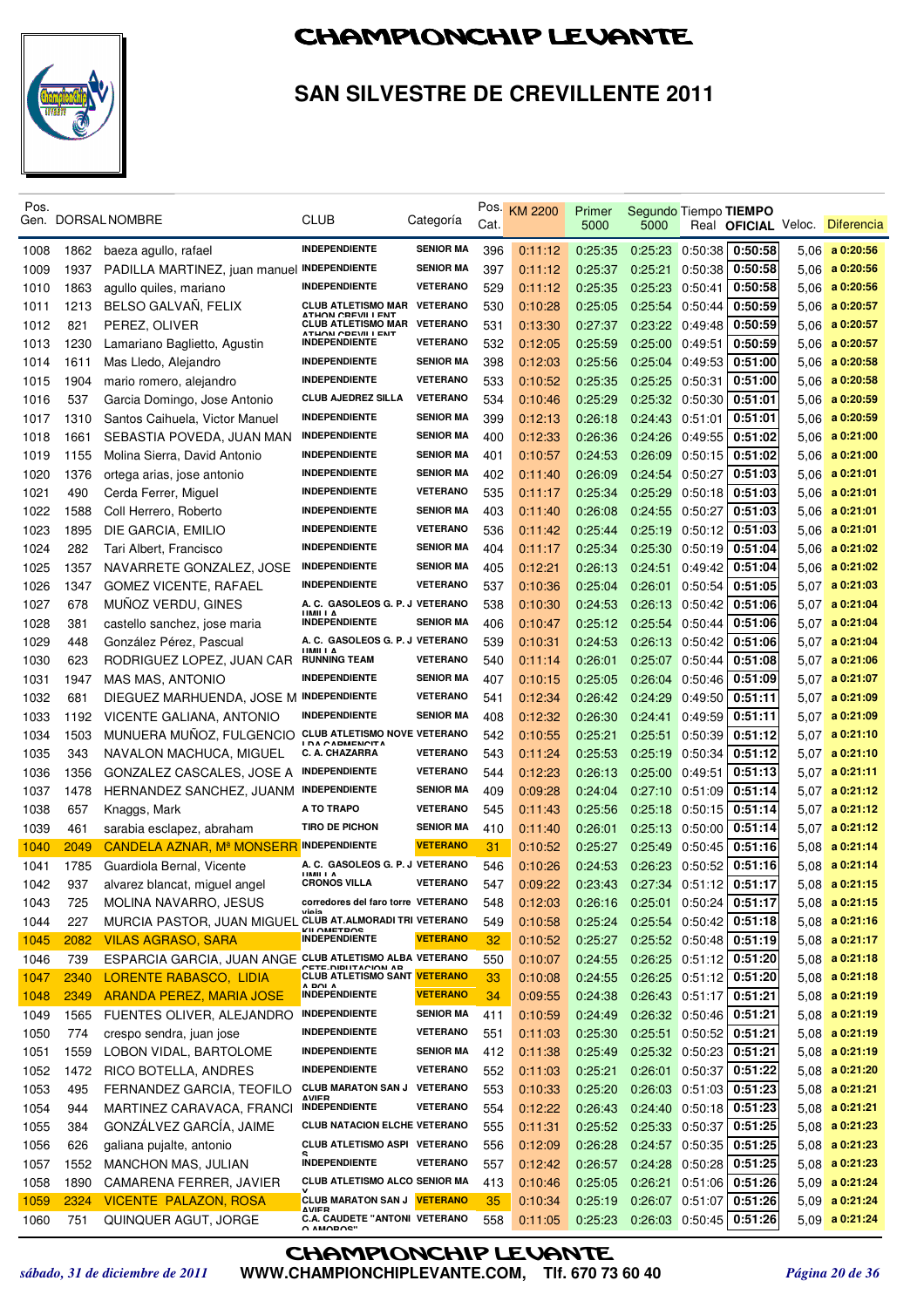

### **SAN SILVESTRE DE CREVILLENTE 2011**

| Pos.<br>Gen. |              | <b>DORSALNOMBRE</b>                                                 | <b>CLUB</b>                                                                   | Categoría                          | Cat.       | Pos. KM 2200       | Primer<br>5000     | Segundo Tiempo TIEMPO<br>5000 |                    | Real <b>OFICIAL</b> Veloc.  |              | Diferencia             |
|--------------|--------------|---------------------------------------------------------------------|-------------------------------------------------------------------------------|------------------------------------|------------|--------------------|--------------------|-------------------------------|--------------------|-----------------------------|--------------|------------------------|
| 1061         | 1818         | Pujante alberola, Servando                                          | <b>INDEPENDIENTE</b>                                                          | <b>VETERANO</b>                    | 559        | 0:10:18            | 0:24:45            | 0:26:43 0:51:11               |                    | 0:51:28                     |              | $5,09$ a 0:21:26       |
| 1062         | 1872         | CANDELA QUESADA, SERGIO                                             | <b>INDEPENDIENTE</b>                                                          | <b>VETERANO</b>                    | 560        | 0:11:13            | 0:25:30            | 0:26:02 0:51:00               |                    | 0:51:32                     | 5.09         | a 0:21:30              |
| 1063         | 1871         | CANDELA MORENO, JUAN MAN                                            | <b>INDEPENDIENTE</b>                                                          | <b>VETERANO</b>                    | 561        | 0:11:13            | 0:25:32            | 0:26:01                       | 0:51:01            | 0:51:33                     | 5.09         | a 0:21:31              |
| 1064         | 527          | Fenol Garcia, Miguel                                                | <b>INDEPENDIENTE</b>                                                          | <b>VETERANO</b>                    | 562        | 0:11:41            | 0:25:55            | 0:25:38                       | 0:50:42            | 0:51:33                     | 5.09         | a 0:21:31              |
| 1065         | 1371         | Rodríguez Cerdá, José Javier                                        | <b>INDEPENDIENTE</b>                                                          | <b>VETERANO</b>                    | 563        | 0:11:08            | 0:25:39            | 0:25:54                       | 0:51:00            | 0:51:33                     | 5.09         | a 0:21:31              |
| 1066         | 2196         | <b>CAÑETE VERA, VERONICA</b>                                        | <b>INDEPENDIENTE</b>                                                          | <b>SENIOR FEM</b>                  | 25         | 0:10:55            | 0:25:28            | 0:26:05                       | 0:51:06            | 0:51:33                     | 5.09         | a 0:21:31              |
| 1067         | 209          | benito alas, cecilio                                                | luis valtueña                                                                 | VETERANO                           | 564        | 0:09:31            | 0:24:00            | 0:27:34                       | 0:51:20            | 0:51:34                     | 5.09         | a 0:21:32              |
| 1068         | 528          | Belmonte Izquierdo, Jesus Joaquin                                   | <b>INDEPENDIENTE</b>                                                          | <b>SENIOR MA</b>                   | 414        | 0:11:23            | 0:25:54            | 0:25:40                       | 0:51:05            | 0:51:34                     | 5.09         | a 0:21:32              |
| 1069         | 650          | Beltra Mestre, Jaime                                                | <b>INDEPENDIENTE</b>                                                          | SENIOR MA                          | 415        | 0:12:06            | 0:26:06            | 0:25:28                       | 0:50:54            | 0:51:34                     | 5.09         | a 0:21:32              |
| 1070         | 1227         | GONZÁLEZ ROMERO, RAÚL                                               | <b>CLUB TRIATLON TRIEL</b>                                                    | <b>SENIOR MA</b>                   | 416        | 0:11:26            | 0:25:19            | 0:26:16                       | 0:50:48            | 0:51:35                     | 5.09         | a 0:21:33              |
| 1071         | 856          | Martinez Lozano, Francisco                                          | <b>INDEPENDIENTE</b>                                                          | <b>VETERANO</b>                    | 565        | 0:11:34            | 0:25:53            | 0:25:42                       | 0:50:47            | 0:51:35                     | 5.09         | a 0:21:33              |
| 1072         | 2100         | <b>CAMPANARIO LOPEZ, MARIA A</b>                                    | <b>CLUB ATLETISMO MAR</b><br>ATUON ODEVILLENT                                 | <b>VETERANO</b>                    | 36         | 0:11:33            | 0:26:18            | 0:25:18                       | 0:50:40            | 0:51:36                     | 5,10         | a 0:21:34              |
| 1073         | 510          | Marin Quesada, Francisco Javier                                     | <b>INDEPENDIENTE</b>                                                          | VETERANO                           | 566        | 0:12:52            | 0:26:52            | 0:24:44                       | 0:50:09            | 0:51:36                     | 5,10         | a 0:21:34              |
| 1074         | 766          | MARTINEZ LOPEZ, FRANCISCO                                           | <b>INDEPENDIENTE</b>                                                          | <b>VETERANO</b>                    | 567        | 0:10:46            | 0:25:02            | 0:26:35                       | 0:51:19            | 0:51:37                     | 5,10         | a 0:21:35              |
| 1075         | 1540         | CARBAJO BOTELLA, JAVIER                                             | <b>INDEPENDIENTE</b>                                                          | SENIOR MA                          | 417        | 0:12:33            | 0:27:28            | 0:24:09                       | 0:50:34            | 0:51:37                     | 5,10         | a 0:21:35              |
| 1076         | 768          | RODRIGUEZ ANTON, JOSE                                               | <b>CLUB ATLETISMO ALBA VETERANO</b><br><b>TEDA</b>                            |                                    | 568        | 0:12:24            | 0:26:54            | 0:24:44                       | 0:50:32            | 0:51:38                     | 5,10         | a 0:21:36              |
| 1077         | 285          | LOPEZ VERDU, ANTONIO                                                | CLUB ATLETISMO ALBA VETERANO<br>TCD/                                          |                                    | 569        | 0:12:23            | 0:26:53            | 0:24:45                       | 0:50:33            | 0:51:38                     | 5,10         | a 0:21:36              |
| 1078         | 2089         | RUIZ HERNANDEZ , CRISTINA                                           | <b>CLUB ATLETISMO TRAG VETERANO</b><br><b>AMILIAC</b><br><b>INDEPENDIENTE</b> |                                    | 37         | 0:11:42            | 0:26:06            | 0:25:33                       | 0:50:43            | 0:51:39                     | 5,10         | a 0:21:37              |
| 1079         | 1727         | Guijarro Fernández, Pedro                                           | <b>INDEPENDIENTE</b>                                                          | <b>VETERANO</b><br><b>VETERANO</b> | 570        | 0:11:12            | 0:25:32            | 0:26:07                       | 0:50:50            | 0:51:39                     | 5,10         | a 0:21:37              |
| 1080         | 1004         | SOLANA RÍOS, ANDRÉS                                                 | <b>CLUB ATLETISMO TRAG VETERANO</b>                                           |                                    | 571        | 0:12:28            | 0:26:43            | 0:24:56                       | 0:50:33            | 0:51:39                     | 5,10         | a 0:21:37              |
| 1081         | 519          | GUTIERREZ VILLALGORDO, AN<br><b>PUJALTE ORTEGA, Mª ISABEL</b>       | <b>AMILIAS</b><br><b>INDEPENDIENTE</b>                                        | <b>SENIOR FEM</b>                  | 572<br>26  | 0:11:43            | 0:26:06            | 0:25:34                       | 0:50:44            | 0:51:40                     | 5,10         | a 0:21:38              |
| 1082         | 2197         |                                                                     | <b>INDEPENDIENTE</b>                                                          | <b>SENIOR MA</b>                   |            | 0:11:45            | 0:26:15            | 0:25:25                       | 0:51:09            | 0:51:40                     | 5,10         | a 0:21:38              |
| 1083         | 1127         | Perez Gonzalez, Roberto<br>PLANELLES MAS, JOSE SALVAD INDEPENDIENTE |                                                                               | <b>VETERANO</b>                    | 418<br>573 | 0:13:10            | 0:27:55<br>0:26:28 | 0:23:45<br>0:25:13            | 0:50:22            | 0:51:40<br>0:51:41          | 5,10         | a 0:21:38<br>a 0:21:39 |
| 1084<br>1085 | 1652<br>1307 |                                                                     | <b>INDEPENDIENTE</b>                                                          | <b>SENIOR MA</b>                   | 419        | 0:12:22<br>0:11:45 | 0:26:30            | 0:25:11                       | 0:50:35<br>0:51:02 | 0:51:41                     | 5,10<br>5,10 | a 0:21:39              |
| 1086         | 1377         | Capdepón Vaillo, José Antonio<br>GUTIERREZ RISUEÑO, JAVIER          | <b>INDEPENDIENTE</b>                                                          | <b>VETERANO</b>                    | 574        | 0:11:45            | 0:26:14            | 0:25:27                       | 0:51:10            | 0:51:41                     | 5,10         | a 0:21:39              |
| 1087         | 1443         | roca valero, luis                                                   | <b>INDEPENDIENTE</b>                                                          | <b>VETERANO</b>                    | 575        | 0:11:09            | 0:25:35            | 0:26:07 0:51:07               |                    | 0:51:42                     | 5,10         | a 0:21:40              |
| 1088         | 1695         | Miguelez Martinez, Armando                                          | <b>INDEPENDIENTE</b>                                                          | <b>VETERANO</b>                    | 576        | 0:11:23            | 0:25:51            | 0:25:52 0:51:16               |                    | 0:51:43                     | 5,10         | a 0:21:41              |
| 1089         | 1828         | CASCALES MONTOYA, MIGUEL                                            | <b>INDEPENDIENTE</b>                                                          | <b>VETERANO</b>                    | 577        | 0:10:37            | 0:25:18            | 0:26:27                       | 0:51:28            | 0:51:45                     | 5,10         | a 0:21:43              |
| 1090         | 860          | ROCA HERNANDEZ, ANDRES                                              | <b>INDEPENDIENTE</b>                                                          | <b>VETERANO</b>                    | 578        | 0:12:11            | 0:26:23            | 0:25:22                       | 0:50:43            | 0:51:45                     | 5,10         | a 0:21:43              |
| 1091         | 1819         | HURTADO GARCIA, ROBERT                                              | EVASION BLUE RUNNIN VETERANO                                                  |                                    | 579        | 0:12:08            | 0:26:30            | 0:25:15                       | 0:50:42            | 0:51:45                     | 5,10         | a 0:21:43              |
| 1092         | 234          | castaño martinez, oscar                                             | CLUB ATLETISMO NOVE SENIOR MA                                                 |                                    | 420        | 0:11:31            | 0:25:58            | 0:25:48                       | 0:50:57            | 0:51:46                     | 5,11         | a 0:21:44              |
| 1093         | 628          | ALACID CLEMENTE, Fº JAVIER                                          | <b>I DA CADMENCITA</b><br><b>CLUB ATLETISMO APOL VETERANO</b>                 |                                    | 580        | 0:10:53            | 0:25:45            | 0:26:02                       | 0:51:26            | 0:51:47                     | 5,11         | a 0:21:45              |
| 1094         | 2155         | <b>BELEN VERACRUZ, MARIA DOL</b>                                    | ANA DIESCOMODOS<br><b>INDEPENDIENTE</b>                                       | <u>VETERANO</u>                    | 38         | 0:10:47            | 0:25:34            | 0:26:14                       | 0:51:39            | 0:51:48                     | 5.11         | a 0:21:46              |
| 1095         | 206          | BIRLANGA VERDÚ, JOSÉ ANTO                                           | <b>CLUB AT.ALMORADI TRI VETERANO</b>                                          |                                    | 581        | 0:12:19            | 0:26:58            | 0:24:51 0:50:55               |                    | 0:51:49                     |              | 5,11 a 0:21:47         |
| 1096         | 1681         | Milla Lajara, Jose Carlos                                           | <b>KII UNETDUC</b><br><b>INDEPENDIENTE</b>                                    | SENIOR MA                          | 421        | 0:12:59            | 0:27:33            |                               |                    | 0:24:16 0:50:43 0:51:49     | 5,11         | a 0:21:47              |
| 1097         | 606          | <b>GOMARIZ PRATS, TOMAS</b>                                         | <b>INDEPENDIENTE</b>                                                          | <b>VETERANO</b>                    | 582        | 0:12:07            | 0:26:20            | 0:25:29                       | 0.50:45            | 0:51:49                     | 5,11         | a 0:21:47              |
| 1098         | 1933         | RAMON DELICADO, ANTONIO                                             | <b>INDEPENDIENTE</b>                                                          | <b>MASCULINO</b>                   | 24         | 0:12:40            | 0:26:11            |                               |                    | $0:25:40$ $0:50:32$ 0:51:51 |              | 5,11 a 0:21:49         |
| 1099         | 1743         | Pérez Ansótegui, David                                              | <b>INDEPENDIENTE</b>                                                          | <b>VETERANO</b>                    | 583        | 0:11:10            | 0:25:31            |                               |                    | $0:26:20$ $0:51:13$ 0:51:51 |              | 5,11 a 0:21:49         |
| 1100         | 1682         | Martínez Cueto, José Víctor                                         | <b>INDEPENDIENTE</b>                                                          | <b>SENIOR MA</b>                   | 422        | 0:11:49            | 0:26:07            | 0:25:45 0:51:04               |                    | 0:51:52                     |              | 5,11 a 0:21:50         |
| 1101         | 1529         | GARCIA ROMERO, FRANCISCO                                            | <b>INDEPENDIENTE</b>                                                          | <b>MASCULINO</b>                   | 25         | 0:11:22            | 0:25:56            | 0:25:57 0:51:18               |                    | 0:51:53                     |              | 5,11 a 0:21:51         |
| 1102         | 388          | <b>TORRES POVEDA, VICENTE</b>                                       | <b>INDEPENDIENTE</b>                                                          | <b>VETERANO</b>                    | 584        | 0:11:28            | 0:26:36            | 0:25:17 0:51:27               |                    | 0:51:53                     |              | 5,11 a 0:21:51         |
| 1103         | 1435         | PEREZ HURTADO, FELIX                                                | <b>CLUB ATLETISMO MAR</b><br>ATHON COEVIL LENT                                | <b>VETERANO</b>                    | 585        | 0:11:23            | 0:25:55            | 0:25:58 0:51:21               |                    | 0:51:53                     |              | $5,11$ a 0:21:51       |
| 1104         | 780          | GARCIA AZNAR, JUAN MANUEL                                           | <b>INDEPENDIENTE</b>                                                          | <b>VETERANO</b>                    | 586        | 0:11:23            | 0:25:59            | 0:25:55 0:51:35               |                    | 0:51:54                     |              | 5,11 a 0:21:52         |
| 1105         | 37           | GIMENEZ ROCAMORA, JOSE LU                                           | CLUB ATLETISME CREV SENIOR MA<br>$H$ $I$ CMT                                  |                                    | 423        | 0:11:22            | 0:26:00            | 0:25:54 0:51:35               |                    | 0:51:54                     |              | 5,11 a 0:21:52         |
| 1106         | 312          | mas martin, fernando JAVIER                                         | <b>CORREBIRRAS</b>                                                            | <b>SENIOR MA</b>                   | 424        | 0:12:43            | 0:27:36            | $0:24:18$ $0:50:53$           |                    | 0:51:54                     |              | 5,11 a 0:21:52         |
| 1107         | 1521         | VILLALBA LLEDO, ANTONIO                                             | <b>INDEPENDIENTE</b>                                                          | <b>VETERANO</b>                    | 587        | 0:12:59            | 0:27:26            | 0:24:29 0:50:49               |                    | 0:51:55                     |              | 5,11 a 0:21:53         |
| 1108         | 1939         | DIAZ MARTINEZ, FRANCISCO J                                          | <b>INDEPENDIENTE</b>                                                          | <b>MASCULINO</b>                   | 26         | 0:12:17            | 0:26:14            | 0:25:41 0:50:33               |                    | 0:51:55                     |              | 5,11 a 0:21:53         |
| 1109         | 1195         | Mansanet Sandín, Jordi                                              | <b>INDEPENDIENTE</b>                                                          | <b>SENIOR MA</b>                   | 425        | 0:12:38            | 0:27:07            | 0:24:48 0:50:50               |                    | 0:51:55                     |              | 5,11 a 0:21:53         |
| 1110         | 1095         | Blasco González, Carles                                             | <b>INDEPENDIENTE</b>                                                          | SENIOR MA                          | 426        | 0:12:38            | 0:27:07            | 0:24:48 0:50:49               |                    | 0:51:55                     |              | 5,11 a 0:21:53         |
| 1111         | 1431         | SANCHEZ RUIZ, JOAQUIN                                               | <b>INDEPENDIENTE</b>                                                          | VETERANO                           | 588        | 0:10:51            | 0:25:35            | 0:26:20 0:51:47               |                    | 0:51:55                     |              | $5,11$ a 0:21:53       |
| 1112         | 2095         | <b>ALCAZAR LOPEZ, ISABEL</b>                                        | <b>INDEPENDIENTE</b>                                                          | <b>SENIOR FEM</b>                  | 27         | 0:10:51            | 0:25:36            | 0:26:20 0:51:44               |                    | 0:51:56                     |              | 5,12 a 0:21:54         |
| 1113         | 1024         | Manceras Jimenez, David                                             | <b>INDEPENDIENTE</b>                                                          | SENIOR MA                          | 427        | 0:12:02            | 0:27:10            | 0:24:47 0:51:14               |                    | 0:51:57                     |              | 5,12 a 0:21:55         |

#### CHAMPIONCHIP LEVANTE *sábado, 31 de diciembre de 2011* **WWW.CHAMPIONCHIPLEVANTE.COM, Tlf. 670 73 60 40** *Página 21 de 36*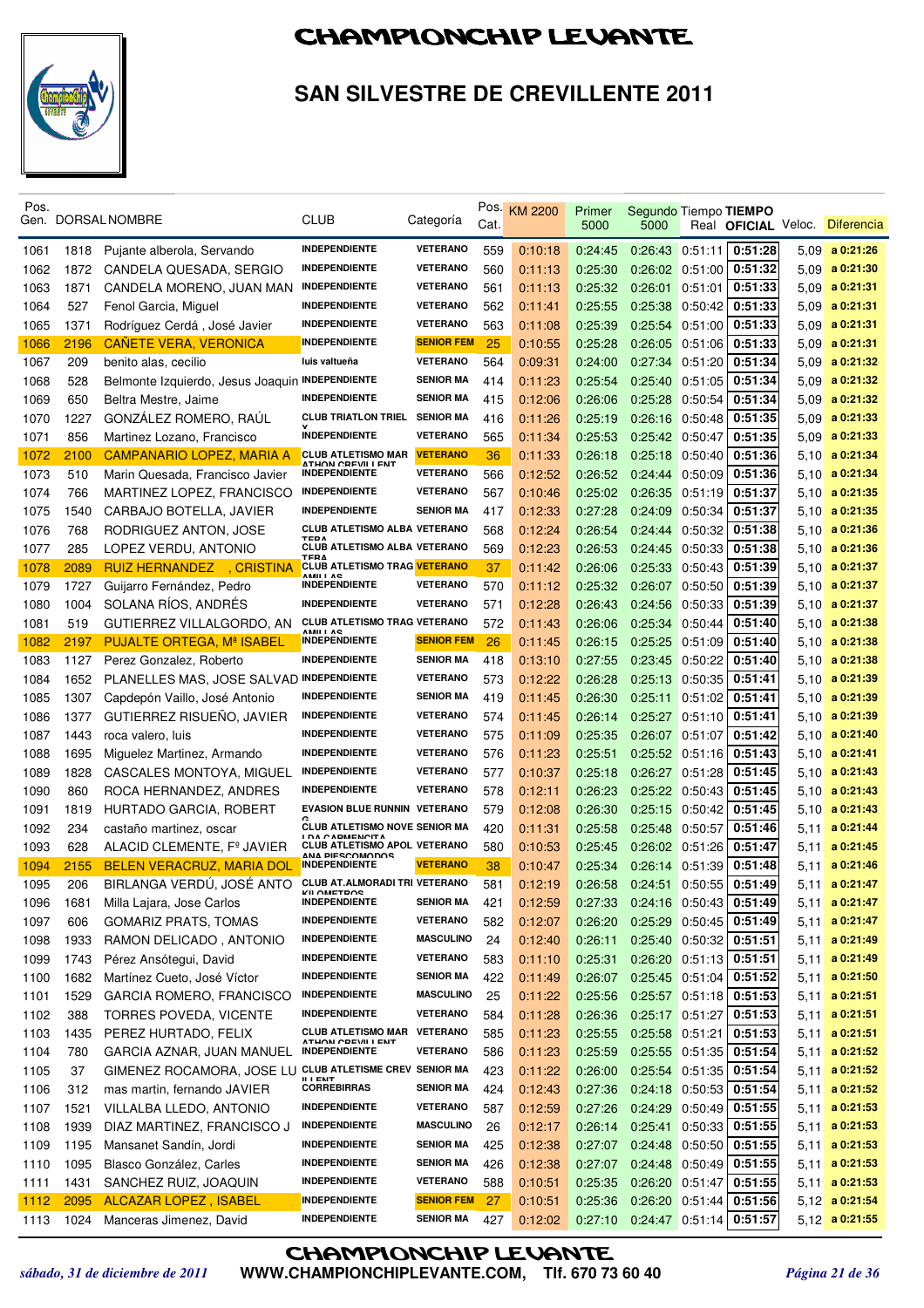

| Pos.<br>Gen. |            | <b>DORSAL NOMBRE</b>                                 | <b>CLUB</b>                                          | Categoría                            | Cat.       | Pos. KM 2200       | Primer<br>5000     | Segundo Tiempo TIEMPO<br>5000 |                    | Real <b>OFICIAL</b> Veloc. |              | Diferencia             |
|--------------|------------|------------------------------------------------------|------------------------------------------------------|--------------------------------------|------------|--------------------|--------------------|-------------------------------|--------------------|----------------------------|--------------|------------------------|
| 1114         | 726        | GOMEZ ADSUAR, JOSE RAMON INDEPENDIENTE               |                                                      | <b>VETERANO</b>                      | 589        | 0:11:55            | 0:26:33            | 0:25:25                       | 0:50:59            | 0:51:58                    |              | 5,12 a 0:21:56         |
| 1115         | 473        | MELERO ORDOÑEZ, IGNACIO                              | <b>INDEPENDIENTE</b>                                 | VETERANO                             | 590        | 0:10:54            | 0:25:17            | 0:26:44 0:51:26               |                    | 0:52:01                    |              | 5,12 a 0:21:59         |
| 1116         | 1134       | JOVER CARBONELL, JOAQUIN                             | <b>INDEPENDIENTE</b>                                 | <b>SENIOR MA</b>                     | 428        | 0:12:43            | 0:27:16            | 0:24:45                       | 0:50:40            | 0:52:01                    |              | $5,12$ a 0:21:59       |
| 1117         | 1132       | CANTO MESAS, BARTOLOME                               | <b>INDEPENDIENTE</b>                                 | <b>SENIOR MA</b>                     | 429        | 0:12:43            | 0:27:16            | 0:24:46                       | 0:50:40            | 0:52:02                    |              | 5,12 a 0:22:00         |
| 1118         | 1138       | ROMAN GILABERT, JOSE MANU                            | <b>INDEPENDIENTE</b>                                 | VETERANO                             | 591        | 0:12:43            | 0:27:15            | 0:24:47                       | 0:50:41            | 0:52:02                    |              | 5,12 a 0:22:00         |
| 1119         | 1136       | <b>GARCIA CANTO, MANUEL</b>                          | <b>INDEPENDIENTE</b>                                 | <b>SENIOR MA</b>                     | 430        | 0:12:44            | 0:27:16            | 0:24:46                       | 0:50:40            | 0:52:02                    |              | 5,12 a 0:22:00         |
| 1120         | 1823       | TOMAS LLEDO, ANTONIO                                 | <b>INDEPENDIENTE</b>                                 | <b>MASCULINO</b>                     | 27         | 0:09:59            | 0:24:52            | 0:27:10 0:51:48               |                    | 0:52:02                    | 5,12         | a 0:22:00              |
| 1121         | 927        | cabrera quero, jose                                  | club excursionista tossa SENIOR MA                   |                                      | 431        | 0:11:29            | 0:26:13            | 0:25:50                       | 0:51:39            | 0:52:03                    |              | $5,12$ a 0:22:01       |
| 1122         | 1170       | gonzalez garcia, manuel antonio                      | <b>INDEPENDIENTE</b>                                 | <b>SENIOR MA</b>                     | 432        | 0:11:29            | 0:26:13            | 0:25:50                       | 0:51:39            | 0:52:03                    |              | $5,12$ a 0:22:01       |
| 1123         | 1150       | gonzalez moguer, joaquin                             | <b>INDEPENDIENTE</b>                                 | VETERANO                             | 592        | 0:11:28            | 0:26:13            | 0:25:50                       | 0:51:39            | 0:52:03                    | 5,12         | a 0:22:01              |
| 1124         | 1113       | RAMON PENALVA, ANTONIO                               | <b>INDEPENDIENTE</b>                                 | VETERANO                             | 593        | 0:12:45            | 0:27:27            | 0:24:37                       | 0:50:45            | 0:52:04                    |              | $5,12$ a 0:22:02       |
| 1125         | 1197       | ESPINOSA PAGAN, ADRIAN                               | <b>INDEPENDIENTE</b>                                 | <b>SENIOR MA</b>                     | 433        | 0:11:14            | 0:25:25            | 0:26:40                       | 0:51:23            | 0:52:05                    | 5.13         | a 0:22:03              |
| 1126         | 471        | RODRIGUEZ BAYON, FERNAND                             | VIRGIN ACTIVE RUN CL VETERANO<br>11D                 |                                      | 594        | 0:11:13            | 0:25:40            | 0:26:25                       | 0:51:36            | 0:52:05                    | 5.13         | a 0:22:03              |
| 1127         | 1517       | MAS MANCHON, JOSE ANTONIO INDEPENDIENTE              |                                                      | VETERANO                             | 595        | 0:12:45            | 0:27:26            | 0:24:40                       | 0:50:48            | 0:52:06                    | 5.13         | a 0:22:04              |
| 1128         | 2103       | <b>FERRANDEZ SANCHEZ, YOLAN</b>                      | <b>CLUB ATLETISME CREV VETERANO</b><br><b>ILLENT</b> |                                      | 39         | 0:11:09            | 0:25:29            | 0:26:37                       | 0:51:37            | 0:52:06                    | 5.13         | a 0:22:04              |
| 1129         | 369        | HERRERA HERRERA, JOSÉ                                | <b>INDEPENDIENTE</b>                                 | VETERANO                             | 596        | 0:12:23            | 0:26:41            | 0:25:25                       | 0:50:44            | 0:52:06                    | 5.13         | a 0:22:04              |
| 1130         | 1257       | Aragoneses García, Fco. Javier                       | <b>INDEPENDIENTE</b>                                 | VETERANO                             | 597        | 0:11:16            | 0:25:42            | 0:26:24 0:51:38               |                    | 0:52:06                    | 5.13         | a 0:22:04              |
| 1131         | 1773       | MARTINEZ AZNAR, JOSE IGNAC                           | <b>CLUB DE MUNTANYA A</b><br>COL IVIC                | <b>VETERANO</b>                      | 598        | 0:11:09            | 0:25:26            | 0:26:40                       | 0:51:34            | 0:52:06                    | 5.13         | a 0:22:04              |
| 1132         | 1766       | HURTADO LLOPIS, MANUEL                               | <b>INDEPENDIENTE</b>                                 | VETERANO                             | 599        | 0:12:39            | 0:27:29            | 0:24:37                       | 0:51:12            | 0:52:06                    | 5.13         | a 0:22:04              |
| 1133         | 754        | ASIN POLO, ALFREDO                                   | <b>QUINTON TEAM</b>                                  | VETERANO                             | 600        | 0:11:45            | 0:25:50            | 0:26:17 0:50:52               |                    | 0:52:07                    | 5.13         | a 0:22:05              |
| 1134         | 1732       | <b>BOTELLA RICO, SERGIO</b>                          | <b>INDEPENDIENTE</b>                                 | <b>SENIOR MA</b>                     | 434        | 0:11:44            | 0:25:56            | 0:26:12 0:51:11               |                    | 0:52:08                    | 5.13         | a 0:22:06              |
| 1135         | 2146       | <b>SANTOS SERNA, CRISTINA</b>                        | <b>INDEPENDIENTE</b>                                 | <b>VETERANO</b>                      | 40         | 0:11:40            | 0:26:13            | 0:25:55                       | 0:51:31            | 0:52:08                    | 5.13         | a 0:22:06              |
| 1136         | 2151       | manzanares penalva, mercedes                         | <b>INDEPENDIENTE</b>                                 | <b>VETERANO</b>                      | 41         | 0:11:22            | 0:25:59            | 0:26:09                       | 0:51:36            | 0:52:08                    | 5.13         | a 0:22:06              |
| 1137         | 1331       | BOTELLA RICO, VÍCTOR                                 | <b>INDEPENDIENTE</b><br><b>CLUB ATLETISMO MAR</b>    | <b>SENIOR MA</b><br><b>MASCULINO</b> | 435        | 0:11:44            | 0:25:37            | 0:26:32                       | 0.51:12            | 0:52:09                    | 5.13         | a 0:22:07              |
| 1138         | 1417       | CARRERES RUIZ, ADRIAN                                | ATHON CREVILL ENT<br><b>INDEPENDIENTE</b>            | VETERANO                             | 28         | 0:13:09            | 0:28:33            | 0:23:37 0:51:14               |                    | 0:52:10<br>0:52:10         | 5.13         | a 0:22:08<br>a 0:22:08 |
| 1139<br>1140 | 362<br>749 | PEREZ LOPEZ, JOSE VICENTE<br><b>Bas Rico, Nestor</b> | <b>C.A.BENIJOFAR</b>                                 | <b>SENIOR MA</b>                     | 601<br>436 | 0:11:11<br>0:13:05 | 0:25:33<br>0:27:32 | 0:26:37<br>0:24:39            | 0:51:37<br>0:51:00 | 0:52:11                    | 5.13<br>5.13 | a 0:22:09              |
| 1141         | 1072       | BERNABEU GAMBIN, JOSE ANT                            | <b>INDEPENDIENTE</b>                                 | VETERANO                             | 602        | 0:12:37            | 0:26:49            | 0:25:22 0:50:55               |                    | 0:52:11                    | 5.13         | a 0:22:09              |
| 1142         | 2136       | DÓLERA MORENO, LUCIA                                 | <b>INDEPENDIENTE</b>                                 | <b>VETERANO</b>                      | 42         | 0:11:23            | 0:25:55            | 0:26:16 0:51:21               |                    | 0:52:11                    | 5.13         | a 0:22:09              |
| 1143         | 1817       | gallardo fuster, victor                              | <b>INDEPENDIENTE</b>                                 | <b>SENIOR MA</b>                     | 437        | 0:13:05            | 0:27:32            | 0:24:39                       | 0:51:00            | 0:52:11                    | 5.13         | a 0:22:09              |
| 1144         | 1483       | RAMÍREZ MARÍN, JOSE RAMÓN                            | <b>INDEPENDIENTE</b>                                 | VETERANO                             | 603        | 0:11:23            | 0:25:56            | 0:26:15                       | 0:51:22            | 0:52:11                    | 5.13         | a 0:22:09              |
| 1145         | 1811       | MENARGUEZ MARTINEZ, JOSE                             | <b>INDEPENDIENTE</b>                                 | <b>SENIOR MA</b>                     | 438        | 0:13:05            | 0:27:33            | 0:24:38                       | 0:51:00            | 0:52:11                    | 5.13         | a 0:22:09              |
| 1146         | 605        | AMOROS BOIX, VICENTE                                 | <b>INDEPENDIENTE</b>                                 | VETERANO                             | 604        | 0:12:38            | 0:26:49            | 0:25:23                       | 0:50:56            | 0:52:12                    | 5.13         | a 0:22:10              |
| 1147         | 951        | SORIA ESTEBAN, FRANCISCO                             | <b>CLUB NOVELDER DE M</b>                            | VETERANO                             | 605        | 0:11:29            | 0:26:12            | 0:26:00                       | 0:51:38            | 0:52:12                    | 5.13         | a 0:22:10              |
| 1148         | 2190       | onteniente asencio, ESMERALDA                        | <b>IINITANVOME</b><br><b>INDEPENDIENTE</b>           | <b>VETERANO</b>                      | 43         | 0:12:11            | 0:26:28            | 0:25:45                       | 0:51:12            | 0:52:13                    |              | 5,13 a 0:22:11         |
| 1149         | 425        | MARTÍNEZ MARTÍNEZ, JESUS                             | CLUB AT.ALMORADI TRI VETERANO                        |                                      | 606        | 0:12:42            | 0:27:25            | $0:24:48$ 0:51:19             |                    | 0:52:13                    |              | 5,13 a 0:22:11         |
| 1150         | 1711       | MONTERDE MARTÍN, DANIEL                              | <b>VII OMETDOS</b><br><b>INDEPENDIENTE</b>           | <b>SENIOR MA</b>                     | 439        | 0:13:20            | 0:27:11            | 0:25:02 0:50:50               |                    | 0:52:13                    |              | 5,13 a 0:22:11         |
| 1151         | 2147       | <b>LLEDO PASCUAL, ROSA MARIA</b>                     | <b>CLUB ATLETISMO MAR</b><br>ATHON COEVILL ENT       | <b>VETERANO</b>                      | 44         | 0:10:56            | 0:25:33            | 0:26:42 0:51:43               |                    | 0:52:15                    |              | 5,14 a 0:22:13         |
| 1152         | 2309       | <b>TEVAR MATAS, CARMEN</b>                           | <b>INDEPENDIENTE</b>                                 | <b>VETERANO</b>                      | 45         | 0:10:49            | 0:25:45            | 0:26:31 0:52:11               |                    | 0:52:16                    |              | 5,14 a 0:22:14         |
| 1153         | 245        | García Melero, Manuel Salvador                       | HERMANOS ESTESO.CO SENIOR MA<br>M                    |                                      | 440        | 0:11:36            | 0:26:08            | 0:26:09 0:52:17               |                    | 0:52:17                    |              | 5,14 a 0:22:15         |
| 1154         | 555        | Rodriguez Soler, Fernando Jose                       | <b>INDEPENDIENTE</b>                                 | <b>SENIOR MA</b>                     | 441        | 0:10:14            | 0:25:04            | 0:27:13 0:52:02               |                    | 0:52:17                    |              | $5,14$ a 0:22:15       |
| 1155         | 1742       | Vilella Gomez-Caraballo, Adrián                      | <b>INDEPENDIENTE</b>                                 | <b>SENIOR MA</b>                     | 442        | 0:11:18            | 0:26:19            | 0:25:59 0:51:50               |                    | 0:52:18                    |              | $5,14$ a 0:22:16       |
| 1156         | 1384       | Ros Zapata, Mario                                    | <b>INDEPENDIENTE</b>                                 | <b>SENIOR MA</b>                     | 443        | 0:10:42            | 0:25:32            | 0:26:47 0:51:53               |                    | 0:52:19                    |              | 5,14 a 0:22:17         |
| 1157         | 769        | sanchez llopis, antonio                              | <b>INDEPENDIENTE</b>                                 | <b>VETERANO</b>                      | 607        | 0:11:22            | 0:26:00            | 0:26:20 0:51:41               |                    | 0:52:20                    |              | $5,14$ a 0:22:18       |
| 1158         | 1468       | Martínez Verdú, Jaime                                | <b>INDEPENDIENTE</b>                                 | <b>SENIOR MA</b>                     | 444        | 0:10:45            | 0:25:15            | 0:27:05 0:51:54               |                    | 0:52:20                    |              | $5,14$ a 0:22:18       |
| 1159         | 607        | SOLER GÁLVEZ, VICTOR                                 | CLUB AT.ALMORADI TRI VETERANO<br><b>KII UNETDUG</b>  |                                      | 608        | 0:13:00            | 0:27:29            | 0:24:52 0:51:27               |                    | 0:52:21                    |              | 5,14 a 0:22:19         |
| 1160         | 556        | LORENZO CAÑIZARES, JOSÉ MI                           | CLUB AT.ALMORADI TRI VETERANO<br><b>VII OMETDOS</b>  |                                      | 609        | 0:12:28            | 0:27:02            | 0:25:19 0:51:24               |                    | 0:52:21                    |              | 5,14 a 0:22:19         |
| 1161         | 401        | RODRIGUEZ MONTOYA, ADRIA                             | VIRGIN ACTIVE RUN CL MASCULINO<br><b>IID</b>         |                                      | 29         | 0:11:29            | 0:26:05            | 0:26:17 0:51:52               |                    | 0:52:22                    |              | 5,14 a 0:22:20         |
| 1162         | 566        | Sáez García, José                                    | <b>CLUB ATLETISMO TOTA VETERANO</b><br><b>MA</b>     |                                      | 610        | 0:11:09            | 0:26:03            | 0:26:19 0:51:59               |                    | 0:52:22                    |              | 5,14 a 0:22:20         |
| 1163         | 915        | Carcelén Pérez, Juan                                 | A. C. GASOLEOS G. P. J VETERANO<br><b>ITMILLA</b>    |                                      | 611        | 0:11:38            | 0:26:33            | 0:25:49 0:51:59               |                    | 0:52:22                    |              | 5,14 a 0:22:20         |
| 1164         | 511        | MARTINEZ NAVARRO, TOMAS                              | <b>INDEPENDIENTE</b>                                 | VETERANO                             | 612        | 0:11:55            | 0:26:19            | 0:26:04 0:51:22               |                    | 0:52:23                    |              | 5,14 a 0:22:21         |
| 1165         | 1105       | SANZ RICO, CARLOS AMARO                              | <b>INDEPENDIENTE</b>                                 | <b>SENIOR MA</b>                     | 445        | 0:11:55            | 0:26:19            | 0:26:04 0:51:21               |                    | 0:52:23                    |              | 5,14 a 0:22:21         |
| 1166         | 956        | PEREZ ORTIZ, FELIPE                                  | <b>PILONISTAS</b>                                    | <b>SENIOR MA</b>                     | 446        | 0:12:21            | 0:26:55            | 0:25:29 0:51:28               |                    | 0:52:24                    |              | 5,14 a 0:22:22         |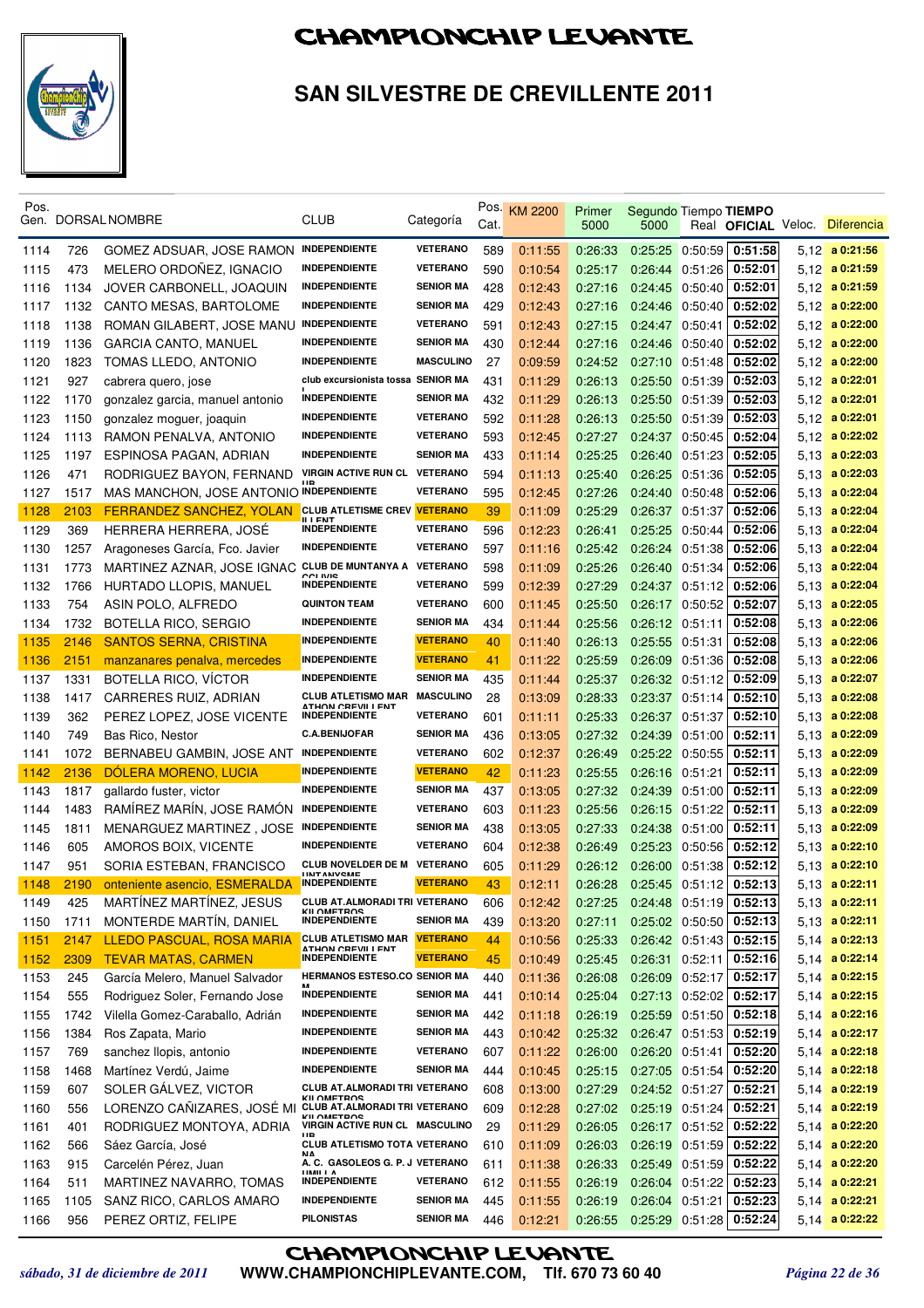

| Pos.<br>Gen. |              | <b>DORSALNOMBRE</b>                                     | <b>CLUB</b>                                          | Categoría                          | Cat.       | Pos. KM 2200       | Primer<br>5000     | Segundo Tiempo TIEMPO<br>5000      |                    | Real <b>OFICIAL</b> Veloc. |              | Diferencia                  |
|--------------|--------------|---------------------------------------------------------|------------------------------------------------------|------------------------------------|------------|--------------------|--------------------|------------------------------------|--------------------|----------------------------|--------------|-----------------------------|
| 1167         | 1882         | ALCOCER DIEGO, CAYETANO                                 | <b>INDEPENDIENTE</b>                                 | <b>SENIOR MA</b>                   | 447        | 0:10:55            | 0:25:33            | 0:26:51                            | 0:51:57            | 0:52:24                    |              | 5,14 a 0:22:22              |
| 1168         | 1768         | SANCHEZ RUIZ, LUIS                                      | <b>ERMITA DE BURGOS</b>                              | <b>VETERANO</b>                    | 613        | 0:12:04            | 0:26:25            | 0:25:59                            | 0:51:21            | 0:52:24                    | 5,14         | a 0:22:22                   |
| 1169         | 2105         | <b>ANDRADA GILABERT, MANOLI</b>                         | <b>INDEPENDIENTE</b>                                 | <b>SENIOR FEM</b>                  | 28         | 0:11:41            | 0:26:14            | 0:26:11                            | 0:51:48            | 0:52:25                    | 5,14         | a 0:22:23                   |
| 1170         | 1635         | Herrero Ruiz, Joaquín Ramón                             | <b>INDEPENDIENTE</b>                                 | VETERANO                           | 614        | 0:11:53            | 0:26:24            | 0:26:03                            | 0:51:55            | 0:52:27                    | 5.15         | $a$ 0:22:25                 |
| 1171         | 896          | SEGURA MARTÍNEZ, FRANCISC                               | <b>CARRERASPOPULARES VETERANO</b><br>ິ               |                                    | 615        | 0:13:45            | 0:28:07            | 0:24:20                            | 0:52:27            | 0:52:27                    | 5,15         | $a$ 0:22:25                 |
| 1172         | 337          | BARREALES FERNANDEZ, ALBE                               | INDEPENDIENTE                                        | <b>SENIOR MA</b>                   | 448        | 0:13:24            | 0:29:14            | 0:23:14                            | 0:51:22            | 0:52:28                    | 5,15         | a 0:22:26                   |
| 1173         | 1242         | riquelme perea, jesus placido                           | <b>INDEPENDIENTE</b>                                 | <b>VETERANO</b>                    | 616        | 0:11:15            | 0:25:45            | 0:26:43                            | 0:52:02            | 0:52:28                    | 5,15         | a 0:22:26                   |
| 1174         | 256          | GARCIA GARCIA, JOSE ANGEL                               | <b>GRUPO MONTAÑA MAIG VETERANO</b><br>M <sub>O</sub> |                                    | 617        | 0:10:35            | 0:25:23            | 0:27:06                            | 0:52:14            | 0:52:29                    | 5,15         | a 0:22:27                   |
| 1175         | 1340         | MARTINEZ LUCAS, ROBERTO                                 | <b>INDEPENDIENTE</b>                                 | <b>VETERANO</b>                    | 618        | 0:11:29            | 0:26:36            | 0:25:54                            | 0:52:04            | 0:52:30                    | 5,15         | a 0:22:28                   |
| 1176         | 467          | Antón Torres, Ramón                                     | PISAPEDALES ALICANT VETERANO                         |                                    | 619        | 0:12:27            | 0:26:52            | 0:25:39                            | 0:51:08            | 0:52:31                    | 5,15         | a 0:22:29                   |
| 1177         | 1149         | MARTINEZ GARCIA, VALERIANO PATRIA HISPANA RUNN VETERANO | <b>CDC ALIID</b>                                     |                                    | 620        | 0:12:28            | 0:26:43            | 0:25:48                            | 0:51:27            | 0:52:31                    | 5,15         | a 0:22:29                   |
| 1178         | 1233         | SANCHEZ MARIN, FRANCISCO                                | <b>INDEPENDIENTE</b>                                 | <b>VETERANO</b>                    | 621        | 0:13:06            | 0:27:40            | 0:24:53                            | 0:51:05            | 0:52:33                    | 5,15         | a 0:22:31                   |
| 1179         | 1522         | JUAN ANTON, JUAN MARIA                                  | <b>INDEPENDIENTE</b><br><b>INDEPENDIENTE</b>         | <b>VETERANO</b><br><b>VETERANO</b> | 622        | 0:11:48            | 0:26:05            | 0:26:28                            | 0:51:29            | 0:52:33                    | 5,15         | a 0:22:31                   |
| 1180         | 252          | MUÑOZ MELERO, JOSE DAVID                                | <b>INDEPENDIENTE</b>                                 | <b>SENIOR MA</b>                   | 623        | 0:12:29<br>0:12:20 | 0:27:00            | 0:25:33                            | 0:51:22<br>0:51:34 | 0:52:33                    | 5,15         | a 0:22:31                   |
| 1181<br>1182 | 1460<br>1597 | Peréz Morilla, Angel<br>Prieto Andreu, Joel             | <b>INDEPENDIENTE</b>                                 | <b>SENIOR MA</b>                   | 449<br>450 | 0:12:45            | 0:26:50<br>0:26:39 | 0:25:44                            | 0:51:16            | 0:52:34<br>0:52:35         | 5,15<br>5.15 | a 0:22:32<br>a 0:22:33      |
| 1183         | 2316         | ruiz piña, beatriz                                      | <b>15 CUMBRES</b>                                    | <b>SENIOR FEM</b>                  | 29         | 0:10:43            | 0:25:43            | 0:25:56<br>0:26:55                 | 0:52:24            | 0:52:38                    | 5,16         | a 0:22:36                   |
| 1184         | 341          | PASTOR RODES, FRANCISCO D                               | TRI ORACULO SANTA P VETERANO                         |                                    | 624        | 0:11:05            | 0:25:31            | 0:27:07                            | 0:52:11            | 0:52:38                    | 5,16         | a 0:22:36                   |
| 1185         | 1355         | AZNAR MIRALLES, JOSE MARIA                              | י י<br><b>INDEPENDIENTE</b>                          | <b>VETERANO</b>                    | 625        | 0:11:10            | 0:25:51            | 0:26:48                            | 0:52:00            | 0:52:39                    | 5,16         | a 0:22:37                   |
| 1186         | 1873         | PEÑALVER FERRANDEZ, JESUS                               | <b>CLUB AT.ALMORADI TRI VETERANO</b>                 |                                    | 626        | 0:12:16            | 0:26:44            | 0:25:56                            | 0:51:47            | 0:52:40                    | 5,16         | a 0:22:38                   |
| 1187         | 1657         | PEÑALVER RIVERA, ELOY                                   | <b>VII OMETROS</b><br>CLUB AT.ALMORADI TRI MASCULINO |                                    | 30         | 0:12:16            | 0:26:44            | 0:25:56                            | 0:51:47            | 0:52:40                    | 5,16         | a 0:22:38                   |
| 1188         | 2036         | <b>MARTINEZ MARIN, MARIA LORE</b>                       | KILOMETROS<br>A.A. VUELTA Y MEDIA                    | <b>SENIOR FEM</b>                  | 30         | 0:10:10            | 0:25:16            | 0:27:24                            | 0:52:35            | 0:52:40                    | 5,16         | a 0:22:38                   |
| 1189         | 1429         | MONTILLA TORRES, GONZALO                                | <b>INDEPENDIENTE</b>                                 | <b>VETERANO</b>                    | 627        | 0:10:59            | 0:25:41            | 0:27:00                            | 0:52:25            | 0:52:41                    | 5,16         | a 0:22:39                   |
| 1190         | 1244         | martos de la poza, jorge                                | <b>INDEPENDIENTE</b>                                 | <b>SENIOR MA</b>                   | 451        | 0:12:21            | 0:26:59            | 0:25:43                            | 0:51:47            | 0:52:42                    | 5,16         | a 0:22:40                   |
| 1191         | 1346         | Sánchez Rives, Ramón                                    | <b>INDEPENDIENTE</b>                                 | <b>SENIOR MA</b>                   | 452        | 0:12:52            | 0:27:51            | 0:24:52                            | 0:51:36            | 0:52:43                    | 5.16         | a 0:22:41                   |
| 1192         | 1830         | MARTINEZ COLOMA, ALEJANDR                               | <b>INDEPENDIENTE</b>                                 | <b>SENIOR MA</b>                   | 453        | 0:12:00            | 0:26:06            | 0:26:37                            | 0:52:02            | 0:52:43                    | 5,16         | a 0:22:41                   |
| 1193         | 985          | SOLER BONET, JOSE                                       | BOMBEROS BAIX VINAL VETERANO                         |                                    | 628        | 0:12:24            | 0:26:57            | 0:25:47                            | 0:51:36            | 0:52:44                    | 5,16         | a 0:22:42                   |
| 1194         | 1469         | CASES VICENTE, ANTONIO                                  | <b>ODO</b><br><b>INDEPENDIENTE</b>                   | <b>VETERANO</b>                    | 629        | 0:12:23            | 0:26:56            | 0:25:49                            | 0:51:36            | 0:52:45                    | 5.16         | a 0:22:43                   |
| 1195         | 1068         | moya martinez, francisco javier                         | <b>INDEPENDIENTE</b>                                 | <b>SENIOR MA</b>                   | 454        | 0:12:31            | 0:27:26            | 0:25:19                            | 0:51:47            | 0:52:45                    | 5,16         | a 0:22:43                   |
| 1196         | 741          | Berbel Molina, Ignacio                                  | <b>INDEPENDIENTE</b>                                 | <b>VETERANO</b>                    | 630        | 0:10:45            | 0:25:40            | 0:27:06                            | 0:52:39            | 0:52:46                    | 5,17         | a 0:22:44                   |
| 1197         | 300          | RUIZ GARCÍA, FRANCISCO JOS                              | PASICO A PASICO                                      | <b>VETERANO</b>                    | 631        | 0:10:36            | 0:25:08            | 0:27:39                            | 0:52:23            | 0:52:47                    | 5,17         | a 0:22:45                   |
| 1198         | 1479         | Pascual Ferri, Jose Francisco                           | <b>INDEPENDIENTE</b>                                 | <b>SENIOR MA</b>                   | 455        | 0:10:11            | 0:25:05            | 0:27:43                            | 0:52:41            | 0:52:48                    | 5.17         | a 0:22:46                   |
| 1199         | 1339         | LLEDO LOZANO, JOSE ANTONI                               | <b>CLUB ATLETISMO MAR</b><br>ATHON COEVILL ENT       | <b>VETERANO</b>                    | 632        | 0:11:28            | 0:26:36            | 0:26:12                            | 0:52:22            | 0:52:48                    | 5,17         | a 0:22:46                   |
| 1200         | 855          | <b>GALINDO GENE, JOSE</b>                               | CLUB ATLETISMO APOL VETERANO<br>ANA DIECOOMODOC      |                                    | 633        | 0:09:57            | 0:25:28            | 0:27:21                            | 0:52:41            | 0:52:49                    | 5.17         | a 0:22:47                   |
| 1201         | 712          | POVEDA GARCIA, RAMÓN                                    | <b>INDEPENDIENTE</b>                                 | <b>SENIOR MA</b>                   | 456        | 0:11:16            | 0:25:57            | 0:26:55                            | 0:52:31            | 0:52:52                    |              | 5,17 a 0:22:50              |
| 1202         |              | 1918 VERACRUZ GANDIA, JOSE AND                          | <b>INDEPENDIENTE</b>                                 | SENIOR MA                          | 457        | 0:12:36            | 0:27:01            | 0:25:51 0:51:25                    |                    | 0:52:52                    | 5,17         | a 0:22:50                   |
| 1203         | 1119         | RODRIGUEZ ROCA, ROBERTO                                 | <b>INDEPENDIENTE</b>                                 | <b>VETERANO</b>                    | 634        | 0:12:44            | 0:26:45            | 0:26:08 0:51:48                    |                    | 0:52:53                    | 5,17         | a 0:22:51                   |
| 1204         | 2077         | <b>CANO BERNAL, NATALIA</b>                             | <b>INDEPENDIENTE</b>                                 | <b>SENIOR FEM</b>                  | 31         | 0:11.42            | 0:26:39            | 0:26:14 0:52:34                    |                    | 0:52:53                    | 5,17         | a 0:22:51                   |
| 1205         | 1667         | Ivorra Ruiz, Francisco                                  | <b>INDEPENDIENTE</b><br><b>INDEPENDIENTE</b>         | VETERANO<br><b>MASCULINO</b>       | 635        | 0:11:55            | 0:26:35            | 0:26:20 0:52:21                    |                    | 0:52:55                    | 5,17         | a 0:22:53                   |
| 1206         | 1366         | NAVARRO BELEN, ALEJANDRO                                | <b>INDEPENDIENTE</b>                                 | VETERANO                           | 31         | 0:13:01            | 0:27:58<br>0:25:35 | 0:24:57 0:51:43<br>0:27:22 0:52:39 |                    | 0:52:55                    | 5,17         | a 0:22:53<br>5,18 a 0:22:55 |
| 1207<br>1208 | 644<br>1454  | Krohn, Michael                                          | <b>INDEPENDIENTE</b>                                 | <b>VETERANO</b>                    | 636        | 0:10:12<br>0:10:58 |                    | 0:27:19 0:52:21                    |                    | 0:52:57<br>0:52:57         |              | 5,18 a 0:22:55              |
| 1209         | 1030         | garcia esquiva, jesus vicente<br>PEREZ FERRANDEZ, PABLO | CLUB CICLISTA CREVIL SENIOR MA                       |                                    | 637<br>458 | 0:12:57            | 0:25:38<br>0:27:30 | 0:25:28 0:51:54                    |                    | 0:52:58                    |              | 5,18 a 0:22:56              |
| 1210         | 757          | GÓMEZ FERRÁNDIZ, SANTIAGO                               | <b>LENT</b><br><b>INDEPENDIENTE</b>                  | <b>VETERANO</b>                    | 638        | 0:11:42            | 0:26:16            | 0:26:42 0:52:06                    |                    | 0:52:58                    |              | 5,18 a 0:22:56              |
| 1211         | 758          | <b>CUENCA MARCO, ALBERTO</b>                            | <b>INDEPENDIENTE</b>                                 | <b>VETERANO</b>                    | 639        | 0:09:49            | 0:24:26            | 0:28:33 0:52:52                    |                    | 0:52:59                    |              | 5,18 a 0:22:57              |
| 1212         | 639          | Hernandez Argiles, Jose Antonio                         | <b>ALMORADI XTRM</b>                                 | <b>VETERANO</b>                    | 640        | 0:12:26            | 0:27:09            | 0:25:50 0:52:01                    |                    | 0:52:59                    |              | 5,18 a 0:22:57              |
| 1213         | 1345         | ayala perez, raul                                       | <b>INDEPENDIENTE</b>                                 | <b>SENIOR MA</b>                   | 459        | 0:10:42            | 0:25:15            | 0:27:44 0:52:40                    |                    | 0:52:59                    |              | 5,18 a 0:22:57              |
| 1214         | 925          | aracil rizo, fran                                       | <b>INDEPENDIENTE</b>                                 | <b>SENIOR MA</b>                   | 460        | 0:10:41            | 0:25:15            | 0:27:44 0:52:39                    |                    | 0:52:59                    |              | 5,18 a 0:22:57              |
| 1215         | 1508         | PÉREZ RODRÍGUEZ, FRANCISC                               | <b>INDEPENDIENTE</b>                                 | <b>SENIOR MA</b>                   | 461        | 0:12:32            | 0:27:12            | 0:25:48 0:52:10                    |                    | 0:53:00                    |              | 5,18 a 0:22:58              |
| 1216         | 1015         | CANDELA RUZAFA, JORGE                                   | CLUB CICLISTA CREVIL VETERANO                        |                                    | 641        | 0:12:57            | 0:27:30            | 0:25:30 0:51:55                    |                    | 0:53:00                    |              | 5,18 a 0:22:58              |
| 1217         | 941          | GARCIA GUIRAO, JOAQUIN                                  | <b>I CMT</b><br><b>CLUB MONTAÑA REDOV SENIOR MA</b>  |                                    | 462        | 0:12:14            | 0:26:36            | 0:26:25 0:51:52                    |                    | 0:53:01                    |              | 5,18 a 0:22:59              |
| 1218         | 377          | Moreno Navarro, Fran                                    | <b>AN</b><br><b>INDEPENDIENTE</b>                    | <b>VETERANO</b>                    | 642        | 0:12:47            | 0:27:00            | 0:26:02 0:51:53                    |                    | 0:53:02                    |              | 5,18 a 0:23:00              |
| 1219         | 426          | CALVO GARCIA, JUAN                                      | UPR ELCHE                                            | <b>SENIOR MA</b>                   | 463        | 0:11:21            | 0:25:54            |                                    |                    | $0:27:08$ 0:52:14 0:53:02  |              | 5,18 a 0:23:00              |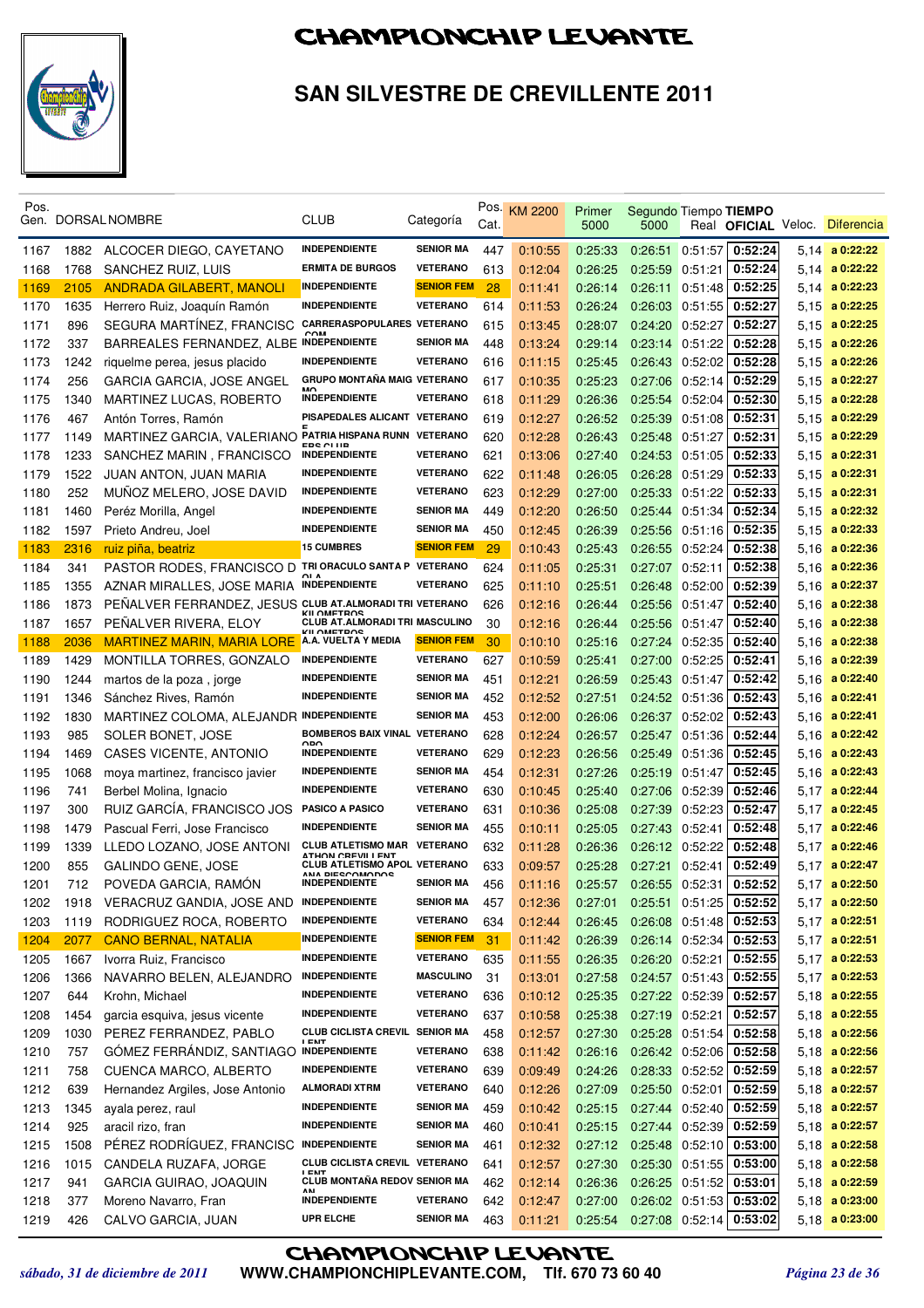

### **SAN SILVESTRE DE CREVILLENTE 2011**

| Pos.<br>Gen. |             | <b>DORSAL NOMBRE</b>                                    | <b>CLUB</b>                                      | Categoría                          | Cat.       | Pos. KM 2200       | Primer<br>5000     | Segundo Tiempo TIEMPO<br>5000      |                    | Real <b>OFICIAL</b> Veloc. |              | Diferencia                       |
|--------------|-------------|---------------------------------------------------------|--------------------------------------------------|------------------------------------|------------|--------------------|--------------------|------------------------------------|--------------------|----------------------------|--------------|----------------------------------|
| 1220         | 442         | MORA RIVERO, JORGE                                      | <b>INDEPENDIENTE</b>                             | <b>SENIOR MA</b>                   | 464        | 0:11:21            | 0:25:54            | 0:27:09                            | 0:52:15            | 0:53:03                    |              | 5,18 a 0:23:01                   |
| 1221         | 1512        | TOMAS ORTUÑO, ENRIQUE                                   | CLUB ATLETISMO MAR MASCULINO<br>ATHON CREWLL ENT |                                    | 32         | 0:13:01            | 0:27:59            | 0:25:05                            | 0:51:53            | 0:53:04                    | 5.18         | a 0:23:02                        |
| 1222         | 1865        | Reguena Amores, Luis                                    | <b>CLUB TRIATLON ARENA SENIOR MA</b><br>ALICANTE |                                    | 465        | 0:12:01            | 0:27:09            | 0:25:55                            | 0:52:16            | 0:53:04                    | 5.18         | a 0:23:02                        |
| 1223         | 1002        | Fajardo Carreres, Angel Francisco                       | <b>INDEPENDIENTE</b>                             | VETERANO                           | 643        | 0:12:59            | 0:27:27            | 0:25:38                            | 0:51:59            | 0:53:05                    | 5.19         | a 0:23:03                        |
| 1224         | 1821        | ESPADA SUAREZ, PEDRO MARI                               | <b>INDEPENDIENTE</b>                             | VETERANO                           | 644        | 0:11:17            | 0:25:54            | 0:27:11                            | 0:52:21            | 0:53:05                    | 5.19         | a 0:23:03                        |
| 1225         | 695         | MENARGUES QUESADA, VICEN                                | <b>INDEPENDIENTE</b>                             | VETERANO                           | 645        | 0:11:17            | 0:25:53            | 0:27:12 0:52:21                    |                    | 0:53:05                    | 5.19         | a 0:23:03                        |
| 1226         | 1748        | CHORRO CASTELLO, LUIS MAN                               | <b>INDEPENDIENTE</b>                             | VETERANO                           | 646        | 0:12:24            | 0:27:37            | 0:25:29                            | 0:52:10            | 0:53:06                    | 5.19         | a 0:23:04                        |
| 1227         | 1208        | MORENO MORA, CRISTIAN                                   | <b>INDEPENDIENTE</b>                             | <b>SENIOR MA</b>                   | 466        | 0:11:13            | 0:25:25            | 0:27:41                            | 0:52:24            | 0:53:06                    | 5.19         | a 0:23:04                        |
| 1228         | 721         | CUESTA DA SILVA, RICARDO FA INDEPENDIENTE               |                                                  | <b>VETERANO</b>                    | 647        | 0:12:13            | 0:26:44            | 0:26:22 0:52:03                    |                    | 0:53:06                    | 5.19         | a 0:23:04                        |
| 1229         | 1383        | RIQUELME PEREZ, JOSE                                    | <b>CLUB ATLETISMO MAR</b><br>ATHON CREWLL ENT    | <b>VETERANO</b>                    | 648        | 0:13:06            | 0:27:49            | 0:25:19                            | 0:51:43            | 0:53:08                    | 5.19         | a 0:23:06                        |
| 1230         | 959         | CARRIZO MORILLO, DAVID                                  | <b>CIERRABARES</b>                               | <b>SENIOR MA</b>                   | 467        | 0:11:02            | 0:25:45            | 0:27:24 0:52:38                    |                    | 0:53:09                    | 5.19         | a 0:23:07                        |
| 1231         | 728         | LUCAS PÉREZ, VÍCTOR GONZA                               | LOS CUÑADOS RUNNIN VETERANO<br><b>CTEAM</b>      |                                    | 649        | 0:12:17            | 0:27:14            | 0:25:56                            | 0:52:12            | 0:53:10                    | 5.19         | a 0:23:08                        |
| 1232         | 1646        | ALVAREZ GIL, JUAN MARCOS                                | <b>INDEPENDIENTE</b>                             | VETERANO                           | 650        | 0:12:17            | 0:27:14            | 0:25:56                            | 0:52:11            | 0:53:10                    | 5.19         | a 0:23:08                        |
| 1233         | 1311        | MINGOT CORTÉS, TOMÁS                                    | <b>INDEPENDIENTE</b>                             | VETERANO                           | 651        | 0:10:57            | 0:26:10            | 0:27:01                            | 0:52:38            | 0:53:11                    | 5.19         | a 0:23:09                        |
| 1234         | 1879        | MANCHON MACIA, JOSE ANTON INDEPENDIENTE                 |                                                  | VETERANO                           | 652        | 0:13:11            | 0:28:16            | 0:24:55                            | 0:51:54            | 0:53:11                    | 5.19         | a 0:23:09                        |
| 1235         | 1569        | Lozano Lledo, Antonio Vicente                           | <b>INDEPENDIENTE</b>                             | <b>SENIOR MA</b>                   | 468        | 0:10:47            | 0:25:45            | 0:27:27                            | 0:52:46            | 0:53:12                    | 5.19         | a 0:23:10                        |
| 1236         | 811         | RIQUELME DAMASO, VICENTE J INDEPENDIENTE                |                                                  | VETERANO                           | 653        | 0:10:22            | 0:25:13            | 0:28:00                            | 0:52:48            | 0:53:13                    | 5.19         | a 0:23:11                        |
| 1237         | 919         | velasco martinez, jose vicente                          | peña new york 2009                               | <b>SENIOR MA</b>                   | 469        | 0:10:27            | 0:25:50            | 0:27:23                            | 0:53:07            | 0:53:13                    | 5.19         | a 0:23:11                        |
| 1238         | 1632        | ANTON MULA, TOMAS                                       | <b>CLUB ATLETISMO TRAG VETERANO</b><br>AMILIAC   |                                    | 654        | 0:12:21            | 0:27:11            | 0:26:03                            | 0:52:14            | 0:53:14                    | 5.19         | a 0:23:12                        |
| 1239         | 824         | GONZALEZ VALERO, JUAN                                   | <b>INDEPENDIENTE</b>                             | VETERANO                           | 655        | 0:12:10            | 0:26:47            | 0:26:30                            | 0:52:16            | 0:53:17                    | 5,20         | a 0:23:15                        |
| 1240         | 1516        | NERJA GARCÍA, ANDRES                                    | <b>SEMAGRUP ELCHE TRI</b><br>ATI ON CLUB         | <b>SENIOR MA</b>                   | 470        | 0:11:26            | 0:26:29            | 0:26:49                            | 0:52:32            | 0:53:18                    | 5,20         | a 0:23:16                        |
| 1241         | 1860        | MARTINEZ LILLO, RAUL                                    | <b>INDEPENDIENTE</b>                             | <b>SENIOR MA</b>                   | 471        | 0:11:00            | 0:26:06            | 0:27:16                            | 0:53:04            | 0:53:22                    | 5,20         | a 0:23:20                        |
| 1242         | 666         | MACIA RAMOS, MANUEL                                     | <b>CORREBIRRAS</b><br><b>INDEPENDIENTE</b>       | VETERANO<br><b>SENIOR MA</b>       | 656        | 0:10:04            | 0:25:20            | 0:28:02 0:53:18                    |                    | 0:53:22                    | 5,20         | a 0:23:20                        |
| 1243<br>1244 | 1290        | FERRANDEZ MAS, ANTONIO<br>ASENCIO SANCHEZ, DIMAS        | <b>INDEPENDIENTE</b>                             | VETERANO                           | 472<br>657 | 0:12:41            | 0:27:27<br>0:26:43 | 0:25:56<br>0:26:41                 | 0:51:58<br>0:52:17 | 0:53:23<br>0:53:24         | 5,20         | a 0:23:21<br>a 0:23:22           |
| 1245         | 1047<br>399 | Madrid López, Jordi                                     | <b>INDEPENDIENTE</b>                             | <b>SENIOR MA</b>                   | 473        | 0:11:54<br>0:11:43 | 0:26:44            | 0:26:40                            | 0:52:17            | 0:53:24                    | 5,20<br>5,20 | a 0:23:22                        |
| 1246         | 1458        | <b>MAS MORA, MARCOS</b>                                 | <b>INDEPENDIENTE</b>                             | <b>SENIOR MA</b>                   | 474        | 0:12:41            | 0:27:45            | 0:25:40                            | 0:52:18            | 0:53:25                    | 5,20         | a 0:23:23                        |
| 1247         | 1648        | garnes pinar, jose luis                                 | <b>INDEPENDIENTE</b>                             | <b>SENIOR MA</b>                   | 475        | 0:11:32            | 0:26:51            | 0:26:34                            | 0:53:06            | 0:53:25                    | 5,20         | a 0:23:23                        |
| 1248         | 745         | FUENTES ANDREU, RAFAEL                                  | <b>INDEPENDIENTE</b>                             | <b>SENIOR MA</b>                   | 476        | 0:12:53            | 0:27:51            | 0:25:36                            | 0:52:15            | 0:53:27                    | 5,21         | a 0:23:25                        |
| 1249         | 1530        | sanchez ruiz, Pedro                                     | <b>INDEPENDIENTE</b>                             | VETERANO                           | 658        | 0:13:07            | 0:28:00            | 0:25:28                            | 0:52:19            | 0:53:28                    | 5,21         | a 0:23:26                        |
| 1250         | 1730        | GARCIA REDONDO, MIGUEL AN                               | <b>INDEPENDIENTE</b>                             | VETERANO                           | 659        | 0:10:59            | 0:26:24            | 0:27:05                            | 0:53:12            | 0:53:29                    | 5,21         | a 0:23:27                        |
| 1251         | 2125        | <b>FERRER SANTOS, REYES</b>                             | <b>INDEPENDIENTE</b>                             | <b>SENIOR FEM</b>                  | 32         | 0:11:58            | 0:26:30            | 0:27:01                            | 0:52:38            | 0:53:31                    | 5,21         | a 0:23:29                        |
| 1252         | 871         | ANTON GARRO, JORGE                                      | <b>CLUB ATLETISMO MAR</b>                        | <b>SENIOR MA</b>                   | 477        | 0:13:18            | 0:28:56            | 0:24:36                            | 0:52:38            | 0:53:32                    | 5,21         | a 0:23:30                        |
| 1253         | 1324        | Diez Riquelme, Vicente                                  | ATUON ODEVILLENT<br><b>INDEPENDIENTE</b>         | <b>SENIOR MA</b>                   | 478        | 0:12:40            | 0:27:45            | 0:25:49                            | 0:52:27            | 0:53:34                    | 5,21         | a 0:23:32                        |
| 1254         | 978         | Garcia Jaen, Miguel                                     | Las Liebres de San Fulg SENIOR MA                |                                    | 479        | 0:12:26            | 0:28:54            | 0:24:40                            | 0:53:02            | 0:53:34                    | 5,21         | a 0:23:32                        |
| 1255         | 1760        | <b>VIDAL CARPIO, PATRICIO</b>                           | <b>INDEPENDIENTE</b>                             | <b>SENIOR MA</b>                   | 480        | 0:12:39            | 0:27:33            | $0:26:02$ 0:52:41                  |                    | 0:53:35                    | 5,21         | a 0:23:33                        |
| 1256         | 918         | MOYA CASELLES, FEDERICO G                               | P.D.SAN JOAQUIN BIGA SENIOR MA<br><b>CTDO</b>    |                                    | 481        | 0:10:18            | 0:25:32            | 0:28:03 0:53:22                    |                    | 0:53:35                    | 5,21         | a 0:23:33                        |
| 1257         | 1746        | ANTON MOLLA, JOSE ANTONIO                               | <b>INDEPENDIENTE</b>                             | <b>VETERANO</b>                    | 660        | 0:12:48            | 0:28:21            | 0:25:14 0:52:34                    |                    | 0:53:35                    | 5,21         | a 0:23:33                        |
| 1258         | 1747        | <b>JUAN SOTO, VICENTE</b>                               | <b>INDEPENDIENTE</b>                             | <b>VETERANO</b>                    | 661        | 0:12:48            | 0:28:22            | 0:25:13 0:52:35                    |                    | 0:53:35                    | 5,21         | a 0:23:33                        |
| 1259         | 1502        | SANTACRUZ RIQUELME, FRANC INDEPENDIENTE                 |                                                  | <b>VETERANO</b>                    | 662        | 0:10:00            | 0:25:23            | 0:28:16 0:53:30                    |                    | 0:53:39                    | 5,22         | a 0:23:37                        |
| 1260         | 202         | CANDELA POLO, FERNANDO                                  | <b>INDEPENDIENTE</b>                             | <b>VETERANO</b>                    | 663        | 0:12:44            | 0:27:52            | 0:25:47 0:52:41                    |                    | 0:53:39                    |              | 5,22 a 0:23:37                   |
| 1261         | 1807        | GIMENEZ QUESADA, DAVID                                  | <b>INDEPENDIENTE</b>                             | <b>SENIOR MA</b>                   | 482        | 0:12:57            | 0:27:32            | 0:26:08 0:52:35                    |                    | 0:53:40                    |              | 5,22 a 0:23:38                   |
| 1262         | 1295        | Tomas Muñoz, Sergio                                     | <b>INDEPENDIENTE</b>                             | <b>SENIOR MA</b>                   | 483        | 0:11:12            | 0:25:58            | 0:27:42 0:53:05                    |                    | 0:53:40                    |              | 5,22 a 0:23:38                   |
| 1263         | 884         | MARTINEZ QUILES, FRANCISCO INDEPENDIENTE                |                                                  | <b>VETERANO</b>                    | 664        | 0:12:40            | 0:28:03            | 0:25:39 0:52:54                    |                    | 0:53:42                    |              | 5,22 a 0:23:40                   |
| 1264         | 999         | ESTELA PRIETO, FRANCISCO                                | <b>CLUB ATLETISMO MAR</b><br>ATHON COEVIL LENT   | <b>MASCULINO</b>                   | 33         | 0:11:58            | 0:26:52            | 0:26:51 0:52:47                    |                    | 0:53:43                    |              | 5,22 a 0:23:41                   |
| 1265         | 2205        | <b>SOTO RIZO, MERCEDES</b>                              | <b>INDEPENDIENTE</b><br><b>INDEPENDIENTE</b>     | <b>VETERANO</b><br><b>VETERANO</b> | 46         | 0:11:08            | 0:26:12            | 0:27:32 0:53:13                    |                    | 0:53:44                    |              | 5,22 a 0:23:42                   |
| 1266         | 2081        | <b>MURIES LIDON, LOLI</b>                               | <b>CLUB ATLETISMO MAR</b>                        | <b>VETERANO</b>                    | 47         | 0:11:06            | 0:26:13            | 0:27:31 0:53:14                    |                    | 0:53:44<br>0:53:44         |              | 5,22 a 0:23:42<br>5,22 a 0:23:42 |
| 1267<br>1268 | 2098<br>372 | <b>BARCELONA GALLARDO, ADRIA</b><br>MORENO JUAN, CARLOS | ATUON ODEVILLENT<br><b>INDEPENDIENTE</b>         | VETERANO                           | 48<br>665  | 0:11:07<br>0:11:07 | 0:26:12<br>0:26:11 | 0:27:32 0:53:14<br>0:27:33 0:53:44 |                    | 0:53:44                    |              | 5,22 a 0:23:42                   |
| 1269         | 2069        | <b>MORENO PUIG, ELODIE</b>                              | <b>CLUB ATLETISMO MAR</b>                        | <b>FEMENINO -</b>                  | 3          | 0:11:07            | 0:26:11            | 0:27:33 0:53:14                    |                    | 0:53:44                    |              | 5,22 a 0:23:42                   |
| 1270         | 588         | ALFONSO ALCARAZ, PEDRO                                  | ATHON CREVILL ENT<br><b>CLUB ATLETISMO MAR</b>   | VETERANO                           | 666        | 0:11:05            | 0:26:02            | 0:27:43 0:53:16                    |                    | 0:53:45                    |              | 5,22 a 0:23:43                   |
| 1271         | 643         | SOLER POUS, RAFAEL                                      | ATHON ODEVILL ENT<br>A TO TRAPO                  | VETERANO                           | 667        | 0:10:35            | 0:25:49            | 0:27:57 0:53:32                    |                    | 0:53:46                    | 5,23         | a 0:23:44                        |
| 1272         | 2128        | <b>ALARCON SORIA, PILAR</b>                             | <b>INDEPENDIENTE</b>                             | <b>VETERANO</b>                    | 49         | 0:12:17            | 0:26:50            | 0:26:57 0:52:51                    |                    | 0:53:47                    |              | 5,23 a 0:23:45                   |
|              |             |                                                         |                                                  |                                    |            |                    |                    |                                    |                    |                            |              |                                  |

#### CHAMPIONCHIP LEVANTE *sábado, 31 de diciembre de 2011* **WWW.CHAMPIONCHIPLEVANTE.COM, Tlf. 670 73 60 40** *Página 24 de 36*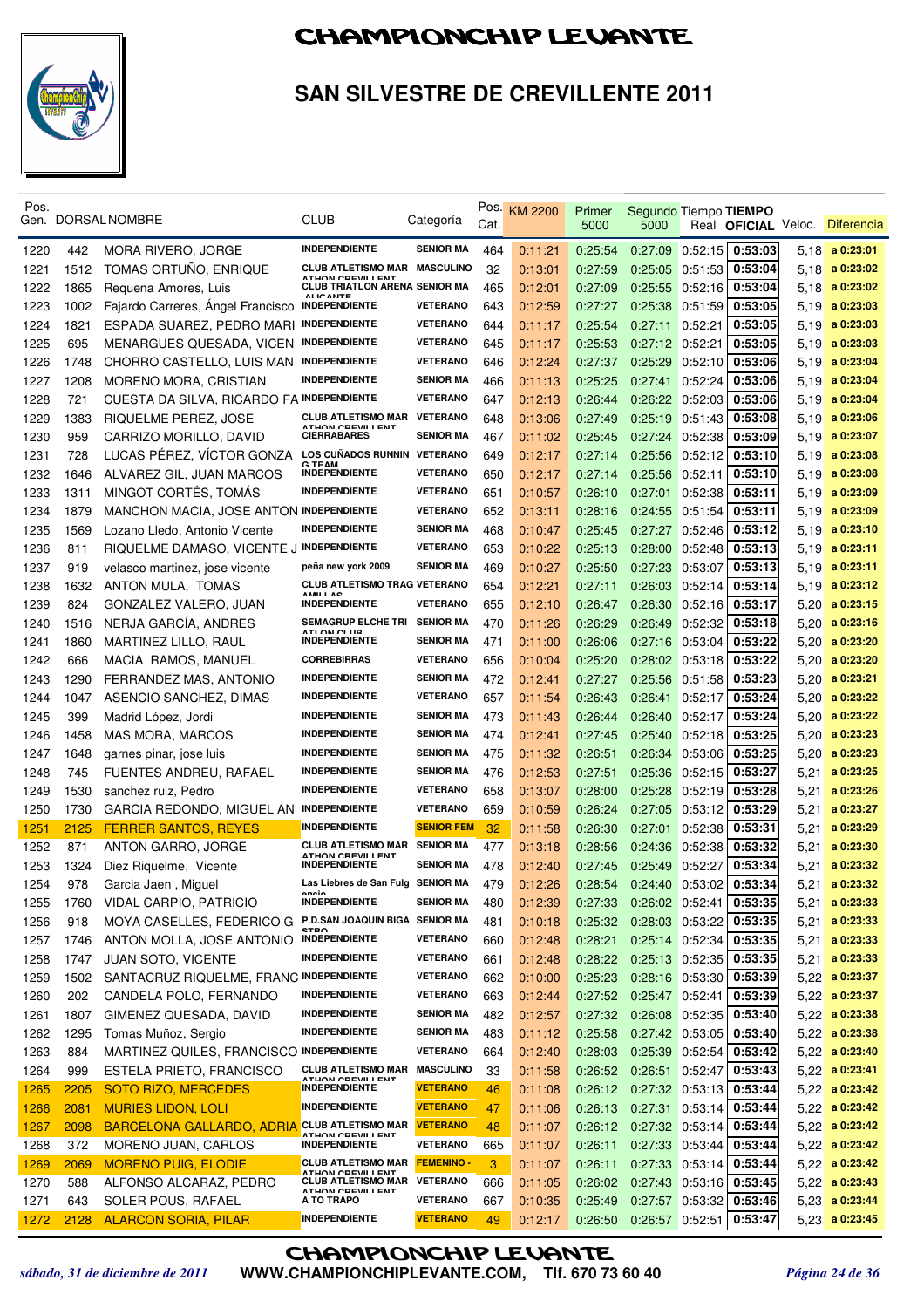

| Pos.<br>Gen. |              | <b>DORSALNOMBRE</b>                                                | <b>CLUB</b>                                            | Categoría                              | Cat.       | Pos. KM 2200       | Primer<br>5000     | Segundo Tiempo TIEMPO<br>5000      |                    | Real <b>OFICIAL</b> Veloc. |              | Diferencia                       |
|--------------|--------------|--------------------------------------------------------------------|--------------------------------------------------------|----------------------------------------|------------|--------------------|--------------------|------------------------------------|--------------------|----------------------------|--------------|----------------------------------|
| 1273         | 1733         | PÉREZ ANSÓTEGUI, SERGIO                                            | C. A. Apol*Ana                                         | <b>SENIOR MA</b>                       | 484        | 0:11:44            | 0:27:09            | 0:26:39                            | 0:53:10            | 0:53:48                    |              | $5,23$ a 0:23:46                 |
| 1274         | 587          | SANCHEZ RODRIGUEZ, JORGE                                           | <b>INDEPENDIENTE</b>                                   | <b>SENIOR MA</b>                       | 485        | 0:13:49            | 0:29:09            | 0:24:39                            | 0:52:20            | 0:53:48                    | 5,23         | a 0:23:46                        |
| 1275         | 361          | RUIZ MARTINEZ, JAVIER                                              | <b>INDEPENDIENTE</b>                                   | <b>SENIOR MA</b>                       | 486        | 0:13:49            | 0:29:10            | 0:24:38                            | 0:52:20            | 0:53:48                    | 5,23         | a 0:23:46                        |
| 1276         | 420          | SANCHEZ RODRIGUEZ, JOSE A                                          | <b>INDEPENDIENTE</b>                                   | VETERANO                               | 668        | 0:13:49            | 0:29:10            | 0:24:39                            | 0:52:21            | 0:53:49                    | 5,23         | a 0:23:47                        |
| 1277         | 2345         | <b>CUTILLAS MARCO, EUGENIA</b>                                     | <b>U.D. ABANILLA</b>                                   | <b>SENIOR FEM</b>                      | 33         | 0:10:49            | 0:25:59            | 0:27:50                            | 0:53:29            | 0:53:49                    | 5,23         | a 0:23:47                        |
| 1278         | 1526         | navarro quiles, jose antonio                                       | PENA EL FLATO                                          | VETERANO                               | 669        | 0:12:44            | 0:27:38            | 0:26:11                            | 0:52:50            | 0:53:49                    | 5,23         | a 0:23:47                        |
| 1279         | 314          | MARTINEZ TELLEZ, CARLOS                                            | <b>INDEPENDIENTE</b>                                   | <b>SENIOR MA</b>                       | 487        | 0:11:03            | 0:26:17            | 0:27:33                            | 0:53:35            | 0:53:50                    | 5,23         | a 0:23:48                        |
| 1280         | 1627         | Lledo Lozano, Evarisrto                                            | <b>INDEPENDIENTE</b>                                   | <b>VETERANO</b>                        | 670        | 0:13:24            | 0:28:19            | 0:25:31                            | 0:52:34            | 0:53:50                    | 5,23         | a 0:23:48                        |
| 1281         | 1329         | Magallon Ferrandez, Damian                                         | <b>INDEPENDIENTE</b>                                   | <b>MASCULINO</b>                       | 34         | 0:11:59            | 0:26:52            | 0:26:58                            | 0:52:54            | 0:53:50                    | 5,23         | a 0:23:48                        |
| 1282         | 1096         | CHIRIVELLA RUIZ, JUAN ANTON                                        | <b>INDEPENDIENTE</b>                                   | <b>SENIOR MA</b>                       | 488        | 0:11:05            | 0:26:27            | 0:27:24                            | 0:53:29            | 0:53:51                    | 5,23         | a 0:23:49                        |
| 1283         | 1568         | Ferrandez Pomares, Jose Antonio                                    | <b>INDEPENDIENTE</b>                                   | <b>SENIOR MA</b>                       | 489        | 0:13:06            | 0:27:57            | 0:25:54                            | 0:52:25            | 0:53:51                    | 5,23         | a 0:23:49                        |
| 1284         | 1570         | Ferrandez Pastor, Antonio                                          | <b>INDEPENDIENTE</b>                                   | VETERANO                               | 671        | 0:13:05            | 0:27:57            | 0:25:54                            | 0:52:26            | 0:53:51                    | 5,23         | a 0:23:49                        |
| 1285         | 1124         | PENALVA PENALVA, ALEJANDR                                          | <b>INDEPENDIENTE</b>                                   | <b>SENIOR MA</b>                       | 490        | 0:13:20            | 0:28:15            | 0:25:36                            | 0:52:49            | 0:53:51                    | 5,23         | a 0:23:49                        |
| 1286         | 1107         | LILLO TORREGROSA, ANTONIO                                          | <b>INDEPENDIENTE</b>                                   | VETERANO                               | 672        | 0:12:55            | 0:28:15            | 0:25:37                            | 0:52:35            | 0:53:52                    | 5,23         | a 0:23:50                        |
| 1287         | 974          | GARCIA-PLATA FERNANDEZ, AL                                         | <b>QUINTON TEAM</b>                                    | VETERANO                               | 673        | 0:12:34            | 0:27:24            | 0:26:28                            | 0:52:34            | 0:53:52                    | 5,23         | a 0:23:50                        |
| 1288         | 973          | GARCIA-PLATA FERNANDEZ, A                                          | <b>QUINTON TEAM</b>                                    | <b>VETERANO</b>                        | 674        | 0:12:33            | 0:27:24            | 0:26:28                            | 0:52:34            | 0:53:52                    | 5,23         | a 0:23:50                        |
| 1289         | 1336         | MAS MAGRO, MARCO ANTONIO                                           | <b>INDEPENDIENTE</b>                                   | <b>VETERANO</b>                        | 675        | 0:12:41            | 0:27:46            | 0:26:06                            | 0:52:44            | 0:53:52                    | 5,23         | a 0:23:50                        |
| 1290         | 1056         | MAS MACIA, JUAN JOSE                                               | <b>CLUB ATLETISMO MAR</b><br><b>ATHON CDEVILL ENT</b>  | <b>MASCULINO</b>                       | 35         | 0:10:24            | 0:24:57            | 0:28:55                            | 0:53:17            | 0:53:52                    | 5,23         | a 0:23:50                        |
| 1291         | 2192         | <b>RUIZ IGUAL, ASUNCION RAQUE</b>                                  | <b>INDEPENDIENTE</b><br><b>CENTRO EXCURSIONIS</b>      | <b>VETERANO</b>                        | 50         | 0:10:18            | 0:25:50            | 0:28:03                            | 0:53:41            | 0:53:53                    | 5,23         | a 0:23:51                        |
| 1292<br>1293 | 2111         | <b>HUEDO RODENAS, INFINITA</b><br><b>CASES CLEMENTE, MARIA JOS</b> | <b>TA AI MODADI</b><br><b>CLUB ATLETISMO DOL</b>       | <b>SENIOR FEM</b><br><b>SENIOR FEM</b> | 34<br>35   | 0:11:36            | 0:26:20            | 0:27:33                            | 0:53:06            | 0:53:53<br>0:53:53         | 5,23         | a 0:23:51<br>a 0:23:51           |
| 1294         | 2043<br>1111 | CARRASCOSA EGÍO, MANUEL                                            | ORES<br>CLUB AT.ALMORADI TRI SENIOR MA                 |                                        | 491        | 0:12:17<br>0:12:17 | 0:27:37<br>0:27:37 | 0:26:16<br>0:26:16                 | 0:53:16<br>0:53:15 | 0:53:53                    | 5,23<br>5,23 | a 0:23:51                        |
| 1295         | 2149         | <b>ALFONSO PIÑERO, JOSEFA</b>                                      | <b>KII UMETRUS</b><br><b>INDEPENDIENTE</b>             | <b>VETERANO</b>                        | 51         | 0:11:05            | 0:26:08            | 0:27:46                            | 0:53:42            | 0:53:54                    | 5,23         | a 0:23:52                        |
| 1296         | 507          | VALERO GARCIA, JOSE ANTONI                                         | <b>INDEPENDIENTE</b>                                   | <b>SENIOR MA</b>                       | 492        | 0:12:17            | 0:27:38            | 0:26:16                            | 0:53:16            | 0:53:54                    | 5,23         | a 0:23:52                        |
| 1297         | 936          | <b>VERA TOMAS, JAVIER</b>                                          | <b>INDEPENDIENTE</b>                                   | VETERANO                               | 676        | 0:12:15            | 0:27:31            | 0:26:23                            | 0:53:05            | 0:53:54                    | 5,23         | a 0:23:52                        |
| 1298         | 1301         | SIRVENT JUAREZ, ANGEL                                              | <b>INDEPENDIENTE</b>                                   | <b>SENIOR MA</b>                       | 493        | 0:12:33            | 0:27:35            | 0:26:22                            | 0:52:44            | 0:53:57                    | 5,24         | a 0:23:55                        |
| 1299         | 1034         | RODRIGUEZ VILLARES, SERAFI                                         | <b>INDEPENDIENTE</b>                                   | <b>VETERANO</b>                        | 677        | 0:11:11            | 0:25:37            | 0:28:21                            | 0:53:19            | 0:53:58                    | 5,24         | a 0:23:56                        |
| 1300         | 476          | GONZALEZ ALBEROLA, JUAN VI                                         | <b>INDEPENDIENTE</b>                                   | <b>SENIOR MA</b>                       | 494        | 0:12:05            | 0:27:06            | 0:26:53                            | 0:53:04            | 0:53:59                    | 5,24         | a 0:23:57                        |
| 1301         | 1408         | CANDELA ALFONSO, SANTIAGO                                          | <b>CLUB ATLETISMO MAR</b>                              | <b>VETERANO</b>                        | 678        | 0:11:08            | 0:26:38            | 0:27:21                            | 0:53:37            | 0:53:59                    | 5,24         | a 0:23:57                        |
| 1302         | 1276         | MAS MAS, JOSE MANUEL                                               | ATHON CREVILL ENT<br><b>INDEPENDIENTE</b>              | VETERANO                               | 679        | 0:11:08            | 0:26:37            | 0:27:22                            | 0:53:37            | 0:53:59                    | 5,24         | a 0:23:57                        |
| 1303         | 1081         | ORTIZ ZARAGOZA, JOSE MARIA                                         | <b>INDEPENDIENTE</b>                                   | <b>SENIOR MA</b>                       | 495        | 0:12:20            | 0:27:47            | 0:26:12 0:53:29                    |                    | 0:53:59                    | 5,24         | a 0:23:57                        |
| 1304         | 1281         | SAEZ CLEMENTE, ERNESTO                                             | <b>INDEPENDIENTE</b>                                   | <b>SENIOR MA</b>                       | 496        | 0:12:01            | 0:27:04            | 0:26:56                            | 0:53:14            | 0:54:00                    | 5,24         | a 0:23:58                        |
| 1305         | 1288         | MARIN CAÑIZARES, TRINO                                             | <b>INDEPENDIENTE</b>                                   | <b>SENIOR MA</b>                       | 497        | 0:12:00            | 0:27:04            | 0:26:56                            | 0:53:15            | 0:54:00                    | 5,24         | a 0:23:58                        |
| 1306         | 1894         | BERNA PARRES, JUAN ISRAEL                                          | <b>INDEPENDIENTE</b>                                   | <b>SENIOR MA</b>                       | 498        | 0:10:22            | 0:25:42            | 0:28:19                            | 0:53:57            | 0:54:01                    | 5,24         | a 0:23:59                        |
| 1307         | 1857         | MOLINA GOMEZ, juan jose                                            | <b>INDEPENDIENTE</b>                                   | <b>SENIOR MA</b>                       | 499        | 0:13:31            | 0:29:03            | 0:24:58                            | 0:52:42            | 0:54:01                    |              | 5,24 a 0:23:59                   |
| 1308         | 352          | CHAZARRA PACHECO, ANTONI                                           | <b>INDEPENDIENTE</b>                                   | VETERANO                               | 680        | 0:12:09            | 0:27:26            | 0:26:36 0:53:28                    |                    | 0:54:02                    |              | 5,24 a 0:24:00                   |
| 1309         | 1160         | Espinosa Baeza, Alvaro                                             | <b>INDEPENDIENTE</b>                                   | <b>SENIOR MA</b>                       | 500        | 0:12:07            | 0:27:26            | 0:26:36 0:53:28                    |                    | 0:54:02                    |              | 5,24 a 0:24:00                   |
| 1310         | 594          | IBARRA ZARAGOZA, FRANCISC                                          | <b>INDEPENDIENTE</b>                                   | <b>SENIOR MA</b>                       | 501        | 0:12:08            | 0:27:26            | 0:26:36 0:53:28                    |                    | 0:54:02                    |              | 5,24 a 0:24:00                   |
| 1311         | 342          | RODRIGUEZ VALENTI, SERGIO                                          | <b>MARATONIANOS DE GU VETERANO</b><br><b>ADDAMAD</b>   |                                        | 681        | 0:12:09            | 0:27:26            | 0:26:37 0:53:30                    |                    | 0:54:03                    |              | 5,24 a 0:24:01                   |
| 1312         | 857          | RUIZ MORENO, ANDRES                                                | <b>INDEPENDIENTE</b>                                   | <b>VETERANO</b>                        | 682        | 0:12:10            | 0:27:26            | 0:26:37 0:53:31                    |                    | 0:54:03                    |              | 5,24 a 0:24:01                   |
| 1313         | 1448         | FUENTES DIEZ, MANUEL                                               | <b>INDEPENDIENTE</b>                                   | <b>VETERANO</b>                        | 683        | 0:12:40            | 0:27:18            | 0:26:46 0:53:05                    |                    | 0:54:04                    |              | 5,24 a 0:24:02                   |
| 1314         | 1316         | ALFONSO GONZALEZ, FRANCIS                                          | <b>INDEPENDIENTE</b>                                   | <b>SENIOR MA</b>                       | 502        | 0:12:53            | 0:27:45            | 0:26:20 0:52:56                    |                    | 0:54:05                    |              | 5,25 a 0:24:03                   |
| 1315         | 2183         | <b>MAS VERACRUZ, NATIVIDAD</b>                                     | <b>INDEPENDIENTE</b>                                   | <b>VETERANO</b>                        | 52         | 0:10:56            | 0:26:31            | 0:27:36 0:53:58                    |                    | 0:54:07                    |              | 5,25 a 0:24:05                   |
| 1316         | 883          | VAELLO PASCUAL, JOSE                                               | <b>INDEPENDIENTE</b>                                   | <b>VETERANO</b><br><b>SENIOR MA</b>    | 684        | 0:12:39            | 0:28:03            | 0:26:05 0:53:21                    |                    | 0:54:08                    |              | 5,25 a 0:24:06                   |
| 1317         | 1394         | RODRIGUEZ FERRANDEZ, LUIS                                          | <b>INDEPENDIENTE</b><br>CLUB AT.ALMORADI TRI SENIOR MA |                                        | 503        | 0:12:42            | 0:27:40<br>0:27:39 | 0:26:29 0:52:52                    |                    | 0:54:09<br>0:54:09         |              | 5,25 a 0:24:07<br>5,25 a 0:24:07 |
| 1318<br>1319 | 295          | MACIA LORENZO, JOAQUIN<br>CARAVANTE CASADO, GUILLER                | <b>VII OMETDOS</b><br><b>INDEPENDIENTE</b>             | <b>SENIOR MA</b>                       | 504<br>505 | 0:12:42            | 0:29:29            | 0:26:30 0:52:52<br>0:24:40 0:53:17 |                    | 0:54:09                    |              | 5,25 a 0:24:07                   |
| 1320         | 852<br>1578  | SANCHEZ RIQUELME, ENGELBE INDEPENDIENTE                            |                                                        | VETERANO                               | 685        | 0:13:39<br>0:12:54 | 0:27:58            | 0:26:12 0:53:00                    |                    | 0:54:10                    |              | 5,25 a 0:24:08                   |
| 1321         | 814          | MARTINEZ RUZ, JAVIER                                               | <b>INDEPENDIENTE</b>                                   | <b>SENIOR MA</b>                       | 506        | 0:10:05            | 0:25:11            | 0:28:59 0:53:44                    |                    | 0:54:10                    |              | 5,25 a 0:24:08                   |
| 1322         | 1029         | Marinari, Stefan                                                   | CLUB TRIATLON TRIEL VETERANO                           |                                        | 686        | 0:12:49            | 0:27:57            | 0:26:13 0:52:44                    |                    | 0:54:10                    |              | 5,25 a 0:24:08                   |
| 1323         | 851          | RODRIGUEZ ALIARTE, ANIORTE INDEPENDIENTE                           |                                                        | VETERANO                               | 687        | 0:11:15            | 0:26:53            | 0:27:18 0:53:45                    |                    | 0:54:11                    |              | 5,25 a 0:24:09                   |
| 1324         | 1199         | MONREAL GILAR, JOSE                                                | <b>INDEPENDIENTE</b>                                   | VETERANO                               | 688        | 0:12:33            | 0:27:44            | 0:26:28 0:53:23                    |                    | 0:54:12                    |              | 5,25 a 0:24:10                   |
| 1325         | 1220         | MONTESINOS MIGUEL, RUBEN                                           | <b>INDEPENDIENTE</b>                                   | <b>SENIOR MA</b>                       | 507        | 0:10:43            | 0:25:59            | 0:28:16 0:53:41                    |                    | 0:54:15                    |              | 5,26 a 0:24:13                   |
|              |              |                                                                    |                                                        |                                        |            |                    |                    |                                    |                    |                            |              |                                  |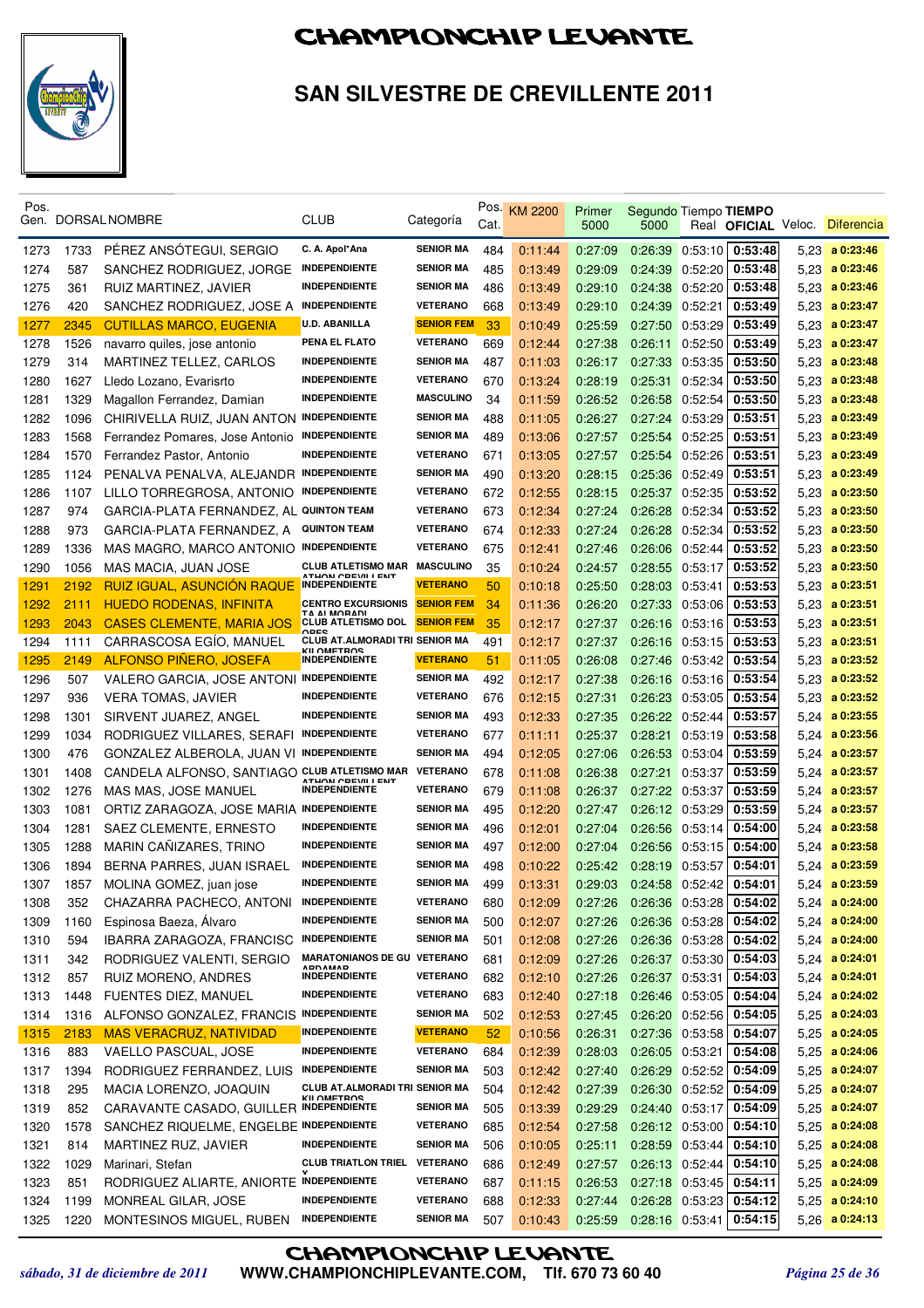

| Pos.<br>Gen. |      | <b>DORSAL NOMBRE</b>                    | <b>CLUB</b>                                      | Categoría         | Cat. | Pos. KM 2200 | Primer<br>5000 | Segundo Tiempo TIEMPO<br>5000 |         |         |      | Real <b>OFICIAL</b> Veloc. Diferencia |
|--------------|------|-----------------------------------------|--------------------------------------------------|-------------------|------|--------------|----------------|-------------------------------|---------|---------|------|---------------------------------------|
| 1326         | 1077 | ASENSIO ALFONSO, JORGE MA               | <b>INDEPENDIENTE</b>                             | <b>VETERANO</b>   | 689  | 0:11:15      | 0:26:33        | 0:27:43 0:53:44               |         | 0:54:16 |      | 5,26 a 0:24:14                        |
| 1327         | 2158 | pOMARES mUÑOZ, nOELIA                   | <b>INDEPENDIENTE</b>                             | <b>SENIOR FEM</b> | 36   | 0:12:26      | 0:27:16        | 0:27:02 0:53:11               |         | 0:54:18 | 5,26 | a 0:24:16                             |
| 1328         | 1032 | MAS ROCAMORA, JOSE MARIA                | <b>INDEPENDIENTE</b>                             | VETERANO          | 690  | 0:10:52      | 0:26:07        | 0:28:12 0:53:53               |         | 0:54:19 | 5,26 | a 0:24:17                             |
| 1329         | 2305 | <b>MURCIA GARCÍA, MARÍA DEL R</b>       | <b>CLUB AT.ALMORADI TRI VETERANO</b>             |                   | 53   | 0:12:19      | 0:27:37        | 0:26:42 0:53:25               |         | 0:54:19 | 5,26 | a 0:24:17                             |
| 1330         | 536  | <b>GARCIA SANCHEZ, OSKAR</b>            | <b>KII UNETDUC</b><br><b>CORREBIRRAS</b>         | VETERANO          | 691  | 0:11:11      | 0:26:34        | 0:27:53 0:54:05               |         | 0:54:27 | 5,27 | a 0:24:25                             |
| 1331         | 2352 | Oostema, Hilda                          | <b>CLUB ATLETISMO ALTE VETERANO</b>              |                   | 54   | 0:11:08      | 0:26:49        | 0:27:38                       | 0:54:10 | 0:54:27 | 5,27 | a 0:24:25                             |
| 1332         | 777  | Devilee, Rob                            | $\mathbf{A}$<br>CLUB ATLETISMO ALTE VETERANO     |                   | 692  | 0:11:08      | 0:26:49        | 0:27:38                       | 0:54:10 | 0:54:27 | 5,27 | a 0:24:25                             |
| 1333         | 624  | MACHADO BARBOZA, ARMAND                 | <b>INDEPENDIENTE</b>                             | <b>SENIOR MA</b>  | 508  | 0:11:56      | 0:27:21        | 0:27:08                       | 0:54:02 | 0:54:29 | 5,27 | a 0:24:27                             |
| 1334         | 1928 | MAS GOMEZ, JESUS GABRUEL                | <b>INDEPENDIENTE</b>                             | <b>SENIOR MA</b>  | 509  | 0:10:38      | 0:26:18        | 0:28:11                       | 0:54:19 | 0:54:29 | 5,27 | a 0:24:27                             |
| 1335         | 1664 | Amoros Arce, Antonio                    | <b>INDEPENDIENTE</b>                             | <b>VETERANO</b>   | 693  | 0:13:09      | 0:28:46        | 0:25:44                       | 0:53:08 | 0:54:30 | 5,27 | a 0:24:28                             |
| 1336         | 1216 | LLEDO PEREZ, LUIS DANIEL                | <b>INDEPENDIENTE</b>                             | <b>SENIOR MA</b>  | 510  | 0:12:41      | 0:27:28        | 0:27:03                       | 0:53:06 | 0:54:31 | 5,27 | a 0:24:29                             |
| 1337         | 878  | PEREZ SERNA, LUIS MANUEL                | <b>INDEPENDIENTE</b>                             | <b>SENIOR MA</b>  | 511  | 0:12:42      | 0:27:27        | 0:27:04                       | 0:53:05 | 0:54:31 | 5,27 | a 0:24:29                             |
| 1338         | 1572 | Martinez Alhama, Jose Manuel            | <b>INDEPENDIENTE</b>                             | <b>SENIOR MA</b>  | 512  | 0:12:09      | 0:27:36        | 0:26:56                       | 0:53:41 | 0:54:32 | 5,27 | a 0:24:30                             |
| 1339         | 933  | sevilla cavas, leonardo javier          | ALHAMA ORIENTACION SENIOR MA                     |                   | 513  | 0:12:52      | 0:28:24        | 0:26:11                       | 0:53:31 | 0:54:35 | 5,27 | a 0:24:33                             |
| 1340         | 548  | GIL MARTINEZ, JESUS                     | V MONITAÑA<br>CLUB TRIATLON JUMIL VETERANO       |                   | 694  | 0:10:48      | 0:25:59        | 0:28:37                       | 0:54:04 | 0:54:36 | 5,28 | a 0:24:34                             |
| 1341         | 1804 | <b>GARCIA VERDU, MIGUEL</b>             | $\overline{1}$<br><b>INDEPENDIENTE</b>           | VETERANO          | 695  | 0:12:15      | 0:27:56        | 0:26:40                       | 0:54:04 | 0:54:36 | 5,28 | a 0:24:34                             |
| 1342         | 2311 | <b>MARTINEZ LOPEZ, ESTHER</b>           | <b>CLUB DE MUNTANYA A</b>                        | <b>VETERANO</b>   | 55   | 0:11:31      | 0:27:03        | 0:27:33                       | 0.54:11 | 0:54:36 | 5,28 | a 0:24:34                             |
| 1343         | 1813 | SANZ PEREZ, RAUL                        | CCLIVIC<br><b>INDEPENDIENTE</b>                  | VETERANO          | 696  | 0:12:15      | 0:27:57        | 0:26:39                       | 0:54:05 | 0:54:36 | 5,28 | a 0:24:34                             |
| 1344         | 1948 | IMAZ DUÑABEITIA, ALFONSO                | <b>INDEPENDIENTE</b>                             | VETERANO          | 697  | 0:12:14      | 0:27:56        | 0:26:40                       | 0:54:04 | 0:54:36 | 5,28 | a 0:24:34                             |
| 1345         | 786  | Ilopis baeza, vicente javier            | <b>INDEPENDIENTE</b>                             | VETERANO          | 698  | 0:12:23      | 0:27:48        | 0:26:50                       | 0:53:55 | 0:54:38 | 5,28 | a 0:24:36                             |
| 1346         | 452  | Lorca Valero, Carlos                    | <b>INDEPENDIENTE</b>                             | <b>SENIOR MA</b>  | 514  | 0:12:24      | 0:27:48        | 0:26:50                       | 0:53:55 | 0:54:38 | 5,28 | a 0:24:36                             |
| 1347         | 729  | Juan Soto, Alejandro                    | <b>KM. 21 ELX</b>                                | VETERANO          | 699  | 0:12:47      | 0:28:22        | 0:26:19                       | 0:53:41 | 0:54:41 | 5,28 | a 0:24:39                             |
| 1348         | 1553 | LIDON ASENCIO, CRISTIAN                 | <b>INDEPENDIENTE</b>                             | <b>SENIOR MA</b>  | 515  | 0:12:56      | 0:28:20        | 0:26:22                       | 0:53:34 | 0:54:42 | 5,28 | a 0:24:40                             |
| 1349         | 701  | VALERO SANSANO, JOSE LUIS               | <b>INDEPENDIENTE</b>                             | <b>SENIOR MA</b>  | 516  | 0:12:56      | 0:28:20        | 0:26:22                       | 0:53:34 | 0:54:42 | 5,28 | a 0:24:40                             |
| 1350         | 2180 | lopez fraga, maria carmen               | <b>MARATHON CARTAGEN VETERANO</b>                |                   | 56   | 0:12:52      | 0:28:13        | 0:26:30                       | 0:53:48 | 0:54:43 | 5,28 | a 0:24:41                             |
| 1351         | 988  | Sanchez Marin, JUAN ANTONIO             | <b>INDEPENDIENTE</b>                             | VETERANO          | 700  | 0:12:31      | 0:27:28        | 0:27:16                       | 0:53:46 | 0:54:44 | 5,28 | a 0:24:42                             |
| 1352         | 1437 | MONTAÑEZ LOPEZ, JAVIER                  | <b>INDEPENDIENTE</b>                             | VETERANO          | 701  | 0:12:13      | 0:28:09        | 0:26:36                       | 0:54:19 | 0:54:45 | 5,28 | a 0:24:43                             |
| 1353         | 1531 | ALBERT GUEVARA, JOSE PABL               | <b>INDEPENDIENTE</b>                             | VETERANO          | 702  | 0:11:42      | 0:27:16        | 0:27:29                       | 0:54:05 | 0:54:45 | 5,28 | a 0:24:43                             |
| 1354         | 1475 | Quiles Barranco, Jose Luis              | <b>INDEPENDIENTE</b>                             | <b>SENIOR MA</b>  | 517  | 0:12:41      | 0:28:32        | 0:26:13 0:53:53               |         | 0:54:45 | 5,28 | a 0:24:43                             |
| 1355         | 1237 | MOLINA MOLINA, EUGENIO                  | <b>INDEPENDIENTE</b>                             | VETERANO          | 703  | 0:11:20      | 0:26:44        | 0:28:02                       | 0:54:15 | 0:54:46 | 5,29 | a 0:24:44                             |
| 1356         | 2047 | <b>MAS GUILABERT, MONSERRAT</b>         | <b>CLUB ATLETISMO MAR</b>                        | <b>VETERANO</b>   | 57   | 0:11:08      | 0:26:23        | 0:28:26                       | 0:54:18 | 0:54:49 | 5,29 | a 0:24:47                             |
| 1357         | 502  | Fons TOMAS, MIGUEL                      | <b>ATHON ODEVILL ENT</b><br><b>INDEPENDIENTE</b> | <b>SENIOR MA</b>  | 518  | 0:12:45      | 0:28:19        | 0:26:31                       | 0:53:31 | 0:54:50 | 5,29 | a 0:24:48                             |
| 1358         | 1875 | <b>BURGUILLOS GUIRAO, SEBASTI</b>       | <b>INDEPENDIENTE</b>                             | <b>VETERANO</b>   | 704  | 0:13:18      | 0:28:58        | 0:25:54                       | 0:53:59 | 0:54:52 | 5,29 | a 0:24:50                             |
| 1359         | 1062 | FUSTER TORREGROSA, JOSE R INDEPENDIENTE |                                                  | VETERANO          | 705  | 0:12:40      | 0:27:59        | 0:26:55                       | 0:54:00 | 0:54:54 | 5,29 | a 0:24:52                             |
| 1360         | 1549 | POVEDA MAS, DAVID                       | <b>INDEPENDIENTE</b>                             | <b>SENIOR MA</b>  | 519  | 0:12:35      | 0:27:01        | 0:27:55                       | 0:53:29 | 0:54:56 |      | 5,30 a 0:24:54                        |
| 1361         | 734  | ALVARADO PINILLA, PEDRO JO              | <b>INDEPENDIENTE</b>                             | VETERANO          | 706  | 0:12:14      | 0:27:11        | $0:27:45$ 0:53:54             |         | 0:54:56 | 5,30 | a 0:24:54                             |
| 1362         | 1439 | Carpio Peral, José Manuel               | <b>INDEPENDIENTE</b>                             | <b>VETERANO</b>   | 707  | 0:12:39      | 0:27:32        | 0:27:24 0:54:03               |         | 0:54:56 | 5,30 | a 0:24:54                             |
| 1363         | 873  | <b>CUTILLAS GARBE, JOSE FELIX</b>       | <b>INDEPENDIENTE</b>                             | <b>VETERANO</b>   | 708  | 0:12:39      | 0:27:32        | 0:27:24 0:54:01               |         | 0:54:56 | 5,30 | a 0:24:54                             |
| 1364         | 2153 | Herrero Fernández, Ana                  | <b>INDEPENDIENTE</b>                             | <b>SENIOR FEM</b> | 37   | 0:12:21      | 0:27:43        | 0:27:15 0:54:25               |         | 0:54:58 | 5,30 | a 0:24:56                             |
| 1365         | 1799 | TORRES CANOVAS, RAFAEL                  | CLUB ALPINO CALASPA VETERANO                     |                   | 709  | 0:13:22      | 0:28:33        | 0:26:27 0:53:38               |         | 0:55:00 | 5,30 | a 0:24:58                             |
| 1366         | 1387 | HURTADO PRIETO, GASPAR                  | <b>DDA</b><br><b>INDEPENDIENTE</b>               | <b>VETERANO</b>   | 710  | 0:13:18      | 0:28:29        | 0:26:37 0:53:47               |         | 0:55:06 | 5,31 | a 0:25:04                             |
| 1367         | 1009 | Orts Espadero, Joaquin                  | <b>INDEPENDIENTE</b>                             | VETERANO          | 711  | 0:11:07      | 0:27:01        | 0:28:05 0:54:59               |         | 0:55:06 | 5,31 | a 0:25:04                             |
| 1368         | 1322 | Sánchez García, Miguel Angel            | <b>INDEPENDIENTE</b>                             | <b>SENIOR MA</b>  | 520  | 0:11:32      | 0:26:56        | 0:28:10 0:54:36               |         | 0:55:06 | 5,31 | a 0:25:04                             |
| 1369         | 1313 | albert cayuelas, jose maría             | <b>INDEPENDIENTE</b>                             | <b>VETERANO</b>   | 712  | 0:12:23      | 0:27:47        | 0:27:21                       | 0:54:26 | 0:55:08 | 5,31 | a 0:25:06                             |
| 1370         | 1436 | Maciá Mora, Francisco                   | <b>INDEPENDIENTE</b>                             | VETERANO          | 713  | 0:12:23      | 0:27:46        | 0:27:23                       | 0:54:27 | 0:55:09 | 5,31 | a 0:25:07                             |
| 1371         | 629  | RUIZ BLASCO, JOSE MANUEL                | <b>KM. 21 ELX</b>                                | <b>VETERANO</b>   | 714  | 0:11:36      | 0:26:28        | 0:28:42 0:54:29               |         | 0:55:10 | 5,31 | a 0:25:08                             |
| 1372         | 1487 | Arriola Mansilla, Carlos Atilio         | <b>KM. 21 ELX</b>                                | VETERANO          | 715  | 0:11:39      | 0:26:29        | 0:28:41                       | 0:54:29 | 0:55:10 | 5,31 | a 0:25:08                             |
| 1373         | 865  | Mora Pujol, Gaspar Jose                 | <b>KM. 21 ELX</b>                                | <b>VETERANO</b>   | 716  | 0:11:40      | 0:26:33        | 0:28:37 0:54:29               |         | 0:55:10 | 5,31 | a 0:25:08                             |
| 1374         | 1884 | FGERRANDEZ GONZALEZ, VICT               | <b>INDEPENDIENTE</b>                             | <b>SENIOR MA</b>  | 521  | 0:12:58      | 0:28:10        | 0:27:00 0:54:11               |         | 0:55:10 | 5,31 | a 0:25:08                             |
| 1375         | 1465 | ALONSO GANZA, MIGUEL ANGE               | <b>INDEPENDIENTE</b>                             | <b>SENIOR MA</b>  | 522  | 0:13:26      | 0:28:25        | 0:26:45 0:53:49               |         | 0:55:10 | 5,31 | a 0:25:08                             |
| 1376         | 1325 | VICEDO CANO, ramon                      | <b>INDEPENDIENTE</b>                             | <b>SENIOR MA</b>  | 523  | 0:12:20      | 0:27:39        | 0:27:32 0:54:28               |         | 0:55:11 | 5,31 | a 0:25:09                             |
| 1377         | 1117 | MADRID LÓPEZ, MIGUEL                    | <b>INDEPENDIENTE</b>                             | <b>VETERANO</b>   | 717  | 0:12:55      | 0:28:40        | 0:26:31                       | 0:54:18 | 0:55:11 | 5,31 | a 0:25:09                             |
| 1378         | 1520 | GARCÍA MARÍN, PABLO                     | <b>CLUB MARATON SAN J</b>                        | <b>SENIOR MA</b>  | 524  | 0:11:30      | 0:27:20        | $0:27:51$ $0:54:52$           |         | 0:55:11 | 5,31 | a 0:25:09                             |
|              |      |                                         | <b>AVICD</b>                                     |                   |      |              |                |                               |         |         |      |                                       |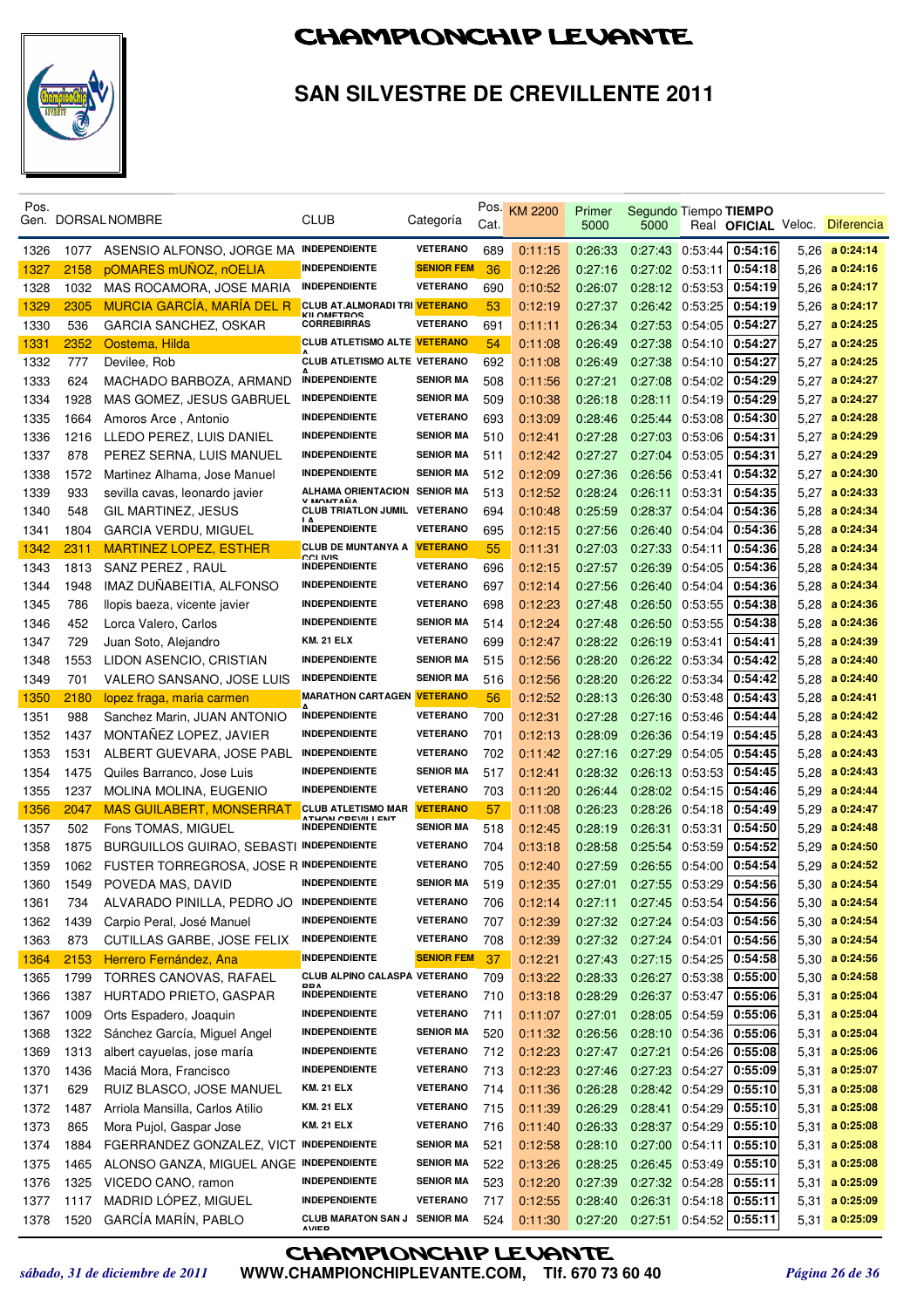

| Pos<br>Gen.  |             | <b>DORSALNOMBRE</b>                                | CLUB                                                      | Categoría                           | Cat.       | Pos. KM 2200       | Primer<br>5000     | Segundo Tiempo TIEMPO<br>5000 |                    | Real <b>OFICIAL</b> Veloc. |              | Diferencia             |
|--------------|-------------|----------------------------------------------------|-----------------------------------------------------------|-------------------------------------|------------|--------------------|--------------------|-------------------------------|--------------------|----------------------------|--------------|------------------------|
| 1379         | 2139        | <b>GIL BALLESTER, EU</b>                           | <b>CLUB MARATON SAN J</b><br><b>AVICD</b>                 | <b>SENIOR FEM</b>                   | 38         | 0:11:30            | 0:27:20            | 0:27:51                       | 0:54:51            | 0:55:11                    | 5,31         | a 0:25:09              |
| 1380         | 1349        | GONZALVEZ CANDELA, ELOY T                          | <b>INDEPENDIENTE</b>                                      | <b>SENIOR MA</b>                    | 525        | 0:13:06            | 0:28:35            | 0:26:37 0:53:55               |                    | 0:55:12                    | 5,31         | a 0:25:10              |
| 1381         | 1422        | RICARTE GOMEZ, JUAN MANUE INDEPENDIENTE            |                                                           | <b>SENIOR MA</b>                    | 526        | 0:13:28            | 0:28:24            | 0:26:48                       | 0:53:51            | 0:55:12                    | 5.31         | a 0:25:10              |
| 1382         | 501         | LOPEZ GONZALEZ, MARIANO J                          | <b>INDEPENDIENTE</b>                                      | <b>VETERANO</b>                     | 718        | 0:13:19            | 0:28:41            | 0:26:31                       | 0:53:59            | 0:55:12                    | 5,31         | a 0:25:10              |
| 1383         | 1070        | BERNABEU GUTIERREZ, alejand                        | <b>INDEPENDIENTE</b>                                      | <b>VETERANO</b>                     | 719        | 0:13:08            | 0:28:28            | 0:26:44                       | 0:54:04            | 0:55:12                    | 5.31         | a 0:25:10              |
| 1384         | 1079        | ROCA VALERO, JOSE MANUEL                           | <b>INDEPENDIENTE</b>                                      | <b>VETERANO</b>                     | 720        | 0:12:46            | 0:28:08            | 0:27:05                       | 0:54:11            | 0:55:13                    | 5.31         | a 0:25:11              |
| 1385         | 2145        | <b>CARABALLO GARCIA, NOEMI</b>                     | <b>INDEPENDIENTE</b>                                      | <b>SENIOR FEM</b>                   | 39         | 0:13:08            | 0:28:40            | 0:26:33                       | 0:53:52            | 0:55:13                    | 5,31         | a 0:25:11              |
| 1386         | 1223        | MARTINEZ FRANCO, FRANCISC                          | <b>INDEPENDIENTE</b>                                      | <b>VETERANO</b>                     | 721        | 0:13:08            | 0:28:40            | 0:26:33                       | 0:53:50            | 0:55:13                    | 5,31         | a 0:25:11              |
| 1387         | 450         | Fenol Andreu, Francisco                            | <b>MARATHON CARTAGEN VETERANO</b>                         |                                     | 722        | 0:11:41            | 0:25:55            | 0:29:19                       | 0:54:25            | 0:55:14                    | 5.31         | a 0:25:12              |
| 1388         | 1848        | FUENTES DEVESA, RAFAEL                             | <b>INDEPENDIENTE</b>                                      | VETERANO                            | 723        | 0:12:56            | 0:28:10            | 0:27:05                       | 0:53:47            | 0:55:15                    | 5.32         | a 0:25:13              |
| 1389         | 409         | NAVARRO ANTON, FRANCISCO                           | <b>MARATHON CARTAGEN VETERANO</b>                         |                                     | 724        | 0:12:41            | 0:27:55            | 0:27:20                       | 0:54:00            | 0:55:15                    | 5.32         | a 0:25:13              |
| 1390         | 261         | AZNAR MARTINEZ, MANUEL                             | <b>INDEPENDIENTE</b>                                      | <b>VETERANO</b>                     | 725        | 0:12:51            | 0:28:23            | 0:26:53                       | 0:54:14            | 0:55:16                    | 5.32         | a 0:25:14              |
| 1391         | 270         | HERNANDEZ, PAREJA, JOSE                            | <b>INDEPENDIENTE</b>                                      | <b>VETERANO</b>                     | 726        | 0:12:51            | 0:28:23            | 0:26:53                       | 0:54:14            | 0:55:16                    | 5.32         | a 0:25:14              |
| 1392         | 1048        | LOPEZ INIESTA, EDUARDO                             | <b>CORREBIRRAS</b>                                        | <b>SENIOR MA</b>                    | 527        | 0:11:54            | 0:27:38            | 0:27:41                       | 0:54:25            | 0:55:19                    | 5,32         | a 0:25:17              |
| 1393         | 823         | MORENO, BALLESTEROS                                | <b>INDEPENDIENTE</b>                                      | <b>SENIOR MA</b>                    | 528        | 0:12:46            | 0:28:42            | 0:26:38                       | 0:54:26            | 0:55:20                    | 5,32         | a 0:25:18              |
| 1394         | 1372        | PASCUAL, PIÑOL                                     | <b>INDEPENDIENTE</b>                                      | <b>SENIOR MA</b>                    | 529        | 0:12:52            | 0:28:43            | 0:26:38                       | 0:54:30            | 0:55:21                    | 5,32         | a 0:25:19              |
| 1395         | 1856        | molina lopez, juan jose                            | <b>INDEPENDIENTE</b>                                      | <b>VETERANO</b>                     | 727        | 0:13:31            | 0:29:04            | 0:26:19                       | 0:54:04            | 0:55:23                    | 5,32         | a 0:25:21              |
| 1396         | 1541        | MONLLOR PASTOR, ANTONIO                            | <b>INDEPENDIENTE</b>                                      | <b>VETERANO</b>                     | 728        | 0:12:46            | 0:27:43            | 0:27:40                       | 0:54:02            | 0:55:23                    | 5.32         | a 0:25:21              |
| 1397         | 877         | MOISES ROCAMORA, ESCOLAN                           | <b>INDEPENDIENTE</b>                                      | <b>SENIOR MA</b>                    | 530        | 0:13:10            | 0:28:33            | 0:26:51                       | 0:54:28            | 0:55:24                    | 5.32         | a 0:25:22              |
| 1398         | 1585        | Maciá Poveda, José Antonio                         | <b>INDEPENDIENTE</b>                                      | <b>VETERANO</b>                     | 729        | 0:12:38            | 0:27:57            | 0:27:28                       | 0:54:22            | 0:55:25                    | 5.32         | a 0:25:23              |
| 1399         | 219         | SERNA ARÁEZ, EMETERIO                              | CLUB AT.ALMORADI TRI VETERANO<br>KII UWETBUS              |                                     | 730        | 0:12:32            | 0:27:52            | 0:27:34                       | 0:54:29            | 0:55:26                    | 5,33         | a 0:25:24              |
| 1400         | 1477        | FAJARDO SANCHEZ, FRANCISC                          | <b>INDEPENDIENTE</b>                                      | <b>VETERANO</b>                     | 731        | 0:12:30            | 0:27:58            | 0:27:28                       | 0:54:29            | 0:55:26                    | 5,33         | a 0:25:24              |
| 1401         | 1575        | Mas Diaz, Carlos                                   | <b>INDEPENDIENTE</b>                                      | <b>SENIOR MA</b>                    | 531        | 0:13:30            | 0:28:46            | 0:26:41                       | 0:54:05            | 0:55:27                    | 5.33         | a 0:25:25              |
| 1402         | 1373        | Sempere Ibañez, Juan Francisco                     | <b>INDEPENDIENTE</b>                                      | <b>SENIOR MA</b>                    | 532        | 0:13:30            | 0:28:46            | 0:26:42 0:54:06               |                    | 0:55:28                    | 5,33         | a 0:25:26              |
| 1403         | 1708        | Rico Sesé, Javier                                  | <b>INDEPENDIENTE</b><br><b>INDEPENDIENTE</b>              | <b>VETERANO</b>                     | 732        | 0:13:39            | 0:29:05            | 0:26:23                       | 0:54:17            | 0:55:28                    | 5.33         | a 0:25:26              |
| 1404         | 1089        | <b>ESTEVE MAS, JESUS</b>                           | <b>INDEPENDIENTE</b>                                      | <b>VETERANO</b><br><b>SENIOR MA</b> | 733        | 0:11:24            | 0:26:50            | 0:28:38                       | 0:55:05            | 0:55:28                    | 5.33         | a 0:25:26              |
| 1405         | 807<br>1633 | SORO GIGANTE, JUAN CARLOS                          | <b>INDEPENDIENTE</b>                                      | <b>VETERANO</b>                     | 533<br>734 | 0:11:26            | 0:26:41<br>0:27:31 | 0:28:48<br>0:27:59            | 0:54:57            | 0:55:29<br>0:55:30         | 5,33         | a 0:25:27<br>a 0:25:28 |
| 1406<br>1407 | 2320        | CANTO MIRALLES, DAVID<br><b>GOMEZ POLO, SILVIA</b> | <b>INDEPENDIENTE</b>                                      | <b>VETERANO</b>                     | 58         | 0:12:34<br>0:11:32 | 0:27:19            | 0:28:15                       | 0:54:20<br>0:54:58 | 0:55:34                    | 5,33<br>5,33 | a 0:25:32              |
| 1408         | 1466        | <b>GRAS ANTON, JOSE ANTONIO</b>                    | <b>INDEPENDIENTE</b>                                      | <b>VETERANO</b>                     | 735        | 0:12:47            | 0:28:15            | 0:27:24 0:54:54               |                    | 0:55:39                    | 5,34         | a 0:25:37              |
| 1409         | 773         | DIAZ AZNAR, PEDRO MANUEL                           | <b>INDEPENDIENTE</b>                                      | <b>VETERANO</b>                     | 736        | 0:12:47            | 0:28:15            | 0:27:24 0:54:54               |                    | 0:55:39                    | 5,34         | a 0:25:37              |
| 1410         | 905         | PARRES SERNA, FRANCISCO                            | CENTRO EXCURSIONIS VETERANO                               |                                     | 737        | 0:13:30            | 0:29:13            | 0:26:27 0:54:22               |                    | 0:55:40                    | 5,34         | a 0:25:38              |
| 1411         | 1169        | SEGURA LLORET, ENRIQUE                             | TA COEVILI ENT<br><b>CENTRO EXCURSIONIS VETERANO</b>      |                                     | 738        | 0:12:30            | 0:28:11            | 0:27:30                       | 0:54:53            | 0:55:41                    | 5,34         | a 0:25:39              |
| 1412         | 2056        | <b>BOTELLA MARTINEZ, MARI CAR</b>                  | TA AI MODADI<br><b>CLUB ATLETISMO MAR</b>                 | <b>VETERANO</b>                     | 59         | 0:11:03            | 0:27:06            | 0:28:39                       | 0:55:42            | 0:55:45                    | 5,34         | a 0:25:43              |
| 1413         | 1135        | GARCÍA BENALIOUA, PEDRO A                          | ATHON CREWLL ENT<br><b>CLUB AT.ALMORADI TRI SENIOR MA</b> |                                     | 534        | 0:11:53            | 0:27:26            | 0:28:20                       | 0:55:15            | 0:55:46                    |              | 5,35 a 0:25:44         |
| 1414         | 1700        | MARTINEZ BELMONTE, JOSE F                          | <b>VII OMETDOS</b><br><b>INDEPENDIENTE</b>                | <b>VETERANO</b>                     | 739        | 0:11:52            | 0:27:52            | 0:27:55 0:55:29               |                    | 0:55:47                    | 5,35         | a 0:25:45              |
| 1415         | 2201        | mahmoud odeh, tagrid                               | <b>C.A ORIOL</b>                                          | <b>VETERANO</b>                     | 60         | 0:10:57            | 0:26:55            | 0:28:54 0:55:40               |                    | 0:55:49                    | 5,35         | a 0:25:47              |
| 1416         | 1452        | Caselles Aguado, Agustin                           | <b>INDEPENDIENTE</b>                                      | <b>VETERANO</b>                     | 740        | 0:12:50            | 0:28:17            | 0:27:35 0:54:51               |                    | 0:55:52                    | 5,35         | a 0:25:50              |
| 1417         | 949         | Solivella Garcia, Jesús                            | <b>G.D. SENDA-BIKE</b>                                    | <b>VETERANO</b>                     | 741        | 0:12:50            | 0:28:16            | 0:27:36 0:54:49               |                    | 0:55:52                    | 5,35         | a 0:25:50              |
| 1418         | 968         | Belmonte Garcia, Jose Agustin                      | <b>SENDA-BIKE</b>                                         | <b>VETERANO</b>                     | 742        | 0:12:50            | 0:28:17            | 0:27:35 0:54:51               |                    | 0:55:52                    | 5,35         | a 0:25:50              |
| 1419         | 1272        | BALLESTA RODRIGUEZ, AGUST                          | <b>INDEPENDIENTE</b>                                      | <b>SENIOR MA</b>                    | 535        | 0:12:51            | 0:28:18            | 0:27:34 0:54:50               |                    | 0:55:52                    | 5,35         | a 0:25:50              |
| 1420         | 1725        | RIZO ROMERO, LUIS                                  | <b>INDEPENDIENTE</b>                                      | <b>VETERANO</b>                     | 743        | 0:12:15            | 0:27:48            | $0:28:06$ 0:55:04             |                    | 0:55:54                    | 5,35         | a 0:25:52              |
| 1421         | 1514        | FERRER MANRESA, MIGUEL AN                          | <b>TRAVESIAS MITOS</b>                                    | <b>VETERANO</b>                     | 744        | 0:12:14            | 0:27:32            | 0:28:22 0:55:05               |                    | 0:55:54                    | 5,35         | a 0:25:52              |
| 1422         | 1075        | guijarro aracil, manuel                            | <b>INDEPENDIENTE</b>                                      | <b>VETERANO</b>                     | 745        | 0:13:15            | 0:28:27            | $0:27:28$ 0:54:43             |                    | 0:55:55                    |              | 5,36 a 0:25:53         |
| 1423         | 454         | CEDIEL MARCO, MARIANO                              | <b>INDEPENDIENTE</b>                                      | <b>VETERANO</b>                     | 746        | 0:12:52            | 0:28:12            | 0:27:44 0:54:48               |                    | 0:55:56                    |              | 5,36 a 0:25:54         |
| 1424         | 1845        | DAVO CHUMILLAS, BRUNO                              | CLUB ATLETISMO MAR VETERANO<br>ATHON CREVILL ENT          |                                     | 747        | 0:12:12            | 0:27:42            | 0:28:14 0:54:57               |                    | 0:55:56                    |              | 5,36 a 0:25:54         |
| 1425         | 475         | lopez clavel, david                                | CDC ATLETISMO LA MA VETERANO<br>DINA                      |                                     | 748        | 0:12:48            | 0:28:23            | 0:27:34 0:54:50               |                    | 0:55:57                    |              | 5,36 a 0:25:55         |
| 1426         | 569         | LLORET DURA, TOMAS JOSE                            | CLUB ATLETISMO SANT SENIOR MA<br>A DOI A                  |                                     | 536        | 0:12:19            | 0:27:39            | $0:28:18$ 0:55:13             |                    | 0:55:57                    |              | 5,36 a 0:25:55         |
| 1427         | 1423        | TORTOSA CREMADES, JOSE R                           | <b>CLUB ATLETISMO MAR</b><br>ATHON ODEVILL ENT            | <b>SENIOR MA</b>                    | 537        | 0:13:27            | 0:28:59            | 0:26:59 0:54:43               |                    | 0:55:58                    |              | 5,36 a 0:25:56         |
| 1428         | 1378        | MORELL MARTINEZ, PASCUAL                           | <b>INDEPENDIENTE</b>                                      | SENIOR MA                           | 538        | 0:13:29            | 0:28:59            | $0:27:00$ $0:54:45$           |                    | 0:55:59                    |              | 5,36 a 0:25:57         |
| 1429         | 1051        | MARTINEZ GARCIA, DESIDERIO                         | <b>INDEPENDIENTE</b>                                      | <b>VETERANO</b>                     | 749        | 0:12:18            | 0:27:56            | $0:28:03$ $0:55:14$           |                    | 0:55:59                    |              | 5,36 a 0:25:57         |
| 1430         | 2066        | Mazon Garcia, Alejandra                            | <b>INDEPENDIENTE</b>                                      | <b>SENIOR FEM</b>                   | 40         | 0:12:02            | 0:27:50            | $0:28:10$ $0:55:18$           |                    | 0:56:00                    |              | 5,36 a 0:25:58         |
| 1431         | 2343        | <b>HERNANDEZ VALLE, MAYTE</b>                      | INDEPENDIENTE                                             | <b>VETERANO</b>                     | 61         | 0:11:22            | 0:27:24            | 0:28:37 0:55:42               |                    | 0:56:01                    |              | 5,36 a 0:25:59         |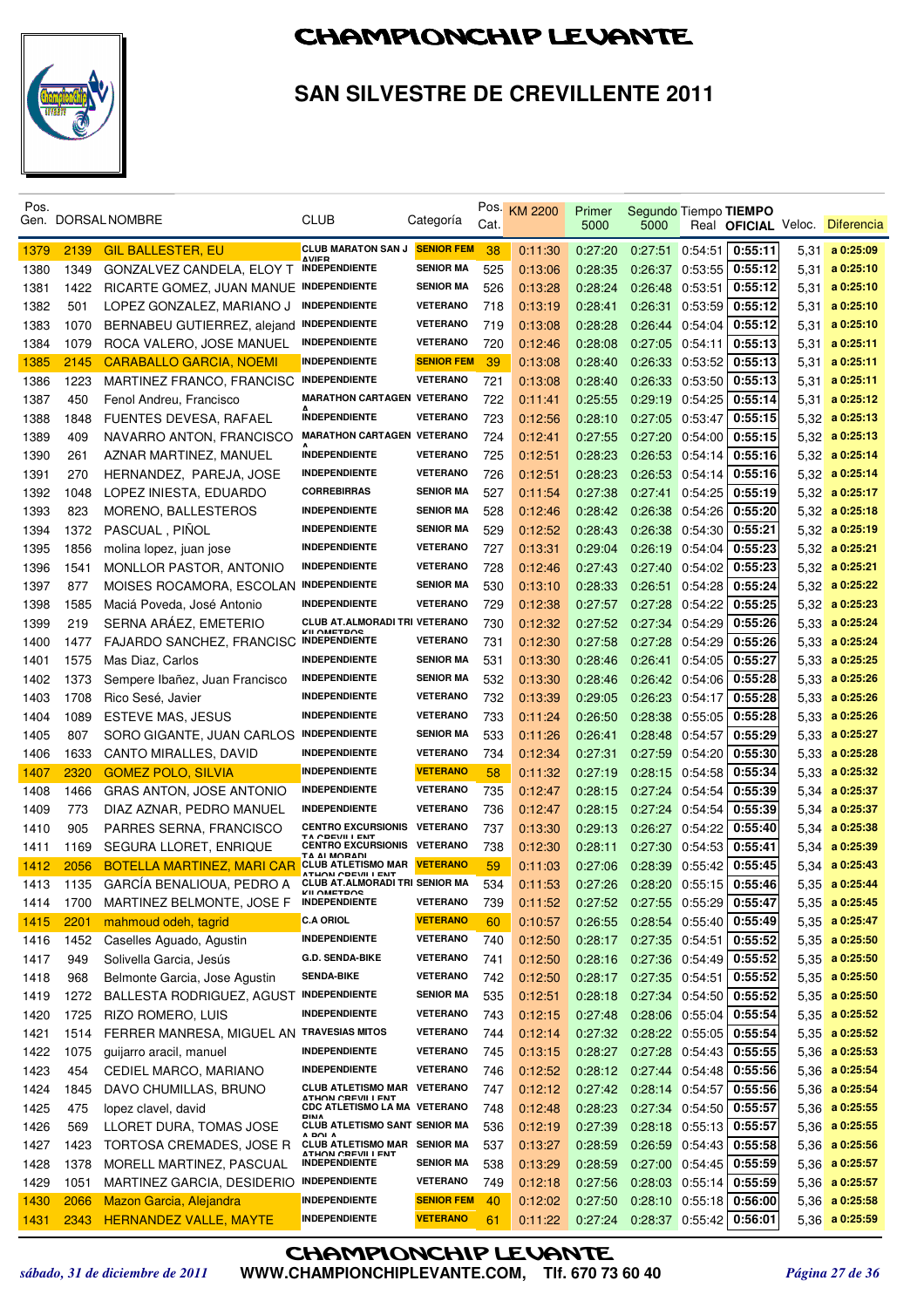

| Pos.<br>Gen. |              | <b>DORSALNOMBRE</b>                               | <b>CLUB</b>                                           | Categoría                          | Cat.     | Pos. KM 2200       | Primer<br>5000     | Segundo Tiempo TIEMPO<br>5000      |         | Real <b>OFICIAL</b> Veloc. |              | Diferencia             |
|--------------|--------------|---------------------------------------------------|-------------------------------------------------------|------------------------------------|----------|--------------------|--------------------|------------------------------------|---------|----------------------------|--------------|------------------------|
| 1432         | 694          | MARTINEZ RIPOLL, JOSE LUIS                        | <b>INDEPENDIENTE</b>                                  | <b>VETERANO</b>                    | 750      | 0:11:22            | 0:27:24            | 0:28:37 0:55:41                    |         | 0:56:01                    |              | 5,36 a 0:25:59         |
| 1433         | 1542         | perez gil, manuel                                 | <b>INDEPENDIENTE</b>                                  | VETERANO                           | 751      | 0:12:06            | 0:27:30            | 0:28:31                            | 0:55:11 | 0:56:01                    | 5.36         | a 0:25:59              |
| 1434         | 1037         | ESTEVE SOLANO, RAFAEL                             | CARRERASPOPULARES SENIOR MA<br>COM                    |                                    | 539      | 0:12:57            | 0:28:32            | 0:27:30                            | 0:54:59 | 0:56:02                    | 5,36         | a 0:26:00              |
| 1435         | 492          | toral iñesta, manuel david                        | <b>INDEPENDIENTE</b>                                  | <b>SENIOR MA</b>                   | 540      | 0:13:15            | 0:28:28            | 0:27:35                            | 0:54:51 | 0:56:03                    | 5,36         | a 0:26:01              |
| 1436         | 1577         | Canales Molina, Pablo                             | <b>CLUB ATLETISMO MAR</b><br>ATHON COEWI I ENT        | <b>VETERANO</b>                    | 752      | 0:13:29            | 0:28:43            | 0:27:21                            | 0:54:49 | 0:56:04                    | 5,36         | a 0:26:02              |
| 1437         | 1058         | SANCHEZ SERRANO, JOSE ANT                         | <b>CLUB ATLETISMO MAR</b><br><b>ATHON CDEVILL ENT</b> | <b>VETERANO</b>                    | 753      | 0:13:29            | 0:28:43            | 0:27:21                            | 0:54:50 | 0:56:04                    | 5,36         | a 0:26:02              |
| 1438         | 1943         | PARREÑO BERNAL, ANTONIO                           | <b>INDEPENDIENTE</b>                                  | VETERANO                           | 754      | 0:12:40            | 0:28:07            | 0:27:57                            | 0:55:01 | 0:56:04                    | 5,36         | a 0:26:02              |
| 1439         | 1944         | <b>GONZALEZ FRUTOS, SAMUEL</b>                    | <b>INDEPENDIENTE</b>                                  | <b>VETERANO</b>                    | 755      | 0:12:40            | 0:28:06            | 0:27:58                            | 0:55:01 | 0:56:04                    | 5,36         | a 0:26:02              |
| 1440         | 1505         | MARCOS LORENZO, VICENTE M                         | <b>INDEPENDIENTE</b>                                  | VETERANO                           | 756      | 0:12:32            | 0:27:53            | 0:28:12 0:55:08                    |         | 0:56:05                    | 5,37         | a 0:26:03              |
| 1441         | 263          | FERNANDEZ GARCIA, MANUEL                          | <b>INDEPENDIENTE</b>                                  | VETERANO                           | 757      | 0:12:31            | 0:27:35            | 0:28:31                            | 0:54:52 | 0:56:06                    | 5,37         | a 0:26:04              |
| 1442         | 1728         | <b>GOMEZ RUFETE, JOSE</b>                         | <b>INDEPENDIENTE</b>                                  | VETERANO                           | 758      | 0:12:45            | 0:28:29            | 0:27:38                            | 0:55:14 | 0:56:07                    | 5,37         | a 0:26:05              |
| 1443         | 724          | PEREZ BOTELLA, LUIS                               | <b>INDEPENDIENTE</b>                                  | VETERANO                           | 759      | 0:11:43            | 0:27:41            | 0:28:27                            | 0:55:24 | 0:56:08                    | 5,37         | a 0:26:06              |
| 1444         | 1603         | PRAVIA GOMEZ, FRANCISCO J                         | <b>INDEPENDIENTE</b>                                  | VETERANO                           | 760      | 0:12:36            | 0:28:25            | 0:27:44                            | 0:55:30 | 0:56:09                    | 5,37         | a 0:26:07              |
| 1445         | 243          | Cases Batllés, Carlos                             | <b>INDEPENDIENTE</b>                                  | <b>SENIOR MA</b>                   | 541      | 0:11:54            | 0:27:46            | 0:28:23                            | 0:55:43 | 0:56:09                    | 5,37         | a 0:26:07              |
| 1446         | 923          | cuneo marco, antonio                              | carreristas callosa de se VETERANO<br>aura            |                                    | 761      | 0:11:40            | 0:27:31            | 0:28:39                            | 0:55:48 | 0:56:10                    | 5,37         | a 0:26:08              |
| 1447         | 1763         | CANDELA DAVO, JOSE RAMON                          | <b>INDEPENDIENTE</b>                                  | VETERANO                           | 762      | 0:11:51            | 0:27:25            | 0:28:45                            | 0:56:10 | 0:56:10                    | 5,37         | a 0:26:08              |
| 1448         | 2033         | <b>CUNEO AMAT, BEATRIZ</b>                        | carreristas callosa de se<br>aura                     | <b>SENIOR FEM</b>                  | 41       | 0:11:40            | 0:27:31            | 0:28:39                            | 0:55:48 | 0:56:10                    | 5,37         | a 0:26:08              |
| 1449         | 1835         | LEAL ESCLAPEZ, ANTONIO                            | <b>INDEPENDIENTE</b>                                  | <b>SENIOR MA</b>                   | 542      | 0:12:48            | 0:28:40            | 0:27:31                            | 0:55:12 | 0:56:11                    | 5,37         | a 0:26:09              |
| 1450         | 1814         | GABALDÓN MARTÍN, JUAN CAR                         | <b>INDEPENDIENTE</b>                                  | <b>SENIOR MA</b>                   | 543      | 0:12:36            | 0:28:17            | 0:27:54                            | 0:55:22 | 0:56:11                    | 5,37         | a 0:26:09              |
| 1451         | 1025         | CERDÁ MARCOS, GERMÁN                              | <b>INDEPENDIENTE</b>                                  | <b>SENIOR MA</b>                   | 544      | 0:12:37            | 0:28:21            | 0:27:50                            | 0:55:16 | 0:56:11                    | 5,37         | a 0:26:09              |
| 1452         | 1501         | BOTELLA LINARES, ROBERTO                          | <b>INDEPENDIENTE</b>                                  | VETERANO                           | 763      | 0:11:29            | 0:26:53            | 0:29:19                            | 0:55:38 | 0:56:12                    | 5,37         | a 0:26:10              |
| 1453         | 1820         | CANDELA LOZANO, ANTONIO                           | <b>INDEPENDIENTE</b>                                  | VETERANO                           | 764      | 0:11:41            | 0:27:57            | 0:28:15                            | 0:55:28 | 0:56:12                    | 5,37         | a 0:26:10              |
| 1454         | 1927         | fernandez chuecos, juan                           | <b>INDEPENDIENTE</b>                                  | VETERANO                           | 765      | 0:12:44            | 0:28:32            | 0:27:40                            | 0:55:25 | 0:56:12                    | 5,37         | a 0:26:10              |
| 1455         | 1474         | MURCIA CORREAS, JOSE FRAN                         | <b>INDEPENDIENTE</b>                                  | VETERANO                           | 766      | 0:12:37            | 0:28:21            | 0:27:52                            | 0.55:18 | 0:56:13                    | 5,37         | a 0:26:11              |
| 1456         | 772          | Cerdá García, Carlos                              | <b>INDEPENDIENTE</b>                                  | VETERANO                           | 767      | 0:12:20            | 0:27:42            | 0:28:31                            | 0:55:32 | 0:56:13                    | 5,37         | a 0:26:11              |
| 1457         | 2061         | MOLINA HUERTAS, Mª Ascensión                      | <b>INDEPENDIENTE</b>                                  | <b>VETERANO</b>                    | 62       | 0:11:15            | 0:27:16            | 0:28:57                            | 0:56:05 | 0:56:13                    | 5,37         | a 0:26:11              |
| 1458         | 2060         | Zaplana Gonzalez, Mónica                          | <b>INDEPENDIENTE</b>                                  | <b>SENIOR FEM</b>                  | 42       | 0:11:14            | 0:27:16            | 0:28:57                            | 0:56:05 | 0:56:13                    | 5,37         | a 0:26:11              |
| 1459         | 1328         | VICEDO CANO, ANTONIO                              | <b>INDEPENDIENTE</b>                                  | VETERANO                           | 768      | 0:11:20            | 0:27:36            | 0:28:38                            | 0:55:33 | 0:56:14                    | 5,37         | a 0:26:12              |
| 1460         | 723          | GIRONA VALERO, ENRIQUE                            | <b>INDEPENDIENTE</b>                                  | VETERANO                           | 769      | 0:12:45            | 0:28:32            | 0:27:43                            | 0:55:15 | 0:56:15                    | 5,38         | a 0:26:13              |
| 1461         | 1035         | ASENCIO MAS, CAYETANO                             | <b>INDEPENDIENTE</b>                                  | VETERANO                           | 770      | 0:13:05            | 0:28:44            | 0:27:32                            | 0:55:24 | 0:56:16                    | 5,38         | a 0:26:14              |
| 1462         | 1033         | MACIA MARTINEZ, SERGIO                            | <b>INDEPENDIENTE</b>                                  | VETERANO                           | 771      | 0:13:06            | 0:28:43            | 0:27:33                            | 0:55:24 | 0:56:16                    | 5,38         | a 0:26:14              |
| 1463         | 1390         | GARCIA PEREA, DAVID                               | <b>INDEPENDIENTE</b>                                  | VETERANO                           | 772      | 0:13:05            | 0:28:44            | 0:27:32                            | 0:55:25 | 0:56:16                    | 5,38         | a 0:26:14              |
| 1464         | 1129         | GONZALVEZ BELEN, SALVADO                          | <b>INDEPENDIENTE</b>                                  | VETERANO                           | 773      | 0:12:49            | 0:27:38            | 0:28:40                            | 0:54:58 | 0:56:18                    | 5,38         | a 0:26:16              |
| 1465         | 1300         | Gonzalez Davo, Antonio                            | <b>INDEPENDIENTE</b><br><b>INDEPENDIENTE</b>          | VETERANO                           | 774      | 0:12:45            | 0:28:14            | 0:28:04                            | 0:54:57 | 0:56:18                    | 5,38         | a 0:26:16              |
| 1466         | 808          | CUTILLAS NAVARRO, CAYETAN                         | <b>C.A ORIOL</b>                                      | <b>VETERANO</b><br><b>VETERANO</b> | 775      | 0:12:57            | 0:28:44            | 0:27:34                            | 0:55:25 | 0:56:18                    |              | $5,38$ a 0:26:16       |
| 1467         | 1803         | PARDO SANCHEZ, ANTONIO<br>Davó Galipienso, Carmen | <b>INDEPENDIENTE</b>                                  | <b>VETERANO</b>                    | 776      | 0:12:30            | 0:28:29            | 0:27:50 0:55:40                    |         | 0:56:19<br>0:56:19         | 5,38         | a 0:26:17<br>a 0:26:17 |
| 1468         | 2143<br>1090 |                                                   | <b>INDEPENDIENTE</b>                                  | <b>MASCULINO</b>                   | 63<br>36 | 0:13:36            | 0:29:24            | 0:26:55 0:54:54                    |         | 0:56:20                    | 5,38         | a 0:26:18              |
| 1469<br>1470 | 313          | minguez rueda, erik<br>MINGUEZ MILAN, EMILIO      | <b>INDEPENDIENTE</b>                                  | VETERANO                           | 777      | 0:13:15<br>0:13:15 | 0:29:02<br>0:29:02 | 0:27:18 0:55:16<br>0:27:19 0:55:17 |         | 0:56:21                    | 5,38<br>5,38 | a 0:26:19              |
| 1471         | 1907         | martinez ruisanchez, domingo javi                 | <b>INDEPENDIENTE</b>                                  | <b>SENIOR MA</b>                   | 545      | 0:13:27            | 0:28:34            | 0:27:47 0:55:12                    |         | 0:56:21                    | 5,38         | a 0:26:19              |
| 1472         | 969          | SPELMAN, HENRI                                    | CA FINLANDIA TORREVI SENIOR MA                        |                                    | 546      | 0:14:09            | 0:30:41            | 0:25:42 0:54:59                    |         | 0:56:23                    | 5,38         | a 0:26:21              |
| 1473         | 2179         | <b>VALERO JUAREZ, OLGA</b>                        | ᄃᅠᅠ<br><b>REMO TORREVIEJA</b>                         | <b>VETERANO</b>                    | 64       | 0:12:35            | 0:28:36            | 0:27:49 0:55:48                    |         | 0:56:25                    | 5,38         | a 0:26:23              |
| 1474         | 2199         | <b>FORDE, KIM</b>                                 | <b>INDEPENDIENTE</b>                                  | <b>VETERANO</b>                    | 65       | 0:12:35            | 0:28:36            | 0:27:49 0:55:48                    |         | 0:56:25                    | 5,38         | a 0:26:23              |
| 1475         | 1207         | Ferri Gisbert, Daniel                             | <b>INDEPENDIENTE</b>                                  | <b>SENIOR MA</b>                   | 547      | 0:11:49            | 0:27:27            | 0:29:00 0:55:52                    |         | 0:56:27                    | 5,39         | a 0:26:25              |
| 1476         | 2085         | <b>HERNANDEZ SANCHEZ, LAURA</b>                   | <b>INDEPENDIENTE</b>                                  | <b>SENIOR FEM</b>                  | 43       | 0:10:07            | 0:24:45            | 0:31:42 0:56:20                    |         | 0:56:27                    | 5,39         | a 0:26:25              |
| 1477         | 2101         | <b>SANCHEZ MARTINEZ, CONCHI</b>                   | <b>INDEPENDIENTE</b>                                  | <b>VETERANO</b>                    | 66       | 0:11:24            | 0:27:13            | 0:29:15 0:56:14                    |         | 0:56:28                    | 5,39         | a 0:26:26              |
| 1478         | 1626         | ONTENIENTE GONZALEZ, MANU                         | <b>INDEPENDIENTE</b>                                  | <b>SENIOR MA</b>                   | 548      | 0:12:53            | 0:28:31            | 0:27:57 0:55:17                    |         | 0:56:28                    | 5,39         | a 0:26:26              |
| 1479         | 2323         | <b>AZNAR MAS, LAURA</b>                           | <b>INDEPENDIENTE</b>                                  | <b>SENIOR FEM</b>                  | 44       | 0:13:13            | 0:28:42            | 0:27:48                            | 0:55:28 | 0:56:30                    | 5,39         | a 0:26:28              |
| 1480         | 1219         | ñiguez davo, alejandro                            | <b>INDEPENDIENTE</b>                                  | <b>SENIOR MA</b>                   | 549      | 0:13:32            | 0:29:07            | 0:27:23 0:55:04                    |         | 0:56:30                    | 5,39         | a 0:26:28              |
| 1481         | 1206         | GUILLEN DAVO, FRANCISCO                           | <b>INDEPENDIENTE</b>                                  | <b>SENIOR MA</b>                   | 550      | 0:13:32            | 0:29:07            | 0:27:23                            | 0:55:04 | 0:56:30                    | 5,39         | a 0:26:28              |
| 1482         | 1210         | LLEDO MUÑOZ, JOAQUIN                              | <b>INDEPENDIENTE</b>                                  | <b>SENIOR MA</b>                   | 551      | 0:13:32            | 0:29:08            | 0:27:23                            | 0:55:05 | 0:56:31                    | 5,39         | a 0:26:29              |
| 1483         | 1791         | Bernabeu Rocamora, ANTONIO                        | <b>INDEPENDIENTE</b>                                  | <b>SENIOR MA</b>                   | 552      | 0:11:48            | 0:27:46            | 0:28:46 0:56:10                    |         | 0:56:32                    | 5,39         | a 0:26:30              |
| 1484         | 982          | GAMBIN PUIG, MIGUEL ANGEL                         | <b>FUNDACION PEPE RAM</b>                             | <b>VETERANO</b>                    | 778      | 0:11:48            | 0:27:46            | 0:28:46 0:56:10                    |         | 0:56:32                    | 5,39         | a 0:26:30              |
|              |              |                                                   |                                                       |                                    |          |                    |                    |                                    |         |                            |              |                        |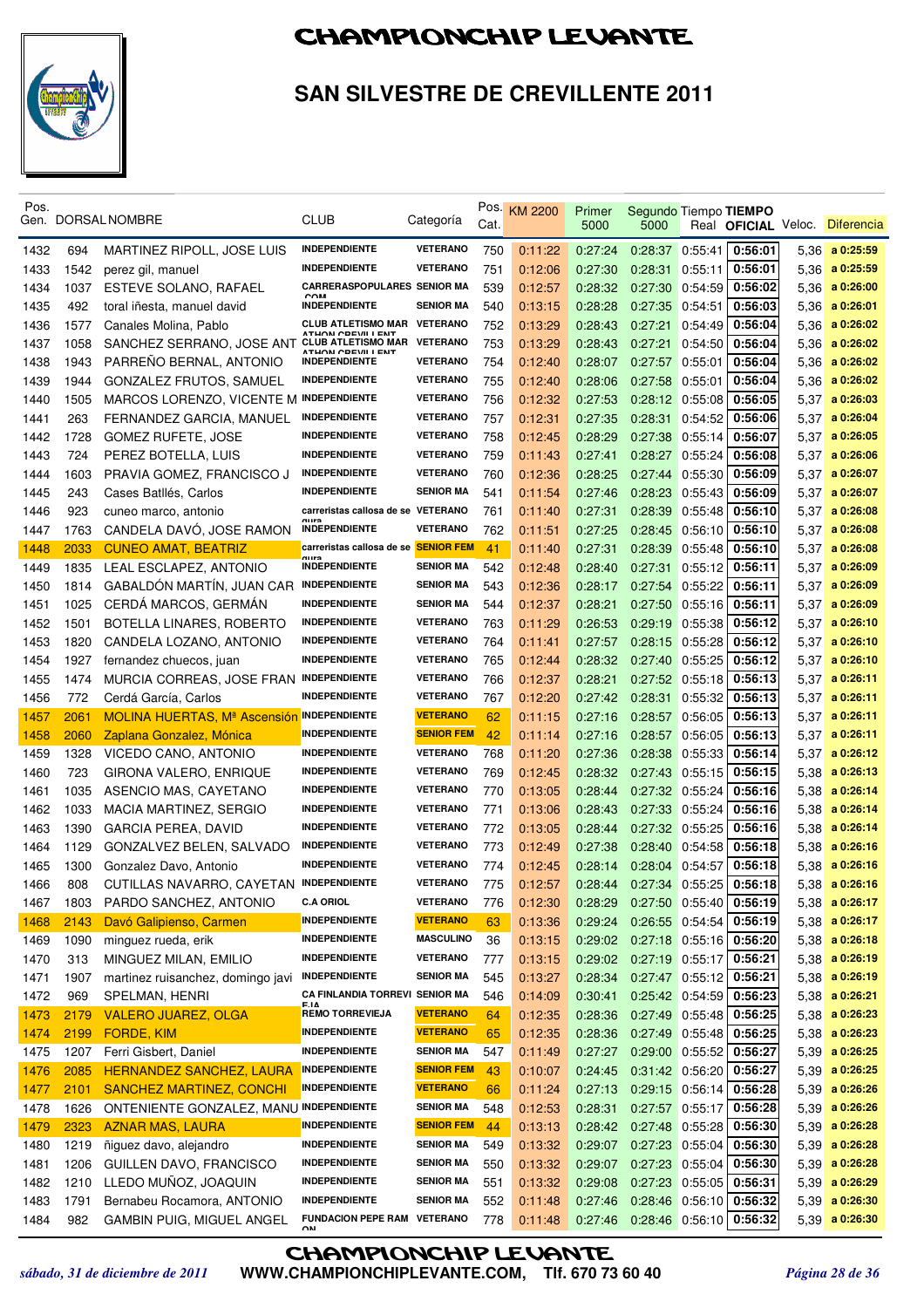

| Pos.<br>Gen. |       | <b>DORSAL NOMBRE</b>                     | <b>CLUB</b>                                             | Categoría         | Cat. | Pos. KM 2200 | Primer<br>5000 | Segundo Tiempo TIEMPO<br>5000 |         | Real <b>OFICIAL</b> Veloc. |      | Diferencia       |
|--------------|-------|------------------------------------------|---------------------------------------------------------|-------------------|------|--------------|----------------|-------------------------------|---------|----------------------------|------|------------------|
| 1485         | 1370  | martin tormo, ruben                      | <b>INDEPENDIENTE</b>                                    | <b>VETERANO</b>   | 779  | 0:12:32      | 0:28:28        | 0:28:04 0:55:43               |         | 0:56:32                    |      | 5,39 a 0:26:30   |
| 1486         | 705   | PEREZ BOTELLA, JOSE ANTONI INDEPENDIENTE |                                                         | VETERANO          | 780  | 0:12:22      | 0:28:20        | 0:28:12 0:55:47               |         | 0:56:32                    | 5,39 | a 0:26:30        |
| 1487         | 2341  | <b>CUTILLAS MACIA, MARI CARME</b>        | INDEPENDIENTE                                           | <b>VETERANO</b>   | 67   | 0:11:42      | 0:27:39        | 0:28:53 0:56:17               |         | 0:56:32                    | 5,39 | a 0:26:30        |
| 1488         | 1640  | CAZORLA BOTELLA, FRANCISC                | <b>INDEPENDIENTE</b>                                    | VETERANO          | 781  | 0:12:22      | 0:28:20        | 0:28:12 0:55:48               |         | 0:56:32                    | 5,39 | a 0:26:30        |
| 1489         | 1945  | SECO VENERO, ANTONIO                     | <b>INDEPENDIENTE</b>                                    | VETERANO          | 782  | 0:13:14      | 0:29:16        | 0:27:18 0:55:23               |         | 0:56:34                    | 5,39 | a 0:26:32        |
| 1490         | 1561  | Fuentes Lazaro, Antonio                  | <b>INDEPENDIENTE</b>                                    | VETERANO          | 783  | 0:13:25      | 0:29:02        | 0:27:36 0:55:15               |         | 0:56:38                    | 5,40 | a 0:26:36        |
| 1491         | 1296  | Castelló Samper, Jordi                   | <b>INDEPENDIENTE</b>                                    | <b>SENIOR MA</b>  | 553  | 0:11:50      | 0:27:38        | 0:29:01                       | 0:56:10 | 0:56:39                    | 5,40 | a 0:26:37        |
| 1492         | 1782  | Castello Torres, Cayetano                | C, C. Joume el Barbut                                   | VETERANO          | 784  | 0:11:51      | 0:27:38        | 0:29:02 0:56:12               |         | 0:56:40                    | 5,40 | a 0:26:38        |
| 1493         | 262   | HARPER HOWARD, MARK                      | CLUB ATLETISME CREV VETERANO<br>$II$ LENT               |                   | 785  | 0:13:19      | 0:29:06        | 0:27:35 0:55:21               |         | 0:56:41                    | 5,40 | a 0:26:39        |
| 1494         | 2342  | <u>NAVARRO DIEZ, MARIA JOSE</u>          | <b>INDEPENDIENTE</b>                                    | <b>VETERANO</b>   | 68   | 0:11:46      | 0:27:54        | 0:28:47 0:56:08               |         | 0:56:41                    | 5,40 | a 0:26:39        |
| 1495         | 2329  | beltrán álvarez, carmen                  | <b>INDEPENDIENTE</b>                                    | <b>VETERANO</b>   | 69   | 0:11:46      | 0:27:54        | 0:28:48                       | 0:56:09 | 0:56:42                    | 5,40 | a 0:26:40        |
| 1496         | 2317  | <b>BELTRA ALBA, ALICIA</b>               | <b>INDEPENDIENTE</b>                                    | <b>VETERANO</b>   | 70   | 0:11:46      | 0:27:54        | 0:28:48                       | 0:56:09 | 0:56:42                    | 5,40 | a 0:26:40        |
| 1497         | 995   | POMARES SANCHEZ, ROBERTO INDEPENDIENTE   |                                                         | <b>SENIOR MA</b>  | 554  | 0:13:27      | 0:30:19        | 0:26:25 0:55:28               |         | 0:56:44                    | 5,40 | a 0:26:42        |
| 1498         | 1583  | Del olmo Pérez, Blas                     | <b>INDEPENDIENTE</b>                                    | <b>SENIOR MA</b>  | 555  | 0:11:20      | 0:27:25        | 0:29:19 0:55:53               |         | 0:56:44                    | 5,40 | a 0:26:42        |
| 1499         | 584   | POMARES SEMPERE, MANUEL                  | <b>INDEPENDIENTE</b>                                    | VETERANO          | 786  | 0:13:29      | 0:30:19        | 0:26:25 0:55:29               |         | 0:56:44                    | 5,40 | a 0:26:42        |
| 1500         | 1548  | MARTINEZ ASENCIO, DAVID                  | <b>INDEPENDIENTE</b>                                    | <b>SENIOR MA</b>  | 556  | 0:13:09      | 0:28:46        | 0:28:01                       | 0:55:51 | 0:56:47                    | 5.41 | a 0:26:45        |
| 1501         | 1547  | LLEDO GALVAÑ, MANUEL                     | <b>INDEPENDIENTE</b>                                    | <b>SENIOR MA</b>  | 557  | 0:13:10      | 0:28:46        | 0:28:02 0:55:51               |         | 0:56:48                    | 5,41 | a 0:26:46        |
| 1502         | 1694  | <b>GARCIA NOVA, JESUS</b>                | <b>INDEPENDIENTE</b>                                    | <b>SENIOR MA</b>  | 558  | 0:13:34      | 0:29:12        | 0:27:43 0:55:29               |         | 0:56:55                    |      | 5,42 a 0:26:53   |
| 1503         | 1323  | Perez Zambrana, Ricardo                  | <b>INDEPENDIENTE</b>                                    | VETERANO          | 787  | 0:13:08      | 0:28:51        | 0:28:06 0:55:49               |         | 0:56:57                    |      | $5,42$ a 0:26:55 |
| 1504         | 319   | FERNANDEZ MESEGUER, LUIS                 | <b>INDEPENDIENTE</b>                                    | VETERANO          | 788  | 0:13:17      | 0:29:09        | 0:27:48                       | 0.55:57 | 0:56:57                    |      | 5.42 a 0:26:55   |
| 1505         | 1459  | fernandez meseguer, ELOY                 | <b>INDEPENDIENTE</b>                                    | VETERANO          | 789  | 0:13:18      | 0:29:09        | 0:27:49                       | 0:55:59 | 0:56:58                    |      | 5,42 a 0:26:56   |
| 1506         | 1253  | ARACIL RUIZ, JESUS                       | <b>INDEPENDIENTE</b>                                    | <b>SENIOR MA</b>  | 559  | 0:13:25      | 0:29:23        | 0:27:38                       | 0:55:55 | 0:57:01                    |      | 5.42 a 0:26:59   |
| 1507         | 804   | MAS MAGALLON, JOSE ANTONI                | <b>INDEPENDIENTE</b>                                    | <b>SENIOR MA</b>  | 560  | 0:10:33      | 0:26:58        | 0:30:04 0:56:48               |         | 0:57:02                    |      | 5,42 a 0:27:00   |
| 1508         | 1265  | Corredor Sin Inscripción                 |                                                         |                   | 0    | 0:13:09      | 0:28:43        | 0:28:22 0:57:05               |         | 0:57:05                    |      | 5,43 a 0:27:03   |
| 1509         | 2113  | <b>MAS CARRERES, Mª ASUN</b>             | <b>INDEPENDIENTE</b>                                    | <b>VETERANO</b>   | 71   | 0:11:18      | 0:27:15        | 0:29:56 0:56:57               |         | 0:57:11                    | 5,43 | a 0:27:09        |
| 1510         | 2086  | NAVARRO GUILLO, JESSICA                  | <b>INDEPENDIENTE</b>                                    | <b>SENIOR FEM</b> | 45   | 0:12:16      | 0:28:41        | 0:28:30 0:56:41               |         | 0:57:11                    | 5,43 | a 0:27:09        |
| 1511         | 2102  | <b>MARTINEZ GUTIEEREZ, NOELIA</b>        | <b>INDEPENDIENTE</b>                                    | <b>SENIOR FEM</b> | 46   | 0:12:16      | 0:28:42        | 0:28:30 0:56:42               |         | 0:57:12                    | 5,43 | a 0:27:10        |
| 1512         | 2110  | <b>CAÑIZARES RODRÍGUEZ, AUXI</b>         | <b>CLUB ATLETISMO GRU</b><br><b>MOCS</b>                | <b>SENIOR FEM</b> | 47   | 0:12:17      | 0:28:42        | 0:28:30 0:56:42               |         | 0:57:12                    | 5,43 | a 0:27:10        |
| 1513         | 1696  | berna del rosario, domingo               | <b>INDEPENDIENTE</b>                                    | VETERANO          | 790  | 0:11:16      | 0:27:17        | 0:29:56                       | 0:56:48 | 0:57:13                    | 5,43 | a 0:27:11        |
| 1514         | 2039  | <b>LLEDO PEREZ, MARI NIEVES</b>          | <b>INDEPENDIENTE</b>                                    | <b>SENIOR FEM</b> | 48   | 0:12:19      | 0:28:07        | 0:29:07 0:56:36               |         | 0:57:14                    | 5.43 | a 0:27:12        |
| 1515         | 2080  | <b>MOLINA ALFONSO, ANGELS</b>            | <b>INDEPENDIENTE</b>                                    | <b>VETERANO</b>   | 72   | 0:12:18      | 0:28:06        | 0:29:09                       | 0:56:24 | 0:57:15                    | 5,43 | a 0:27:13        |
| 1516         | 2347  | <b>OBISPO JIMENEZ, RAQUEL</b>            | <b>INDEPENDIENTE</b>                                    | <b>VETERANO</b>   | 73   | 0:13:14      | 0:29:14        | 0:28:02 0:55:52               |         | 0:57:16                    |      | 5,44 a 0:27:14   |
| 1517         | 431   | NAVALON BRAVO, joaquin                   | <b>WINFITER-VILLENA</b>                                 | <b>SENIOR MA</b>  | 561  | 0:11:52      | 0:27:24        | 0:29:52 0:56:36               |         | 0:57:16                    |      | 5,44 a 0:27:14   |
| 1518         | 1771  | valero valero, miguel                    | salta costones                                          | <b>VETERANO</b>   | 791  | 0:13:23      | 0:30:10        | 0:27:07 0:56:35               |         | 0:57:17                    |      | $5.44$ a 0:27:15 |
| 1519         | 430   | ENCISO FLOR, FRANCISCO TO                | <b>WINFITER-VILLENA</b>                                 | <b>SENIOR MA</b>  | 562  | 0:11:52      | 0:27:24        | 0:29:53 0:56:36               |         | 0:57:17                    |      | $5.44$ a 0:27:15 |
| 1520         | 1163  | Riquelme Belmonte, Primitivo             | <b>INDEPENDIENTE</b>                                    | VETERANO          | 792  | 0:13:05      | 0:28:49        | 0:28:31 0:56:10               |         | 0:57:20                    |      | 5,44 a 0:27:18   |
| 1521         | 1655  | GONZALEZ GOMEZ, PEDRO                    | <b>INDEPENDIENTE</b>                                    | VETERANO          | 793  | 0:12:18      | 0:27:56        | 0:29:26 0:56:37               |         | 0:57:22                    |      | 5,44 a 0:27:20   |
| 1522         | 1610  | pOMARES mAS, jUAN luIS                   | <b>INDEPENDIENTE</b>                                    | VETERANO          | 794  | 0:13:22      | 0:29:16        | 0:28:10 0:56:18               |         | 0:57:26                    | 5,45 | a 0:27:24        |
| 1523         | 2301  | <b>Martinez Guirao, Davinia</b>          | <b>CLUB ATLETISMO TRAG SENIOR FEM</b><br><b>AMILIAC</b> |                   | 49   | 0:11:20      | 0:28:04        | 0:29:22 0:57:22               |         | 0:57:26                    | 5,45 | a 0:27:24        |
| 1524         | 2206  | delgado perez, alejandra                 | INDEPENDIENTE                                           | <b>SENIOR FEM</b> | 50   | 0:12:30      | 0:28:07        | 0:29:20 0:56:13               |         | 0:57:27                    | 5,45 | a 0:27:25        |
| 1525         |       | 70002 MORALES RAMOS, TIMOTEO             |                                                         |                   | 0    | 0:11:01      | 0:27:16        | 0:30:12 0:57:14               |         | 0:57:28                    | 5,45 | a 0:27:26        |
| 1526         | 544   | de Gali Caracena, Enrique                | Almoradi X-TREM                                         | VETERANO          | 795  | 0:12:26      | 0:28:08        | 0:29:22 0:56:32               |         | 0:57:30                    | 5,45 | a 0:27:28        |
| 1527         | 2138  | PEREZ CASCALES, MIRIAM                   | INDEPENDIENTE                                           | <b>SENIOR FEM</b> | 51   | 0:12:11      | 0:28:00        | 0:29:32 0:56:51               |         | 0:57:32                    | 5,45 | a 0:27:30        |
| 1528         | 1938  | QUINTO VIVES, ANTONIO                    | <b>KM. 21 ELX</b>                                       | VETERANO          | 796  | 0:13:08      | 0:28:47        | 0:28:48 0:56:13               |         | 0:57:35                    | 5,45 | a 0:27:33        |
| 1529         | 1280  | SOLA CARACENA, FRANCISCO                 | <b>INDEPENDIENTE</b>                                    | SENIOR MA         | 563  | 0:12:01      | 0:27:55        | 0:29:42 0:56:51               |         | 0:57:37                    | 5,46 | a 0:27:35        |
| 1530         | 1057  | COSTILLA GARCIA, ALBERTO                 | CLUB ATLETISMO MAR VETERANO<br>ATHON ODEVILL ENT        |                   | 797  | 0:13:35      | 0:29:51        | 0:27:46 0:56:22               |         | 0:57:37                    |      | 5,46 a 0:27:35   |
| 1531         | 354   | ANTON LUCAS, JUAN JOSE                   | <b>CLUB ATLETISMO APOL VETERANO</b><br>ANA DIECOOMODOC  |                   | 798  | 0:13:34      | 0:29:50        | 0:27:47 0:56:22               |         | 0:57:37                    |      | 5,46 a 0:27:35   |
| 1532         | 70007 | COSTILLA GARCIA, ALBERTO                 |                                                         |                   | 0    | 0:13:34      | 0:29:50        | 0:27:48 0:56:23               |         | 0:57:38                    |      | 5,46 a 0:27:36   |
| 1533         | 1446  | MAS TALAVERA, JORGE JUAN                 | <b>INDEPENDIENTE</b><br><b>INDEPENDIENTE</b>            | VETERANO          | 799  | 0:12:13      | 0:28:01        | 0:29:38 0:56:51               |         | 0:57:39                    |      | 5,46 a 0:27:37   |
| 1534         | 2203  | RODRIGUEZ LOPEZ, ESTHER                  |                                                         | <b>SENIOR FEM</b> | 52   | 0:13:30      | 0:29:24        | 0:28:15 0:56:29               |         | 0:57:39                    |      | 5,46 a 0:27:37   |
| 1535         | 2328  | <b>ALEDO VIVES, ANA MARIA</b>            | <b>ILICITANO DE TRIATLO</b>                             | <b>VETERANO</b>   | 74   | 0:13:29      | 0:30:05        | 0:27:36 0:56:27               |         | 0:57:41                    |      | 5,46 a 0:27:39   |
| 1536         | 1342  | BOTELLA GARCIA, JOSE LUIS                | <b>INDEPENDIENTE</b>                                    | VETERANO          | 800  | 0:13:44      | 0:30:12        | 0:27:31                       | 0:56:21 | 0:57:43                    |      | 5,46 a 0:27:41   |
| 1537         | 2191  | <b>GARCIA GARCIA, INMA</b>               | INDEPENDIENTE                                           | <b>SENIOR FEM</b> | 53   | 0:12:10      | 0:28:36        | 0:29:09 0:57:15               |         | 0:57:45                    |      | 5,46 a 0:27:43   |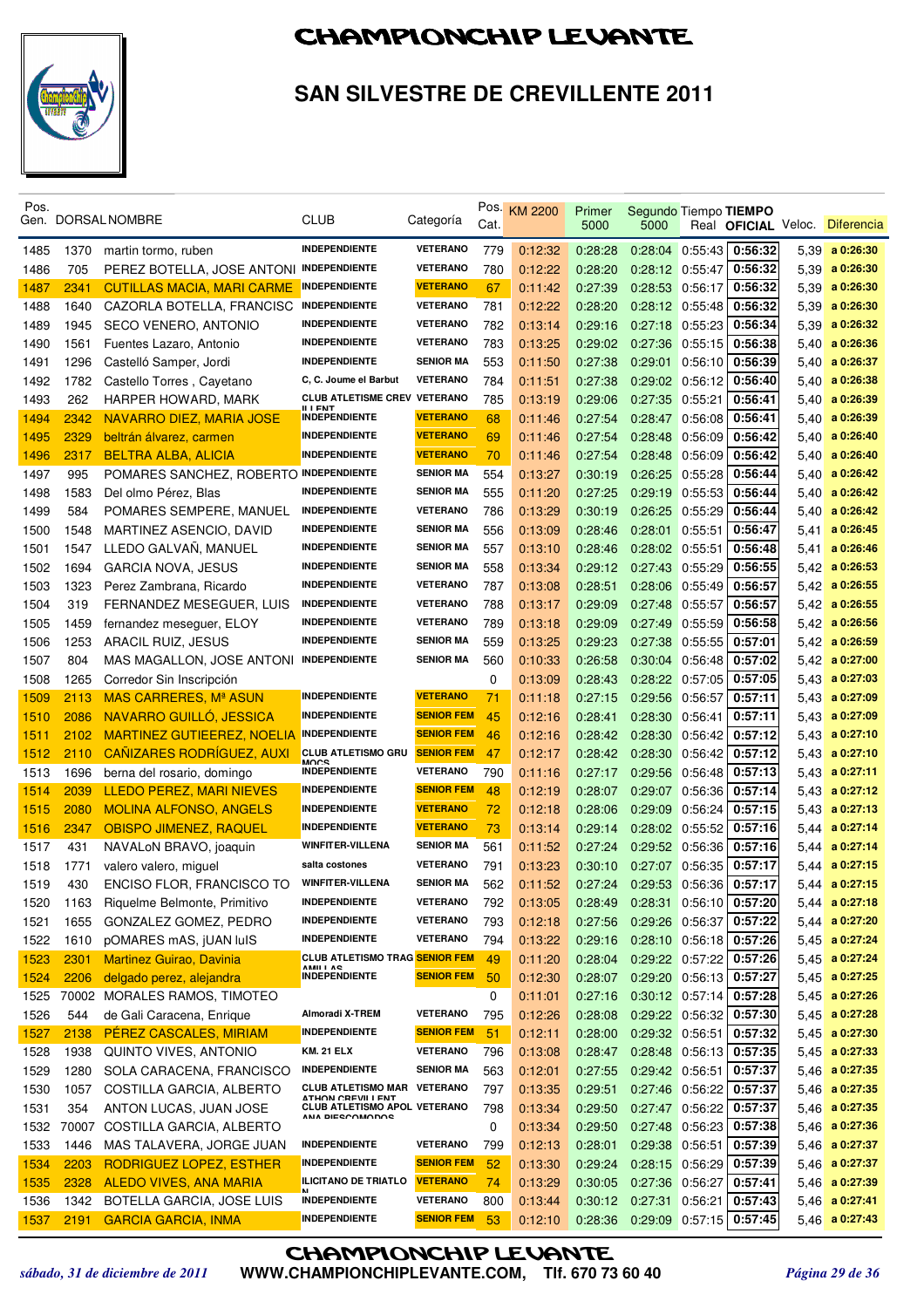

| Pos.<br>Gen. |              | <b>DORSAL NOMBRE</b>                                       | <b>CLUB</b>                                    | Categoría                             | Cat.      | Pos. KM 2200       | Primer<br>5000     | Segundo Tiempo TIEMPO<br>5000      |                    | Real <b>OFICIAL</b> Veloc. |              | Diferencia             |
|--------------|--------------|------------------------------------------------------------|------------------------------------------------|---------------------------------------|-----------|--------------------|--------------------|------------------------------------|--------------------|----------------------------|--------------|------------------------|
| 1538         | 2142         | <b>SERRANO FERRANDEZ, MAITE</b>                            | <b>INDEPENDIENTE</b>                           | <b>VETERANO</b>                       | 75        | 0:12:25            | 0:28:34            | 0:29:13 0:56:56                    |                    | 0:57:47                    |              | 5,47 a 0:27:45         |
| 1539         | 2117         | <b>DEL RIO MARTINEZ, PILAR</b>                             | <b>INDEPENDIENTE</b>                           | <b>VETERANO</b>                       | 76        | 0:11:34            | 0:27:54            | 0:29:54                            | 0:57:27            | 0:57:48                    | 5,47         | a 0:27:46              |
| 1540         | 215          | REDONDO BUEDO, JUAN CARL                                   | <b>INDEPENDIENTE</b>                           | <b>VETERANO</b>                       | 801       | 0:11:34            | 0:27:55            | 0:29:53                            | 0:57:27            | 0:57:48                    | 5,47         | a 0:27:46              |
| 1541         | 1392         | PENALVA POVEDA, ISAAC                                      | <b>INDEPENDIENTE</b>                           | <b>SENIOR MA</b>                      | 564       | 0:13:23            | 0:29:01            | 0:28:49                            | 0:56:49            | 0:57:50                    | 5,47         | a 0:27:48              |
| 1542         | 1805         | Jimenez Sanchez, Diego                                     | <b>INDEPENDIENTE</b>                           | VETERANO                              | 802       | 0:14:25            | 0:30:47            | 0:27:04                            | 0:56:27            | 0:57:51                    | 5,47         | a 0:27:49              |
| 1543         | 1769         | SEPULCRE MARTINEZ, JOSE                                    | <b>INDEPENDIENTE</b>                           | <b>SENIOR MA</b>                      | 565       | 0:12:58            | 0:31:05            | 0:26:49                            | 0:56:48            | 0:57:54                    | 5,47         | a 0:27:52              |
| 1544         | 533          | Miralles Martínez, Jose Antonio                            | <b>INDEPENDIENTE</b>                           | <b>VETERANO</b>                       | 803       | 0:12:35            | 0:28:49            | 0:29:07                            | 0:56:45            | 0:57:56                    | 5,48         | a 0:27:54              |
| 1545         | 358          | sarabia peñalver, juan miguel                              | <b>INDEPENDIENTE</b>                           | VETERANO                              | 804       | 0:11:38            | 0:27:47            | 0:30:09                            | 0:57:28            | 0:57:56                    | 5,48         | a 0:27:54              |
| 1546         | 2213         | <b>Torres Vaguero, Hortensia</b>                           | <b>INDEPENDIENTE</b>                           | <b>VETERANO</b>                       | 77        | 0:12:54            | 0:28:50            | 0:29:07                            | 0:57:05            | 0:57:57                    | 5,48         | a 0:27:55              |
| 1547         | 317          | ALMARCHA HERMOSA, FRANCI                                   | <b>INDEPENDIENTE</b>                           | VETERANO                              | 805       | 0:13:12            | 0:29:20            | 0:28:38                            | 0:56:43            | 0:57:58                    | 5,48         | a 0:27:56              |
| 1548         | 864          | GANDIA NAVARRO, JORGE                                      | <b>INDEPENDIENTE</b>                           | <b>SENIOR MA</b><br><b>SENIOR FEM</b> | 566       | 0:12:29            | 0:28:36            | 0:29:22                            | 0:57:23            | 0:57:58                    | 5,48         | a 0:27:56              |
| 1549         | 2336         | <b>MAS MAGRO, LOURDES</b>                                  | <b>INDEPENDIENTE</b><br><b>INDEPENDIENTE</b>   | <b>SENIOR MA</b>                      | 54        | 0:11:39            | 0:28:29            | 0:29:30                            | 0:57:59            | 0:57:59                    | 5,48         | a 0:27:57              |
| 1550<br>1551 | 491          | LOPEZ BONMATI, JOSE JAVIER                                 | <b>INDEPENDIENTE</b>                           | <b>MASCULINO</b>                      | 567<br>37 | 0:11:33            | 0:27:46<br>0:30:19 | 0:30:16<br>0:27:43                 | 0:57:43            | 0:58:02<br>0:58:02         | 5,48         | a 0:28:00<br>a 0:28:00 |
| 1552         | 997<br>322   | biscotti rodil, tomas agustin<br>MARTINEZ JUAN, JOSE RAMON | <b>CLUB ATLETISMO NOVE VETERANO</b>            |                                       | 806       | 0:13:28<br>0:12:01 | 0:28:01            | 0:30:02                            | 0:56:45<br>0:57:14 | 0:58:03                    | 5,48<br>5,48 | a 0:28:01              |
| 1553         | 1369         | MARTINEZ PEREZ, JOSE FRAN                                  | I DA CADMENCITA<br><b>INDEPENDIENTE</b>        | VETERANO                              | 807       | 0:13:41            | 0:29:29            | 0:28:34                            | 0:56:42            | 0:58:03                    | 5,48         | a 0:28:01              |
| 1554         | 1462         | Andreu Menarguez, Jose Abel                                | <b>INDEPENDIENTE</b>                           | VETERANO                              | 808       | 0:13:10            | 0:29:06            | 0:28:57                            | 0:56:52            | 0:58:03                    | 5,48         | a 0:28:01              |
| 1555         | 1367         | MARTINEZ GARCIA, JOSE FRAN                                 | <b>INDEPENDIENTE</b>                           | <b>MASCULINO</b>                      | 38        | 0:13:41            | 0:29:29            | 0:28:34                            | 0:56:43            | 0:58:03                    | 5,48         | a 0:28:01              |
| 1556         | 1731         | cortes gandia, francisco                                   | <b>INDEPENDIENTE</b>                           | VETERANO                              | 809       | 0:13:32            | 0:29:23            | 0:28:41                            | 0:56:44            | 0:58:04                    | 5,48         | a 0:28:02              |
| 1557         | 2189         | Garro Virola, Inmaculada                                   | <b>INDEPENDIENTE</b>                           | <b>SENIOR FEM</b>                     | 55        | 0:13:32            | 0:29:24            | 0:28:40                            | 0:56:43            | 0:58:04                    | 5,48         | a 0:28:02              |
| 1558         | 1027         | william bembreidge, joe                                    | <b>INDEPENDIENTE</b>                           | <b>SENIOR MA</b>                      | 568       | 0:13:26            | 0:30:19            | 0:27:46                            | 0:56:48            | 0:58:05                    | 5,49         | a 0:28:03              |
| 1559         | 2181         | <b>CREMADES GUILABERT, PILAR</b>                           | <b>INDEPENDIENTE</b>                           | <b>VETERANO</b>                       | 78        | 0:12:46            | 0:28:45            | 0:29:20                            | 0:57:10            | 0:58:05                    | 5,49         | a 0:28:03              |
| 1560         | 1905         | Martinez Ruisanchez, Jose Luis                             | <b>INDEPENDIENTE</b>                           | VETERANO                              | 810       | 0:13:27            | 0:29:00            | 0:29:07                            | 0:56:58            | 0:58:07                    | 5,49         | a 0:28:05              |
| 1561         | 2310         | <b>MOLINA PEREZ, ROSA MARIA</b>                            | <b>CLUB ATLETISMO SANT VETERANO</b>            |                                       | 79        | 0:12:46            | 0:29:01            | 0:29:06                            | 0:57:22            | 0:58:07                    | 5,49         | a 0:28:05              |
| 1562         | 1434         | MORENO JUAN, MANUEL                                        | A DOI A<br><b>INDEPENDIENTE</b>                | VETERANO                              | 811       | 0:13:31            | 0:29:47            | 0:28:21                            | 0:56:40            | 0:58:08                    | 5,49         | a 0:28:06              |
| 1563         | 1080         | MEDINA CARRASCO, ANGEL                                     | <b>CLUB ATLETISMO MAR</b><br>ATHON CREVILL ENT | <b>VETERANO</b>                       | 812       | 0:13:31            | 0:29:49            | 0:28:19                            | 0:56:40            | 0:58:08                    | 5,49         | a 0:28:06              |
| 1564         | 1178         | Santa Martinez, francisco                                  | <b>INDEPENDIENTE</b>                           | <b>SENIOR MA</b>                      | 569       | 0:11:33            | 0:27:06            | 0:31:04                            | 0:57:41            | 0:58:10                    | 5,49         | a 0:28:08              |
| 1565         | 1179         | Pérez Sánchez, Salvador                                    | <b>INDEPENDIENTE</b>                           | <b>SENIOR MA</b>                      | 570       | 0:11:32            | 0:27:06            | 0:31:05                            | 0:57:41            | 0:58:11                    | 5,49         | a 0:28:09              |
| 1566         | 1104         | Gonzalez Escudero, Victor Manuel                           | <b>INDEPENDIENTE</b>                           | <b>SENIOR MA</b>                      | 571       | 0:14:01            | 0:29:23            | 0:28:48                            | 0:56:41            | 0:58:11                    | 5,49         | a 0:28:09              |
| 1567         | 1064         | Moya Campillo, Aitor                                       | <b>INDEPENDIENTE</b>                           | <b>SENIOR MA</b>                      | 572       | 0:14:01            | 0:29:24            | 0:28:47                            | 0:56:41            | 0:58:11                    | 5,49         | a 0:28:09              |
| 1568         | 1636         | CID MAYORANO, MIGUEL ANGE                                  | <b>INDEPENDIENTE</b>                           | <b>SENIOR MA</b>                      | 573       | 0:12:20            | 0:28:04            | 0:30:08                            | 0:57:20            | 0:58:12                    | 5,49         | a 0:28:10              |
| 1569         | 1663         | Carrascosa barrilero, Jesús                                | <b>INDEPENDIENTE</b>                           | <b>SENIOR MA</b>                      | 574       | 0:12:20            | 0:28:05            | 0:30:07                            | 0:57:20            | 0:58:12                    | 5,49         | a 0:28:10              |
| 1570         | 1715         | CARMONA GARCIA, CRISTIAN                                   | <b>INDEPENDIENTE</b>                           | <b>SENIOR MA</b>                      | 575       | 0:12:35            | 0:29:12            | 0:29:02                            | 0:57:32            | 0:58:14                    | 5,49         | a 0:28:12              |
| 1571         | 1314         | viicedo cano, Emilio                                       | <b>INDEPENDIENTE</b>                           | <b>SENIOR MA</b>                      | 576       | 0:12:35            | 0:29:12            | 0:29:02                            | 0:57:32            | 0:58:14                    | 5,49         | a 0:28:12              |
| 1572         | 1722         | RUIZ BELMONTE, JOSÉ MANUE                                  | <b>INDEPENDIENTE</b>                           | <b>VETERANO</b>                       | 813       | 0:12:34            | 0:28:34            | 0:29:42 0:57:17                    |                    | 0:58:16                    |              | 5,50 a 0:28:14         |
| 1573         | 1515         | MARTINEZ JOVER, FRANCISCO                                  | <b>INDEPENDIENTE</b>                           | VETERANO                              | 814       | 0:12:24            | 0:28:37            | 0:29:40 0:57:26                    |                    | 0:58:17                    |              | 5,50 a 0:28:15         |
| 1574         | 1074         | BONMATÍ CANDELA, JESÚS R.                                  | <b>INDEPENDIENTE</b>                           | <b>VETERANO</b>                       | 815       | 0:12:08            | 0:28:32            | 0:29:46 0:57:42                    |                    | 0:58:18                    | 5,50         | a 0:28:16              |
| 1575         | 733          | MONTERDE GONZALEZ, JOSE D INDEPENDIENTE                    | <b>INDEPENDIENTE</b>                           | VETERANO<br>VETERANO                  | 816       | 0:13:35            | 0:30:49            | 0:27:30 0:56:55                    |                    | 0:58:19                    | 5,50         | a 0:28:17              |
| 1576         | 453          | LOPEZ FERRANDEZ, jose juan                                 | A. C. GASOLEOS G. P. J VETERANO                |                                       | 817       | 0:10:34            | 0:27:15            | 0:31:07 0:58:09                    |                    | 0:58:22                    | 5,50         | a 0:28:20<br>a 0:28:23 |
| 1577<br>1578 | 2144         | Ruescas Carmona, Raquel<br>Bautista Bernabeu, Ana          | IIMILI A<br><b>INDEPENDIENTE</b>               | <b>SENIOR FEM</b>                     | 80        | 0:11:38            | 0:27:55            | 0:30:30 0:58:02<br>0:28:42 0:57:49 |                    | 0:58:25<br>0:58:27         | 5,50         | a 0:28:25              |
| 1579         | 2065<br>1013 | García Crespo, Joan                                        | <b>INDEPENDIENTE</b>                           | <b>SENIOR MA</b>                      | 56<br>577 | 0:12:51<br>0:12:51 | 0:29:45<br>0:29:45 | 0:28:42 0:57:49                    |                    | 0:58:27                    | 5,51<br>5,51 | a 0:28:25              |
| 1580         | 1391         | POMARES SEMPERE, JOSE AN                                   | <b>INDEPENDIENTE</b>                           | VETERANO                              | 818       | 0:12:41            | 0:28:56            | 0:29:33 0:57:37                    |                    | 0:58:29                    | 5,51         | a 0:28:27              |
| 1581         | 1679         | ILLAN NAVARRO, VICENTE                                     | <b>INDEPENDIENTE</b>                           | VETERANO                              | 819       | 0:13:23            | 0:29:27            | $0:29:02$ 0:57:13                  |                    | 0:58:29                    | 5,51         | a 0:28:27              |
| 1582         | 1868         | TOMAS MARTINEZ, JUAN ANTO                                  | <b>INDEPENDIENTE</b>                           | VETERANO                              | 820       | 0:12:22            | 0:29:28            | 0:29:03 0:57:46                    |                    | 0:58:31                    | 5,51         | a 0:28:29              |
| 1583         | 1736         | MARTINEZ GONZALEZ, RUBEN                                   | <b>INDEPENDIENTE</b>                           | <b>SENIOR MA</b>                      | 578       | 0:12:19            | 0:28:30            | 0:30:02 0:57:44                    |                    | 0:58:32                    | 5,51         | a 0:28:30              |
| 1584         | 1558         | PEREZ GONZALEZ, ROBERTO C                                  | <b>INDEPENDIENTE</b>                           | <b>SENIOR MA</b>                      | 579       | 0:12:19            | 0:28:29            | 0:30:04 0:57:44                    |                    | 0:58:33                    | 5,51         | a 0:28:31              |
| 1585         | 2148         | <b>CARRERES MARTINEZ, CARME</b>                            | <b>INDEPENDIENTE</b>                           | <b>VETERANO</b>                       | 81        | 0:13:30            | 0:29:51            | 0:28:42 0:57:38                    |                    | 0:58:33                    | 5,51         | a 0:28:31              |
| 1586         | 324          | VALIENTE CUESTA, ANTONIO                                   | <b>INDEPENDIENTE</b>                           | VETERANO                              | 821       | 0:13:36            | 0:29:55            | 0:28:38 0:57:10                    |                    | 0:58:33                    | 5,51         | a 0:28:31              |
| 1587         | 2112         | amoros diez, laura                                         | <b>INDEPENDIENTE</b>                           | <b>SENIOR FEM</b>                     | 57        | 0:13:13            | 0:29:55            | 0:28:39 0:57:44                    |                    | 0:58:34                    | 5,51         | a 0:28:32              |
| 1588         | 2165         | <b>CEREZO RUBIO, LAURA</b>                                 | <b>INDEPENDIENTE</b>                           | <b>SENIOR FEM</b>                     | 58        | 0:13:13            | 0:29:55            | 0:28:40 0:57:45                    |                    | 0:58:35                    | 5,51         | a 0:28:33              |
| 1589         | 801          | GIMENEZ LLORENS, ANTONIO                                   | <b>INDEPENDIENTE</b>                           | <b>SENIOR MA</b>                      | 580       | 0:11:28            | 0:28:28            | 0:30:09                            | 0:58:14            | 0:58:37                    | 5,52         | a 0:28:35              |
| 1590         | 1229         | GUILLEN VAZQUEZ, SANTIAGO                                  | <b>INDEPENDIENTE</b>                           | VETERANO                              | 822       | 0:13:30            | 0:29:48            | 0:28:52 0:57:30                    |                    | 0:58:40                    |              | 5,52 a 0:28:38         |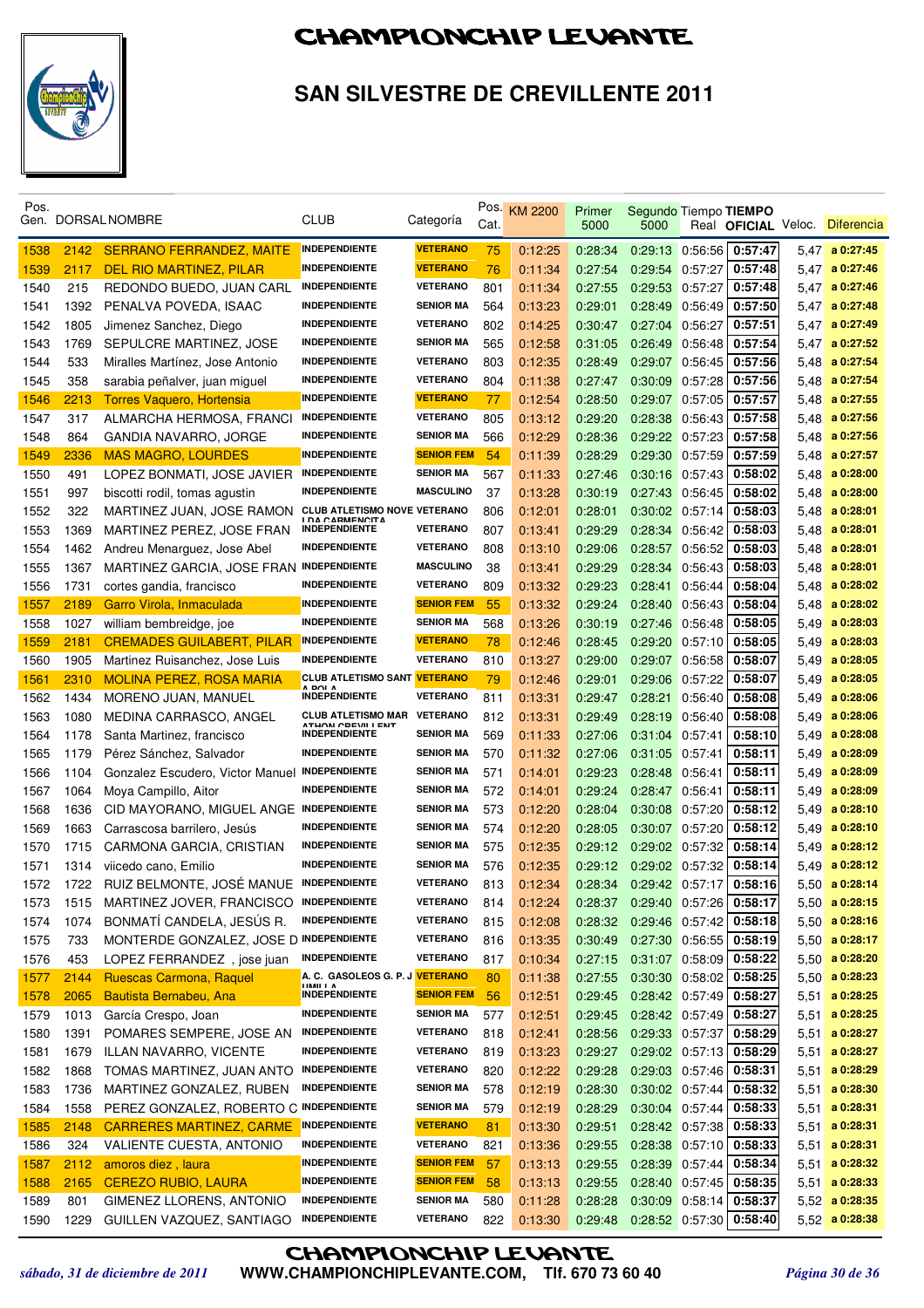

### **SAN SILVESTRE DE CREVILLENTE 2011**

| Pos.<br>Gen. |            | <b>DORSALNOMBRE</b>                                   | <b>CLUB</b>                                      | Categoría         | Cat.       | Pos. KM 2200       | Primer<br>5000     | Segundo Tiempo TIEMPO<br>5000 |                    | Real <b>OFICIAL</b> Veloc. |      | Diferencia     |
|--------------|------------|-------------------------------------------------------|--------------------------------------------------|-------------------|------------|--------------------|--------------------|-------------------------------|--------------------|----------------------------|------|----------------|
| 1591         | 2109       | <b>GARCIA POBLACION, SONIA</b>                        | <b>INDEPENDIENTE</b>                             | <b>VETERANO</b>   | 82         | 0:13:30            | 0:29:48            | 0:28:52 0:57:30               |                    | 0:58:40                    |      | 5,52 a 0:28:38 |
| 1592         | 2332       | <b>BLANCO VERDU, JOSEFA</b>                           | <b>CLUB ATLETISMO APOL VETERANO</b>              |                   | 83         | 0:11:59            | 0:28:31            | 0:30:14 0:58:24               |                    | 0:58:45                    | 5,52 | a 0:28:43      |
| 1593         | 2302       | Moreno Meza, Kharla                                   | ANA DIESCOMODOS<br><b>VENEZUELA TEAM</b>         | <b>SENIOR FEM</b> | 59         | 0:12:28            | 0:28:52            | 0:29:55                       | 0:58:03            | 0:58:47                    | 5,53 | a 0:28:45      |
| 1594         | 1442       | torres selva, carlos                                  | <b>INDEPENDIENTE</b>                             | <b>SENIOR MA</b>  | 581        | 0:13:28            | 0:30:05            | 0:28:46                       | 0:57:39            | 0:58:51                    | 5,53 | a 0:28:49      |
| 1595         | 1381       | MIRA LOPEZ, ALEJANDRO                                 | <b>INDEPENDIENTE</b>                             | VETERANO          | 823        | 0:13:10            | 0:29:48            | 0:29:03                       | 0:57:58            | 0:58:51                    | 5,53 | a 0:28:49      |
| 1596         | 470        | Gómez Filiu, Francisco José                           | Las Liebres de San Fulg                          | <b>SENIOR MA</b>  | 582        | 0:13:43            | 0:30:24            | 0:28:27                       | 0:57:18            | 0:58:51                    | 5,53 | a 0:28:49      |
| 1597         | 1826       | ALBEROLA MARTINEZ, IVAN                               | anaia<br><b>INDEPENDIENTE</b>                    | <b>SENIOR MA</b>  | 583        | 0:12:54            | 0:29:13            | 0:29:38                       | 0:57:53            | 0:58:51                    | 5,53 | a 0:28:49      |
| 1598         | 1424       | ALBEROLA AGUILAR, FRANCISC INDEPENDIENTE              |                                                  | VETERANO          | 824        | 0:12:54            | 0:29:13            | 0:29:39                       | 0:57:56            | 0:58:52                    | 5,53 | a 0:28:50      |
| 1599         | 70006      | CORTES CASTRO, RAIMUNDO                               |                                                  |                   | 0          | 0:12:55            | 0:29:07            | 0:29:45                       | 0:57:55            | 0:58:52                    | 5,53 | a 0:28:50      |
| 1600         | 1011       | MIRA FENÁNDEZ, JOSE                                   | <b>INDEPENDIENTE</b>                             | VETERANO          | 825        | 0:13:22            | 0:30:41            | 0:28:11                       | 0:58:12            | 0:58:52                    | 5,53 | a 0:28:50      |
| 1601         | 1770       | ROCA GAMUZ, EZEQUIEL                                  | salta costones                                   | VETERANO          | 826        | 0:13:23            | 0:30:42            | 0:28:11                       | 0:58:11            | 0:58:53                    | 5,53 | a 0:28:51      |
| 1602         | 1164       | ARQUES BALDO, NICOLAS                                 | <b>INDEPENDIENTE</b>                             | <b>SENIOR MA</b>  | 584        | 0:13:16            | 0:29:25            | 0:29:28                       | 0:57:43            | 0:58:53                    | 5,53 | a 0:28:51      |
| 1603         | 1386       | MARTINEZ CAMPELLO, FABIAN                             | <b>CLUB ATLETISMO MAR</b>                        | <b>SENIOR MA</b>  | 585        | 0:11:20            | 0:28:45            | 0:30:09                       | 0:58:08            | 0:58:54                    | 5,53 | a 0:28:52      |
| 1604         | 863        | <b>BENKHALOOK NAJEM, MARIAM</b>                       | <b>ATHON CDEVILL ENT</b><br><b>INDEPENDIENTE</b> | <b>SENIOR FEM</b> | 60         | 0:11:20            | 0:28:45            | 0:30:09                       | 0:58:08            | 0:58:54                    | 5,53 | a 0:28:52      |
| 1605         | 1683       | NOGUERA VILLA, FRANCISCO                              | <b>C.A.BENIJOFAR</b>                             | VETERANO          | 827        | 0:13:56            | 0:30:25            | 0:28:29                       | 0:57:37            | 0:58:54                    | 5,53 | a 0:28:52      |
| 1606         | 1563       | COVES ALONSO, JAVIER                                  | <b>INDEPENDIENTE</b>                             | <b>SENIOR MA</b>  | 586        | 0:12:11            | 0:28:42            | 0:30:13                       | 0:57:50            | 0:58:55                    | 5,54 | a 0:28:53      |
| 1607         | 1337       | Prior Español, Angel Maria                            | <b>INDEPENDIENTE</b>                             | <b>VETERANO</b>   | 828        | 0:11:53            | 0:28:25            | 0:30:31                       | 0:58:37            | 0:58:56                    | 5,54 | a 0:28:54      |
| 1608         | 1463       | LEAL MACIA, MANUEL                                    | Las Liebres de San Fulg                          | <b>SENIOR MA</b>  | 587        | 0:13:42            | 0:30:25            | 0:28:31                       | 0:57:24            | 0:58:56                    | 5,54 | a 0:28:54      |
| 1609         | 1764       | LOPEZ BOTELLA, JOSE VICENT                            | anaia<br><b>INDEPENDIENTE</b>                    | VETERANO          | 829        | 0:11:54            | 0:28:26            | 0:30:30                       | 0:58:37            | 0:58:56                    | 5,54 | a 0:28:54      |
| 1610         | 2344       | <b>SORIANO TOMAS, GLORIA</b>                          | <b>CLUB ATLETISMO TRAG VETERANO</b>              |                   | 84         | 0:12:40            | 0:29:19            | 0:29:37                       | 0:58:21            | 0:58:56                    | 5,54 | a 0:28:54      |
| 1611         | 697        | Paz Espuche, Alberto                                  | AMILIAC<br>C. Tenis Akra Leuka Alic VETERANO     |                   | 830        | 0:12:33            | 0:28:43            | 0:30:14                       | 0:58:17            | 0:58:57                    | 5,54 | a 0:28:55      |
| 1612         | 2338       | <b>Albrecht, Sylvie</b>                               | onto<br>C. Tenis Akra Leuka Alic VETERANO        |                   | 85         | 0:12:33            | 0:28:43            | 0:30:14                       | 0:58:17            | 0:58:57                    | 5,54 | a 0:28:55      |
| 1613         | 497        | PEREZ MARTINEZ, FELIPE                                | anto<br><b>CORREBIRRAS</b>                       | VETERANO          | 831        | 0:13:56            | 0:30:35            | 0:28:24                       | 0:57:34            | 0:58:59                    | 5,54 | a 0:28:57      |
| 1614         | 1719       | PÉREZ MARTÍNEZ, RAÚL                                  | <b>INDEPENDIENTE</b>                             | VETERANO          | 832        | 0:13:31            | 0:30:08            | 0:28:51                       | 0:57:55            | 0:58:59                    | 5,54 | a 0:28:57      |
| 1615         | 480        | ÑÍGUEZ FERRÁNDEZ, MANUEL                              | CLUB AT.ALMORADI TRI VETERANO                    |                   | 833        | 0:13:56            | 0:30:25            | 0:28:35                       | 0:57:44            | 0:59:00                    | 5,54 | a 0:28:58      |
| 1616         | 1352       | CAMPILLO JIMENEZ, MANUEL A                            | KII UWETRUS<br><b>INDEPENDIENTE</b>              | VETERANO          | 834        | 0:11:17            | 0:28:37            | 0:30:23                       | 0:58:47            | 0:59:00                    | 5,54 | a 0:28:58      |
| 1617         | 503        | RICO ESCARABAJAL, JOSE ANT                            | <b>C.A.BENIJOFAR</b>                             | VETERANO          | 835        | 0:13:56            | 0:30:25            | 0:28:36                       | 0:57:45            | 0:59:01                    | 5,54 | a 0:28:59      |
| 1618         | 580        | BORDONADO GÓMEZ, ANDRÉS                               | CLUB AT.ALMORADI TRI VETERANO                    |                   | 836        | 0:13:55            | 0:30:23            | 0:28:38                       | 0:57:45            | 0:59:01                    | 5,54 | a 0:28:59      |
| 1619         | 248        | ESCRIBANO CASES, ANTONIO                              | <b>VII OMETDOS</b><br><b>C.A.BENIJOFAR</b>       | VETERANO          | 837        | 0:13:55            | 0:30:25            | 0:28:36                       | 0:57:46            | 0:59:01                    | 5,54 | a 0:28:59      |
| 1620         | 2315       | <b>RECHE NORTE, ENCARNI</b>                           | <b>INDEPENDIENTE</b>                             | <b>SENIOR FEM</b> | 61         | 0:12:24            | 0:28:54            | 0:30:08                       | 0:58:26            | 0:59:02                    | 5,54 | a 0:29:00      |
| 1621         | 1162       | Alfonso Sanchez, Antonio                              | <b>INDEPENDIENTE</b>                             | VETERANO          | 838        | 0:13:26            | 0:29:39            | 0:29:24                       | 0:57:39            | 0:59:03                    | 5,54 | a 0:29:01      |
| 1622         | 1194       | Arbizu Nogues, Javier                                 | <b>INDEPENDIENTE</b>                             | <b>SENIOR MA</b>  | 588        | 0:13:26            | 0:29:40            | 0:29:23                       | 0:57:39            | 0:59:03                    | 5,54 | a 0:29:01      |
| 1623         | 526        | Sempere Garcia, Juan Carlos                           | <b>INDEPENDIENTE</b>                             | <b>SENIOR MA</b>  | 589        | 0:12:26            | 0:28:47            | 0:30:17                       | 0:58:06            | 0:59:04                    | 5,54 | a 0:29:02      |
| 1624         | 2167       | lizan fernandez, isabel                               | <b>MARATHON CARTAGEN</b>                         | <b>VETERANO</b>   | 86         | 0:12:55            | 0:29:34            | 0:29:30                       | 0:58:09            | 0:59:04                    | 5,54 | a 0:29:02      |
| 1625         | 2062       | rodriguez esquer, maria dolores                       | <b>INDEPENDIENTE</b>                             | <b>VETERANO</b>   | 87         | 0:13:17            | 0:29:28            | 0:29:37                       | 0:57:57            | 0:59:05                    |      | 5,55 a 0:29:03 |
| 1626         | 1146       | BERNABEU GUTIERREZ, VICTO                             | <b>INDEPENDIENTE</b>                             | VETERANO          | 839        | 0:13:17            | 0:29:28            | 0:29:37 0:57:57               |                    | 0:59:05                    | 5,55 | a 0:29:03      |
| 1627         | 889        | SAN MARTIN MATEU, MIGUEL                              | <b>INDEPENDIENTE</b>                             | VETERANO          | 840        | 0:13:24            | 0:29:30            | 0:29:36 0:57:49               |                    | 0:59:06                    | 5,55 | a 0:29:04      |
| 1628         | 1774       | Quinto Quinto, Tomas                                  | <b>CENTRO EXCURSIONIS</b>                        | <b>VETERANO</b>   | 841        | 0:12:39            | 0:29:36            | 0:29:32 0:58:29               |                    | 0:59:08                    | 5,55 | a 0:29:06      |
| 1629         | 1348       | <b>GONZALEZ AROCA, JESUS</b>                          | TA COEVILL ENT<br><b>INDEPENDIENTE</b>           | <b>SENIOR MA</b>  | 590        | 0:12:15            | 0:28:42            | 0:30:27 0:58:28               |                    | 0:59:09                    | 5,55 | a 0:29:07      |
| 1630         |            | 70012 Chip desconocido                                |                                                  |                   | 0          |                    |                    |                               | 0:59:09            | 0:59:09                    | 5,55 | a 0:29:07      |
| 1631         | 1562       | FERNANDEZ ALMUZARA, JOSE                              | <b>INDEPENDIENTE</b>                             | VETERANO          | 842        | 0:11:21            | 0:27:55            | 0:31:15 0:58:57               |                    | 0:59:10                    | 5,55 | a 0:29:08      |
| 1632         | 1593       | Mas Magro, Pablo                                      | <b>INDEPENDIENTE</b>                             | <b>VETERANO</b>   | 843        | 0:13:23            | 0:29:32            | 0:29:39                       | 0:58:02            | 0:59:11                    | 5,55 | a 0:29:09      |
| 1633         | 514        | MIÑANO SARABIA, GINES                                 | <b>INDEPENDIENTE</b>                             | <b>VETERANO</b>   | 844        | 0:13:28            | 0:30:36            | 0:28:37 0:58:09               |                    | 0:59:13                    | 5,55 | a 0:29:11      |
| 1634         | 404        | Rodriguez Hidalgo, Francisco                          | <b>C.A.MELIANA</b>                               | <b>VETERANO</b>   | 845        | 0:12:12            | 0:28:55            | 0:30:19 0:58:57               |                    | 0:59:14                    | 5,55 | a 0:29:12      |
|              |            |                                                       | <b>INDEPENDIENTE</b>                             | <b>VETERANO</b>   |            |                    |                    | 0:29:11                       |                    | 0:59:17                    |      | 5,56 a 0:29:15 |
| 1635<br>1636 | 287<br>553 | VIDAL CANDELA, HELIODORO<br>ARTESEROS PELAEZ, SANTIAG | ELCHE TRIATLON CLUB VETERANO                     |                   | 846<br>847 | 0:13:31<br>0:13:32 | 0:30:06<br>0:30:08 | 0:29:09                       | 0:58:03<br>0:58:02 | 0:59:17                    |      | 5,56 a 0:29:15 |
| 1637         | 2075       | <b>LLEDO PASCUAL, SYLVIA</b>                          | INDEPENDIENTE                                    | <b>VETERANO</b>   | 88         | 0:13:45            | 0:30:39            | 0:28:40 0:58:19               |                    | 0:59:19                    |      | 5,56 a 0:29:17 |
| 1638         | 2053       | <b>CANDELA BELEN, PIEDAD DEL</b>                      | <b>CLUB ATLETISMO MAR</b>                        | <b>VETERANO</b>   | 89         | 0:13:46            | 0:30:39            | 0:28:40 0:58:19               |                    | 0:59:19                    |      | 5,56 a 0:29:17 |
| 1639         | 990        | SERNA MAS, JUAN CARLOS                                | ATHON CREVILL ENT<br><b>CLUB ATLETISMO MAR</b>   | <b>VETERANO</b>   | 848        | 0:13:45            | 0:30:39            | 0:28:40 0:58:18               |                    | 0:59:19                    |      | 5,56 a 0:29:17 |
| 1640         | 909        | SIMON HERNANDEZ, JESUS                                | ATHON ODEVILL ENT<br>salta costones              | VETERANO          | 849        | 0:13:22            | 0:30:42            | 0:28:38 0:58:39               |                    | 0:59:20                    |      | 5,56 a 0:29:18 |
| 1641         | 1855       | CARRERES RODRIGUEZ, FRAN                              | <b>INDEPENDIENTE</b>                             | <b>VETERANO</b>   | 850        | 0:14:56            | 0:31:42            | 0:27:39 0:58:04               |                    | 0:59:21                    |      | 5,56 a 0:29:19 |
| 1642         | 822        | BERNA, BELMONTE                                       | <b>INDEPENDIENTE</b>                             | <b>MASCULINO</b>  | 39         |                    |                    |                               |                    | 0:59:22                    |      | 5,56 a 0:29:20 |
|              |            |                                                       | <b>INDEPENDIENTE</b>                             | <b>SENIOR FEM</b> |            | 0:13:24            | 0:29:02            | 0:30:20                       | 0:58:21            |                            |      | 5,56 a 0:29:20 |
| 1643         | 2188       | <b>MONTAÑEZ MARTIN, LAURA</b>                         |                                                  |                   | 62         | 0:12:13            | 0:29:09            | $0:30:13$ 0:58:55             |                    | 0:59:22                    |      |                |

#### CHAMPIONCHIP LEVANTE *sábado, 31 de diciembre de 2011* **WWW.CHAMPIONCHIPLEVANTE.COM, Tlf. 670 73 60 40** *Página 31 de 36*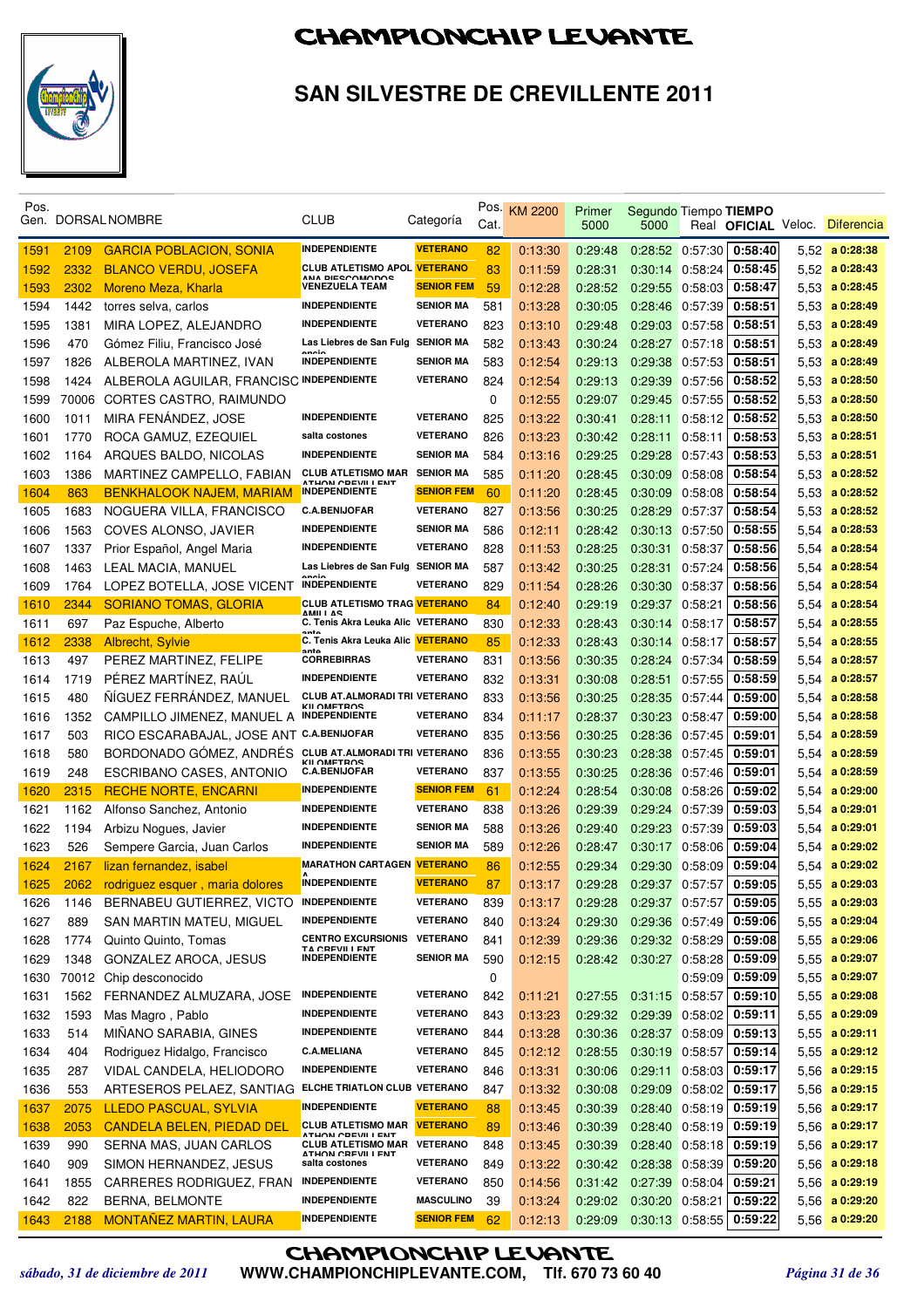

| Pos.<br>Gen. |              | <b>DORSALNOMBRE</b>                                             | <b>CLUB</b>                                                   | Categoría                             | Cat.      | Pos. KM 2200       | Primer<br>5000     | Segundo Tiempo TIEMPO<br>5000      |         | Real <b>OFICIAL</b> Veloc. |      | Diferencia                       |
|--------------|--------------|-----------------------------------------------------------------|---------------------------------------------------------------|---------------------------------------|-----------|--------------------|--------------------|------------------------------------|---------|----------------------------|------|----------------------------------|
| 1644         | 1489         | galvez romero, ulises                                           | <b>INDEPENDIENTE</b>                                          | <b>SENIOR MA</b>                      | 591       | 0:14:24            | 0:31:28            | 0:27:56                            | 0:57:59 | 0:59:24                    |      | 5,56 a 0:29:22                   |
| 1645         | 1513         | galvez romero, juan                                             | <b>INDEPENDIENTE</b>                                          | VETERANO                              | 851       | 0:14:24            | 0:31:28            | 0:27:56                            | 0.57:59 | 0:59:24                    |      | 5,56 a 0:29:22                   |
| 1646         | 2152         | <b>ASENSIO, ELENA</b>                                           | <b>INDEPENDIENTE</b>                                          | <b>SENIOR FEM</b>                     | 63        | 0:13:10            | 0:29:22            | 0:30:05                            | 0:58:30 | 0:59:27                    | 5.57 | a 0:29:25                        |
| 1647         | 1482         | BERNABEU PEREZ, SERGIO                                          | <b>INDEPENDIENTE</b>                                          | VETERANO                              | 852       | 0:13:06            | 0:30:08            | 0:29:20                            | 0:58:29 | 0:59:28                    | 5,57 | a 0:29:26                        |
| 1648         | 226          | LEYVA PARDO, JOSE LUIS                                          | <b>INDEPENDIENTE</b>                                          | VETERANO                              | 853       | 0:13:37            | 0:30:11            | 0:29:23                            | 0:58:06 | 0:59:34                    | 5,57 | a 0:29:32                        |
| 1649         | 1008         | Aznar Serna, Francisco                                          | <b>INDEPENDIENTE</b>                                          | VETERANO                              | 854       | 0:10:35            | 0:27:50            | 0:31:44                            | 0:59:26 | 0:59:34                    | 5,57 | a 0:29:32                        |
| 1650         | 1625         | ESPINOISA GALVAÑ, IGNACIO                                       | <b>INDEPENDIENTE</b>                                          | <b>SENIOR MA</b>                      | 592       | 0:13:11            | 0:30:22            | 0:29:21                            | 0:58:33 | 0:59:43                    | 5,58 | a 0:29:41                        |
| 1651         | 2202         | <b>POVEDA MACIA, NOELIA</b>                                     | <b>INDEPENDIENTE</b>                                          | <b>SENIOR FEM</b>                     | 64        | 0:13:52            | 0:30:55            | 0:28:52                            | 0:58:37 | 0:59:47                    | 5,59 | a 0:29:45                        |
| 1652         | 1912         | CANDELA RICARTE, JUAN JOSE INDEPENDIENTE                        |                                                               | VETERANO                              | 855       | 0:13:52            | 0:30:56            | 0:28:52 0:58:38                    |         | 0:59:48                    | 5,59 | a 0:29:46                        |
| 1653         | 2083         | <b>DELICADO MARTINEZ, LINA</b>                                  | <b>INDEPENDIENTE</b>                                          | <b>VETERANO</b>                       | 90        | 0:13:40            | 0:30:08            | 0:29:40                            | 0:58:27 | 0:59:48                    | 5,59 | a 0:29:46                        |
| 1654         | 2042         | <b>MARTINEZ SANCHEZ, SOFIA</b>                                  | <b>INDEPENDIENTE</b>                                          | <b>SENIOR FEM</b>                     | 65        | 0:12:13            | 0:29:15            | 0:30:36                            | 0:59:30 | 0:59:51                    | 5,59 | a 0:29:49                        |
| 1655         | 1931         | CABALLERO SANSANO, FERNA                                        | <b>INDEPENDIENTE</b>                                          | <b>SENIOR MA</b>                      | 593       | 0:13:12            | 0:30:37            | 0:29:14                            | 0:59:20 | 0:59:51                    | 5,59 | a 0:29:49                        |
| 1656         | 1910         | CABALLERO CALZADA, JAVIER                                       | <b>INDEPENDIENTE</b>                                          | VETERANO                              | 856       | 0:13:12            | 0:30:36            | 0:29:16                            | 0:59:21 | 0:59:52                    | 5,59 | a 0:29:50                        |
| 1657         | 1427         | MOLLA SANCHEZ, SANTIAGO                                         | <b>INDEPENDIENTE</b>                                          | <b>SENIOR MA</b>                      | 594       | 0:13:46            | 0:30:48            | 0:29:05                            | 0:58:30 | 0:59:53                    | 5,59 | a 0:29:51                        |
| 1658         | 1574         | Mas Diaz, Javier                                                | <b>INDEPENDIENTE</b>                                          | <b>SENIOR MA</b>                      | 595       | 0:13:46            | 0:30:48            | 0:29:05                            | 0:58:30 | 0:59:53                    | 5,59 | a 0:29:51                        |
| 1659         | 2177         | <b>RUIZ BAEZA, CARMEN</b>                                       | <b>INDEPENDIENTE</b>                                          | <b>VETERANO</b>                       | 91        | 0:11:41            | 0:29:01            | 0:30:55                            | 0:59:40 | 0:59:56                    | 6,00 | a 0:29:54                        |
| 1660         | 1231         | RUIZ FRUTOS, FRANCISCO JO                                       | <b>INDEPENDIENTE</b>                                          | VETERANO                              | 857       | 0:13:19            | 0:29:48            | 0:30:10                            | 0.58:33 | 0:59:58                    | 6,00 | a 0:29:56                        |
| 1661         | 1567         | SÁNCHEZ GIMÉNEZ, JINES                                          | <b>INDEPENDIENTE</b>                                          | <b>SENIOR MA</b>                      | 596       | 0:13:50            | 0:30:14            | 0:29:46                            | 0.58:34 | 1:00:00                    | 6,00 | a 0:29:58                        |
| 1662         | 2306         | <b>PALOMAR IBARRA, REMEDIOS</b>                                 | <b>CLUB AT.ALMORADI TRI SENIOR FEM</b><br><b>VII OMETDOS</b>  |                                       | 66        | 0:12:44            | 0:29:47            | 0:30:16 0:59:12                    |         | 1:00:03                    | 6,00 | a 0:30:01                        |
| 1663         | 1639         | Garcia Cabrera, Rafael Manuel                                   | <b>INDEPENDIENTE</b>                                          | VETERANO                              | 858       | 0:13:37            | 0:30:18            | 0:29:47 0:58:49                    |         | 1:00:05                    | 6.01 | a 0:30:03                        |
| 1664         | 539          | DAVÓ MARTINEZ, MANUEL                                           | <b>CLUB ATLETISMO NOVE VETERANO</b><br><b>I DA CARMENCITA</b> |                                       | 859       | 0:12:41            | 0:30:03            | 0:30:03                            | 0:59:16 | 1:00:06                    | 6.01 | a 0:30:04                        |
| 1665         | 382          | ESCLAPEZ TREMIÑO, MANUEL                                        | <b>INDEPENDIENTE</b>                                          | VETERANO                              | 860       | 0:13:19            | 0:30:09            | 0:30:01                            | 0:59:09 | 1:00:10                    | 6.01 | a 0:30:08                        |
| 1666         | 1083         | vazquez llorens, pedro                                          | <b>INDEPENDIENTE</b>                                          | VETERANO                              | 861       | 0:13:20            | 0:30:09            | 0:30:01                            | 0:59:08 | 1:00:10                    | 6.01 | a 0:30:08                        |
| 1667         | 1699         | MOLINA CUARTERO, NICOMED                                        | <b>INDEPENDIENTE</b>                                          | VETERANO                              | 862       | 0:13:21            | 0:30:10            | 0:30:03                            | 0:59:23 | 1:00:13                    | 6.01 | a 0:30:11                        |
| 1668         | 1668         | CARTAGENA HERNANDEZ, ANG INDEPENDIENTE                          |                                                               | <b>SENIOR MA</b>                      | 597       | 0:13:47            | 0:30:58            | 0:29:17 0:58:54                    |         | 1:00:15                    | 6.01 | a 0:30:13                        |
| 1669         | 2116         | <u>MOLINA ALFONSO, LAURA</u>                                    | <b>INDEPENDIENTE</b>                                          | <b>SENIOR FEM</b>                     | 67        | 0:12:19            | 0:29:01            | 0:31:14                            | 0:59:24 | 1:00:15                    | 6.01 | a 0:30:13                        |
| 1670         | 1491         | GARCIA SIERRA, JOSE GUSTAV                                      | <b>INDEPENDIENTE</b>                                          | VETERANO                              | 863       | 0:12:09            | 0:29:23            | 0:30:53                            | 0:59:40 | 1:00:16                    | 6,02 | a 0:30:14                        |
| 1671         | 1407         | ILLESCAS LORENZO, RAUL                                          | <b>INDEPENDIENTE</b>                                          | <b>SENIOR MA</b>                      | 598       | 0:12:43            | 0:28:43            | 0:31:34                            | 0:59:00 | 1:00:17                    | 6,02 | a 0:30:15                        |
| 1672         | 2157         | <b>Manchon Mas, Jose Pili</b>                                   | <b>INDEPENDIENTE</b>                                          | <b>VETERANO</b>                       | 92        | 0:13:45            | 0:30:40            | 0:29:37 0:59:17                    |         | 1:00:17                    | 6,02 | a 0:30:15                        |
| 1673         | 1158         | Lozano Rincón, José                                             | <b>INDEPENDIENTE</b>                                          | VETERANO                              | 864       | 0:13:04            | 0:30:04            | 0:30:16                            | 0:59:24 | 1:00:20                    | 6,02 | a 0:30:18                        |
| 1674         | 904          | LLEDO GOMIS, JUAN JOSE                                          | <b>CENTRO EXCURSIONIS</b><br>TA COEVILL ENT                   | <b>VETERANO</b>                       | 865       | 0:13:30            | 0:30:07            | 0:30:19                            | 0:59:07 | 1:00:26                    | 6,03 | a 0:30:24                        |
| 1675         | 1675         | Berna Box, Mario                                                | <b>INDEPENDIENTE</b>                                          | <b>SENIOR MA</b><br><b>SENIOR FEM</b> | 599       | 0:13:47            | 0:30:10            | 0:30:16                            | 0:59:02 | 1:00:26                    | 6.03 | a 0:30:24                        |
| 1676         | 2037         | <b>Pastor Cardenal, Amparo</b>                                  | mes moral que I alcoia                                        |                                       | 68        | 0:13:04            | 0:30:02            | 0:30:27                            | 0:59:43 | 1:00:29                    | 6.03 | a 0:30:27                        |
| 1677         | 205          | Perez Castillo, Raül                                            | mes moral que I alcoia<br><b>INDEPENDIENTE</b>                | <b>SENIOR MA</b><br><b>VETERANO</b>   | 600       | 0:13:04            | 0:30:02            | 0:30:27                            | 0:59:44 | 1:00:29                    | 6.03 | a 0:30:27                        |
| 1678         | 284          | LOPEZ CERDAN, JOAQUIN                                           | <b>INDEPENDIENTE</b>                                          | VETERANO                              | 866       | 0:09:40            | 0:31:12            | 0:29:18                            | 1:00:14 | 1:00:30                    |      | 6,03 a 0:30:28                   |
| 1679         | 1312         | MARROQUI CAMPILLO, JOSE A<br>sala gomis, jose jaime             | <b>INDEPENDIENTE</b>                                          | <b>VETERANO</b>                       | 867       | 0:12:37            | 0:29:41<br>0:29:41 | 0:30:52 1:00:05<br>0:30:52 1:00:05 |         | 1:00:33<br>1:00:33         |      | 6,03 a 0:30:31<br>6,03 a 0:30:31 |
| 1680         | 1642<br>1421 |                                                                 | <b>CLUB ATLETISMO MAR</b>                                     | <b>VETERANO</b>                       | 868       | 0:12:38            | 0:30:07            |                                    |         | 1:00:36                    |      | 6,04 a 0:30:34                   |
| 1681<br>1682 | 2067         | candela belen, Francisco Vicente<br><b>MORENO TOMAS, RAQUEL</b> | ATHON CREVILL ENT<br><b>INDEPENDIENTE</b>                     | <b>SENIOR FEM</b>                     | 869<br>69 | 0:13:30<br>0:12:46 | 0:30:05            | 0:30:29 0:59:17<br>0:30:32 0:59:59 |         | 1:00:37                    |      | 6,04 a 0:30:35                   |
| 1683         | 486          | RUIZ GIMÉNEZ, ANTONIO ISMA                                      | <b>RUNNING TEAM</b>                                           | VETERANO                              | 870       | 0:13:07            | 0:29:55            | 0:30:42 0:59:36                    |         | 1:00:37                    |      | 6,04 a 0:30:35                   |
| 1684         | 1094         | SELLERS FULGENCIO, PEDRO                                        | <b>INDEPENDIENTE</b>                                          | <b>VETERANO</b>                       | 871       | 0:13:33            | 0:30:25            | 0:30:13 0:59:23                    |         | 1:00:38                    |      | 6,04 a 0:30:36                   |
| 1685         | 2126         | <b>PEREZ MAS, SONIA</b>                                         | <b>INDEPENDIENTE</b>                                          | <b>SENIOR FEM</b>                     | 70        | 0:12:16            | 0:29:41            | 0:30:57 0:59:46                    |         | 1:00:38                    |      | 6,04 a 0:30:36                   |
| 1686         | 101          | GARCIA PEREZ, GUILLERMO                                         | <b>CLUB ATLETISMO Grup VETERANO</b>                           |                                       | 872       | 0:13:58            | 0:30:44            | 0:29:57 0:59:28                    |         | 1:00:41                    |      | 6,04 a 0:30:39                   |
| 1687         | 203          | Fernandez Garcia, Juan Miguel                                   | o Calicho Ono Tolocom<br><b>CLUB ATLETISMO Grup</b>           | <b>VETERANO</b>                       | 873       | 0:13:58            | 0:30:44            | 0:29:57 0:59:27                    |         | 1:00:41                    |      | 6,04 a 0:30:39                   |
| 1688         | 107          | LOPEZ SANCHEZ, CRISTIAN                                         | o Calicho Ono Tolonom<br><b>CLUB ATLETISMO Grup</b>           | <b>SENIOR MA</b>                      | 601       | 0:13:58            | 0:30:44            | 0:29:57 0:59:28                    |         | 1:00:41                    |      | 6,04 a 0:30:39                   |
| 1689         | 413          | MARTINEZ DELGADO, JOSE AN                                       | o Calicho Ono Tolocom<br><b>CLUB ATLETISMO Grup</b>           | <b>SENIOR MA</b>                      | 602       | 0:13:58            | 0:30:44            | 0:29:57 0:59:26                    |         | 1:00:41                    |      | 6,04 a 0:30:39                   |
| 1690         | 244          | <b>BLANCO MOLLÁ, ISAAC</b>                                      | o Calioho Ono Tolonom<br><b>CLUB ATLETISMO Grup</b>           | <b>SENIOR MA</b>                      | 603       | 0:13:59            | 0:30:45            | 0:29:57 0:59:27                    |         | 1:00:42                    |      | 6,04 a 0:30:40                   |
| 1691         | 423          | PÉREZ SÁNCHEZ, RICARDO MA                                       | o Calioho Ono Tolonom<br><b>INDEPENDIENTE</b>                 | <b>SENIOR MA</b>                      | 604       | 0:13:59            | 0:30:45            | 0:29:57 0:59:27                    |         | 1:00:42                    |      | 6,04 a 0:30:40                   |
| 1692         | 1116         | MARTINEZ HURTADO, ADRIAN                                        | <b>INDEPENDIENTE</b>                                          | <b>SENIOR MA</b>                      | 605       | 0:13:11            | 0:30:33            | 0:30:11                            | 0:59:50 | 1:00:44                    |      | 6,04 a 0:30:42                   |
| 1693         | 1654         | RUBIO MORALES, DAVID                                            | <b>INDEPENDIENTE</b>                                          | <b>VETERANO</b>                       | 874       | 0:12:48            | 0:29:51            | 0:30:56 1:00:01                    |         | 1:00:47                    |      | 6,05 a 0:30:45                   |
| 1694         | 2073         | <b>FERRANDEZ CANDELA, TANIA</b>                                 | <b>INDEPENDIENTE</b>                                          | <b>SENIOR FEM</b>                     | 71        | 0:13:36            | 0:30:35            | 0:30:13 0:59:58                    |         | 1:00:48                    |      | 6,05 a 0:30:46                   |
| 1695         | 893          | RAJA SAEZ, CARLOS                                               | <b>INDEPENDIENTE</b>                                          | <b>SENIOR MA</b>                      | 606       | 0:12:38            | 0:29:24            | 0:31:27 1:00:02                    |         | 1:00:51                    |      | 6,05 a 0:30:49                   |
| 1696         | 882          | <b>GIL CANDELA, CAROLINA</b>                                    | <b>CLUB ATLETISME CREV SENIOR FEM</b>                         |                                       | 72        | 0:12:37            | 0:29:24            |                                    |         | 0:31:27 1:00:03 1:00:51    |      | 6,05 a 0:30:49                   |
|              |              |                                                                 | <b>U LENT</b>                                                 |                                       |           |                    |                    |                                    |         |                            |      |                                  |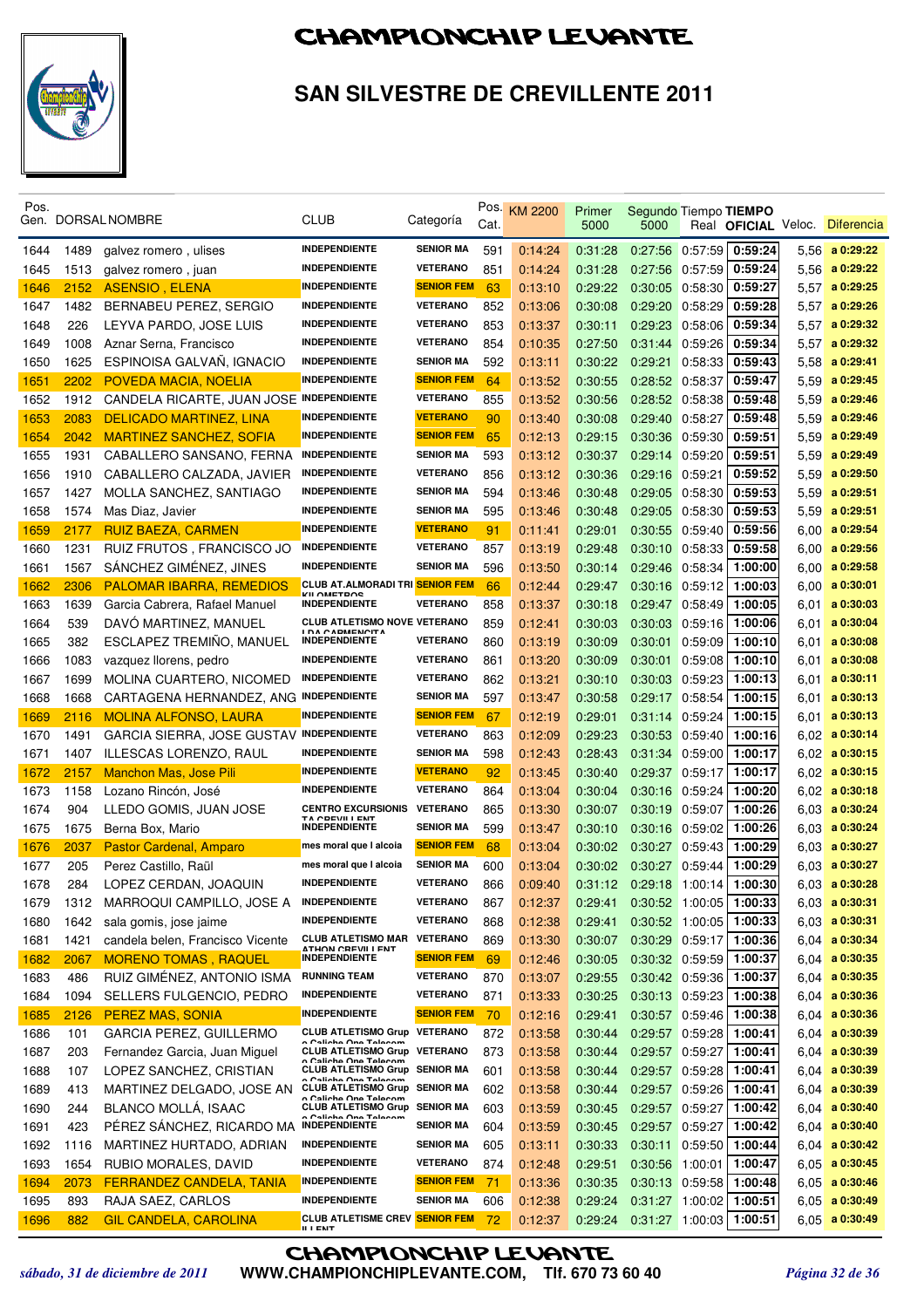

| Pos.<br>Gen. |              | <b>DORSALNOMBRE</b>                                                    | <b>CLUB</b>                                               | Categoría                              | Cat.      | Pos. KM 2200       | Primer<br>5000     | Segundo Tiempo TIEMPO<br>5000 |                    | Real <b>OFICIAL</b> Veloc.                         |              | Diferencia                       |
|--------------|--------------|------------------------------------------------------------------------|-----------------------------------------------------------|----------------------------------------|-----------|--------------------|--------------------|-------------------------------|--------------------|----------------------------------------------------|--------------|----------------------------------|
| 1697         | 1576         | Roig Rosell, Juan Pablo                                                | <b>CLUB ATLETISMO MAR</b><br>ATHON CREVILL ENT            | <b>SENIOR MA</b>                       | 607       | 0:13:40            | 0:30:42            | 0:30:11                       | 1:00:01            | 1:00:53                                            |              | $6.05$ a 0:30:51                 |
| 1698         | 870          | <b>MANCHON ADSUAR, DAVID</b>                                           | <b>INDEPENDIENTE</b>                                      | <b>SENIOR MA</b>                       | 608       | 0:13:40            | 0:30:43            | 0:30:10                       | 1:00:00            | 1:00:53                                            | 6,05         | a 0:30:51                        |
| 1699         | 1889         | ROIG ROSELL, VICENTE                                                   | <b>CLUB ATLETISMO MAR</b><br>ATHON COEVIL LENT            | <b>SENIOR MA</b>                       | 609       | 0:13:40            | 0:30:43            | 0:30:10                       | 1:00:01            | 1:00:53                                            | 6.05         | a 0:30:51                        |
| 1700         | 1318         | VARA CAÑADA, DIEGO                                                     | <b>ALICANTE POWER TEA</b><br>M                            | <b>SENIOR MA</b>                       | 610       | 0:13:41            | 0:30:41            | 0:30:13                       | 1:00:01            | 1:00:54                                            | 6.05         | a 0:30:52                        |
| 1701         | 389          | MARTINEZ MAS, ANTONIO                                                  | <b>ILICITANO DE TRIATLO</b>                               | <b>VETERANO</b>                        | 875       | 0:13:29            | 0:30:13            | 0:30:43                       | 0:59:43            | 1:00:56                                            | 6.06         | a 0:30:54                        |
| 1702         | 862          | ADSUAR PASTOR, JOSE IGNACI                                             | <b>INDEPENDIENTE</b>                                      | <b>VETERANO</b>                        | 876       | 0:13:58            | 0:30:52            | 0:30:05                       | 0:59:34            | 1:00:57                                            | 6.06         | a 0:30:55                        |
| 1703         | 2346         | <b>GONZALEZ AMOROS, MARIA JO</b>                                       | <b>INDEPENDIENTE</b>                                      | <b>VETERANO</b><br><b>SENIOR MA</b>    | 93        | 0:11:37            | 0:29:03            | 0:31:57                       | 1:00:44            | 1:01:00                                            | 6.06         | a 0:30:58                        |
| 1704<br>1705 | 1426<br>1305 | MOLLA SANCHEZ, ENRIQUE DIE INDEPENDIENTE<br>Muñoz Perez, Victor Manuel | <b>INDEPENDIENTE</b>                                      | <b>MASCULINO</b>                       | 611<br>40 | 0:13:47<br>0:10:44 | 0:30:50<br>0:27:52 | 0:30:10                       | 0:59:37<br>1:00:47 | 1:01:00<br>1:01:01                                 | 6.06         | a 0:30:58<br>a 0:30:59           |
| 1706         | 1524         | RODRIGUEZ TORRES, ANTONIO CLUB AT.ALMORADI TRI MASCULINO               |                                                           |                                        | 41        | 0:10:57            | 0:27:52            | 0:33:09<br>0:33:09            | 1:00:51            | 1:01:01                                            | 6.06<br>6.06 | a 0:30:59                        |
| 1707         | 386          | MORATINOS IGLESIAS, JOSE                                               | <b>VII OMETROS</b><br><b>CLUB ATLETISMO APOL VETERANO</b> |                                        | 877       | 0:12:43            | 0:30:22            | 0:30:44                       | 1:00:46            | 1:01:06                                            | 6.07         | a 0:31:04                        |
| 1708         | 1109         | manchon Alfonso, Enrrique                                              | ANA DIECOOMODOC<br><b>INDEPENDIENTE</b>                   | <b>VETERANO</b>                        | 878       | 0:12:25            | 0:29:37            | 0:31:30                       | 1:00:39            | 1:01:07                                            | 6.07         | a 0:31:05                        |
| 1709         | 1398         | <b>MAZON GARCIA, JOSE ANTONI</b>                                       | <b>INDEPENDIENTE</b>                                      | VETERANO                               | 879       | 0:13:08            | 0:30:25            | 0:30:43                       | 1:00:26            | 1:01:08                                            | 6.07         | a 0:31:06                        |
| 1710         | 1720         | LLEDO GONZALEZ, MARIA JOSE INDEPENDIENTE                               |                                                           | <b>VETERANO</b>                        | 880       | 0:13:08            | 0:30:25            | 0:30:43                       | 1:00:26            | 1:01:08                                            | 6.07         | a 0:31:06                        |
| 1711         | 986          | RIQUELME ALFONSO, ANTONIO                                              | <b>INDEPENDIENTE</b>                                      | <b>SENIOR MA</b>                       | 612       | 0:13:36            | 0:30:40            | 0:30:29                       | 0:59:58            | 1:01:09                                            | 6.07         | a 0:31:07                        |
| 1712         | 1761         | GARCIA MAS, FRANCISCO JAVI                                             | <b>INDEPENDIENTE</b>                                      | <b>VETERANO</b>                        | 881       | 0:14:20            | 0:31:17            | 0:29:54                       | 0:59:38            | 1:01:11                                            | 6.07         | a 0:31:09                        |
| 1713         | 1935         | LLEDO MAS, SERGIO                                                      | <b>INDEPENDIENTE</b>                                      | <b>VETERANO</b>                        | 882       | 0:14:20            | 0:31:20            | 0:29:51                       | 0:59:39            | 1:01:11                                            | 6.07         | a 0:31:09                        |
| 1714         | 1589         | MAS ASENCIO, JUAN ALBERTO                                              | <b>INDEPENDIENTE</b>                                      | <b>SENIOR MA</b>                       | 613       | 0:14:20            | 0:31:21            | 0:29:50                       | 0:59:38            | 1:01:11                                            | 6.07         | a 0:31:09                        |
| 1715         | 1053         | LLEDO ROVIRA, PABLO                                                    | <b>INDEPENDIENTE</b>                                      | <b>SENIOR MA</b>                       | 614       | 0:14:20            | 0:31:20            | 0:29:51                       | 0:59:39            | 1:01:11                                            | 6.07         | a 0:31:09                        |
| 1716         | 1917         | <b>MAS ASENCIO, BRUNO</b>                                              | <b>INDEPENDIENTE</b>                                      | <b>SENIOR MA</b>                       | 615       | 0:14:20            | 0:31:20            | 0:29:52                       | 0:59:40            | 1:01:12                                            | 6.07         | a 0:31:10                        |
| 1717         | 1838         | SERRANO ALBERT, ALFONSO                                                | <b>INDEPENDIENTE</b>                                      | <b>SENIOR MA</b>                       | 616       | 0:12:12            | 0:27:40            | 0:33:33                       | 1:00:07            | 1:01:13                                            | 6.07         | a 0:31:11                        |
| 1718         | 2071         | <b>HURTADO FERRI, ANGELES</b>                                          | <b>CLUB AT.ALMORADI TRI VETERANO</b><br>KII UWETBUS       |                                        | 94        | 0:13:00            | 0:30:02            | 0:31:11                       | 1:00:19            | 1:01:13                                            | 6.07         | a 0:31:11                        |
| 1719         | 1304         | ORTEGA SABATER, ANTONIO                                                | <b>INDEPENDIENTE</b>                                      | <b>SENIOR MA</b>                       | 617       | 0:12:50            | 0:30:01            | 0:31:12                       | 1:00:26            | 1:01:13                                            | 6.07         | a 0:31:11                        |
| 1720         | 1258         | Orcajada Zamora, Víctor                                                | <b>INDEPENDIENTE</b>                                      | SENIOR MA                              | 618       | 0:12:50            | 0:29:59            | 0:31:14                       | 1:00:27            | 1:01:13                                            | 6.07         | a 0:31:11                        |
| 1721         | 498          | GIMÉNEZ RODRÍGUEZ, JOSÉ                                                | <b>CLUB AT.ALMORADI TRI VETERANO</b><br>KII UWETBUS       |                                        | 883       | 0:13:57            | 0:31:17            | 0:29:56                       | 0:59:48            | 1:01:13                                            | 6.07         | a 0:31:11                        |
| 1722         | 432          | serrano cerdá, jerónimo                                                | <b>ILICITANO DE TRIATLO</b><br>N                          | <b>VETERANO</b>                        | 884       | 0:13:40            | 0:31:04            | 0:30:14                       | 1:00:00            | 1:01:18                                            | 6.08         | a 0:31:16                        |
| 1723         | 1735         | SÁNCHEZ GARCÍA, MANUEL AN                                              | <b>INDEPENDIENTE</b><br><b>INDEPENDIENTE</b>              | SENIOR MA<br><b>VETERANO</b>           | 619       | 0:13:49            | 0:31:29            | 0:29:50                       | 1:00:20            | 1:01:19                                            | 6,08         | $a$ 0:31:17                      |
| 1724<br>1725 | 1550<br>2135 | GUILLEN LEON, FRANCISCO AN<br>DÓLERA MORENO, CRISTINA                  | <b>VIRGIN ACTIVE RUN CL</b>                               | <b>SENIOR FEM</b>                      | 885<br>73 | 0:13:36<br>0:14:10 | 0:29:47<br>0:31:13 | 0:31:36<br>0:30:11            | 0:59:58<br>0:59:57 | 1:01:23<br>1:01:24                                 | 6,08<br>6,08 | a 0:31:21<br>a 0:31:22           |
| 1726         | 1484         | SEVILLA TORRECILLAS, RAUL                                              | ШR<br><b>VIRGIN ACTIVE RUN CL</b>                         | <b>SENIOR MA</b>                       | 620       | 0:14:10            | 0:31:13            | 0:30:11                       | 0:59:56            | 1:01:24                                            | 6,08         | a 0:31:22                        |
| 1727         | 1344         | GALIPIENSO GUILABERT, DANI                                             | 11D<br><b>INDEPENDIENTE</b>                               | SENIOR MA                              | 621       | 0:12:18            | 0:29:35            | 0:31:50                       | 1:00:42            | 1:01:25                                            | 6.08         | a 0:31:23                        |
| 1728         | 1046         | <b>IGUAL ADAN, MARCOS</b>                                              | <b>INDEPENDIENTE</b>                                      | <b>SENIOR MA</b>                       | 622       | 0:13:03            | 0:31:21            | 0:30:05                       | 1:00:50            | 1:01:26                                            | 6.09         | a 0:31:24                        |
| 1729         | 1343         | PEREZ GALIPIENSO, ALFREDO                                              | <b>INDEPENDIENTE</b>                                      | <b>SENIOR MA</b>                       | 623       | 0:12:18            | 0:29:34            | 0:31:52                       | 1:00:43            | 1:01:26                                            | 6.09         | a 0:31:24                        |
| 1730         | 1185         | Ferrandez Carreres, Jose Carlos                                        | <b>INDEPENDIENTE</b>                                      | <b>VETERANO</b>                        | 886       | 0:12:38            | 0:29:36            | 0:31:53                       | 1:00:33            | 1:01:29                                            | 6.09         | a 0:31:27                        |
| 1731         | 2150         | <b>AVELLAN MARTINEZ, CRISTINA</b>                                      | <b>INDEPENDIENTE</b>                                      | <b>VETERANO</b>                        | 95        | 0:11:56            | 0:29:28            | 0:32:04                       | 1:01:19            | 1:01:32                                            |              | $6.09$ a 0:31:30                 |
| 1732         | 1628         | Corredor Sin Inscripción                                               |                                                           |                                        | 0         | 0:13:54            | 0:31:08            |                               |                    | 0:30:26 1:01:34 1:01:34                            | 6,09         | a 0:31:32                        |
| 1733         | 1916         | <b>IGUAL ADAN, SERGIO</b>                                              | <b>INDEPENDIENTE</b>                                      | <b>VETERANO</b>                        | 887       | 0:13:03            | 0:31:22            |                               |                    | 0:30:12 1:00:58 1:01:34                            | 6.09         | a 0:31:32                        |
| 1734         | 2173         | SANCHEZ VALVERDE, Mª JOSÉ                                              | INDEPENDIENTE                                             | <b>SENIOR FEM</b>                      | 74        | 0:12:50            | 0:30:03            |                               |                    | 0:31:33 1:00:50 1:01:36                            |              | 6,10 a 0:31:34                   |
| 1735         | 1259         | López Palomares, Vicent                                                | <b>INDEPENDIENTE</b>                                      | <b>SENIOR MA</b>                       | 624       | 0:11:41            | 0:28:11            | 0:33:31 1:01:01               |                    | 1:01:42                                            |              | 6,10 a 0:31:40                   |
| 1736         | 2307         | PERTUSA GÓMIS, JOSÉ RAMÓN                                              | CLUB AT.ALMORADI TRI VETERANO<br><b>VII OMETOOS</b>       |                                        | 888       | 0:13:57            | 0:31:17            | 0:30:25                       | 1:00:17            | 1:01:42                                            |              | 6,10 a 0:31:40                   |
| 1737         | 674          | Palazón García, José María                                             | <b>INDEPENDIENTE</b>                                      | <b>VETERANO</b>                        | 889       | 0:11:39            | 0:29:21            | 0:32:25                       | 1:01:31            | 1:01:46                                            |              | 6,11 a 0:31:44                   |
| 1738         | 1189         | Jimenez Sanchez, Juan Carlos                                           | <b>INDEPENDIENTE</b>                                      | VETERANO                               | 890       | 0:13:36            | 0:30:56            | 0:30:51                       | 1:00:47            | 1:01:47                                            |              | 6,11 a 0:31:45                   |
| 1739         | 802          | JIMENEZ SANCHEZ, ANTONIO M INDEPENDIENTE                               |                                                           | <b>VETERANO</b>                        | 891       | 0:13:36            | 0:30:58            | 0:30:50 1:00:49               |                    | 1:01:48                                            |              | 6,11 a 0:31:46                   |
| 1740         | 1193         | Jimenez Sanchez, Francisco Javie                                       | <b>INDEPENDIENTE</b><br><b>INDEPENDIENTE</b>              | <b>VETERANO</b>                        | 892       | 0:13:35            | 0:30:56            | 0:30:52 1:00:50               |                    | 1:01:48                                            |              | 6,11 a 0:31:46                   |
| 1741         | 2156         | <b>Garcia Parres, Elena</b>                                            | INDEPENDIENTE                                             | <b>SENIOR FEM</b><br><b>SENIOR FEM</b> | 75        | 0:14:05            | 0:31:28            | 0:30:21                       | 1:00:30            | 1:01:49                                            |              | $6,11$ a 0:31:47                 |
| 1742<br>1743 | 2162<br>2108 | <b>QUESADA PASTOR, SILVIA</b>                                          | <b>INDEPENDIENTE</b>                                      | <b>VETERANO</b>                        | 76<br>96  | 0:14:05            | 0:31:26<br>0:31:03 |                               |                    | 0:30:24 1:00:31 1:01:50<br>0:30:47 1:01:12 1:01:50 |              | 6,11 a 0:31:48<br>6,11 a 0:31:48 |
| 1744         | 2120         | Bengoa Arroyo, Ana Belén<br><b>Bengoa Arroyo, Mercedes</b>             | <b>INDEPENDIENTE</b>                                      | <b>SENIOR FEM</b>                      | 77        | 0:13:17<br>0:13:16 | 0:31:03            |                               |                    | 0:30:47 1:01:12 1:01:50                            |              | 6,11 a 0:31:48                   |
| 1745         | 2132         | <b>LICIAN MANCHON, LIBRADA</b>                                         | INDEPENDIENTE                                             | <b>VETERANO</b>                        | 97        | 0:14:06            | 0:31:27            | 0:30:27 1:00:35               |                    | 1:01:54                                            |              | 6,11 a 0:31:52                   |
| 1746         | 2079         | okariz, olatz                                                          | <b>INDEPENDIENTE</b>                                      | <b>VETERANO</b>                        | 98        | 0:12:43            | 0:31:40            | 0:30:23                       | 1:01:35            | 1:02:03                                            |              | 6,12 a 0:32:01                   |
| 1747         | 1261         | Hernandez, Alejandro                                                   | <b>INDEPENDIENTE</b>                                      | VETERANO                               | 893       | 0:12:43            | 0:31:38            | 0:30:25                       | 1:01:35            | 1:02:03                                            |              | 6,12 a 0:32:01                   |
| 1748         | 2130         | Pastor Becerril, Maria Asunción                                        | <b>INDEPENDIENTE</b>                                      | <b>VETERANO</b>                        | 99        | 0:13:44            | 0:31:00            | 0:31:05                       | 1:01:05            | 1:02:05                                            |              | 6,13 a 0:32:03                   |
| 1749         | 2169         | LOPEZ RUIZ, MARI CARMEN                                                | INDEPENDIENTE                                             | <b>VETERANO</b>                        | 100       | 0:13:45            | 0:31:00            |                               |                    | 0:31:05 1:01:05 1:02:05                            |              | 6,13 a 0:32:03                   |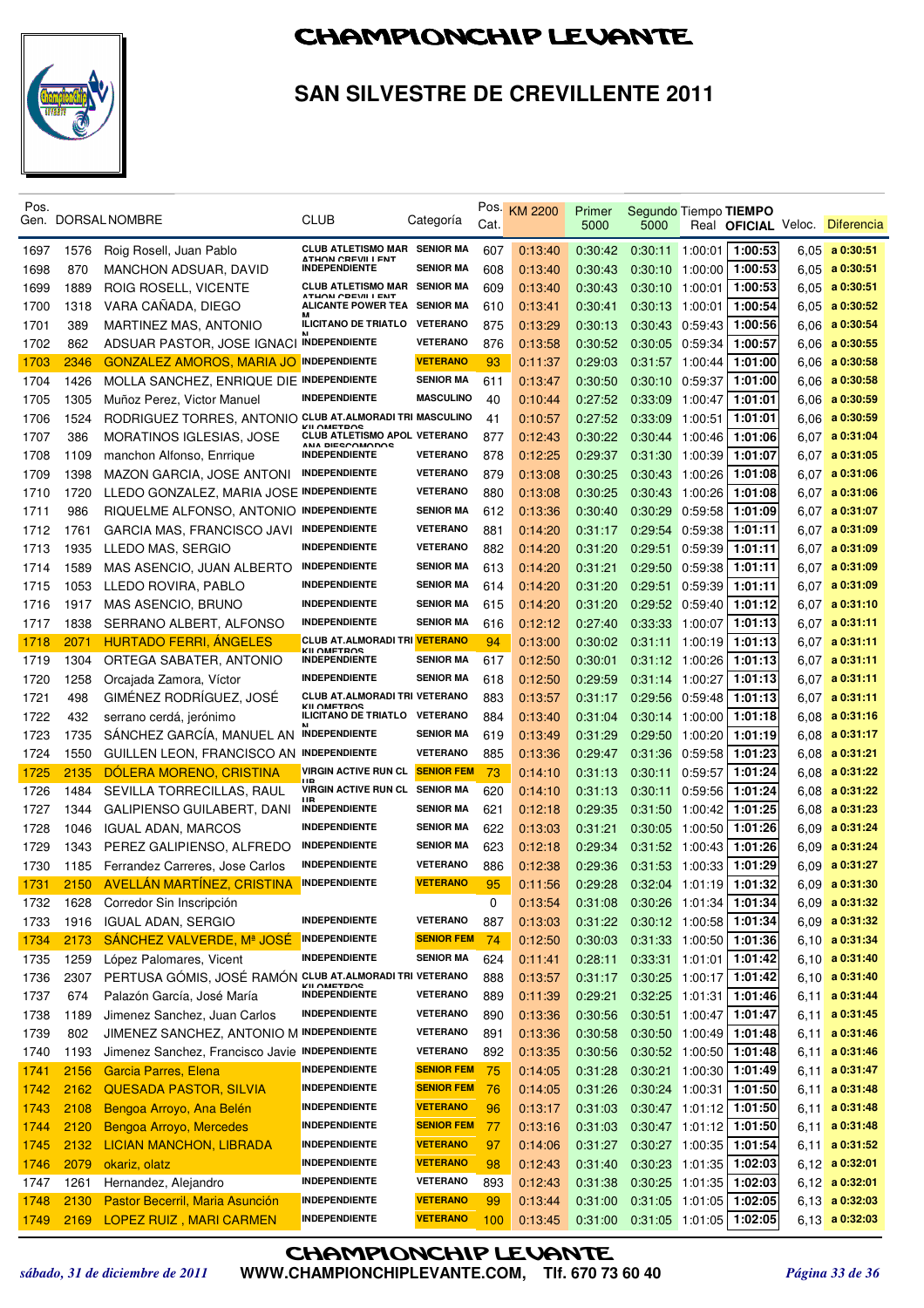

| Pos.<br>Gen. |              | <b>DORSALNOMBRE</b>                                             | <b>CLUB</b>                                                                 | Categoría                          | Cat.       | Pos. KM 2200       | Primer<br>5000     | Segundo Tiempo TIEMPO<br>5000      |         | Real <b>OFICIAL</b> Veloc. |      | Diferencia                       |
|--------------|--------------|-----------------------------------------------------------------|-----------------------------------------------------------------------------|------------------------------------|------------|--------------------|--------------------|------------------------------------|---------|----------------------------|------|----------------------------------|
| 1750         | 1385         | <b>BELLO MEDINA, RECA</b>                                       | <b>INDEPENDIENTE</b>                                                        | <b>SENIOR MA</b>                   | 625        | 0:11:38            | 0:28:23            | 0:33:48                            | 1:01:26 | 1:02:11                    |      | 6,13 a 0:32:09                   |
| 1751         | 939          | SOLA CARRASCOSA, MANUEL                                         | <b>ALMORADI XTRM</b>                                                        | VETERANO                           | 894        | 0:13:04            | 0:30:38            | 0:31:33                            | 1:01:14 | 1:02:11                    |      | 6,13 a 0:32:09                   |
| 1752         | 2161         | <b>MOLINA GALVAÑ, CRISTINA</b>                                  | <b>INDEPENDIENTE</b>                                                        | <b>SENIOR FEM</b>                  | 78         | 0:14:05            | 0:31:26            | 0:30:48                            | 1:00:55 | 1:02:14                    | 6.13 | a 0:32:12                        |
| 1753         | 1528         | MANCHON MAS, CAYETANO                                           | <b>INDEPENDIENTE</b>                                                        | VETERANO                           | 895        | 0:12:56            | 0:30:10            | 0:32:05                            | 1:01:18 | 1:02:15                    | 6.13 | a 0:32:13                        |
| 1754         | 2175         | Almodovar Lobo, Raquel                                          | <b>TRIASPE</b>                                                              | <b>VETERANO</b>                    | 101        | 0:13:14            | 0:30:34            | 0:31:44                            | 1:01:28 | 1:02:18                    | 6,14 | a 0:32:16                        |
| 1755         | 2059         | sanchez ortuño, Maria del Mar                                   | <b>CLUB ATLETISMO DOL</b><br>ODEC                                           | <b>SENIOR FEM</b>                  | 79         | 0:13:13            | 0:30:32            | 0:31:46                            | 1:01:28 | 1:02:18                    | 6,14 | a 0:32:16                        |
| 1756         | 1749         | Guardiola Garcia, Javier                                        | <b>TRIASPE</b>                                                              | <b>SENIOR MA</b>                   | 626        | 0:13:13            | 0:30:32            | 0:31:49                            | 1:01:32 | 1:02:21                    | 6,14 | a 0:32:19                        |
| 1757         | 1271         | tora rocamora, angel luis                                       | <b>TRIASPE</b>                                                              | VETERANO                           | 896        | 0:13:14            | 0:30:31            | 0:31:51                            | 1:01:12 | 1:02:22                    | 6,14 | a 0:32:20                        |
| 1758         | 1762         | Botella Cañizares, Jose Ramon                                   | <b>TRIASPE</b>                                                              | VETERANO                           | 897        | 0:13:13            | 0:30:32            | 0:31:50                            | 1:01:32 | 1:02:22                    | 6,14 | a 0:32:20                        |
| 1759         | 1100         | Giner Cantó, José Francisco                                     | <b>INDEPENDIENTE</b>                                                        | VETERANO                           | 898        | 0:14:48            | 0:33:10            | 0:29:15                            | 1:01:39 | 1:02:25                    | 6,14 | a 0:32:23                        |
| 1760         | 2091         | perez lopez, Jara                                               | <b>INDEPENDIENTE</b>                                                        | <b>SENIOR FEM</b>                  | 80         | 0:13:48            | 0:31:27            | 0:31:00                            | 1:01:48 | 1:02:27                    | 6,15 | a 0:32:25                        |
| 1761         | 1226         | <b>GARCIA RAIGAL, PEDRO</b>                                     | <b>INDEPENDIENTE</b>                                                        | <b>VETERANO</b>                    | 899        | 0:13:48            | 0:31:27            | 0:31:00                            | 1:01:48 | 1:02:27                    | 6,15 | a 0:32:25                        |
| 1762         | 545          | PUCHE BAÑON, RAUL                                               | <b>C.A. CAUDETE "ANTONI VETERANO</b><br><b>O AMODOC"</b>                    |                                    | 900        | 0:13:42            | 0:31:18            | 0:31:12                            | 1:01:10 | 1:02:30                    | 6,15 | a 0:32:28                        |
| 1763         | 1623         | Marco Gimeno, Ramon                                             | <b>INDEPENDIENTE</b>                                                        | VETERANO                           | 901        | 0:14:12            | 0:31:56            | 0:30:35                            | 1:01:07 | 1:02:31                    | 6,15 | a 0:32:29                        |
| 1764         | 1615         | marco gimeno, andres                                            | <b>INDEPENDIENTE</b>                                                        | <b>SENIOR MA</b>                   | 627        | 0:14:13            | 0:31:56            | 0:30:35                            | 1:01:06 | 1:02:31                    | 6,15 | a 0:32:29                        |
| 1765         | 2166         | rodriguez suarez, estefania                                     | <b>INDEPENDIENTE</b>                                                        | <b>VETERANO</b>                    | 102        | 0:14:13            | 0:31:56            | 0:30:36                            | 1:01:08 | 1:02:32                    | 6,15 | a 0:32:30                        |
| 1766         | 1049         | harper pardo, alan                                              | <b>INDEPENDIENTE</b>                                                        | <b>SENIOR MA</b>                   | 628        | 0:13:28            | 0:30:55            | 0:31:39                            | 1:01:17 | 1:02:34                    | 6,15 | a 0:32:32                        |
| 1767         | 992          | quinto soler, carlos                                            | <b>INDEPENDIENTE</b>                                                        | <b>MASCULINO</b>                   | 42         | 0:13:26            | 0:30:55            | 0:31:39                            | 1:01:18 | 1:02:34                    | 6,15 | a 0:32:32                        |
| 1768         | 2070         | <b>GONZALEZ ONTENIENTE, MARI</b>                                | <b>INDEPENDIENTE</b>                                                        | <b>SENIOR FEM</b>                  | 81         | 0:13:37            | 0:31:25            | 0:31:28                            | 1:02:03 | 1:02:53                    | 6,17 | a 0:32:51                        |
| 1769         | 393          | LLEDO ROCAMORA, JOAQUIN                                         | <b>INDEPENDIENTE</b>                                                        | <b>VETERANO</b>                    | 902        | 0:13:37            | 0:31:24            | 0:31:29                            | 1:02:02 | 1:02:53                    | 6,17 | a 0:32:51                        |
| 1770         | 2115         | <b>MOLINA ALFONSO, MARIA DEL</b>                                | <b>INDEPENDIENTE</b>                                                        | <b>VETERANO</b>                    | 103        | 0:13:37            | 0:31:25            | 0:31:28                            | 1:02:02 | 1:02:53                    | 6,17 | a 0:32:51                        |
| 1771         | 2174         | <b>GARCÍA HERNÁNDEZ, SARA</b>                                   | <b>INDEPENDIENTE</b>                                                        | <b>SENIOR FEM</b>                  | 82         | 0:14:37            | 0:32:06            | 0:30:51                            | 1:01:39 | 1:02:57                    | 6.18 | a 0:32:55                        |
| 1772         | 2212         | PERIS DOSDÁ, ANA                                                | <b>INDEPENDIENTE</b>                                                        | <b>SENIOR FEM</b>                  | 83         | 0:13:39            | 0:30:58            | 0:32:04                            | 1:01:51 | 1:03:02                    | 6,18 | a 0:33:00                        |
| 1773         | 1010         | alberola miñarro, alberto                                       | <b>INDEPENDIENTE</b>                                                        | <b>MASCULINO</b>                   | 43         | 0:13:57            | 0:33:02            | 0:30:03                            | 1:02:03 | 1:03:05                    | 6.19 | a 0:33:03                        |
| 1774         | 2076         | pomares blanco, mila                                            | <b>INDEPENDIENTE</b>                                                        | <b>VETERANO</b>                    | 104        | 0:13:54            | 0:33:00            | 0:30:05                            | 1:02:04 | 1:03:05                    | 6.19 | a 0:33:03                        |
| 1775         | 2159         | Rocamora Riquelme, Julia Ester                                  | <b>INDEPENDIENTE</b>                                                        | <b>VETERANO</b>                    | 105        | 0:14:26            | 0:32:01            | 0:31:08                            | 1:01:42 | 1:03:09                    | 6.19 | a 0:33:07                        |
| 1776         | 2154         | Selles Payá, Alma                                               | <b>INDEPENDIENTE</b>                                                        | <b>VETERANO</b>                    | 106        | 0:14:26            | 0:32:01            | 0:31:08                            | 1:01:42 | 1:03:09                    | 6.19 | a 0:33:07                        |
| 1777         | 1839         | HERNANDEZ VALDETTARO, ALB INDEPENDIENTE                         |                                                                             | <b>SENIOR MA</b>                   | 629        | 0:13:32            | 0:32:19            | 0:30:58                            | 1:02:42 | 1:03:17                    | 6,20 | a 0:33:15                        |
| 1778         | 1294         | VILLADA MARTINEZ, JOSE                                          | <b>INDEPENDIENTE</b>                                                        | VETERANO                           | 903        | 0:13:22            | 0:31:37            | 0:31:42                            | 1:02:34 | 1:03:19                    | 6,20 | a 0:33:17                        |
| 1779         | 1298         | ESCOBAR GARCIA, JOSE MARI                                       | <b>INDEPENDIENTE</b>                                                        | VETERANO                           | 904        | 0:13:21            | 0:31:38            | 0:31:41                            | 1:02:32 | 1:03:19                    | 6,20 | a 0:33:17                        |
| 1780         | 2114         | <b>CELDRAN ANDREO, LOLA</b>                                     | <b>INDEPENDIENTE</b>                                                        | <b>VETERANO</b>                    | 107        | 0:13:22            | 0:31:38            | 0:31:41                            | 1:02:34 | 1:03:19                    | 6,20 | a 0:33:17                        |
| 1781         | 2133         | FERRANDEZ ADSUAR, MARIA D                                       | <b>INDEPENDIENTE</b>                                                        | <b>VETERANO</b>                    | 108        | 0:13:37            | 0:31:34            | 0:31:51                            | 1:02:29 | 1:03:25                    | 6,20 | a 0:33:23                        |
| 1782         | 1309         | Sanchez Oliver, Juan Manuel                                     | <b>INDEPENDIENTE</b>                                                        | VETERANO                           | 905        | 0:14:06            | 0:31:49            | 0:31:36                            | 1:02:04 | 1:03:25                    | 6,20 | a 0:33:23                        |
| 1783         | 1511         | <b>GARCIA POLO, LORENZO</b>                                     | <b>CLUB ATLETISMO MAR</b><br>ATHON COEVILL ENT                              | <b>VETERANO</b>                    | 906        | 0:14:07            | 0:31:50            | 0:31:36                            | 1:02:06 | 1:03:26                    | 6.21 | a 0:33:24                        |
| 1784         | 2051         | <b>TORRES PENALVA, ANA ISABEL</b>                               | <b>INDEPENDIENTE</b>                                                        | <b>VETERANO</b>                    | 109        | 0:14:07            | 0:31:50            | 0:31:36                            | 1:02:11 | 1:03:26                    | 6,21 | a 0:33:24                        |
| 1785         | 2131         | duimel, DOROTI                                                  | <b>INDEPENDIENTE</b>                                                        | <b>VETERANO</b>                    | 110        | 0:13:10            | 0:31:26            | 0:32:02 1:02:39                    |         | 1:03:28                    | 6,21 | a 0:33:26                        |
| 1786         | 1925         | JIMÉNEZ SÁNCHEZ, PABLO                                          | <b>INDEPENDIENTE</b>                                                        | <b>SENIOR MA</b>                   | 630        | 0:14:25            | 0:30:50            |                                    |         | 0:32:38 1:02:04 1:03:28    |      | 6,21 a 0:33:26                   |
| 1787         | 2087         | <b>CARMONA ORTIZ, LOLI</b>                                      | <b>INDEPENDIENTE</b>                                                        | <b>VETERANO</b>                    | 111        | 0:12:31            | 0:30:54            | 0:32:47 1:03:29                    |         | 1:03:41                    |      | 6,22 a 0:33:39                   |
| 1788         |              | 1101 FERNANDEZ GARCIA, JOSE                                     | <b>INDEPENDIENTE</b>                                                        | <b>VETERANO</b>                    | 907        | 0:12:31            | 0:30:54            | 0:32:47 1:03:29                    |         | 1:03:41                    |      | 6,22 a 0:33:39                   |
| 1789         | 1903         | Quinto Martinez, Trinitario                                     | <b>INDEPENDIENTE</b><br><b>INDEPENDIENTE</b>                                | <b>VETERANO</b>                    | 908        | 0:14:40            | 0:32:41            | $0:31:11$ 1:02:28                  |         | 1:03:52                    |      | 6,23 a 0:33:50                   |
| 1790         | 1900         | Ferrandez Berna, Francisco Jose                                 |                                                                             | <b>SENIOR MA</b>                   | 631        | 0:14:40            | 0:32:40            | 0:31:13 1:02:29                    |         | 1:03:53                    |      | 6,23 a 0:33:51                   |
| 1791         | 616          | Candela Gil, Vicente Eloy                                       | <b>CLUB ATLETISMO MAR</b><br>ATHON COEVILL ENT<br><b>CLUB ATLETISMO MAR</b> | <b>VETERANO</b><br><b>VETERANO</b> | 909        | 0:14:32            | 0:31:54            | 0:32:05 1:02:29                    |         | 1:03:59                    |      | 6,24 a 0:33:57                   |
| 1792         | 2330         | Pérez Alarcón, Juani Esther                                     | ATHON ODEVILL ENT<br><b>INDEPENDIENTE</b>                                   | VETERANO                           | 112        | 0:14:33            | 0:31:52            | 0:32:07 1:02:29                    |         | 1:03:59                    |      | 6,24 a 0:33:57<br>6,24 a 0:33:58 |
| 1793         | 1631         | Planelles JUan, German                                          | <b>CLUB ATLETISMO MAR</b>                                                   | <b>SENIOR FEM</b>                  | 910        | 0:14:33            | 0:31:53            | 0:32:07 1:02:30                    |         | 1:04:00                    |      |                                  |
| 1794         | 2054         | <b>PONS FUENTES, ISA</b>                                        | ATHON ODEVILL ENT<br><b>CLUB ATLETISMO MAR</b>                              | <b>VETERANO</b>                    | 84         | 0:14:34            | 0:31:52            | 0:32:09 1:02:31                    |         | 1:04:01<br>1:04:01         |      | 6,24 a 0:33:59<br>6,24 a 0:33:59 |
| 1795         | 2048         | <b>TORRES BUENDIA, CARMEN</b>                                   | ATHON CREVILL ENT<br><b>INDEPENDIENTE</b>                                   | VETERANO                           | 113        | 0:14:36            | 0:31:54            | 0:32:07 1:02:30                    |         | 1:04:02                    |      | 6,24 a 0:34:00                   |
| 1796<br>1797 | 1920<br>2104 | <b>IBANEZ ONTENIENTE, MIGUEL</b><br><b>JUAN JIMENEZ, TERESA</b> | <b>INDEPENDIENTE</b>                                                        | <b>VETERANO</b>                    | 911<br>114 | 0:14:36            | 0:31:53<br>0:31:53 | 0:32:09 1:02:31                    |         | 1:04:03                    |      | 6,24 a 0:34:01                   |
| 1798         | 591          | ALFONSO BELEN, JOAQUIN                                          | <b>CLUB ATLETISMO MAR</b>                                                   | <b>VETERANO</b>                    |            | 0:14:35            | 0:31:54            | $0:32:10$ 1:02:32                  |         | 1:04:03                    |      | 6,24 a 0:34:01                   |
| 1799         | 2045         | <b>IBANEZ ONTENIENTE, MARIA T</b>                               | ATHON COEVILL ENT<br><b>CLUB ATLETISMO MAR</b>                              | <b>VETERANO</b>                    | 912<br>115 | 0:14:34<br>0:14:35 | 0:31:55            | 0:32:09 1:02:32<br>0:32:09 1:02:33 |         | 1:04:04                    |      | 6,24 a 0:34:02                   |
| 1800         | 1188         | Juan Sagasta, Santiago                                          | ATUON ODEVILL ENT<br><b>CLUB ATLETISMO MAR</b>                              | <b>VETERANO</b>                    | 913        | 0:14:36            | 0:31:54            | $0:32:10$ 1:02:33                  |         | 1:04:04                    |      | 6,24 a 0:34:02                   |
| 1801         | 1688         | MAESTRE BERMUDEZ, ROBERT INDEPENDIENTE                          | ATHON COEVIL LENT                                                           | <b>SENIOR MA</b>                   | 632        | 0:12:58            | 0:31:05            | 0:33:09 1:03:08                    |         | 1:04:14                    |      | 6,25 a 0:34:12                   |
| 1802         | 1374         | Martínez Ibarra, Moises                                         | <b>INDEPENDIENTE</b>                                                        | <b>SENIOR MA</b>                   | 633        | 0:14:21            | 0:32:22            |                                    |         | $0:31:53$ 1:04:15 1:04:15  |      | 6,25 a 0:34:13                   |
|              |              |                                                                 |                                                                             |                                    |            |                    |                    |                                    |         |                            |      |                                  |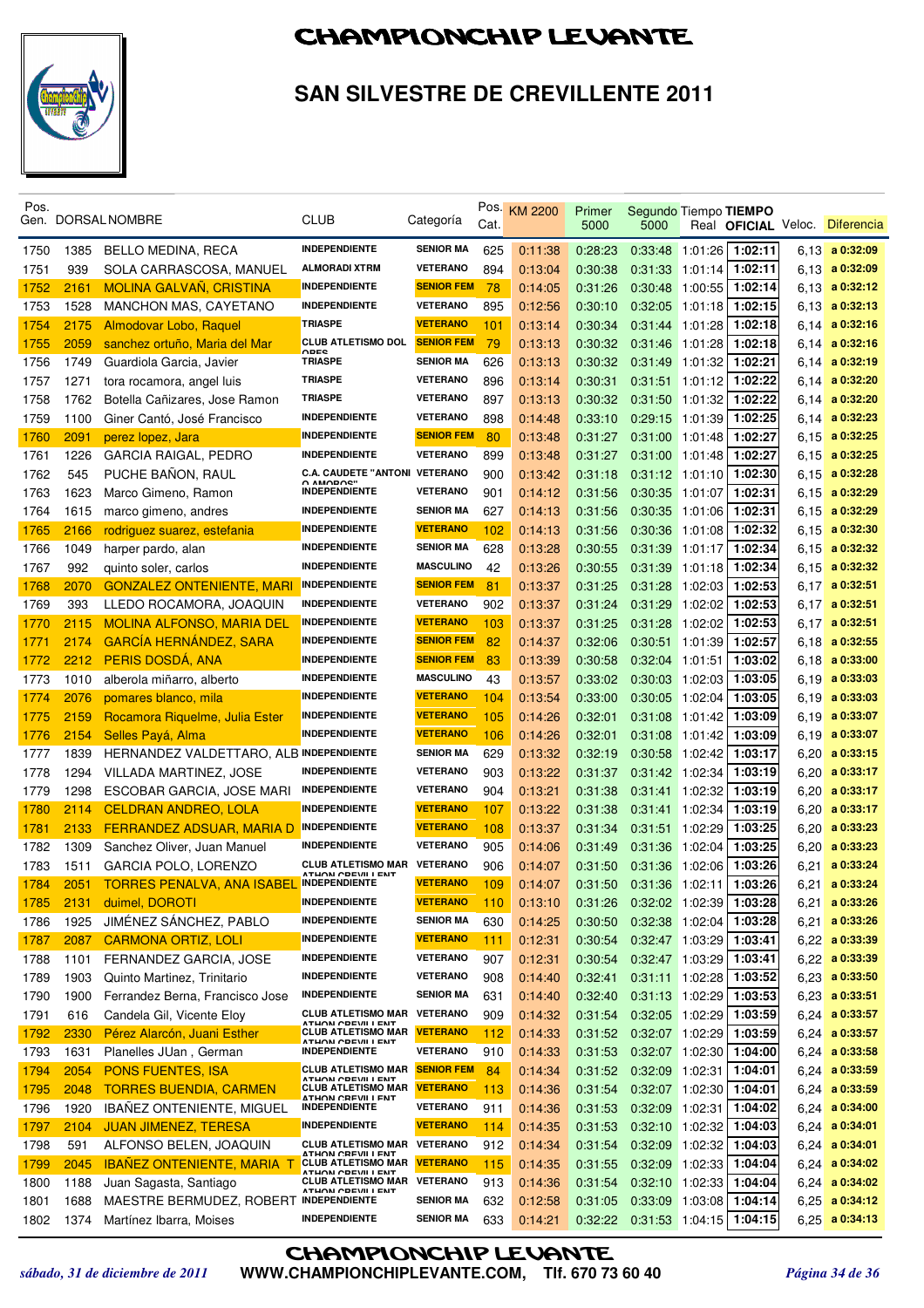

| Pos.<br>Gen. |       | <b>DORSALNOMBRE</b>                 | <b>CLUB</b>                                           | Categoría         | Cat. | Pos. KM 2200 | Primer<br>5000 | Segundo Tiempo TIEMPO<br>5000 |         | Real <b>OFICIAL</b> Veloc. |      | Diferencia       |
|--------------|-------|-------------------------------------|-------------------------------------------------------|-------------------|------|--------------|----------------|-------------------------------|---------|----------------------------|------|------------------|
| 1803         | 1375  | MARTÍNEZ IBARRA, JAVIER             | <b>INDEPENDIENTE</b>                                  | <b>SENIOR MA</b>  | 634  | 0:14:21      | 0:32:21        | 0:31:54                       | 1:04:15 | 1:04:15                    |      | $6,25$ a 0:34:13 |
| 1804         | 1594  | Guilabert Lledó, Jose Antonio       | <b>INDEPENDIENTE</b>                                  | <b>SENIOR MA</b>  | 635  | 0:14:42      | 0:32:35        | 0:31:40                       | 1:02:54 | 1:04:15                    | 6,25 | a 0:34:13        |
| 1805         | 1018  | CASES VICENTE, FRANCISCO P          | <b>INDEPENDIENTE</b>                                  | <b>VETERANO</b>   | 914  | 0:14:42      | 0:32:35        | 0:31:42                       | 1:02:58 | 1:04:17                    | 6,26 | a 0:34:15        |
| 1806         | 2058  | <b>CERDÁ PASTOR, REME</b>           | <b>INDEPENDIENTE</b>                                  | <b>VETERANO</b>   | 116  | 0:14:24      | 0:33:05        | 0:31:12 1:03:27               |         | 1:04:17                    | 6,26 | a 0:34:15        |
| 1807         | 958   | KAUHANEN, SEPPO                     | CA FINLANDIA TORREVI VETERANO                         |                   | 915  | 0:14:03      | 0:32:03        | 0:32:15                       | 1:02:53 | 1:04:18                    | 6,26 | a 0:34:16        |
| 1808         | 1211  | mas jimenez, jose antonio           | <b>EIA</b><br><b>INDEPENDIENTE</b>                    | VETERANO          | 916  | 0:13:12      | 0:31:34        | 0:32:45                       | 1:03:46 | 1:04:19                    | 6,26 | a 0:34:17        |
| 1809         | 2350  | <b>GALVAÑ DIEZ, ASUNCION</b>        | <b>INDEPENDIENTE</b>                                  | <b>VETERANO</b>   | 117  | 0:12:50      | 0:31:18        | 0:33:02                       | 1:04:09 | 1:04:20                    | 6,26 | a 0:34:18        |
| 1810         | 987   | MAS MAS, JOSE LUIS                  | <b>INDEPENDIENTE</b>                                  | VETERANO          | 917  | 0:12:02      | 0:30:50        | 0:33:32                       | 1:04:10 | 1:04:22                    | 6,26 | a 0:34:20        |
| 1811         | 2314  | <b>DEL RIO MEDINA, SONIA</b>        | <b>INDEPENDIENTE</b>                                  | <b>SENIOR FEM</b> | 85   | 0:14:25      | 0:32:17        | 0:32:05                       | 1:02:50 | 1:04:22                    | 6,26 | a 0:34:20        |
| 1812         | 411   | SANCHEZ VICENTE, OSCAR              | <b>INDEPENDIENTE</b>                                  | VETERANO          | 918  | 0:13:28      | 0:31:01        | 0:33:25                       | 1:03:23 | 1:04:26                    | 6,27 | a 0:34:24        |
| 1813         | 910   | GARCIA-PLATA FERNANDEZ, R           | <b>QUINTON TEAM</b>                                   | VETERANO          | 919  | 0:13:55      | 0:31:58        | 0:32:31                       | 1:03:11 | 1:04:29                    | 6,27 | a 0:34:27        |
| 1814         | 2031  | <b>Planelles Sanchez, Ana Belen</b> | <b>CENTRO EXCURSIONIS</b><br><b>TA CDEVILL ENT</b>    | <b>SENIOR FEM</b> | 86   | 0:13:45      | 0:32:00        | 0:32:34                       | 1:03:54 | 1:04:34                    | 6,27 | a 0:34:32        |
| 1815         | 1332  | candela sanchez, sergio             | <b>INDEPENDIENTE</b>                                  | <b>SENIOR MA</b>  | 636  | 0:13:45      | 0:32:00        | 0:32:34                       | 1:03:54 | 1:04:34                    | 6,27 | a 0:34:32        |
| 1816         | 2207  | <b>AZNAR GARCIA, ELISA</b>          | <b>INDEPENDIENTE</b>                                  | <b>VETERANO</b>   | 118  | 0:13:08      | 0:32:15        | 0:32:22                       | 1:03:55 | 1:04:37                    | 6,28 | a 0:34:35        |
| 1817         | 1115  | JIMENEZ ROSAS, JOSE ANTONI          | <b>INDEPENDIENTE</b>                                  | VETERANO          | 920  | 0:12:49      | 0:31:25        | 0:33:13                       | 1:03:44 | 1:04:38                    | 6,28 | a 0:34:36        |
| 1818         | 2127  | <b>Vicente Serna, Flora</b>         | <b>INDEPENDIENTE</b>                                  | <b>VETERANO</b>   | 119  | 0:13:46      | 0:31:45        | 0:32:56                       | 1:04:06 | 1:04:41                    | 6,28 | a 0:34:39        |
| 1819         | 2170  | DAVÓ PÉREZ, CRISTINA ISABEL         | <b>INDEPENDIENTE</b>                                  | <b>FEMENINO -</b> | 4    | 0:13:23      | 0:31:12        | 0:33:30                       | 1:03:42 | 1:04:42                    | 6,28 | a 0:34:40        |
| 1820         | 1896  | PINTADO GUNDRY-WHITE, JUA           | <b>INDEPENDIENTE</b>                                  | VETERANO          | 921  | 0:13:32      | 0:32:19        | 0:32:25                       | 1:04:08 | 1:04:44                    | 6,28 | a 0:34:42        |
| 1821         | 1906  | Martinez Ruisanchez, Bruno          | <b>INDEPENDIENTE</b>                                  | VETERANO          | 922  | 0:14:12      | 0:32:33        | 0:32:13                       | 1:03:37 | 1:04:46                    | 6,29 | a 0:34:44        |
| 1822         | 247   | asensi irles, amadeo                | clubdeportivoalicantesur VETERANO                     |                   | 923  | 0:12:47      | 0:31:12        | 0:33:34                       | 1:04:22 | 1:04:46                    | 6,29 | a 0:34:44        |
| 1823         | 2094  | <b>PERALES CANO, MERCEDES</b>       | <b>INDEPENDIENTE</b>                                  | <b>SENIOR FEM</b> | 87   | 0:14:37      | 0:32:07        | 0:32:42                       | 1:03:31 | 1:04:49                    | 6,29 | a 0:34:47        |
| 1824         | 1467  | LOPEZ LLEDO, SALVADOR               | <b>INDEPENDIENTE</b>                                  | VETERANO          | 924  | 0:14:37      | 0:32:06        | 0:32:43                       | 1:03:31 | 1:04:49                    | 6,29 | a 0:34:47        |
| 1825         | 2063  | <b>IVORY, KIM</b>                   | <b>INDEPENDIENTE</b>                                  | <b>VETERANO</b>   | 120  | 0:14:10      | 0:32:10        | 0:32:41                       | 1:03:30 | 1:04:51                    | 6,29 | a 0:34:49        |
| 1826         | 2168  | Sanz Lledo, Gema                    | <b>INDEPENDIENTE</b>                                  | <b>SENIOR FEM</b> | 88   | 0:14:05      | 0:32:24        | 0:32:28                       | 1:03:33 | 1:04:52                    | 6,29 | a 0:34:50        |
| 1827         | 1604  | Pastor Casas, Publio                | <b>INDEPENDIENTE</b>                                  | VETERANO          | 925  | 0:13:47      | 0:31:54        | 0:32:59                       | 1:03:47 | 1:04:53                    | 6,29 | a 0:34:51        |
| 1828         | 2038  | <b>SANCHEZ GAS, LOLA</b>            | <b>INDEPENDIENTE</b>                                  | <b>SENIOR FEM</b> | 89   | 0:14:31      | 0:32:33        | 0:32:28                       | 1:03:34 | 1:05:01                    | 6,30 | a 0:34:59        |
| 1829         | 1041  | Martinez Montesinos, Carmelo        | <b>INDEPENDIENTE</b>                                  | VETERANO          | 926  | 0:14:04      | 0:32:08        | 0:32:54                       | 1:03:47 | 1:05:02                    | 6,30 | a 0:35:00        |
| 1830         | 2072  | <b>PEREZ MACIA, MATILDE</b>         | <b>CLUB ATLETISMO MAR</b>                             | <b>VETERANO</b>   | 121  | 0:14:04      | 0:32:08        | 0:32:54                       | 1:03:47 | 1:05:02                    | 6,30 | a 0:35:00        |
| 1831         | 1783  | hernandez ballester, jose antonio   | ATHON COEVIL LENT<br>CLUB AT.ALMORADI TRI VETERANO    |                   | 927  | 0:14:06      | 0:31:23        | 0:33:42                       | 1:03:53 | 1:05:05                    | 6,30 | a 0:35:03        |
| 1832         | 1772  | <b>GARCIA LACAL JUAN MIGUEL</b>     | <b>VII OMETDOS</b><br>CLUB AT.ALMORADI TRI VETERANO   |                   | 928  | 0:14:05      | 0:31:27        | 0:33:39                       | 1:03:54 | 1:05:06                    | 6,31 | a 0:35:04        |
| 1833         | 2208  | <b>MARTINEZ BALLESTEROS, YESI</b>   | <b>VII OMETDOS</b><br><b>INDEPENDIENTE</b>            | <b>SENIOR FEM</b> | 90   | 0:12:49      | 0:31:20        | 0:33:46                       | 1:04:13 | 1:05:06                    | 6,31 | a 0:35:04        |
| 1834         | 1036  | MANCHON MAS, RAMON FELIX            | <b>INDEPENDIENTE</b>                                  | VETERANO          | 929  | 0:12:47      | 0:31:18        | 0:33:48                       | 1:04:13 | 1:05:06                    | 6,31 | a 0:35:04        |
| 1835         | 709   | Palazón Azorín, José María          | <b>INDEPENDIENTE</b>                                  | VETERANO          | 930  | 0:12:13      | 0:31:39        | 0:33:28                       | 1:04:52 | 1:05:07                    | 6,31 | a 0:35:05        |
| 1836         | 70008 | <b>GARCIA FERRANDEZ, FRANCIS</b>    |                                                       |                   | 0    | 0:14:16      | 0:32:27        | 0:32:40                       | 1:03:47 | 1:05:07                    | 6,31 | a 0:35:05        |
| 1837         | 888   | <b>GARCIA MOYA, FRANCISCO</b>       | <b>INDEPENDIENTE</b>                                  | <b>MASCULINO</b>  | 44   | 0:14:17      | 0:32:27        | 0:32:40                       | 1:03:47 | 1:05:07                    | 6,31 | a 0:35:05        |
| 1838         | 560   | fons tomas, jesus eloy              | <b>INDEPENDIENTE</b>                                  | VETERANO          | 931  | 0:13:33      | 0:31:45        |                               |         | 0:33:31 1:03:56 1:05:16    | 6,32 | a 0:35:14        |
| 1839         | 2099  | <b>MORENO NAVARRO, LOLY</b>         | <b>TRAVESIAS MITOS</b>                                | <b>SENIOR FEM</b> | 91   | 0:14:11      | 0:32:53        | 0:32:31                       | 1:04:15 | 1:05:24                    | 6,32 | a 0:35:22        |
| 1840         | 1926  | MAS LOPEZ, OSCAR ANTONIO            | <b>INDEPENDIENTE</b>                                  | <b>SENIOR MA</b>  | 637  | 0:14:28      | 0:32:38        | 0:32:48 1:03:57               |         | 1:05:26                    | 6,33 | a 0:35:24        |
| 1841         | 1941  | LLEDO ADSUAR, JESUS                 | <b>INDEPENDIENTE</b>                                  | <b>SENIOR MA</b>  | 638  | 0:14:28      | 0:32:38        | 0:32:48 1:03:57               |         | 1:05:26                    | 6,33 | a 0:35:24        |
| 1842         | 1608  | Candela Mas, Jose Maria             | <b>INDEPENDIENTE</b>                                  | <b>VETERANO</b>   | 932  | 0:13:43      | 0:32:17        | 0:33:15 1:04:55               |         | 1:05:32                    | 6,33 | a 0:35:30        |
| 1843         | 2204  | <b>CANDELA GARCIA, GEMA</b>         | <b>INDEPENDIENTE</b>                                  | <b>SENIOR FEM</b> | 92   | 0:13:43      | 0:32:17        | $0:33:15$ 1:04:55             |         | 1:05:32                    | 6,33 | a 0:35:30        |
| 1844         | 2041  | <b>GARCIA PEREZ, EMILIA</b>         | <b>INDEPENDIENTE</b>                                  | <b>SENIOR FEM</b> | 93   | 0:12:36      | 0:31:04        | 0:34:37 1:04:52               |         | 1:05:41                    | 6,34 | a 0:35:39        |
| 1845         | 2141  | <b>AGUILAR HERRERO, MARI CAR</b>    | <b>INDEPENDIENTE</b>                                  | <b>VETERANO</b>   | 122  | 0:13:54      | 0:33:02        | 0:32:47 1:04:47               |         | 1:05:49                    | 6,35 | a 0:35:47        |
| 1846         | 2106  | <b>TRIGERO MORA, BEA</b>            | <b>INDEPENDIENTE</b>                                  | <b>VETERANO</b>   | 123  | 0:13:57      | 0:33:03        | 0:32:46 1:04:48               |         | 1:05:49                    | 6,35 | a 0:35:47        |
| 1847         | 2140  | <b>CANDELA FAJARDO, RAQUEL</b>      | <b>INDEPENDIENTE</b>                                  | <b>VETERANO</b>   | 124  | 0:13:54      | 0:33:02        | 0:32:47 1:04:48               |         | 1:05:49                    | 6,35 | a 0:35:47        |
| 1848         | 779   | Vicedo Lopez, Francisco Javier      | <b>INDEPENDIENTE</b>                                  | <b>VETERANO</b>   | 933  | 0:13:35      | 0:32:23        | 0:33:27 1:05:05               |         | 1:05:50                    | 6,35 | a 0:35:48        |
| 1849         | 1729  | vicente baños, juan jesus           | <b>INDEPENDIENTE</b>                                  | VETERANO          | 934  | 0:14:29      | 0:33:11        | 0:32:44 1:04:51               |         | 1:05:55                    | 6,36 | a 0:35:53        |
| 1850         | 1277  | okariz gonzalez, unai               | <b>INDEPENDIENTE</b>                                  | VETERANO          | 935  | 0:13:02      | 0:31:55        | 0:34:12 1:05:39               |         | 1:06:07                    | 6,37 | a 0:36:05        |
| 1851         | 2057  | guerra mateo, laura                 | <b>INDEPENDIENTE</b>                                  | <b>VETERANO</b>   | 125  | 0:13:02      | 0:31:55        | 0:34:12 1:05:39               |         | 1:06:07                    | 6,37 | a 0:36:05        |
| 1852         | 2129  | Serna Alfonso, Isabel               | <b>INDEPENDIENTE</b>                                  | <b>SENIOR FEM</b> | 94   | 0:14:14      | 0:32:37        | 0:33:38                       | 1:04:49 | 1:06:15                    | 6,37 | a 0:36:13        |
| 1853         | 1215  | MACIA DURA, RAMON MANUEL            | <b>INDEPENDIENTE</b>                                  | VETERANO          | 936  | 0:14:13      | 0:32:37        | 0:33:38                       | 1:04:49 | 1:06:15                    | 6,37 | a 0:36:13        |
| 1854         | 1246  | PASTOR AZNAR, EDUARDO               | <b>CLUB ATLETISMO MAR</b><br><b>ATHON CDEVILL ENT</b> | <b>VETERANO</b>   | 937  | 0:14:17      | 0:32:50        | 0:33:42 1:05:08               |         | 1:06:32                    | 6,39 | a 0:36:30        |
| 1855         | 861   | ADSUAR PASTOR, JUAN ANTON           | <b>INDEPENDIENTE</b>                                  | VETERANO          | 938  | 0:14:17      | 0:32:50        | 0:33:43 1:05:09               |         | 1:06:33                    | 6,39 | a 0:36:31        |